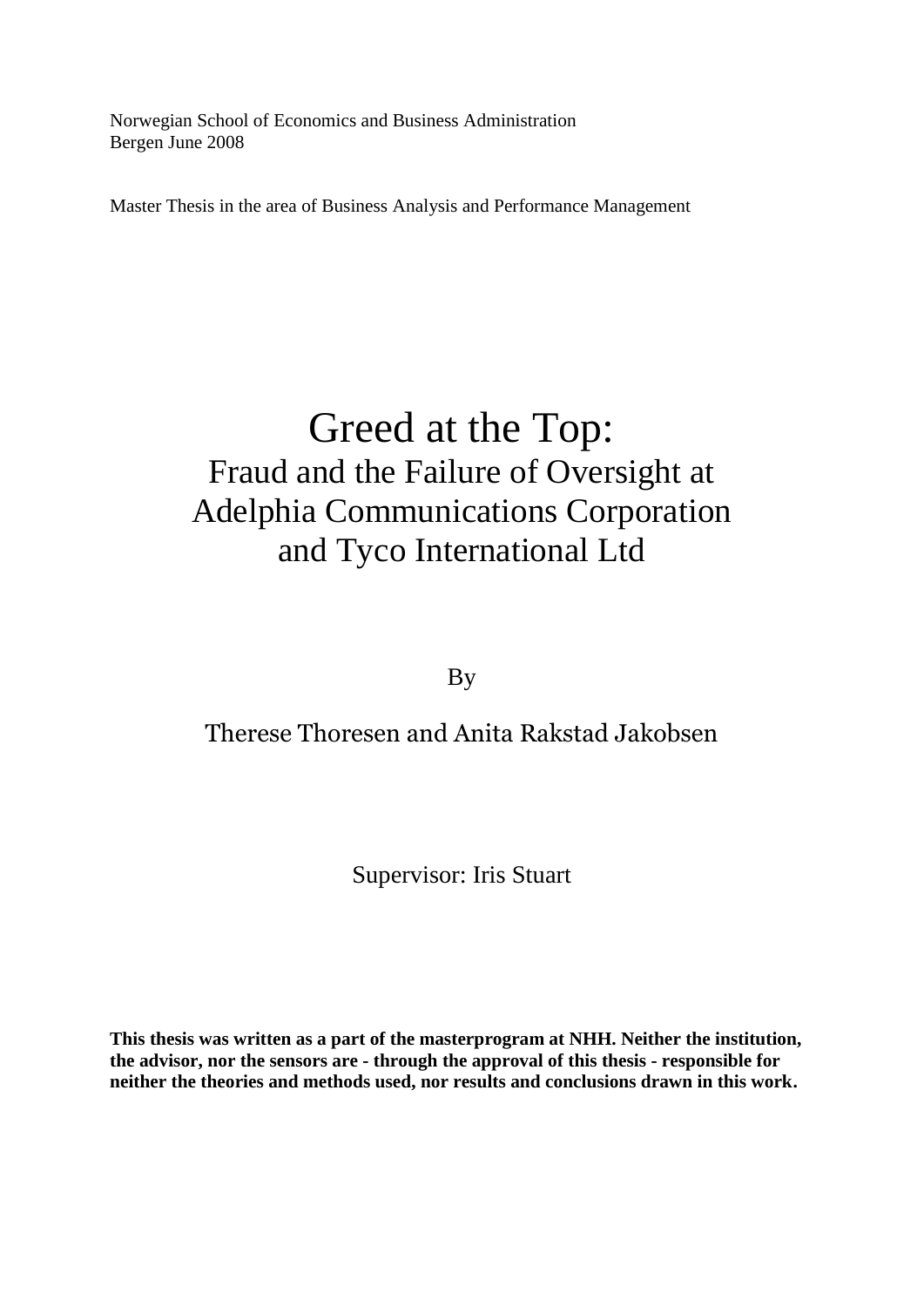#### **PREFACE**

This paper is a part of our "masterstudiet" on the Norwegian School of Economics and Business Administration. In the paper we examine the concept of fraud in relation to two contemporary business scandals. We focus on the scandals in Adelphia and Tyco to explore the concept of fraud. Accounting scandals like these have received major publicity in recent years. Because fraud persists as a threat to modern businesses it is important to study particular cases and explore how futures scandals may be prevented. We found this theme very interesting, and we chose to write our master thesis on these two major scandals. As we both start our careers in the same big audit firm, we chose to look at fraud from the auditor's perspective. Many people may believe that the auditor has all the responsibility in discovering business fraud, but is this really the case? We ask: "What is the responsibility of the auditor, and who else shares the responsibility?" In writing our paper we have gathered information using several different sources including books, articles and the Internet.

We thank our supervisor, Iris Stuart, for helping us with this paper. She has been a great help both in giving us ideas and giving us inspiration. We also thank Bruce Stuart for his help with this paper, especially with the English language.

Bergen June 2008

Therese Thoresen **Anita Rakstad Jakobsen** Anita Rakstad Jakobsen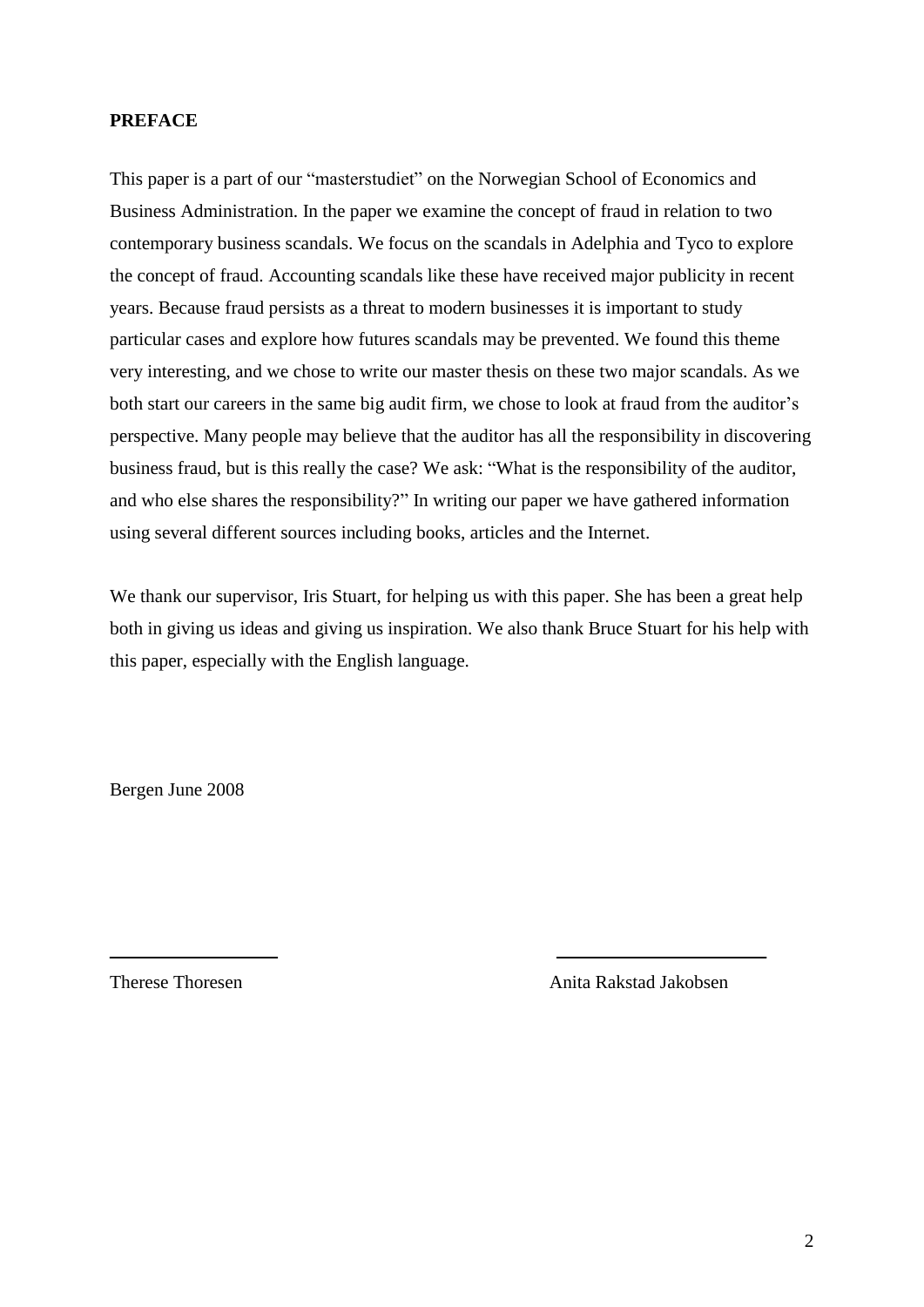#### **ABSTRACT**

In this paper we have taken a good look at the concept of fraud, using theory and examining frauds that have happened in two large companies. The main purpose of this paper was to gain insight on the concept of fraud, to see why fraud is committed and who has responsibility to prevent fraud. We have seriously considered the auditor's job, to see what part he plays in preventing fraud. We have found that fraud is somewhat common in the business world and think it probably will continue to be a serious problem. In the beginning of this century several major accounting scandals were revealed. This publicity has prompted increased focus on the problem of business fraud. In response, a new regulatory framework is developed, we think that this framework is good, but it will likely not be sufficient to prevent fraud entirely. In this paper we have looked at fraud that involves management, thinking this kind of fraud is more difficult to prevent than fraud committed by employees. When management commits fraud, it is often committed by strong personalities. These persons are often very hard to stop with rules. If they have the desire to commit fraud, they can often find ways to break rules. The auditor has a certain responsibility to prevent fraud, but we have come to think that he can not be held responsible if he is doing his job properly. There are always many other people in position to detect fraud, employees and the Board of Directors. They can be good resources in the fight against fraud. We think that these parties can find support for their effort to prevent fraud, not only through formal structures of regulations but also from increased awareness of how to recognize circumstances that give opportunity for fraudulent actions.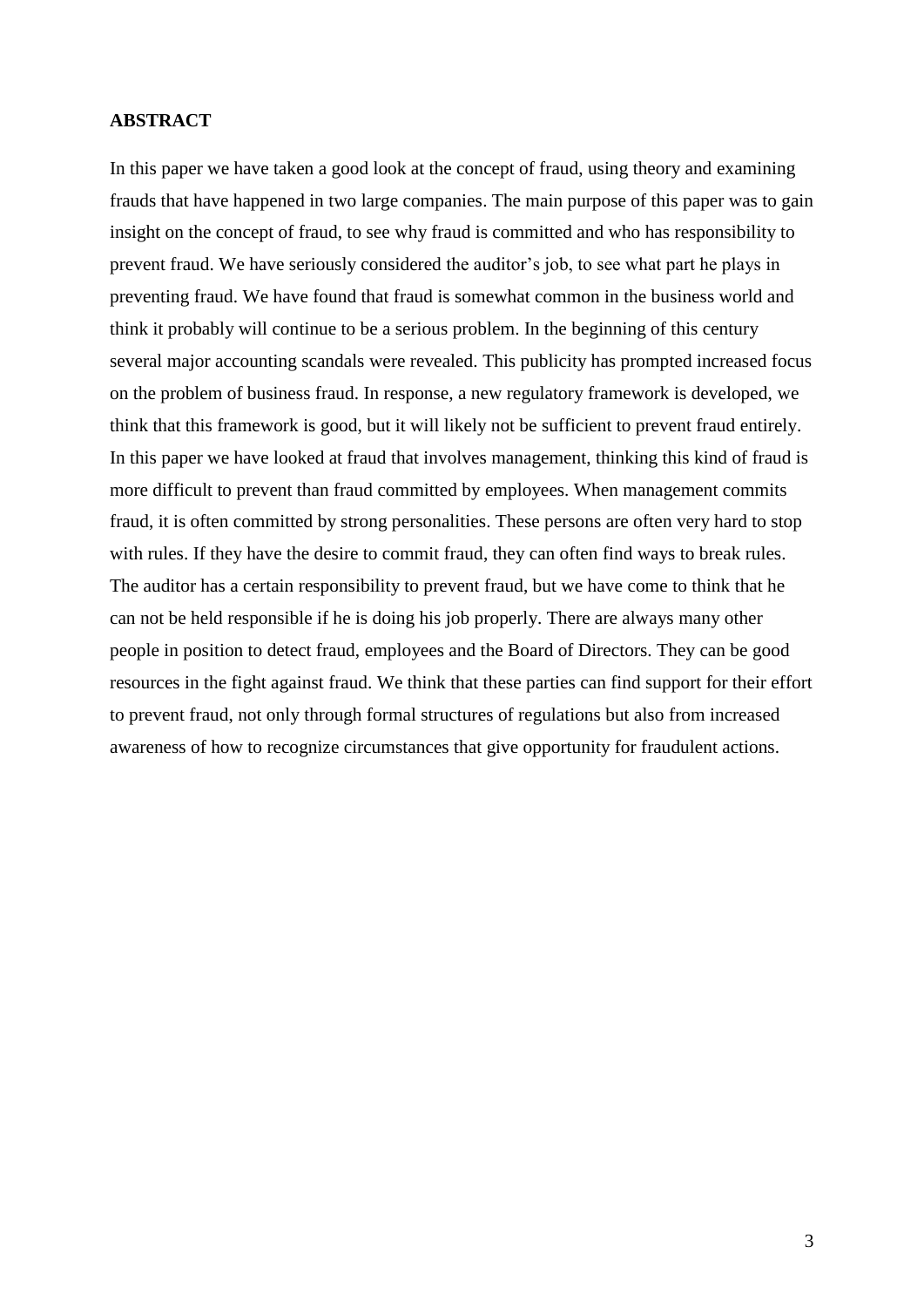### **TABLE OF CONTENTS**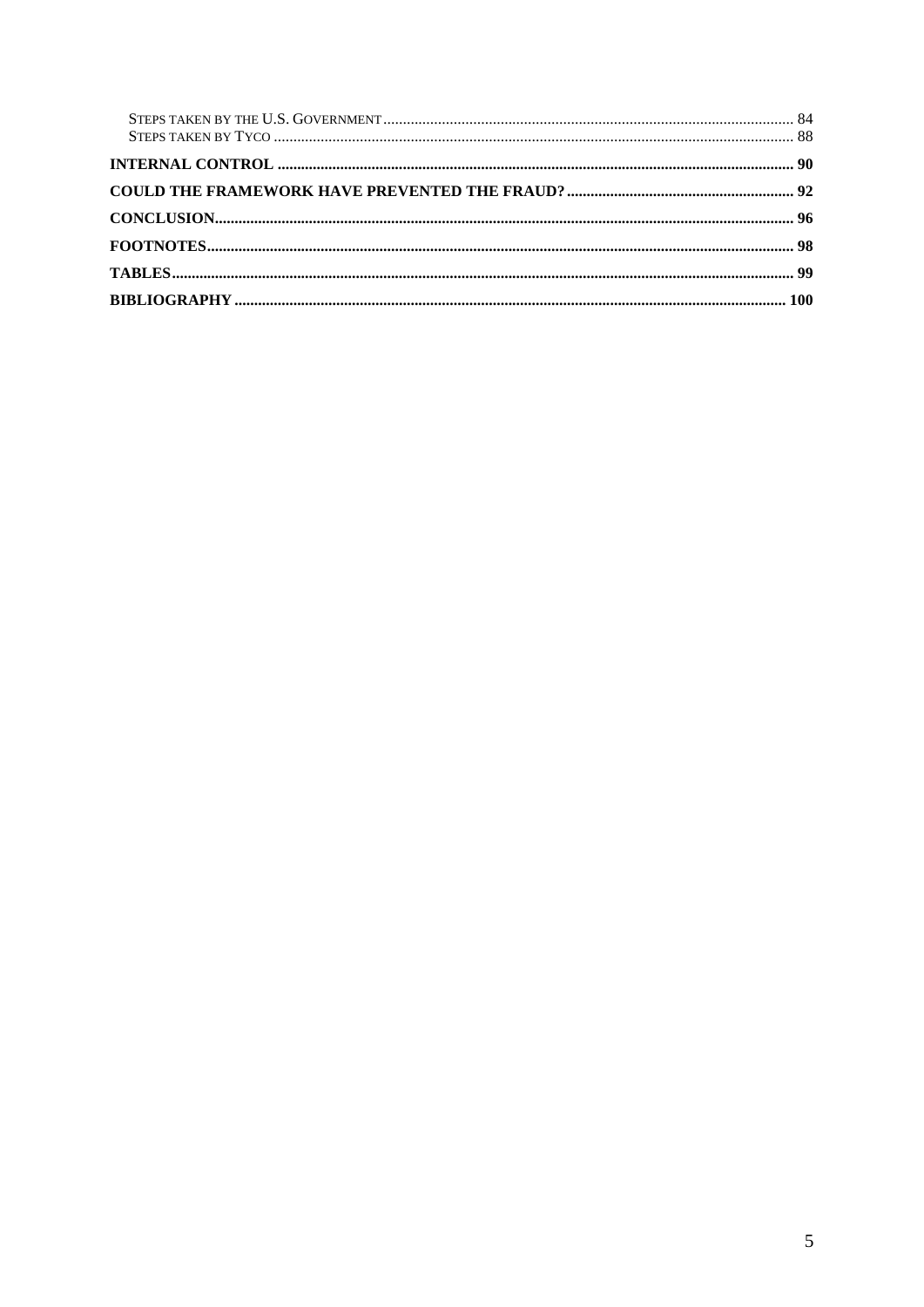#### **INTRODUCTION**

In this paper we are going to take a close look at the concept of fraud. The paper concentrates on two major accounting scandals that involved white collar crimes which took place in the beginning of this century. One of the scandals happened in Adelphia, a family run cable company, and the other in Tyco, a conglomerate doing business in several areas from healthcare to electronics. Both the companies are American. In both scandals the executives stole money from their companies; in effect, they lived by their own rules. In each case, the fraud continued several years before it was discovered. We think that getting a greater insight into the concept of fraud is important because it affects more people than one may think. Everyone can be affected by fraud. Changes in the regulatory framework are important, but fraud will remain a problem. Even if there are many new rules, we are not sure that frauds like those in Adelphia and Tyco will not happen in the future. Determined people we believe, will always find ways to commit fraud.

In the first part of the paper we are going to give an insight into the basic nature of fraud. To better understand what was going on in the two companies we have written a section about the concept of fraud wherein we carefully consider a theory with several key aspects. We will try to give the reader a clear idea about what fraud is, the common kinds of fraud, and why some people choose to commit such frauds. This brings us to what we call "the fraud triangle", an important characterization of fraud. We then use the "fraud triangle" to analyze the fraud committed in the two companies, Adelphia and Tyco.

In both the scandals high profiled men are behind the frauds, and we take a close look at these men. These men were the CEOs of their company; in Adelphia, John Rigas, and in Tyco, Dennis Kozlowski. We look at their personalities and try to figure out why these two successful men ruined their careers and risked going to prison because of their actions.

An important part of our paper is the auditor's place in the discovery of fraud. We have the impression that there is a common perception that it is the auditor's responsibility to detect and prevent fraud. We are going to look closer, to se whether this perception is true or not. We look at the auditor's responsibilities using International Standards on Auditing and General Accepted Auditing Standards. It is also interesting to consider the auditors' role in the fraud at Adelphia and Tyco. We are not going to draw any major conclusions about whether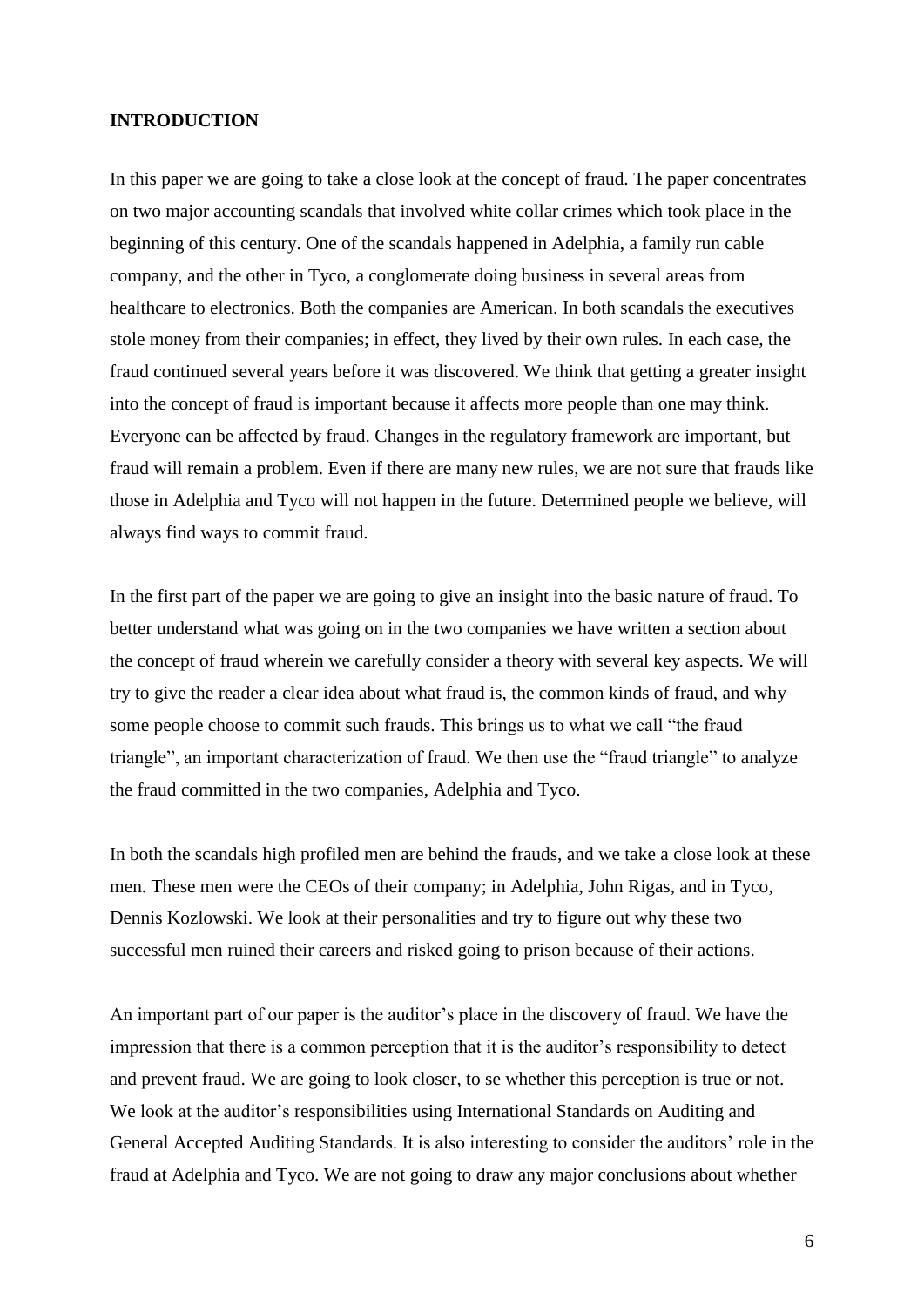they did their job, but we will see what they did and make some remarks that emerge from the official investigations.

Even if the main perpetrators in these scandals were Rigas and Kozlowski, there were also others in the companies who participated in the fraud and some who could have detected the fraud or even prevented the fraud. In this paper we also look at additional people: some employees in the company, the Board of Directors, and the auditor. We offer comments on their responsibilities and consider why they did not do anything about the frauds in Adelphia and Tyco.

In the second part in the paper we address important issues when talking about the risk of fraud and how to detect and prevent it, we discuss conflict of interest and internal control. One good thing that comes out of scandals like these is that publicity prompts reform. In several areas, new and improved rules have been developed to prevent future fraud. The U.S. Government has developed a new directive called the Sarbanes-Oxley Act. But it is not only the U.S. Government that has developed new rules to fight fraud. Many companies have become more focused on how to prevent fraud, and the audit firms themselves have also developed new directions to fight against fraud. In the paper we look at a number of steps that have been taken by the different parties.

In the last section we give our opinion on whether the new and improved framework might have prevented the fraud in Adelphia and Tyco. We comment also on the new regulatory framework, including some of the new prescriptions for auditors.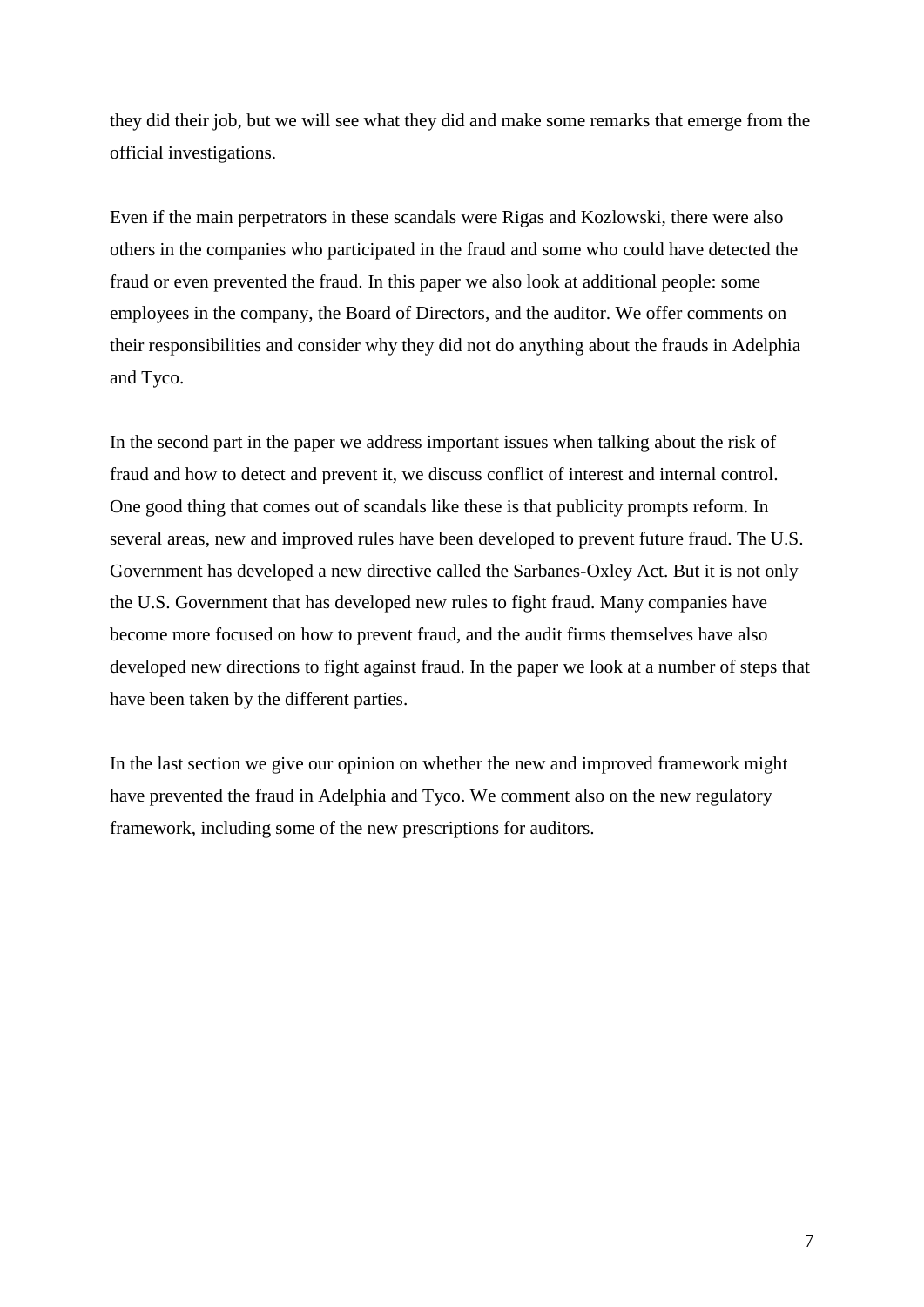#### **ABOUT THE FRAUDS**

The scandals in Adelphia and Tyco are among the biggest in modern business history. They occurred at a time when the business world was harmed by many other frauds. The Adelphia and Tyco scandals hit the news in 2002, the period after Enron's<sup>1</sup> collapse, when investigation of major frauds were given high priority by the U.S. Government. Several committees were developed and the US General Accepted Auditing Standards was revised to include a fraud paragraph. This paper will describe and analyze the Adelphia and Tyco scandals. In the first part of the paper we will describe the scandals as presented in the SEC reports.

The Securities and Exchange Commission reports provide information gathered by an investigation conducted by the Commission. The SEC was established in the early 1930's as a result of the depression that followed the Great Crash of 1929. The idea behind its creation was that for the economy to recover, the faith in the capital markets had to be restored. With the newly established commission came securities laws designed to create stability in the markets and protect investors. The SEC describes its mission as: "to protect investors, maintain fair, orderly, and efficient markets, and facilitate capital formation". Because securities can lose their value, it is important for the investors to have as much information about the company as possible so they can consider the risk of investing in the company. The SEC thinks it important that the public receives the proper and correct information about a company so investors are able to make the right decisions. So the SEC "requires public companies to disclose meaningful financial and other information to the public". To see that important market-related information is disclosed, that fair dealing is upheld and to protect against fraud, the SEC oversees key participants in the securities world. The SEC brings hundreds of civil enforcement actions each year against both individuals and companies for breaking the securities laws. The SEC has the responsibility to

- Interpret federal securities laws;
- Issue new rules and amend existing rules;
- Oversee the inspection of securities firms, brokers, investment advisers, and rating agencies;
- Oversee private regulatory organizations in the securities, accounting and auditing fields; and

- Coordinate U.S. securities regulation with federal, state, and foreign authorities (www.sec.gov).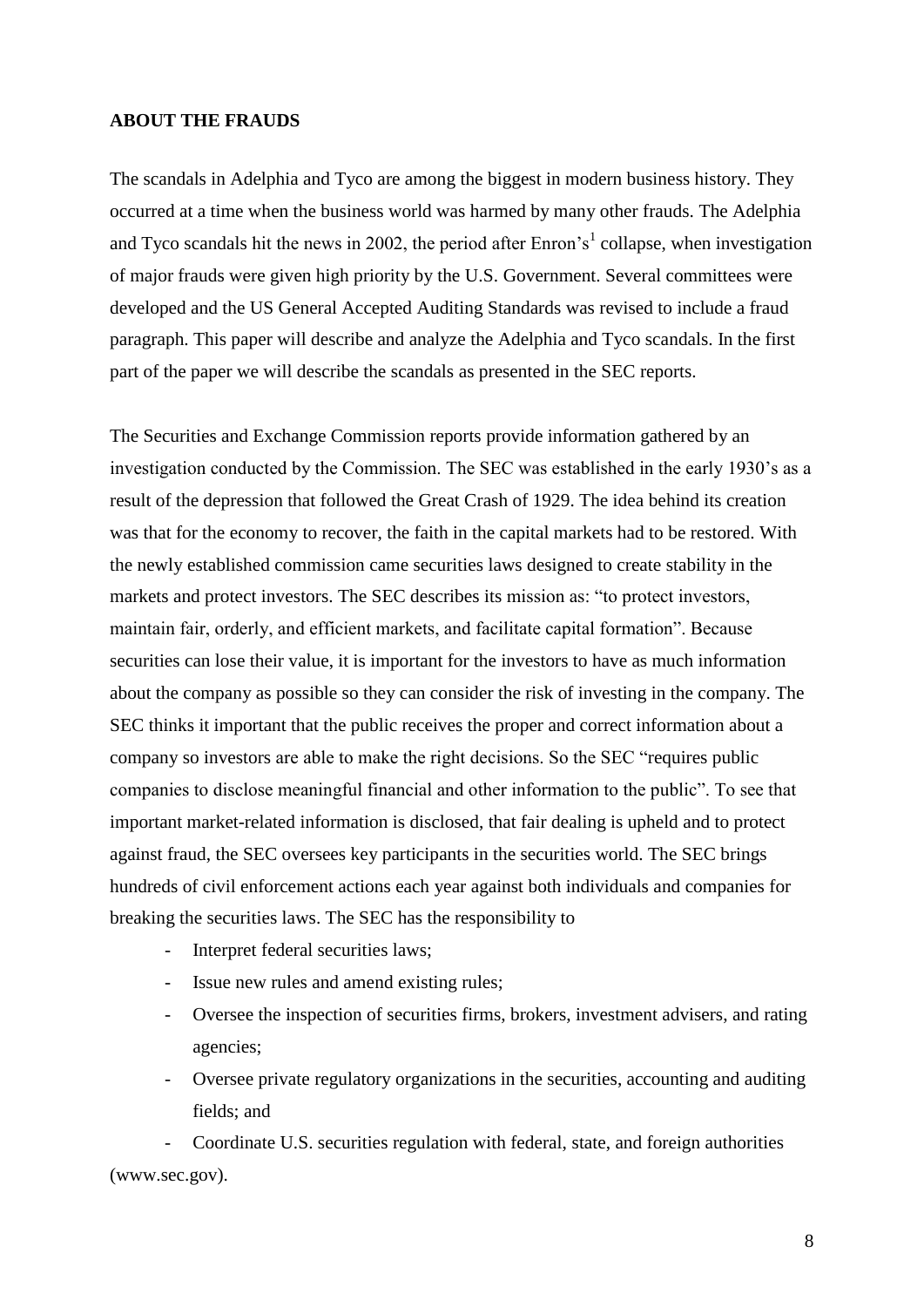If the SEC suspects that a company is not making the reports pursuant to the rules, they start an investigation of the company. This is to reveal why the financial reports have misstatement and if there is any fraud in the company.

The SEC has to have a solid reason to begin investigating companies. There are millions of public companies, and the SEC can not investigate all of them. The SEC can decide to investigate a company for several reasons: due to insider trading, accounting fraud, for giving false or misleading information both about securities and the companies that issue them (www.sec.gov). At the time it started to investigate Adelphia and Tyco, concern for major fraud was a high priority. This was due, in part, because of the Enron scandal. In this context, the SEC had stepped up its investigations and was investigating many companies. In the first two months of 2002, the SEC opened an unprecedented 49 new financial-reporting cases. The inquiries were a part of a push by the SEC to crack down on potential financial-reporting abuses following the collapse of Enron, and a focus by Congress on the accounting abuses that contributed to Enron's demise [\(Pulliam](javascript:void(0);) [2002\)](javascript:void(0);). On March 27 Adelphia announced that they had kept \$2.3 billion of debt off its books. This caused the SEC to start an informal investigation. On April 1 Adelphia first filed with the SEC for a 15-day extension of its 10- K financial report. Adelphia did not manage to meet this 15-day extension, and they filed for a second delay. After this second delay, the SEC opened a formal investigation into Adelphia's accounting practice (www.sec.gov). With Tyco, the SEC started their investigation based on a tip they got about a finder's fee that the CEO of Tyco had given to one of the board members. Tyco had also been investigated by the SEC previously. In 1999 they had been investigated, but at the time the SEC decided to take no further action (money.howstuffworks.com).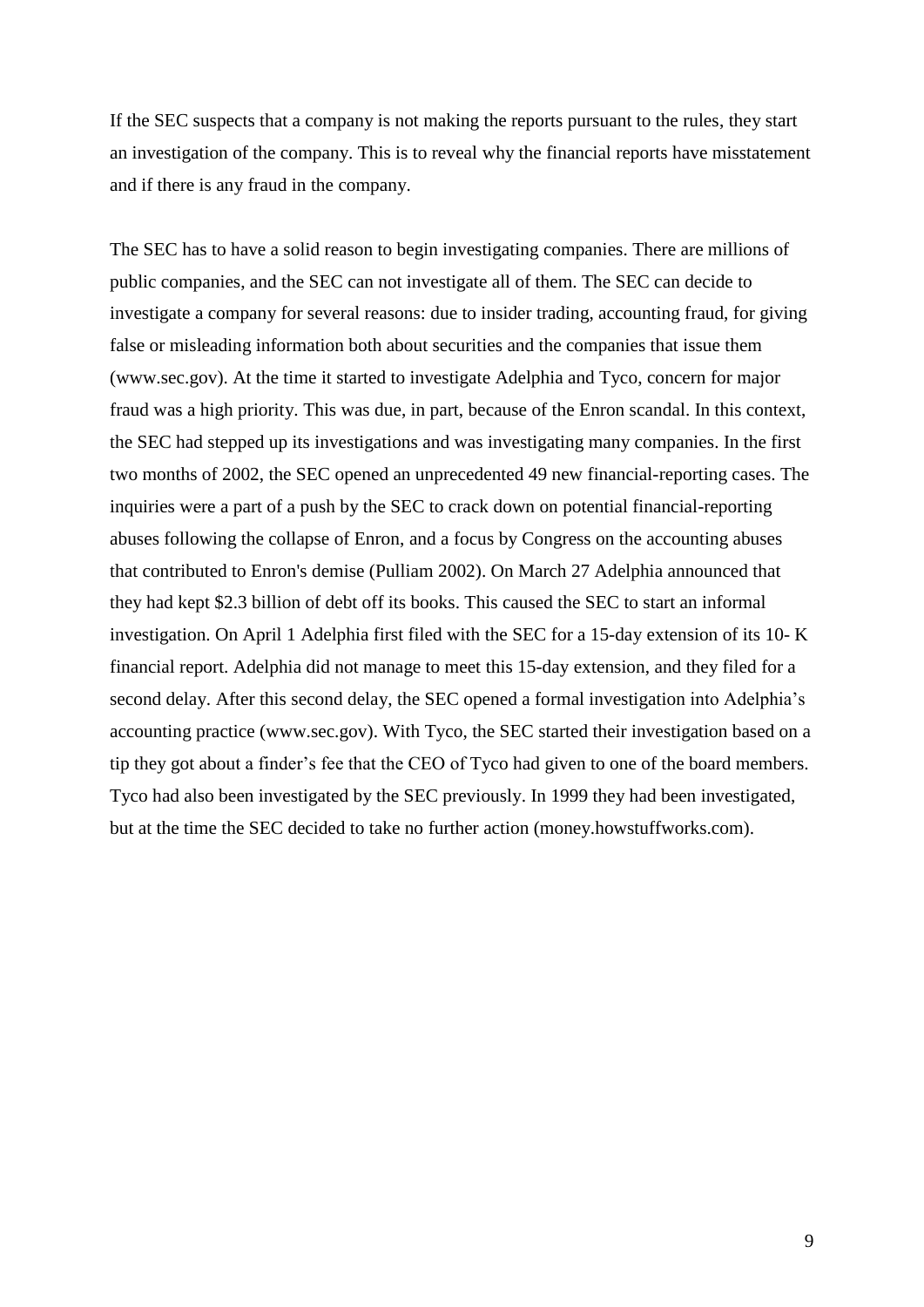#### *Adelphia Communications Corporation*

#### **About the company**

Adelphia Communications Company was a large cable company founded by John Rigas and his brother Gus in 1972 in Coudersport, Pennsylvania. "Adelphia" is Greek and means "brothers". At the time of the scandal, in 2002, Adelphia was the sixth largest cable company in the USA. Through numerous consolidated subsidiaries, they provided cable television and local telephone service to \$5.7 million subscribers in twenty-nine states and Puerto Rico (AICPA 2003, 2005).

Adelphia was a family run company where most of the executives were family members:

- John Rigas, Founder and Chairman (Father)
- Timothy Rigas, CFO and Board member. Between December 1992 and June 2001 he was chairman of the Audit Committee of Adelphia's Board of Directors. (Son)
- Michael Rigas, Executive vice president and Board member (Son)
- James Rigas, Executive vice president and Board member (Son)
- Peter Venetis, Board member (Son-in-law)
- James R. Brown Adelphia's Vice President of Finance

(AICPA 2003, 2005).

On June 25, 2002, Adelphia filed for bankruptcy. Adelphia and its subsidiaries operated under the protection of Chapter 11 of the U.S. Bankruptcy Code (SEC Litigation Release No. 17627 2002), until 2006 when it was purchased by Time Warner NY Cable LLC and Comcast Corporation (www.timewarnercable.com).

The Adelphia subsidiaries consisted of approximately 63 various partnerships, corporations, or limited liability companies exclusively owned or controlled by members of the Rigas family. Fourteen of the Rigas entities were engaged in the ownership and operation of cable television systems and other related ventures (the "Rigas Cable Entities"). Approximately forty-nine of the Rigas Entities were involved in businesses completely unrelated to cable television (the "Rigas Non-Cable Entities"). Adelphia managed and maintained virtually every aspect of the Rigas Cable Entities, including maintaining their books and records on a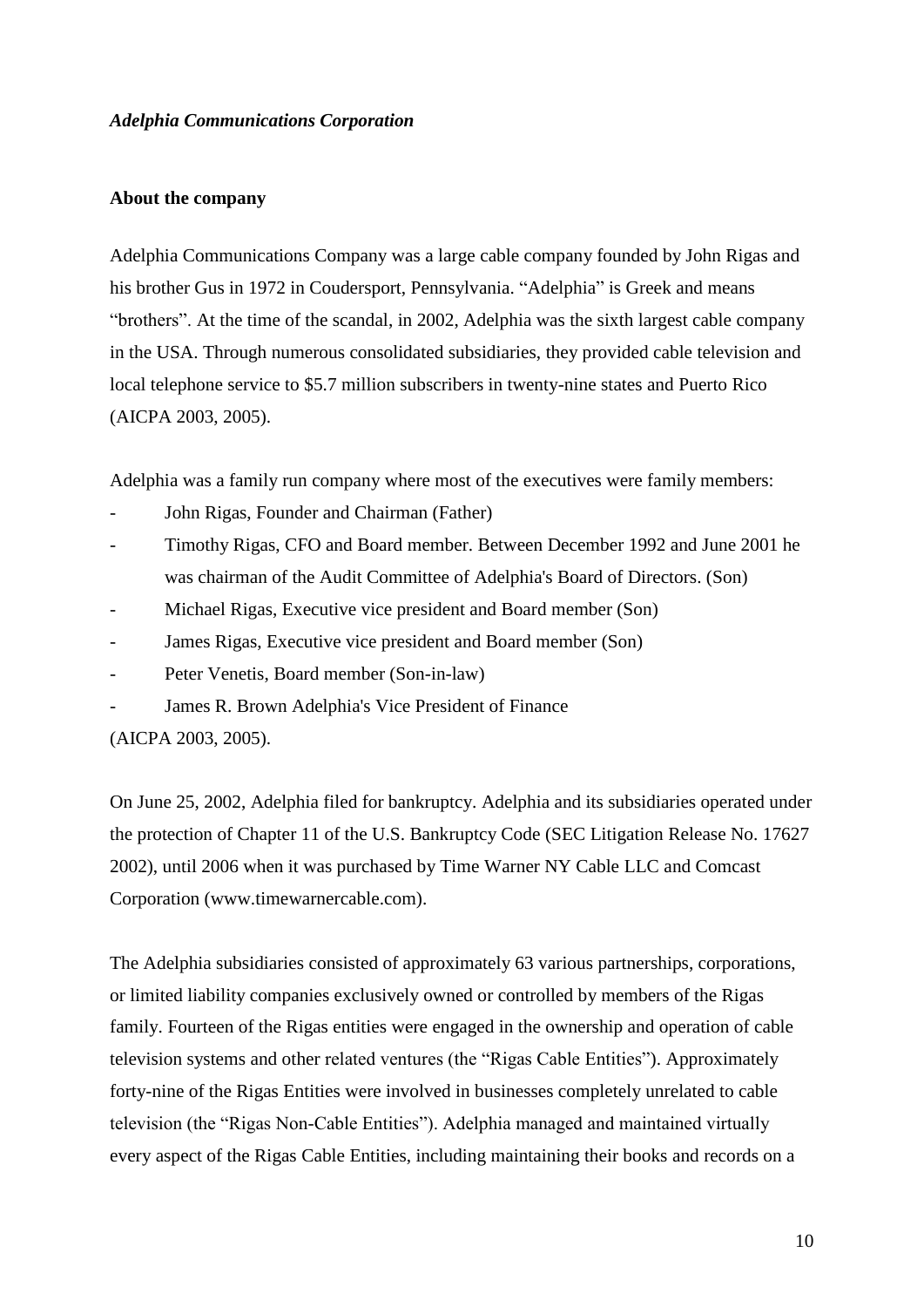general ledger system shared with Adelphia and its subsidiaries. Adelphia and the Rigas Entities participated jointly in a cash management system (CMS) operated by Adelphia. This resulted in the commingling of funds among the Adelphia CMS participants, including Adelphia subsidiaries and the Rigas Entities. The sharing by Adelphia and the Rigas Entities of the same management, general ledger system, and cash management system greatly facilitated the fraud at Adelphia (SEC Litigation Release No. 17627 2002).

#### **About the fraud**

The Adelphia fraud involves two types of fraud, one carried out by the executives on behalf of the company, and the other done against the company by the Rigas family. In a short summary, the charges dealt with overstating income and hiding loans off balance sheet. The U.S. Government also claimed that the Rigas family used the company as a "personal ATM," using company money as if it were their own.

John Rigas and his family were known for their luxurious lifestyle. They had several vacation homes and luxury apartments on Manhattan. They also owned several private jets and spent a lot of money on a golf course. To support this life style the family used company money (AICPA 2003, 2005).

The Securities and Exchange Commission investigated the possibility of misstatements in the financial statements, and on 24 July 2002 they filed a suit charging Adelphia Communications Corporation, its founder John J. Rigas, his three sons, Timothy J. Rigas, Michael J. Rigas, and James P. Rigas, and two senior executives at Adelphia, James R. Brown and Michael C. Mulcahey, in one of the most extensive financial frauds ever to take place at a public company. The SEC report gives many details about the alleged fraud. The main points are summarized below. The SEC has divided the principal components of the fraud into three categories:

(1) Between mid-1999 and the end of 2001, Adelphia fraudulently excluded from the Company's annual and quarterly consolidated financial statements over \$2.3 billion in its bank debt by systematically recording those liabilities on the books of unconsolidated affiliates. Not only did the exclusion of these liabilities violate Generally Accepted Accounting Principles ("GAAP"), but Adelphia and other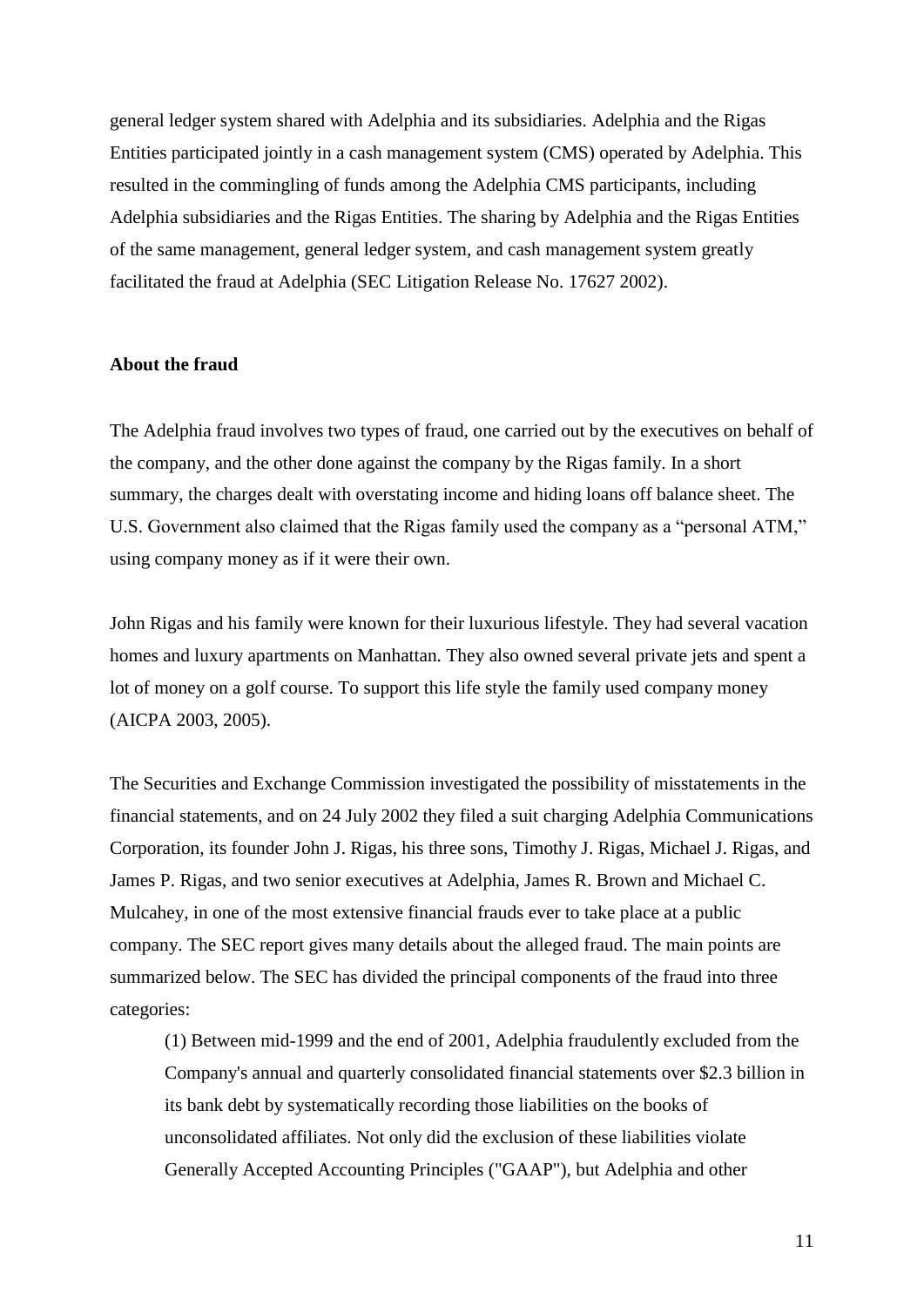Defendants actively misled the public about these liabilities in Commission filings and other public statements. In some instances, the Defendants created sham transactions backed by fictitious documents to give the false appearance that Adelphia had actually repaid debts when, in truth, it had simply shifted them to unconsolidated Rigascontrolled entities.

(2) During about the same period, Adelphia and the other Defendants regularly misstated in press releases, including earnings reports, and Commission filings. Adelphia's reported performance in three aspects that are crucial to the "metrics" used by Wall Street to evaluate cable companies: (i) the number of its "basic cable subscribers," (ii) the extent of its cable plant "rebuild," or upgrade, and (iii) its earnings, including its net income and earnings before interest, taxes, depreciation, and amortization ("EBITDA").

(3) Since at least 1998, Adelphia used fraudulent misrepresentations and omissions of material fact to conceal rampant self-dealing by the Rigas Family. For example, Defendants forced the public company to pay for vacation properties and New York City apartments used personally by the Rigas Family, develop a golf course on land mostly owned by the Rigas Family, and issued over \$772 million of Adelphia shares of common stock and over \$563 million of Adelphia notes for the benefit of the Rigas Family.

(SEC Litigation Release No. 17627 2002)

The fraud turned Adelphia from a well functioning company to bankruptcy in just a few months. On March 27, 2002 Adelphia disclosed that they had borrowed \$2.3 billion through various family-owned partnerships off of its balance sheet. With this announcement the Adelphia stock dropped 18%. On March 27 the Adelphia stock was trading at \$16.72, but after this announcement it was downhill for Adelphia. Throughout the spring of 2002 the price of Adelphia stock collapsed. On April 1, 2002, Adelphia said in an SEC filing that it needed more time to review its accounting and would not be able to meet the deadline for filing its annual financial statement. They got a 15-day extension. They also failed to meet this extended delay and had to file for another one. Right after filing for the second delay Adelphia revealed that the SEC had opened a formal investigation into its accounting practices. In the period to come, several lawsuits were filed against Adelphia, the stock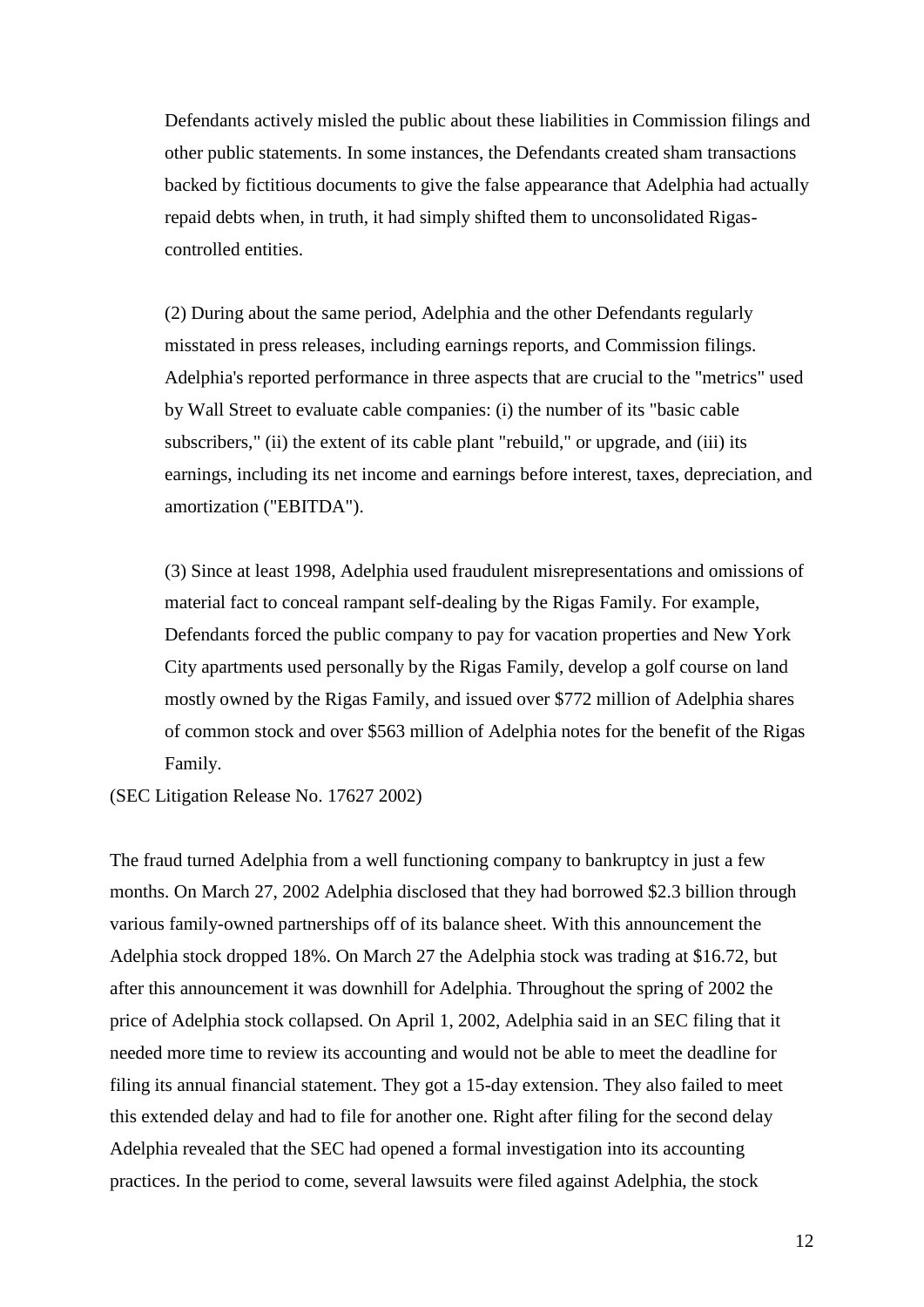continued to drop and several executives stepped down. On May 30 the National Association of Securities Dealers Automated Quotation System (NASDAQ) said it was going to delist Adelphia's stock on June 3. Through the spring the Adelphia stock had fallen from a closing price of \$20.39 per share on March 26, 2002 to a closing price of \$0.70 on June 2. (Table 1) NASDAQ did as they said, and on June 3 they delisted the Adelphia stock. After that Adelphia had no future, and on June 25 they filed for bankruptcy (SEC Litigation Release No. 17627 2002).

The fraud in Adelphia included several acts of fraudulent behavior. All the defendants in the complaint were investigated by the SEC. John Rigas and his son, Timothy Rigas, were tried and convicted in the case; they were sentenced to 15 and 20 years respectively. They got the harshest penalties of all the defendants. Both John and Timothy appealed their sentences, but the conviction was upheld in each case. John Rigas is now 84 years old, and is for all practical terms in prison for life.

Throughout the trial, John Rigas claimed his innocence, and for that reason he would not agree in a plea-bargain with the government, even if that might have given him a much lighter sentence. In an interview he said that he could not admit to a crime he did not do, and that he would rather spend time in prison than hurt his reputation [\(www.charlierose.com\)](http://www.charlierose.com/). One of the executives, James Brown, did not share John Rigas' point of view, and he agreed to a pleabargain and got a lighter sentence. In the trial Brown testified against the Rigas's, claiming that John Rigas and others knew about the false numbers. Brown only got a few years in prison (Wall Street Journal *Adelphia executives' conviction upheld* 2007).

One of the other sons, Michael Rigas, only got a light sentence; he was sentenced to 10 months of "house arrest". Prior to the sentencing, U.S. District Judge Jed Rakoff said that Michael Rigas seemed to be a person "who found himself in the wrong place at the wrong time" and was "on a totally different footing" from his father and his brother Timothy (www.cfo.com). The reason for this light sentence was that the prosecutor did not think he was as involved as the others. He agreed to plead guilty to the charges the SEC had against him, and that this helped him to avoid a retrial on 15 counts of securities fraud (Bray 2006).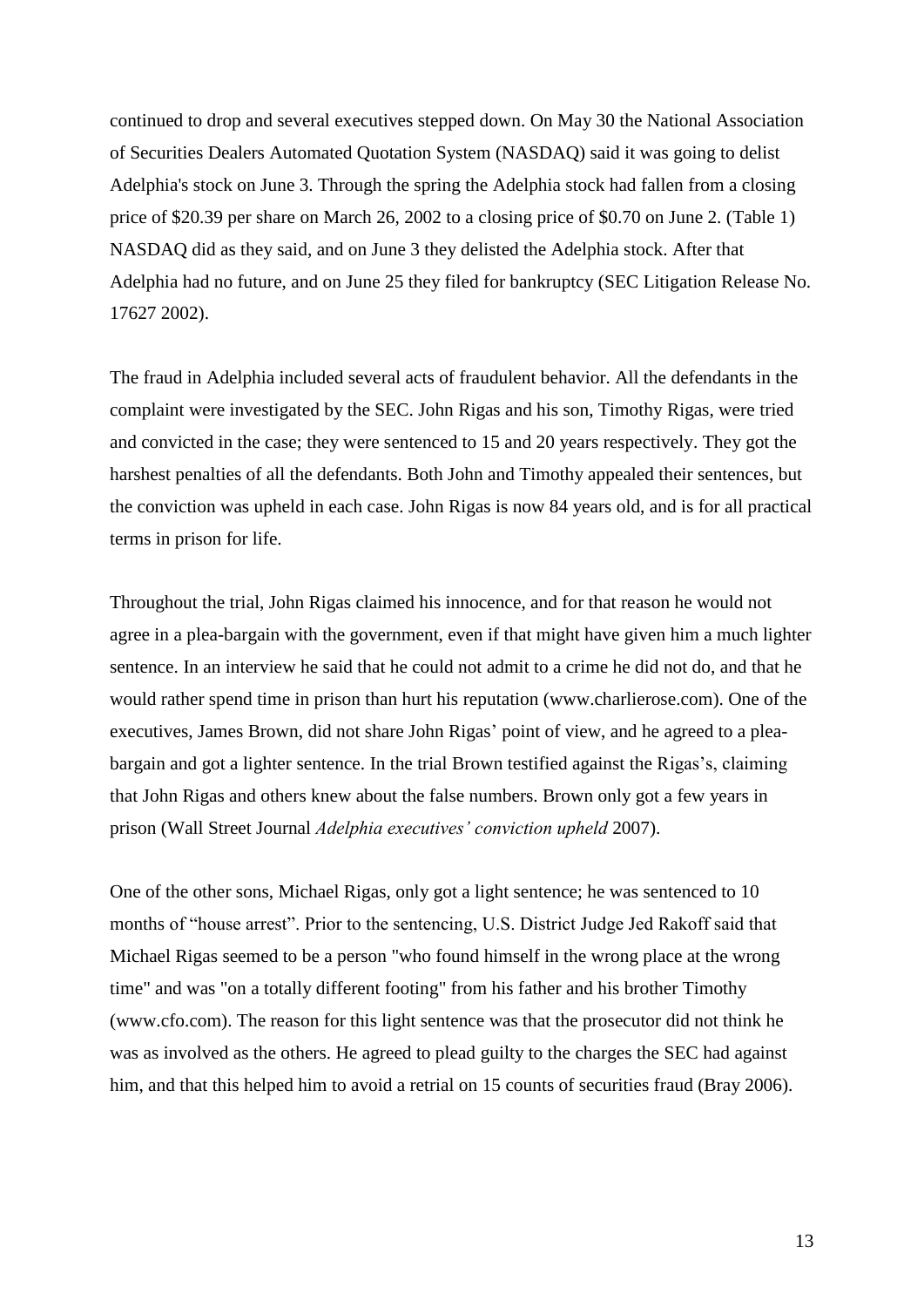#### *Tyco International Ltd*

#### **About the company**

Tyco was originally founded in 1960 as a laboratory that worked for the government. It went public quickly, in 1964, and from 1965 on it acquired other companies. With the acquisitions, Tyco went from being a research to a manufacturing company. Tyco continued to grow with acquisitions, and in 1974 Tyco's stock was listed on the New York Stock Exchange. The company grew larger, and in 1986 Tyco divided its subsidiaries into four segments, Electrical and Electronic Components, Healthcare and Specialty Products, Fire and Security Services and Flow Control. This was done to strengthen the company from the inside. In 1993 it changed its name from Tyco Laboratories to Tyco International Ltd since it had grown into a large multinational company. In the following years, Tyco continued to grow through acquisitions. This, in addition to growth in the already existing operations, meant that Tyco took a leading market share in all of its four segments (www.tyco.com).

This paper focuses on the major scandal in Tyco in 2002. The following executives were involved in the scandal<sup>2</sup>:

- L. Dennis Kozlowski, CEO
- Mark Swartz, CFO
- Frank E. Walsh Jr, Director and Tyco Board Member
- Mark Belnick, Chief Corporate Counsel and Executive Vice President

In 2002 the company employed more than 250 000 people in over 100 countries (media.www.michigandaily.com). Tyco was based in Bermuda and had annual revenue of about \$36 billion around the time of the scandal (Maremont & Cohen 2002). At the time of the scandal Tyco was one of the leading conglomerates in the world (Maremont & Reigber 2003). The CEO, Dennis Kozlowski, was one of the highest-paid CEOs in the world (Maremont 2003).

Unlike what happened in Adelphia, Tyco is still a functioning company. In 2006 Tyco decided to divide the company into three different companies, which would also be traded publicly. The idea originally came when Kozlowski still was the CEO, but they changed their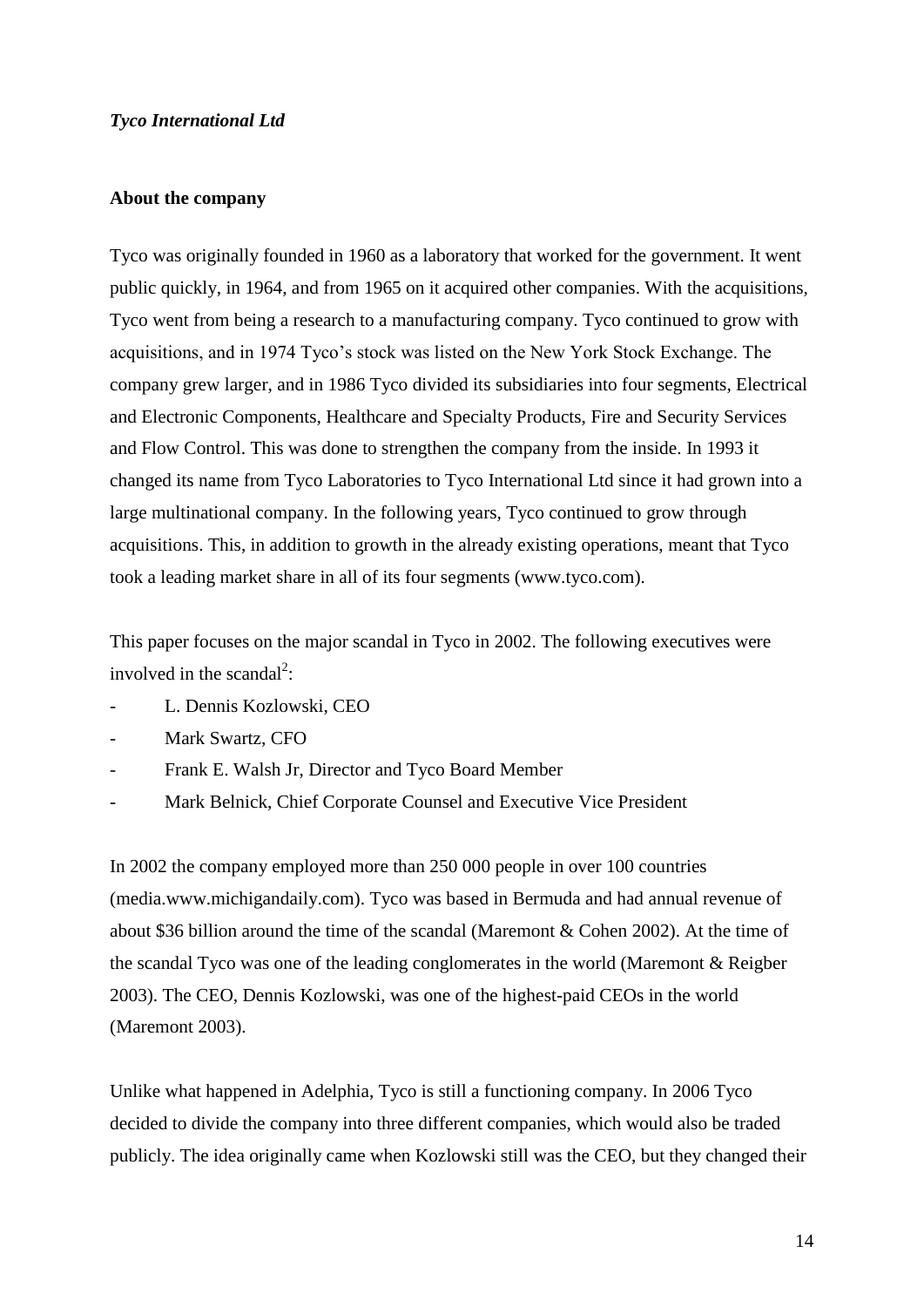minds about it after a couple of months. The three companies were: Tyco Healthcare, Tyco Electronics and a combination of Tyco Fire & Security and Engineered Products & Services (www.tyco.com). The split did not happen before the middle of 2007. Tyco Healthcare is now operating under the new name Covidien, and Tyco Fire & Security became ADT Worldwide (proquest.umi.com). Today Tyco operates throughout the U.S. and in 60 other countries.

#### **About the fraud**

The fraud in Tyco was committed by the executives against the company. By using different methods they managed to steal about \$600 million. The U.S. Security and Exchange Commission filed a complaint against: L. Dennis Kozlowski, Mark H. Swartz, Mark A. Belnick, Frank E. Walsh Jr. and Tyco's auditor, Richard P. Scalzo from PricewaterhouseCoopers LLP.

The scandal in Tyco broke after the SEC started their investigation of Tyco in 2002. At this time the CEO, Kozlowski, had become interested in buying art and sat on the board of the Whitney Museum. At the same time the Manhattan District Attorney's Office investigated galleries that had helped customers avoid sales tax. Kozlowski had bought several expensive pieces himself, and they indicted him for evading over \$1 million in sales taxes on these purchases (www.cbsnews.com). The SEC cooperates with the Manhattan District Attorney, and it also got a tip about a finder's fee to one of Tyco's Directors, Walsh, which prompted the SEC to start their investigation. Tyco had also been investigated by the SEC in 1999. The SEC investigated Tyco's accounting principles because of an analyst's report. They were especially concerned with how Tyco accounted their acquisitions, but that time the SEC decided to take no action (money.howstuffworks.com). Since the SEC had more information in 2002 than they had in 1999, they decided to reopen their investigation.

Using the SEC reports, we give an overview of the fraud. Tyco had different programs to take care of their employees. To encourage executives and key employees to own Tyco stocks, the company had a Key Employee Corporate Loan Program (KELP). KELP provided the employees with loans at low interest so that they could pay taxes for owning company stocks. KELP was established in 1983. Tyco also provided relocation loans to all employees. These were given to help their employees relocate when Tyco moved offices from New Hampshire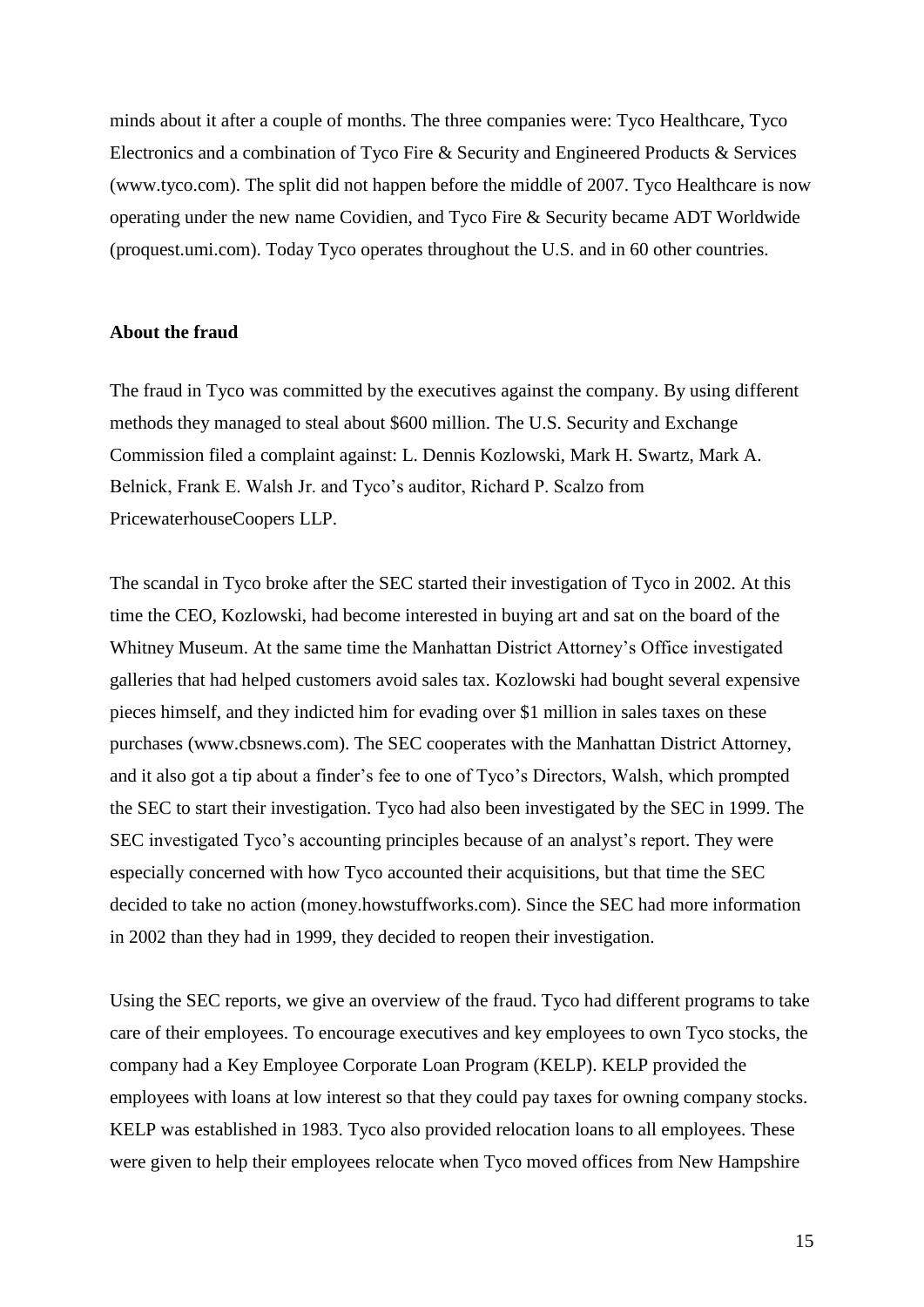to New York and Florida. The loans were interest-free and were to be provided only to those that had to move when the offices were relocated. They were not supposed to be given if an employee moved somewhere else or for other purposes. The program was established in 1995 (SEC Litigation Release No. 17722 2002).

Because of the low interest, the KELP loans were a favorable deal for the employees. But Kozlowski and Swartz also took advantage of these loans, using them for other things than the stated purpose of the loans. The SEC report states that these executives granted themselves hundreds of millions of dollars from the KELP program. They took the money in a five-year period, from 1997 to 2002. The report states that Kozlowski received KELP loans from the company of about \$270 million. Out of this sum only \$29 million was used to cover the taxes from owning Tyco shares. With the remaining money Kozlowski bought expensive art, jewellery, an apartment on Park Avenue that cost millions of dollars, an estate in Nantucket and many luxury items. Of course, none of these things falls under the stated category for which the KELP loans were intended. In the same period, Swartz stole about \$85 million, most of which he also gained from KELP loans. Out of this money only \$13 million was used to pay taxes. Swartz used the rest of the money for own pleasure and business investments (SEC Litigation Release No. 17722 2002).

Tyco used a Director & Officer (D&O) Questionnaire that the executives had to fill out. These questionnaires required Kozlowski and Swartz to disclose their KELP loans, but they did not make these disclosures even though they knew that this was wrong. They did not disclose their loans to investors in any other ways (SEC Litigation Release No. 17722 2002). Each man claimed their innocence, but they had to have known that this was wrong. They knew the purpose of the loan program, and when they did not report all the money they had "borrowed", they deliberately did something wrong. As the report from the SEC says: "Kozlowski and Swartz knew, or were reckless in not knowing, that they were obligated to disclose their improper KELP loans to investors in Tyco's annual reports on Form 10-K and proxy statements..." (SEC Litigation Release No. 17722 2002). Because of this failure to report, the shareholders did not know about the improper loans that the two executives got from the KELP accounts.

Kozlowski and Swartz did more than abuse the KELP loans. An even more attractive loan was the relocation loan that was given without any interest charges. In the period between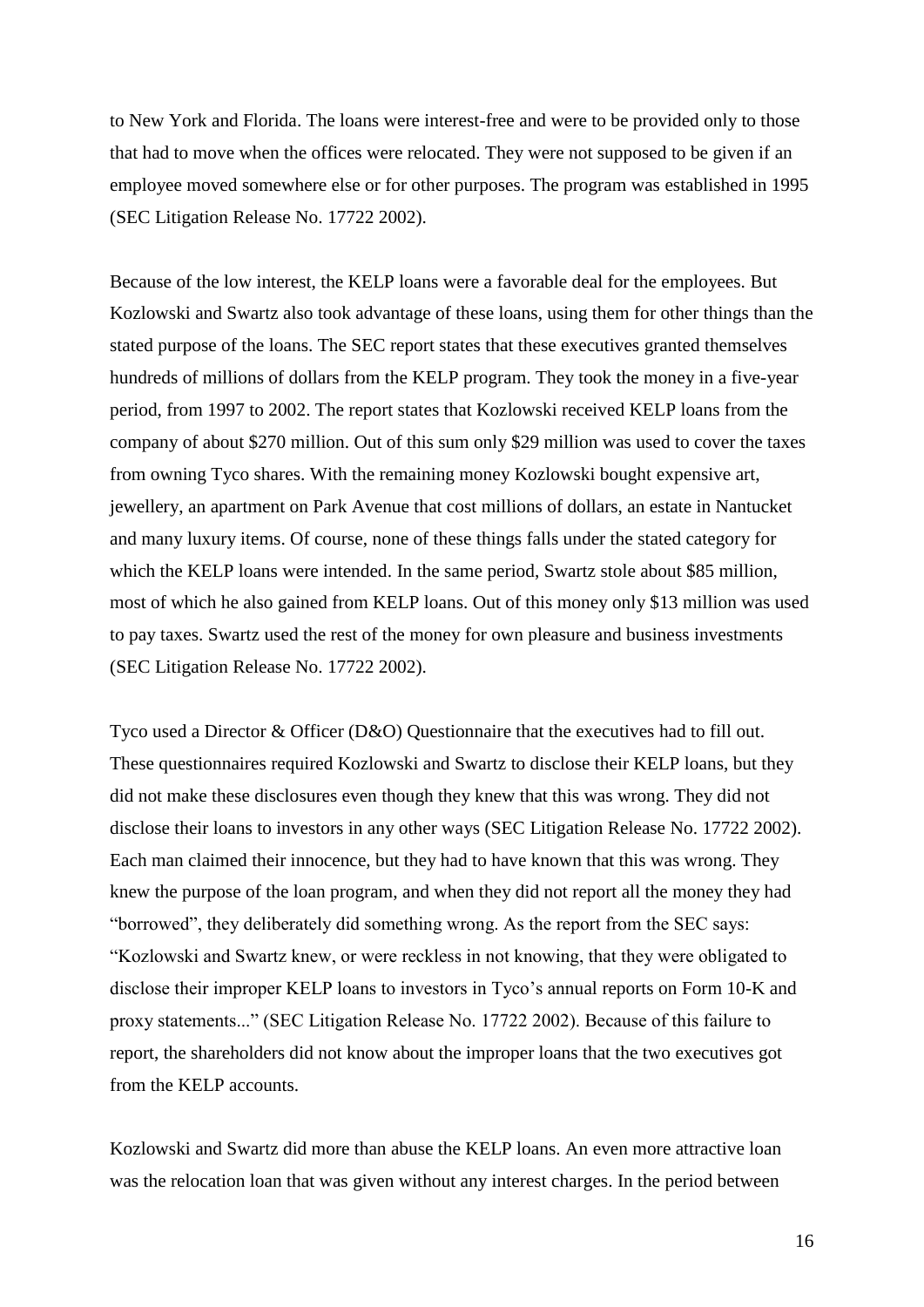1996 and 2002 Kozlowski received approximately \$46 million in relocation loans. Out of this money only \$18 million was used to buy a home near the new Tyco office in Boca Raton, Florida. Of the remainder, about \$21 million was used to buy properties in other places. These actions did not meet the requirements of the loan because the purchases were not in the areas of the new Tyco offices. Kozlowski used the remaining \$7 million to buy an apartment on Park Avenue for his separated wife. From the same program Swartz received loans of more than \$32 million. He bought a waterfront compound in Boca Raton for about \$17 million, a \$6.5 million New York apartment and spent the remaining money on a yacht and several real estate investments. In this way, he used \$15 million on things that were not a part of the program. The executives reclassified the loans from KELP to relocation loans several times. But they did not show any regard for the stated purposes of the loan fund. They did not disclose these loans on the D&O Questionnaires either, so the shareholders did not get any information on them, and therefore did not know about the misuse of the programs (SEC Litigation Release No. 17722 2002).

It was not enough for the two men to get loans with good terms. They also oversaw and authorized other transactions that caused tens of millions of dollars of loans to be forgiven and be written off Tyco's books. In 1999 Kozlowski received loan forgiveness to his KELP account of \$25 million, and Swartz got a loan forgiveness of \$12.5 million. In 2000 Kozlowski received loan forgiveness of almost \$33 million and Swartz received over \$16.6 million. This forgiveness was credited to their relocation loan account. Relocation loan forgiveness was also given to others who had these loans. To get this forgiveness these executives had to sign an agreement that they promised not to disclose the loan forgiveness "to anyone other than their financial, tax or legal advisors." Kozlowski and Swartz wanted to hide what they themselves had done, so they made others falsify the records. According to the SEC, they did this by "offsetting the cost of the relocation loan forgiveness program against the gain from an unrelated initial public offering of a Tyco subsidiary" (SEC Litigation Release No. 17722 2002).

As you can see, the main persons behind the fraud were Kozlowski and Swartz. They were the two executives on top of the corporate ladder, and they had the power to do as they wanted. But also several other people were involved in this fraud. Tyco's Chief Corporate Counsel and Executive Vice President, Mark A. Belnick, also received over \$14 million in relocation loans. He did not fulfill the requirements for the loan program because he began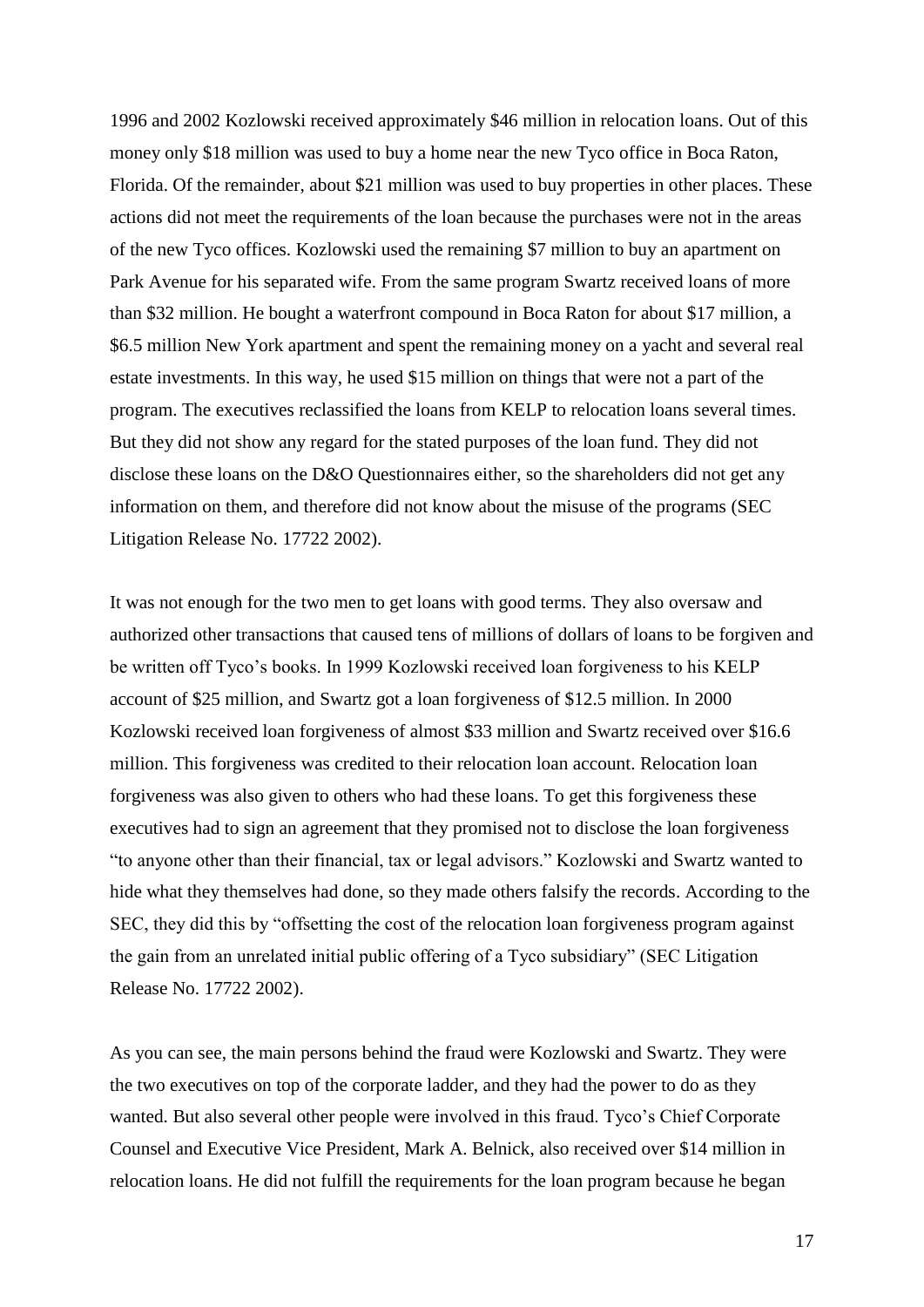working in Tyco after they had moved, and he already lived near New York City. He used \$4 million on an apartment in New York City, and the remaining \$10 million he used on a real estate in Utah. Belnick already owned a home there, and Tyco did not even have operations in Utah. The SEC report also says that he got an annual allowance from Tyco for the "dedicated Tyco office in his Utah home." Belnick also should have answered the D&O Questionnaires, but he did not disclose these loans even though Tyco required it (SEC Litigation Release No. 17722 2002).

The loans were not enough for Swartz and Kozlowski. In 2000 they came up with a company bonus program. This program allowed Tyco to pay the two executives and several other employees cash bonuses, award them Tyco common stock, and grant forgiveness of relocation loans. Kozlowski and Swartz received over \$25 million plus stocks with this program. This was also hidden from the records by offsetting the cost against "an unrelated gain realized on the disposal of a Tyco subsidiary." In 2001 Kozlowski and Swartz "directed the acceleration of the vesting of Tyco common stock". This also led to a \$12 million profit for the two. Several other employees also benefited. Again the chief executives made others falsify the records (SEC Litigation Release No. 17722 2002).

Kozlowski also made transactions between the subsidiaries and Tyco that were related-party transactions. These transactions dated back to 1996. These transactions started with a trust in which Kozlowski was the only beneficiary. The trust bought a house from one member of Tyco's Board of Directors. The purchase price was paid through a Tyco subsidiary. It was charged to Kozlowski's KELP account; then it was later paid by Tyco. Kozlowski sold a house to TME, a Tyco subsidiary, for three times the market value, and he bought an apartment from Tyco at the same price that Tyco had paid eighteen months earlier, even though this was a period with great value-growth for these apartments. Swartz also made some of these undisclosed related-party transactions. He started with the first transactions that the SEC discovered, as early as 1995. He sold a real estate to a subsidiary which cost Tyco money when they sold it less than two years later. The D&O Questionnaire required the executives to disclose transactions with Tyco's subsidiaries, but Kozlowski and Swartz did not make these disclosures. As the SEC report says: They "knew, or were reckless in not knowing" that these transactions were not disclosed (SEC Litigation Release No. 17722 2002).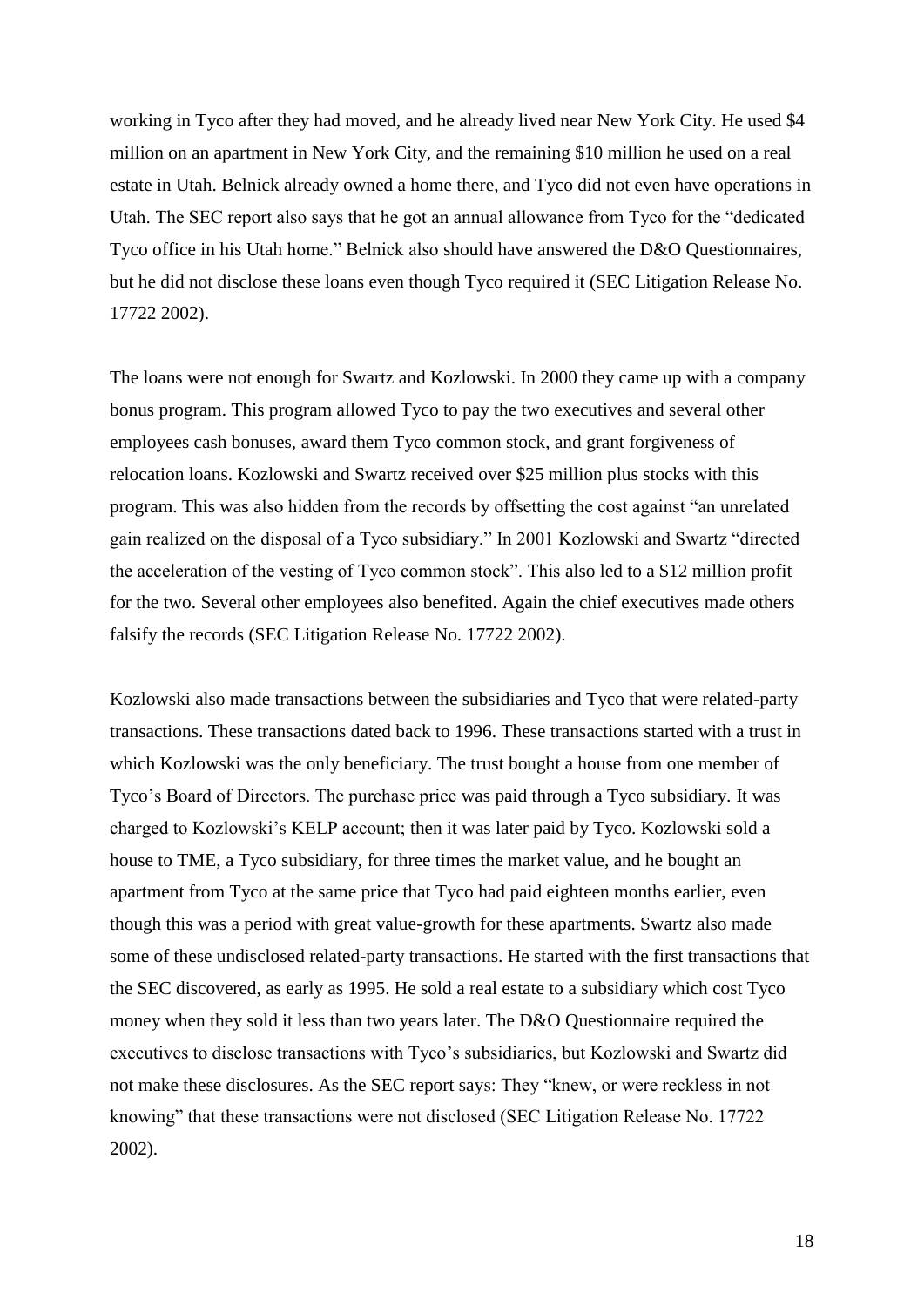The two executives also had Tyco buy two apartments in New York in their own names, and they then lived in the apartments rent-free. Kozlowski used Tyco funds to give millions of dollars to charity and made these contributions in his own name. For little or no cost, they both used the company aircraft. None of the transactions were disclosed to shareholders, and the perquisites that they received were not disclosed as executive compensation (SEC Litigation Release No. 17722 2002).

In the years from 1998 to 2001 Kozlowski and Swartz signed letters to the auditor, stating that there had been no "fraud involving management or employees who have significant roles in the company's internal control" (SEC Litigation Release No. 17722 2002). As we now have learned, frauds were committed in all of these years, and even in the years before 1998.

In August 2005 both Kozlowski and Swartz were sentenced to 8 1/3 years to 25 years in state prison (Wall Street Journal Tyco Convictions Upheld 2007).

A fourth person, Frank E. Walsh, has also been investigated by the SEC. Walsh was a Director and a Tyco board member. Walsh was involved with one of Tyco's many acquisitions. He recommended the acquisition of a company called CIT. He arranged meetings between Kozlowski and the CEO of CIT. Kozlowski let Walsh know that if the acquisition took place, Walsh would get a finder's fee. When the board voted whether to go through with the acquisition, Walsh, of course, voted for the acquisition without telling the others that he would receive this fee. When the merger came together in 2001, Walsh received a finder's fee of \$20 million. \$10 million was given in cash, and the other \$10 million was given to a charity which Walsh chose. The finder's fee was paid to Walsh even though in the merger agreement Tyco said that "there is no investment banker, broker, finder or other intermediary that has been retained by or is authorized to act on behalf of Tyco who might be entitled to any fee or commission from Tyco…" (SEC Litigation Release No. 17896 2002). In 2002 Walsh pleaded guilty to the charges relating to the undisclosed finder's fee (Forelle 2007).

With the many things we have listed in the previous section, anyone can see that there was much fraudulent activity in Tyco. The executives were able to do what they wanted for several years without anyone stopping them. In the years from 1996 to 2002, because of this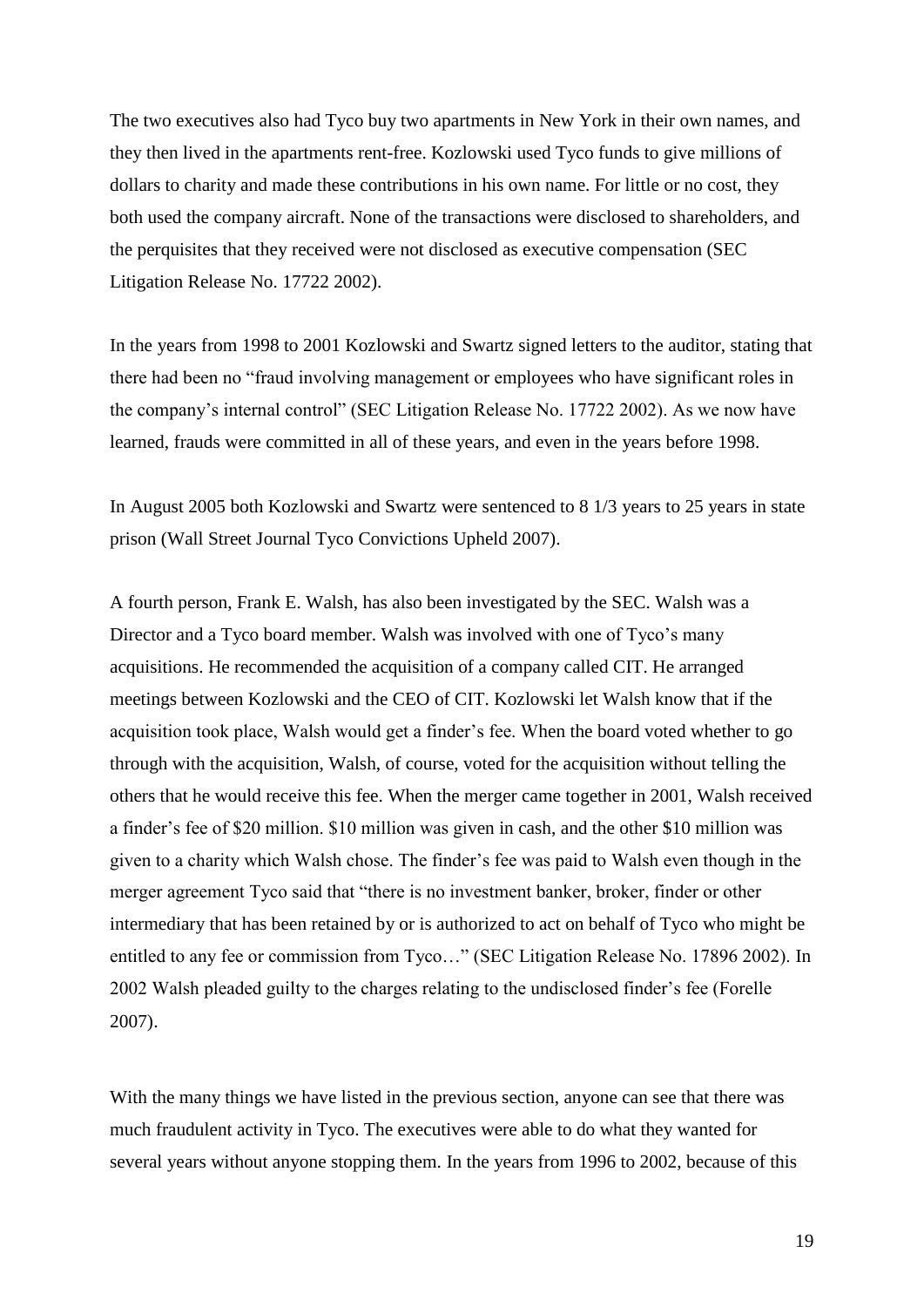fraudulent activity, Tyco gave false and misleading annual reports (and proxy statements with the SEC). This means that anyone who made financial decisions on basis of these reports may have drawn other conclusions than they would have made if the reports had been correct.

We have now sketched account of the frauds in the two companies. We have shown which persons were involved in each company and the charges against them. In the next sections we discuss a theory that describes fraud, and then use this theoretical construct to analyze the frauds we have just described in Adelphia and Tyco.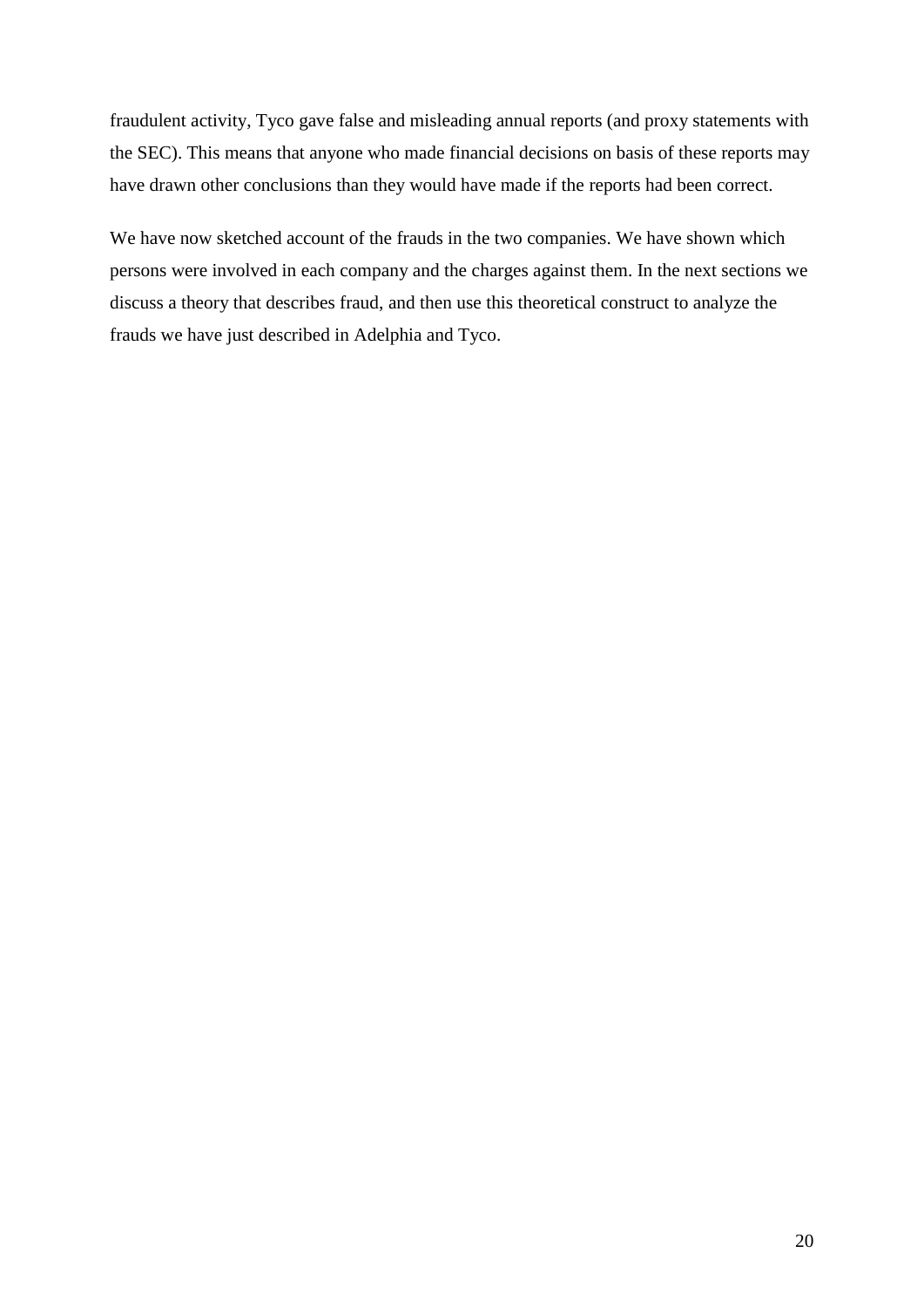#### **FRAUD**

In recent years we have seen many different types of fraud. Some of the frauds have a greater scope than others. The Adelphia and Tyco scandals are two examples of highly-publicized, major scandals that involve management fraud. Before we analyze the fraud that was committed in Adelphia and Tyco, we present a sketch of fraud a characterization of the phenomenon. In the next sections we show what fraud involves, and discuss why it happens. We will comment the effect fraud has on various groups, and finally we will suggest effective ways to prevent fraud. To give shape to our treatment, we use the International Standards on Auditing and two chapters of Albrecht, Albrecht, and Albrecht, Fraud Examination.

#### *Why study fraud*

First we wish to clarify why the study of fraud should be interesting for everyone. In the recent past scandals in Tyco and Adelphia got much media publicity. Many now know them as huge financial fraud. But why does the public find this topic interesting? The majority of the public does not have any connection with Tyco or Adelphia, most people do not have stock in the companies therefore they will not be financially affected by the frauds. Yet the publicity shows that people care. There can be a number of reasons for this: one reason is curiosity and entertainment. The frauds are characterized as scandals, and "everyone loves a good scandal," whether the scandal is a Hollywood couple breaking up after only a year of marriage, or if it is Kozlowski's \$2 million birthday party for his wife. These things give us "ordinary" people something to think about, besides our own not so interesting life, and we like this. A second reason has to do with ethical judgment. Fraud is wrong and the public has a strong negative feeling about the whole concept. It makes people upset that others can commit fraud. We get involved because we believe right and wrong, we take ethics seriously, and hope to see the perpetrators convicted for what they have done.

A third reason, that not many think about, is that fraud like that in Adelphia and Tyco does affect the public in a more serious way than to inspire just curiosity and remind people about ethics. Even if someone does not have any stock in companies damaged by fraud, they are still affected in an economical way. Many people are, in fact, the company's stakeholders, not just the stockholders of the company but everyone that has an interest in the company. The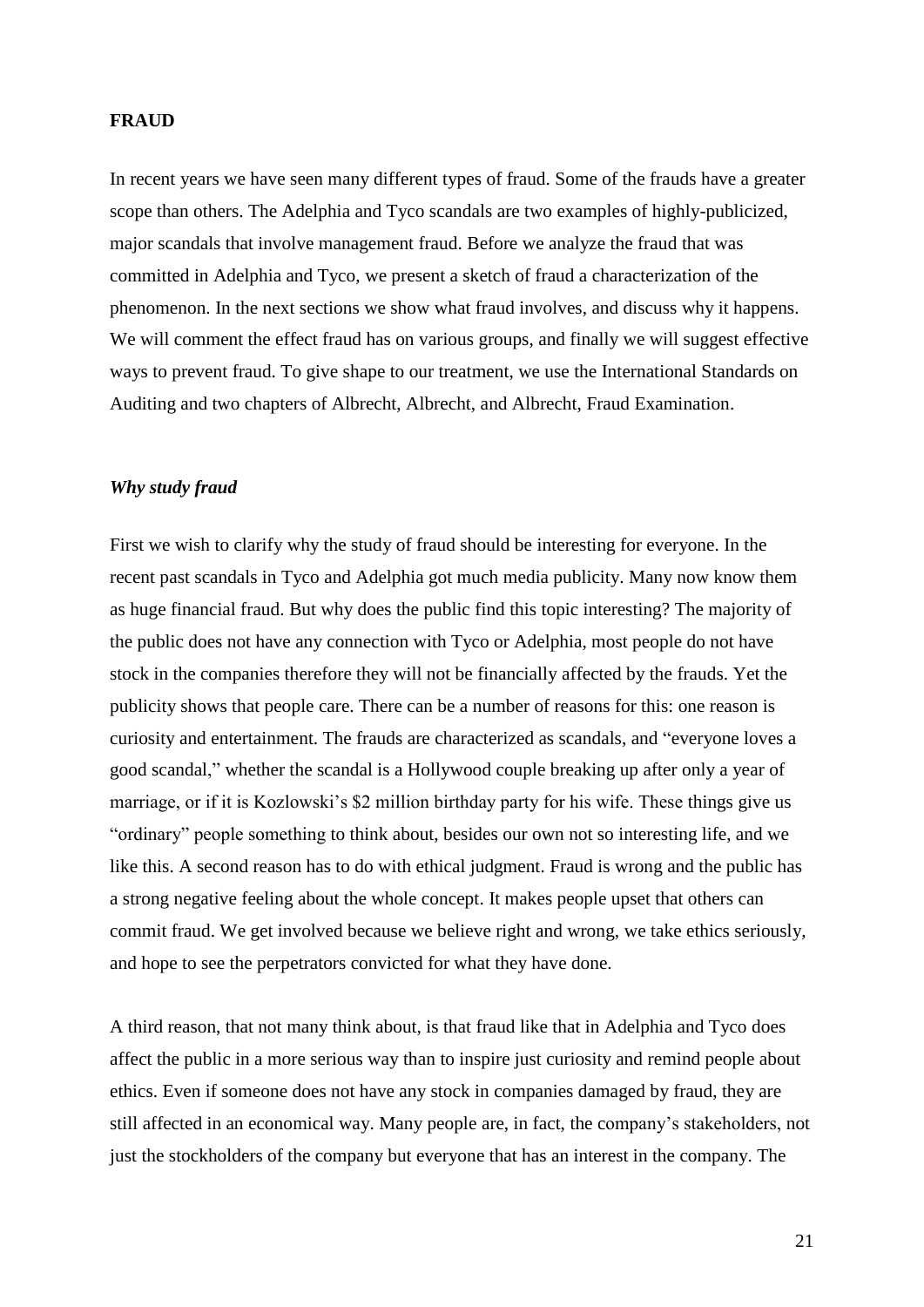company's customers, its employees and suppliers are stakeholders that we easily can see will be affected. Stakeholders like the government and some members of local society are not that obvious, but they will also be affected. When fraud is committed, the government uses a lot of resources in investigating the crime; these resources are based on your tax-money and because of this the fraud affects everyone in the country. Local society can be affected if the firm is a big part of a particular community. If a fraudulent company has to close down or reduce its size, this can cause many people in the area to lose their jobs, and this can also have side effects on other companies in the area.

A study done by the Association of Certified Fraud Examiners (ACFE) in 2002 shows that approximately 6 percent of revenues is lost because of fraud. In the U.S. this is about \$600 billion, or about \$4,500 per employee. Therefore fraud committed by just a few people can have a major impact on others. Fraud also has other effects. Investors tend to invest less in companies in countries that have more fraud than other countries. In some countries, especially underdeveloped ones, the government might be corrupt and there may be much fraud among the nation's companies. When the investors know that the companies in that specific country are more likely to have fraud, they lose faith in the companies, and are suspicious about risk, and are not willing to put their money at stake. This can harm the country by getting in the way of economic growth. If there is a chance that management in a company will use their money to pay for private things and for illegal activity, then investors will put their money in a company that will make good and proper use of their investment. Frauds use a lot of resources that could have been invested in building the economy, so by preventing fraud billions of dollars can be saved (Albrecht et al. 2006).

Because fraud affects many people, and not just company shareholders, it is important to study fraud, so that in the future one might prevent new frauds. In the next section we will show the different characteristics of fraud using Albrecht and the International Standards on Auditing (ISA).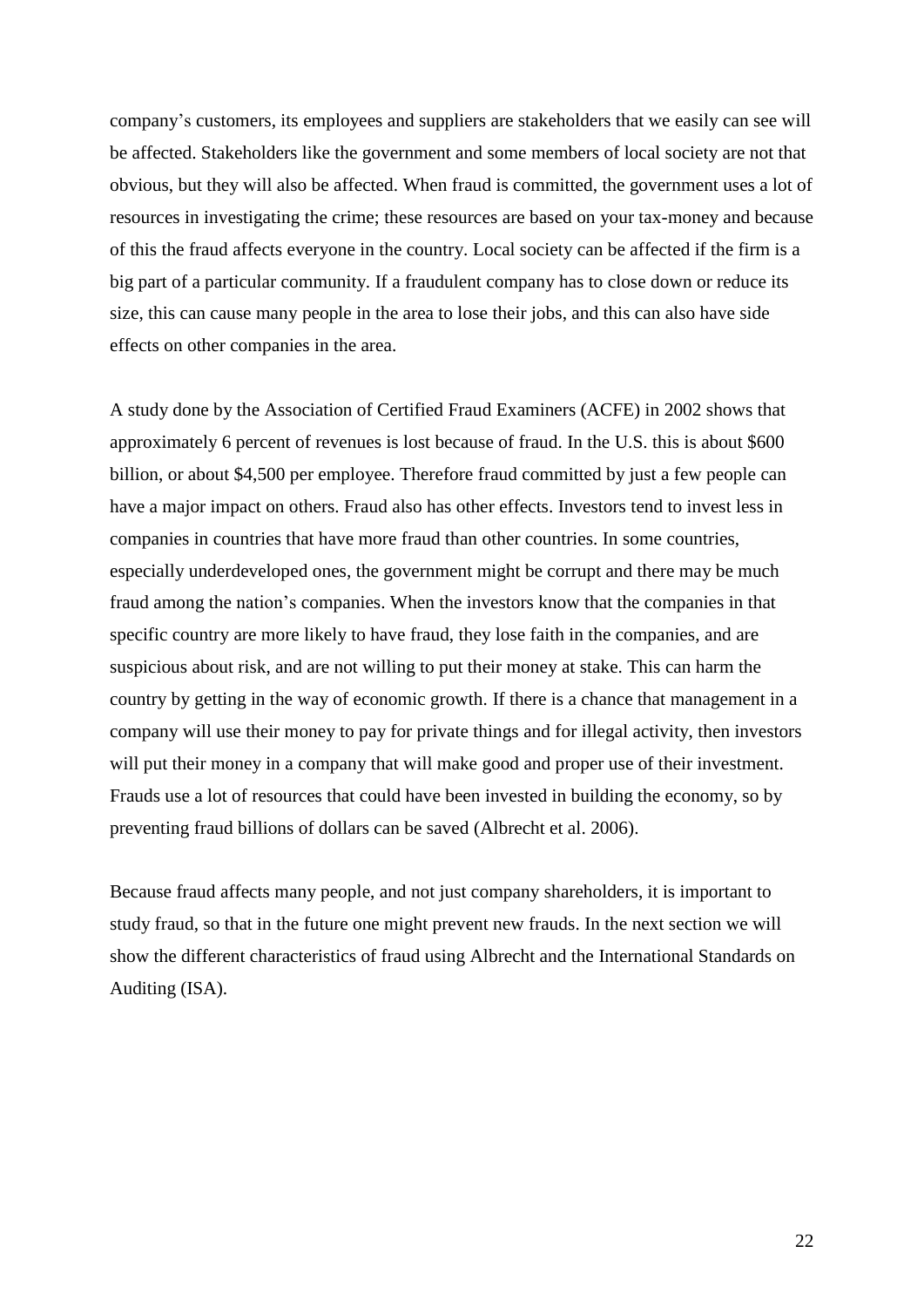#### *The International Standards on Auditing's definition of fraud*

The ISAs are developed by the [International Auditing and Assurance Standards Board](http://www.ifac.org/IAASB/About.php)  [\(IAASB\).](http://www.ifac.org/IAASB/About.php) The IAASB is a board under the International Federation of Accountants (IFAC). The IAASB serves the public interest by:

- setting, independently and under its own authority, high quality standards dealing with auditing, review, other assurance, quality control and related services, and - facilitating the convergence of national and international standards.

(www.ifac.org)

The ISA is the standard that the IAASB makes to give guidelines to the auditors all over the world. The ISA has this definition of fraud:

*An intentional act by one or more individuals among management, those charged with governance, employees, or third parties, involving the use of deception to obtain an unjust or illegal advantage.*

(www.ifac.org)

#### *Different types of fraud*

Using Albrecht, let us examine fraud in a more detail way. The book divides fraud into two categories, fraud committed against the company and fraud committed on behalf of the company. A person commits fraud on behalf of the company when he makes the financial statement look better then it is; a person commits fraud against the company when, for example, they steal from it. The book further divides fraud into types of fraud. These are:

- 1. Employee embezzlement
- 2. Management fraud
- 3. Investment scams
- 4. Vendor fraud
- 5. Customer fraud
- 6. Miscellaneous fraud

(Albrecht et al. 2006)

The fraud is called employee embezzlement when an employee steals from the company. This fraud can vary in scale, from the employee stealing a pen to stealing millions of dollars.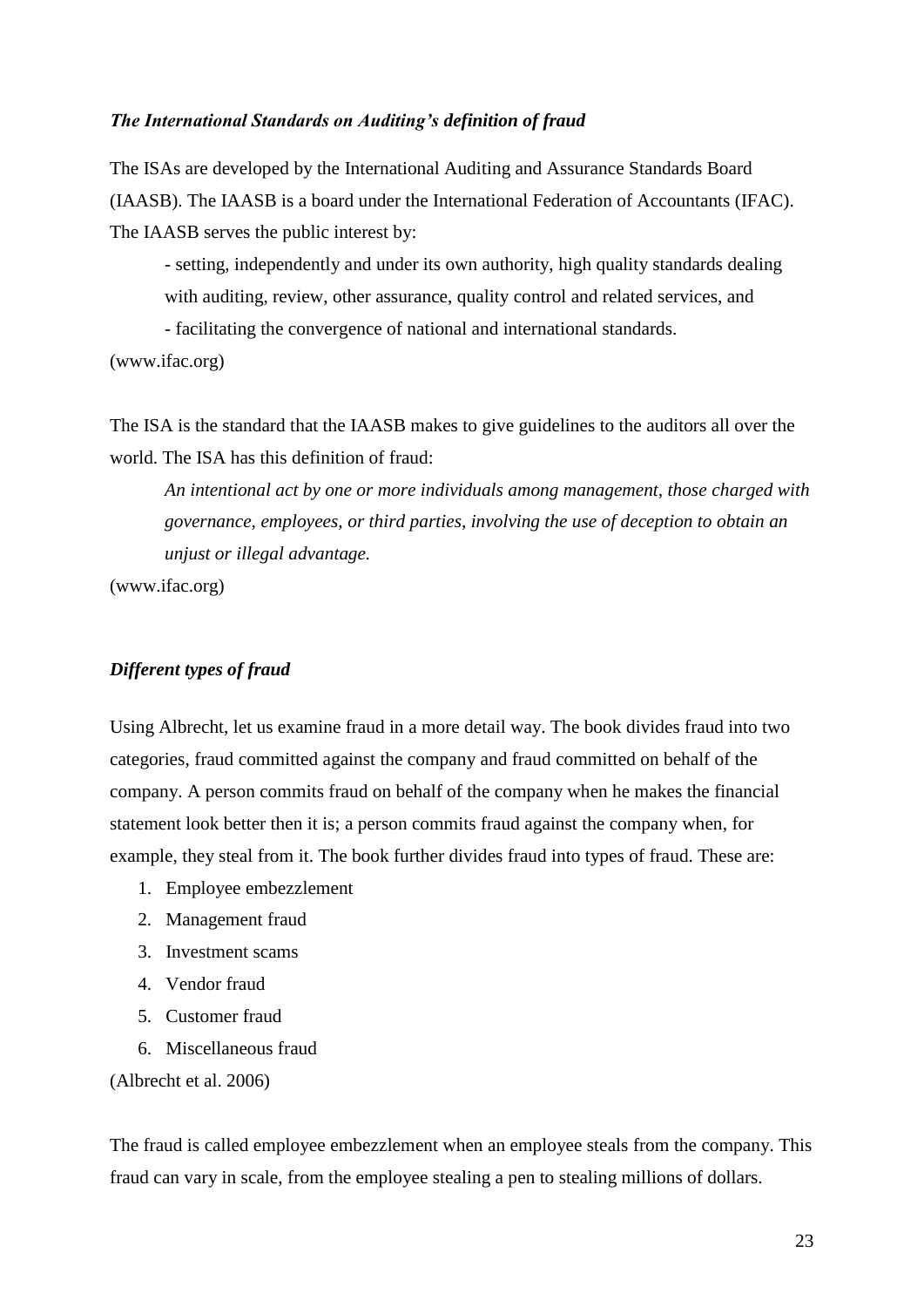Internal control is important for preventing employee embezzlement. We will discuss internal control later in the paper.

In Tyco and Adelphia we have what is called management fraud. This means that the fraud is committed by the executives in the company. The victims in these cases were everyone who relied on the financial statement, stockholders, lenders and other interested parties (stakeholders). We can have either of the two types of fraud, frauds committed against the company and frauds committed on behalf of the company. In Adelphia we have both types of fraud, but in Tyco the fraud was only committed against the company. Management fraud can be more difficult to detect than fraud by employees. This is because internal controls do not always cover the activities of the executives, and management can more easily override the controls than other employees can. It is easier for them to do as they like without anyone finding out. This means that they can more easily manipulate accounting records and present misstatements.

An investment scam is when someone is tricked into investing in something that does not exist or that the investments are not as they were described to investors. Investment scams also include fraudulent scale of mutual funds and late trading on the stock market. We have vendor fraud when the costumers do not get the goods they have purchased, they get overcharged or the goods are inferior. When customer fraud is committed, it might be that the customer does not pay the full price, that they get something for free or that they get something they should not have by deceiving the company. Frauds that do not belong in the first five categories are labeled miscellaneous fraud. None of these frauds have relevance to Adelphia or Tyco, we have just introduced these kinds of frauds here so the reader will recognize that there are many different kinds of fraud.

#### *"The fraud triangle"*

We have now seen how we can divide fraud into different categories based on who commits the fraud and what the intentions behind the fraud are. Many have labeled fraud as the fastestgrowing crime; therefore it is important to focus on fraud and try to prevent new frauds from happening. To do this, it is important to have a clear idea about why these things happen, and what can be done to reduce the possibility of new frauds. There are components that have to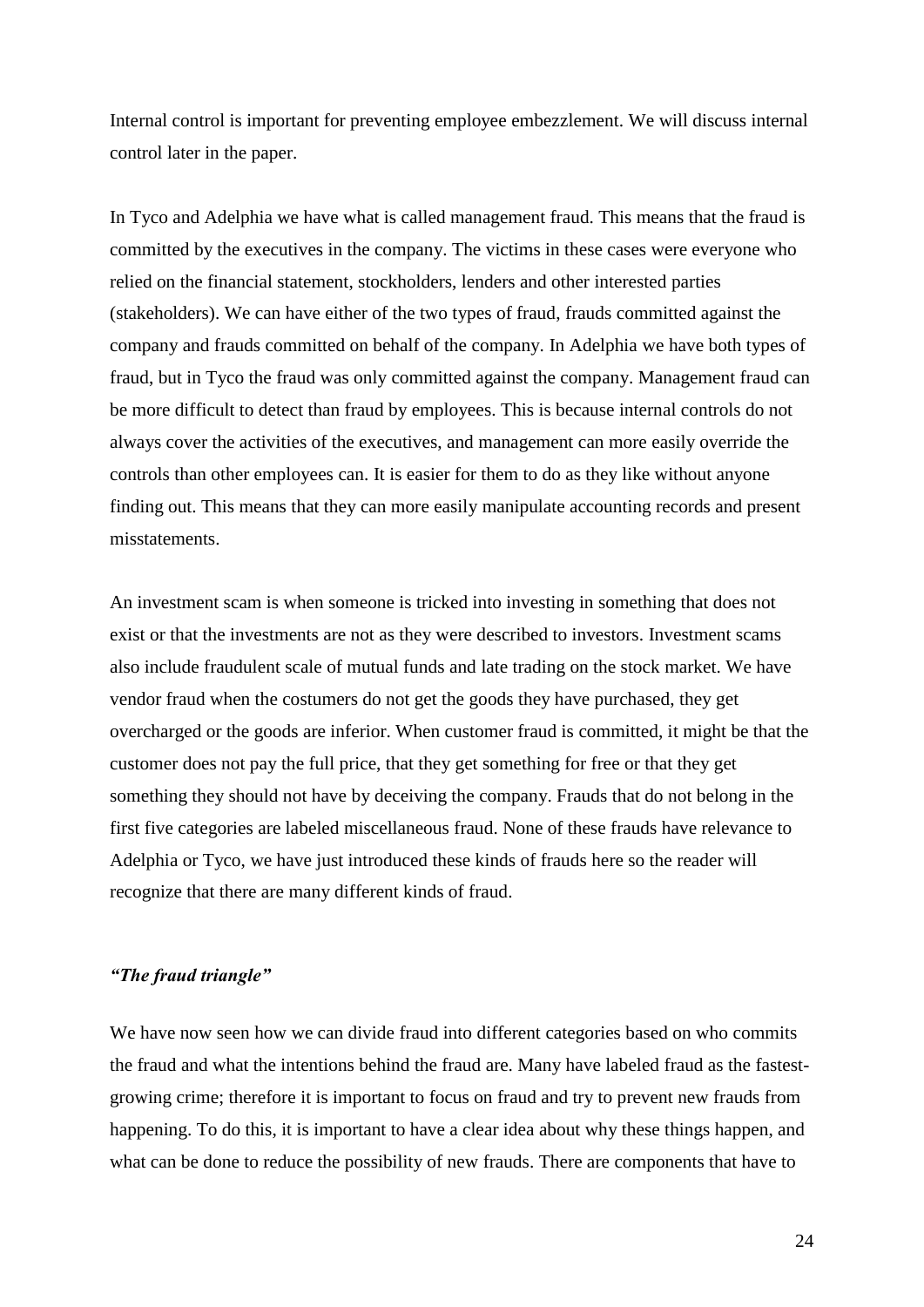be present in order for fraud to occur. They can be called the "fraud triangle" because there are three things that have to be in place for a fraud to happen:

- 1. perceived pressure
- 2. rationalization
- 3. perceived opportunity

(Albrecht et al. 2006)

In each kind of fraud these three things have to be present, but they can be present in varying degree. If the perceived pressure is large, then the rationalization does not have to be that elaborate. For example, if you have a lot of pressure to come up with money in a short period of time, this perceived pressure can be quite great. If a person decides to steal money from the company because of this perceived pressure, then he does not have to rationalize it very much to himself. In another example, if the perceived pressure comes merely from wanting a new and expensive car, then the pressure is not quite so great. Accordingly he would have to rationalize it a little more. He can come up with excuses that he is poorly paid, that the chief treats him badly or the company owes it to him, and so on.

We will examine the three components in the "fraud triangle" and give examples on how they can be present in frauds. Later in the paper we analyze the fraud in Adelphia and Tyco using the "fraud triangle".

#### **Perceived pressure**

The first component in the "fraud triangle" is perceived pressure. The perceived pressure can take place in different ways, even in ways that we do not always understand and just consider to be "greed." We can more easily understand pressure that involves saving the company and preventing many people from losing their jobs, than the pressure of some person driving a new car. The different kinds of pressure can be divided into four types:

- 1. financial pressure
- 2. vices
- 3. work-related pressure
- 4. other pressures

(Albrecht et al. 2006)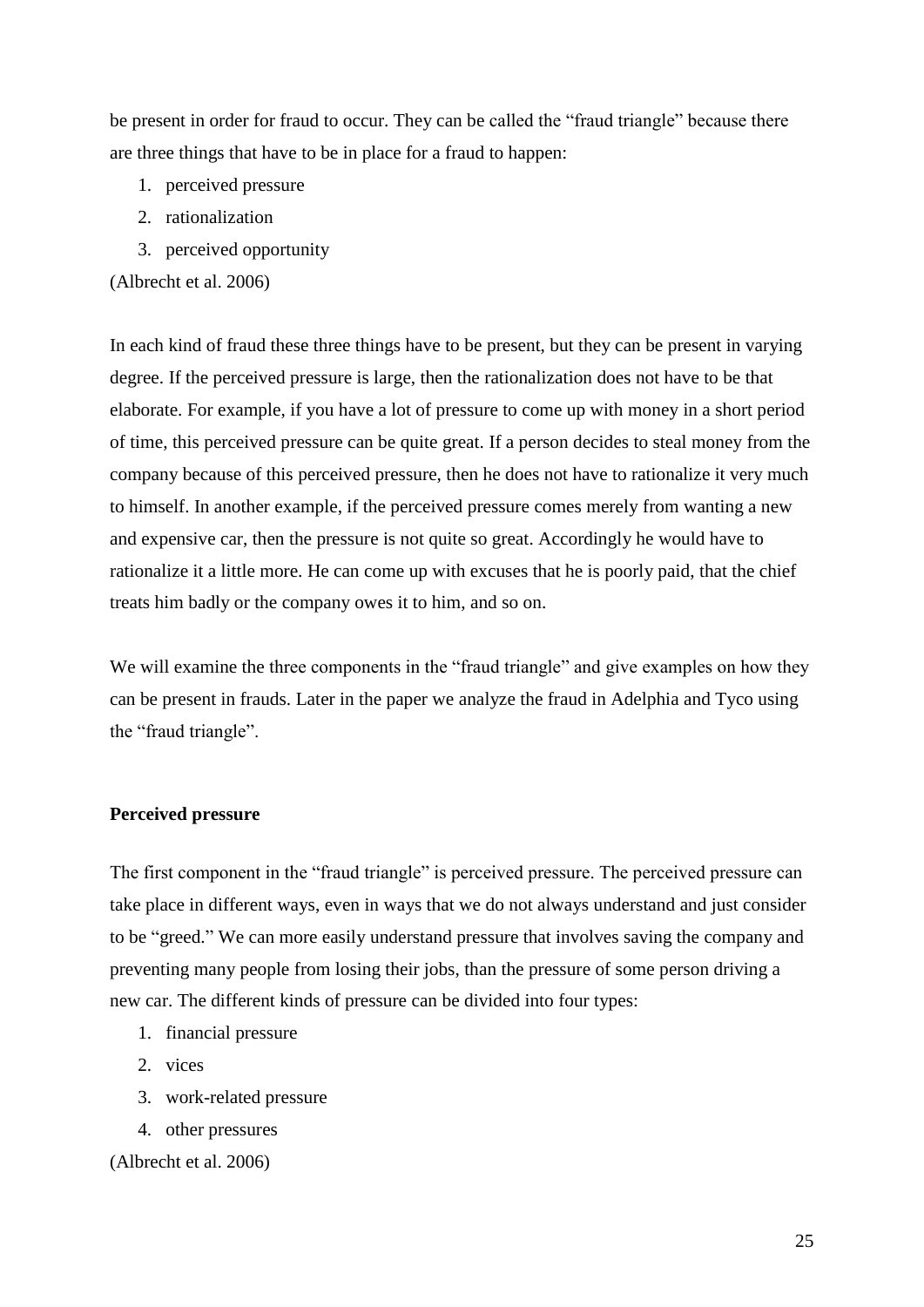Financial pressure can be present both when the fraud is committed on behalf of the company and when it is committed against the company. Often when fraud is committed on behalf of the company, the financial pressure is such that the managers feel that they have to meet expectations from the people outside the company. For example, it can be the pressure from the banks to meet covenants. If a company fails to meet them, they have to repay the entire loan. Say, for example, one covenant is to keep the company's equity ratio above 30%. Dropping the equity ratio to 29% is in itself not that dangerous, but when it means that the company has to repay a big loan early, then it can have a big effect on the company. If the company is in danger of failing to meet such a covenant, the executives can be tempted to fake the numbers in the financial statement so the bank thinks that everything is as it should be, and the business can continue as before.

All stakeholders have some expectations for the company, and for different reasons it are important for the company to be able to meet these expectations. It can be that investors are not willing to invest in the company if it is not making as much money as expected, or it can be vendors who are not willing to do business with the company if it is not selling as much as expected. In these cases, management feels pressure to falsify the financial reports, so when the company is not able to meet expectations, the false financial statements show that it did.

As we know, some frauds are committed against the company. The financial pressure may then be of a more personal nature. Common financial pressures associated with fraud that benefits the perpetrators directly include the following:

- 1. High bills or personal debt
- 2. Personal financial losses
- 3. Poor credit
- 4. Unexpected financial losses
- 5. Living beyond one's means
- 6. Greed

(Albrecht et al. 2006)

The financial pressure that comes with high bills or personal debt is easy to understand. Maybe an employee has a mortgage payment due, and does not have the money. Or an executive has taken up too much debt. The financial pressure can also come from personal financial losses as an investment that has gone wrong. Your investment has lost, rather than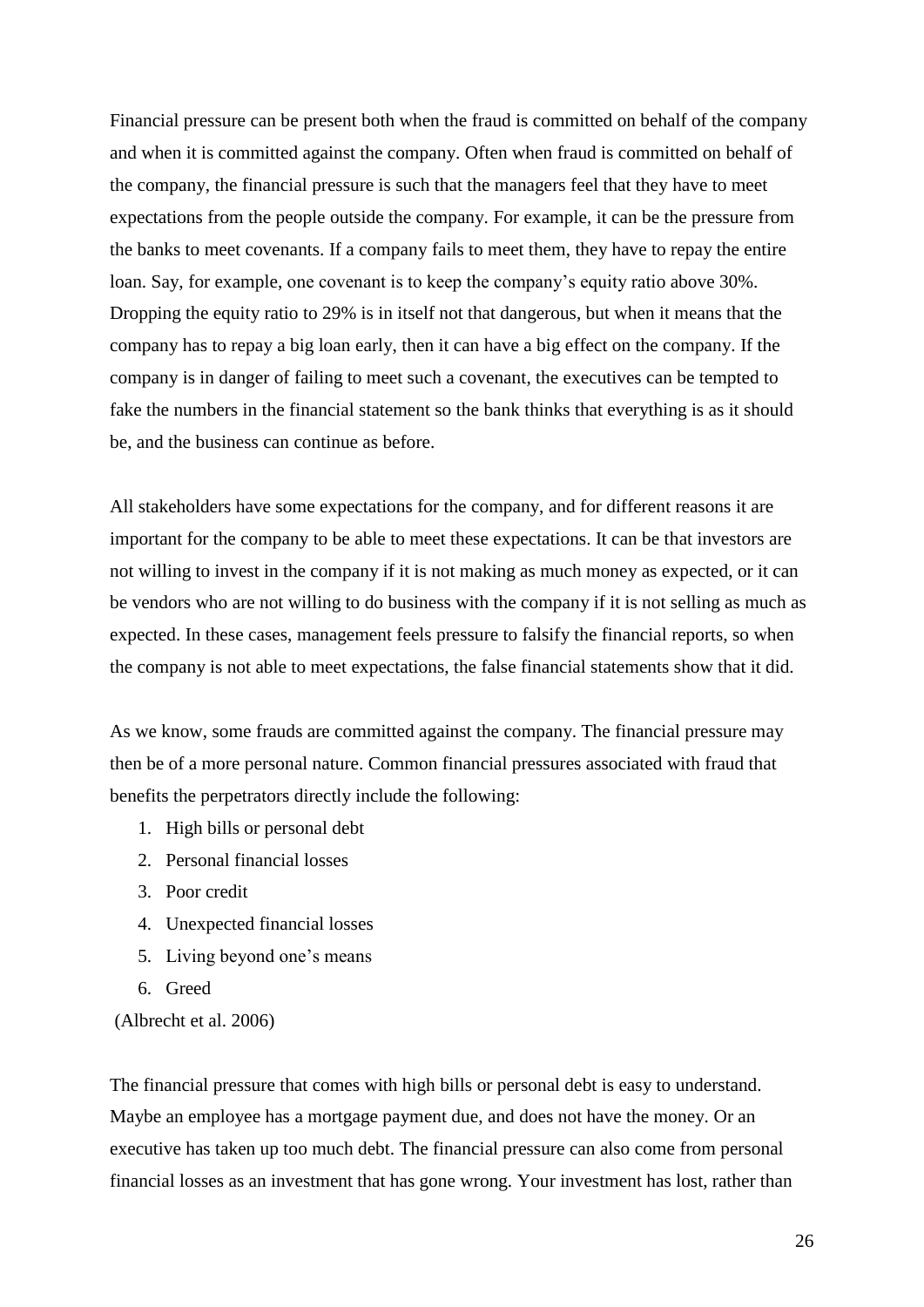made, money for you. In some cases, people can have a hard time getting loans because they have had loans which they could not repay. They are back on their feet and can now manage a loan, but because of their earlier mistakes the bank will not lend them any money. In all these cases it can be tempting to just "borrow a little money" from the company they work for, for a short time. But even if their intention is to repay, if they take the money without anybody about it, it is theft. For other people the financial pressure can come as an unexpected financial loss. They become very sick, and cannot work or have a large hospital bill. All this financial pressure can be understood, and we can, to a certain extant, understand why these people commit fraud.

There are other financial pressures that do not come from the fact that you "need" the money, but for a variety of reasons, you just want more money; you are just greedy. Often these pressures can come when you originally have a lot of money, and you then adapt a lifestyle where you need even more. Many commit fraud to support such a luxurious lifestyle or because they are greedy. They have a lot of money, but they always want more. This kind of financial pressure can be hard for many of us to relate to, and more difficult for outsiders to understand. As we will later see, in the paper, much of the pressure that the perpetrators in Adelphia and Tyco experienced came from living beyond one's means and from greed.

To this point we have spoken a lot about financial pressure, but there are also other kinds of pressure. One of them is "vice". This kind of pressure comes from some kind of addiction that one needs money to support. It can be drugs, gambling, and alcohol, or even expensive extramarital relationships. When you see what drugs can do to people, it is easy to understand how they are able to commit fraud to support their habit. Vices are the worst kind of pressure that pushes toward fraud. Often fraud is not the only thing people do wrong when the vices are driving them. They often steal from others, lie to the people close to them and do many things that are irrational. Albrecht gives example of what someone who has a drug addiction are capable of doing. This confession is from a former addicted drug user:

*My wife and I literally whooped for joy at the sight of our newborn son: a 7-pound baby with big eyes and rosy cheeks - normal and healthy looking. But we both knew the moment we had been dreading was now just hours away. The baby would be going into withdrawal. We didn't want him to suffer because of our awful habit. And we had to keep the doctors from finding out he had drugs in his system, or he would be taken from us and placed in foster care. We felt we have no choice. When the nurses left the*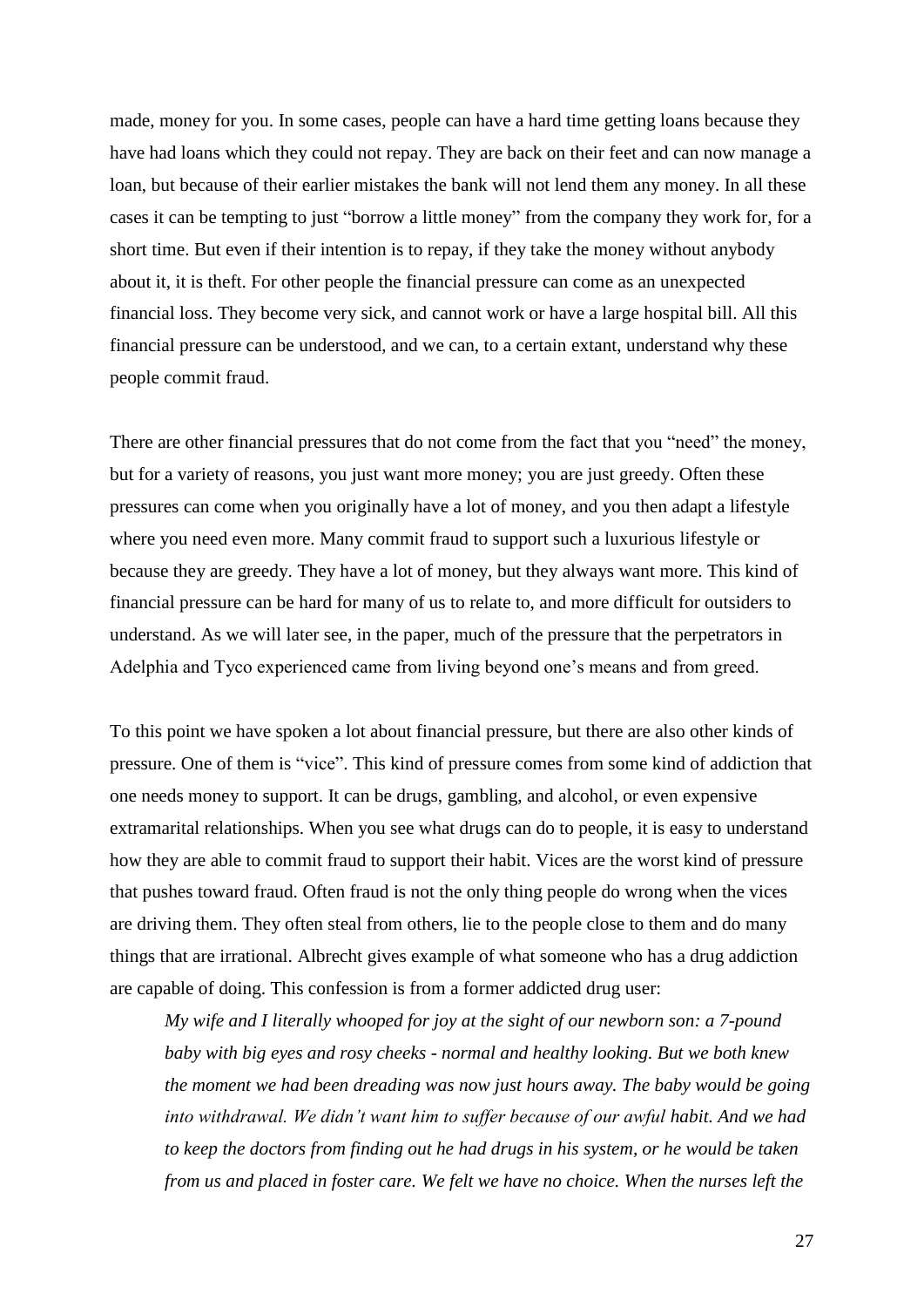*room, I cradled our baby in my arms and clipped a thin piece of heroin under his tongue.* 

Someone who will clip a piece of heroin under a newborn baby's tongue will surely look for ways to embezzle from employers or commit other types of fraud to support their habit (Albrecht et al. 2006).

The financial pressure and the vices we have described are pressures that come from outside the job, but there is also pressure that is work-related. This kind of pressure can come from reward systems that are connected with the performance of an employee. Let us say you get a bonus if you reach a certain sales number, it can then be tempting to falsify the sales number to get the bonus even though you do not have the sales number. Some commit fraud to earn recognition from their boss or get the promotion that they think they deserve. Some also commit fraud by stealing money from their own company because they think they deserve it, that they have worked hard, and the company owes them. These are many examples of personal pressure that is work-related.

We also have pressures that do not fall under any of the mentioned categories. Such other pressures may not occur that often, but once in a while fraud is committed for other reasons than financial pressure, vice or work-related pressure. This can be the pressure from having the desire to beat the system or committing the "perfect crime." The pressure can come from the need to prove to oneself that one has the ability or the power to beat the system. As we shall see later, the perpetrators, especially in Tyco, most certainly were driven from some kind of pressure to beat the system and prove the power they had.

Some of the pressure discussed can be easy for everyone to relate to and some is more difficult to understand. Everyone experiences pressure in their life at some point, but they are able to distinguish between right and wrong. Money has for many in our society a strong connection to happiness and success. If you think you have success, there is a big possibility that you make a lot of money. So the pressure is always there and even if most people never commit fraud, there are some situations that can tempt the most honest person. Psychologists tell us that most people have a price at which they will be dishonest. If you were starving and in your work environment the cash was abundant and not accounted for, or you really believed that you would repay the money you take to feed yourself, you may commit fraud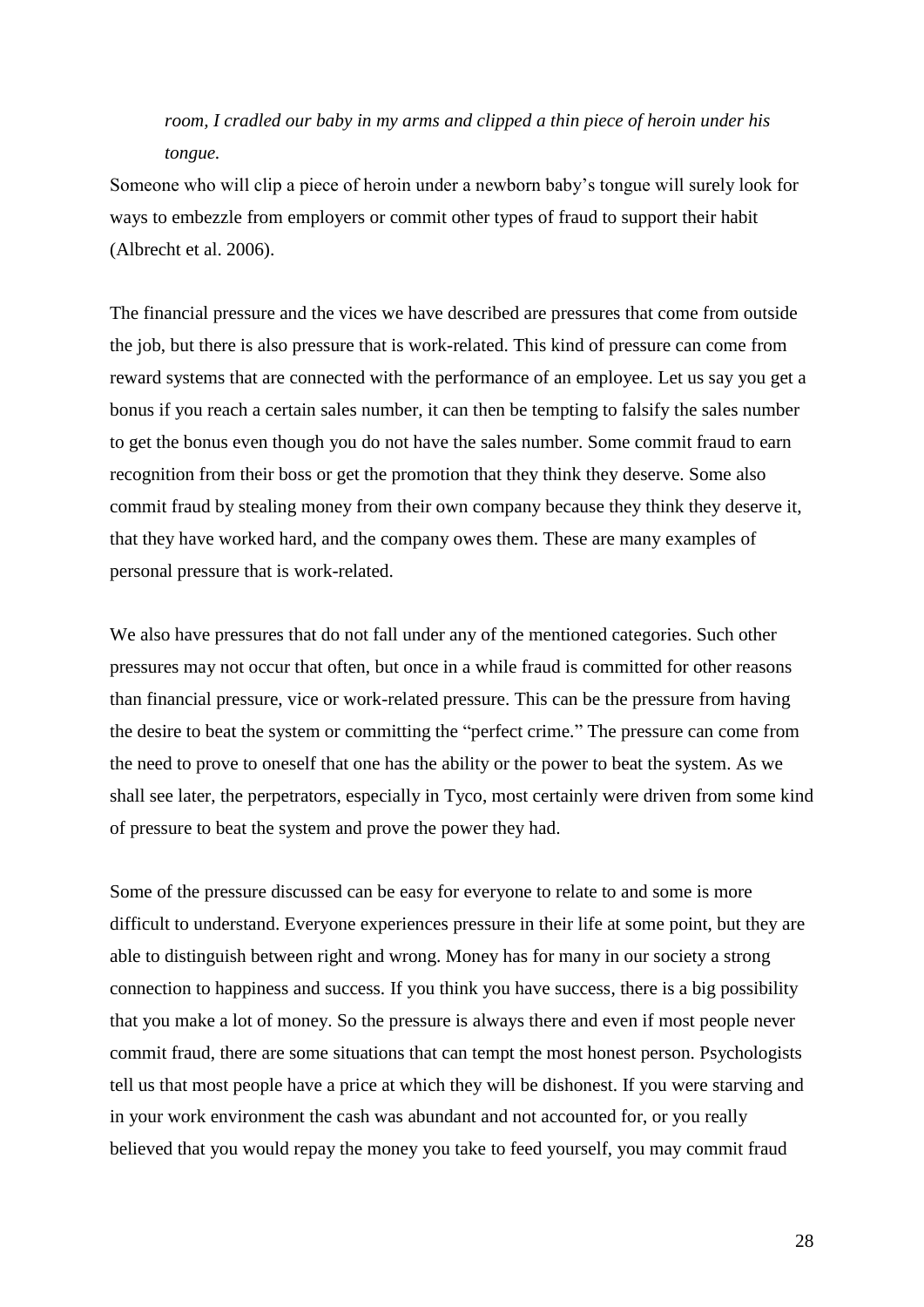(Albrecht et al. 2006). That shows the aspect of the "fraud triangle", all three components have to be present for fraud to occur, pressure, opportunity and rationalization.

#### **Rationalization**

Whenever a fraud is committed in addition to perceived pressure one has to be able to rationalize the act to themselves, otherwise they are not able to do it. Think of a person that needs money and decides to "borrow" from the company. He rationalizes by saying that he will pay it back next month. But the month goes by, and he does not have the money. No one in the company has discovered what he has done, so he takes more. Along with "I am just borrowing the money and will pay it back," there are a number of other rationalizations that are used by fraud perpetrators. Often we hear that the reason he took the money from the company was because the company owed it to him. All the hours that he spent working for the company and never got paid for. He takes the money because in his mind he deserved it. Some rationalize the act by telling themselves that nobody will get hurt by their act. It may be that the amount they steal is so small in the big picture. If taking a little money will not affect the company or the other employees, it will be okay to take the money (Albrecht et al. 2006).

In some cases one can rationalize the fraudulent act by claiming to themselves that it is for a good purpose, as Robin Hood did when he rationalized stealing with the fact that he was giving the money to the poor. In the Adelphia fraud the perpetrators rationalized falsifying the books, telling themselves that their intention was to straighten the books as soon as they got through the financial difficulty. In the case of choosing between reputation and integrity, some rationalize the fraud by convincing themselves that when choosing between integrity and reputation, integrity has to suffer. For example: If I do not embezzle to cover my inability to pay, people will know I can not meet my obligations and that will be embarrassing because I am a professional (Albrecht et al. 2006).

These are common rationalizations used by fraud perpetrators, but those who commit fraud are not the only ones who rationalize their actions. Almost everybody rationalizes things to themselves in the daily life. It can be small things like rationalizing that we are overweight and do exercise enough. Most of us even rationalize being dishonest, as we say to ourselves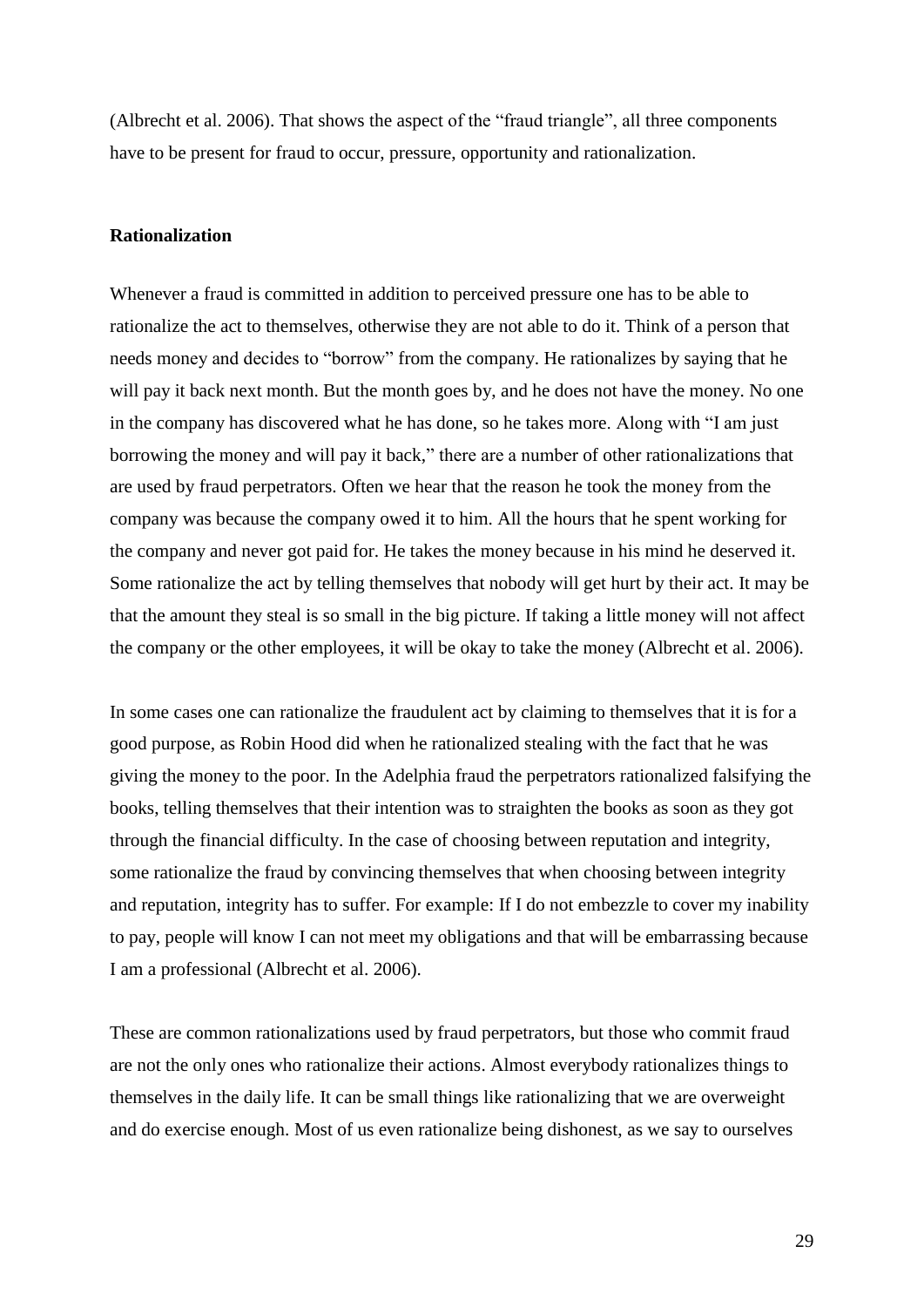that the truth hurts, therefore to tell a lie can sometimes be the best. But in fact dishonesty is a bad thing regardless of how we rationalize it (Albrecht et al. 2006).

#### **Opportunity**

Opportunity is the third element that has to be present for fraud. If you do not have the opportunity to commit fraud, you simply can not do it. Opportunity can be present in a more or less degree. Sometimes perpetrators have to work very hard to get the opportunity to commit fraud; they have to override the rules and trick other people. Other times the rules are so poorly made that they do not prevent the opportunity from being present. Opportunity is not just that fraud is easy to commit, opportunity also consists of easily being able to conceal an act or avoid punishment.

The most effective way to prevent fraud is internal control. Most internal controls that the companies set up are to reduce the opportunity to commit fraud. In this context, it is also important to remember the aspects of pressure and rationalization when one tries to reduce the probability of fraud (Albrecht et al 2006). Let us now consider the concept of internal control and how this can reduce the opportunity element.

Internal control is the best way to detect frauds done by the employees, and the best way to stop them from happening. The Committee of Sponsoring Organizations (COSO) has identified five elements of an organization's internal control framework:

- 1. control environment
- 2. risk assessment
- 3. control activities
- 4. information and communication
- 5. monitoring

(Albrecht et al 2006)

The first thing that has to be in place for the internal control to be effective is a good control environment. The most important thing in establishing a control environment is for the management to set a good example. In both Adelphia and Tyco it was the management that acted improperly, so why should the employees act correctly? If the management sets rules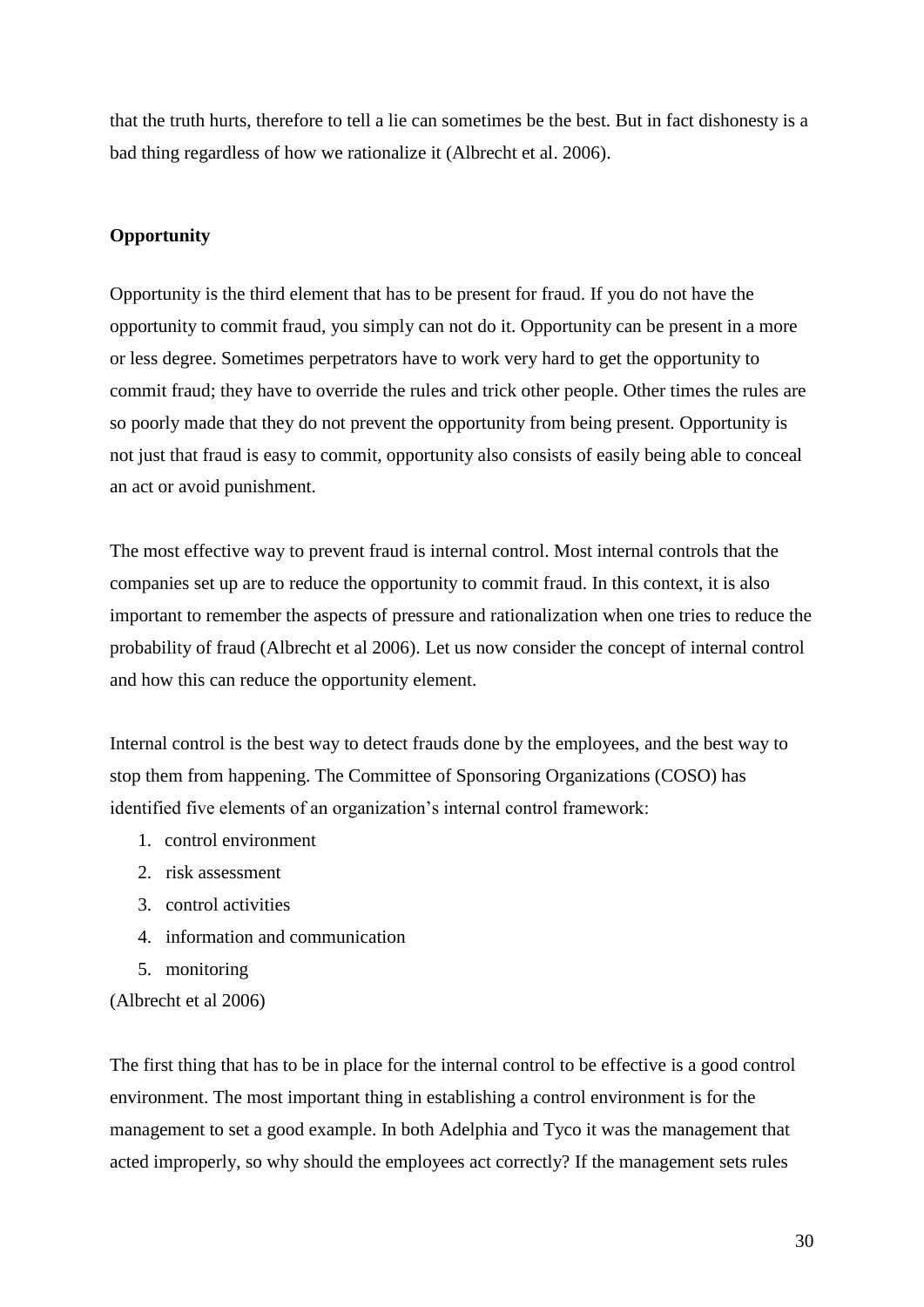and standards for example, but do not follow the rules themselves, then others will also break the company rules and violate the standards. If the management follows the rules, and makes others follow them, then it will not be easy for others to rationalize breaking them. The old saying "you shall do as I say and not as I do" is a good example of a control environment that does not work. Another important element is a clear organizational structure. It is important that everyone knows what his responsibilities are. That way it is harder to do something wrong and not get caught because it is easier to identify wrongdoing and missing assets. To be able to track things that have been done, it is important to have a good accounting system. If the company has an effective accounting system, it will give a trail that makes it easier to discover fraud, and make it more difficult to conceal particular wrongdoing. To cover up fraud here, one would have to alter or misplace the accounting records, or make them fraudulent. The difficulty in this component is to distinguish between fraud and unintentional errors. When the company is large, like Tyco and Adelphia, a crucial element will be an effective internal auditing department. Studies show that internal auditors detect about 20% of all employee frauds (Albrecht et al. 2006).

Risk assessment is important for identifying where the risk is highest and to reduce the appearance of risk. It is much easier to have a functioning internal control when you know where it is most likely to fail. For example it is important to have appropriate hiring. It is important to check references to see if an applicant has a record of honesty. One can also check for a criminal record. It is important to match qualifications to the particular job, so the employee has a reasonable change of success. It is very important for a company to trust their employees and hire people who are qualified for the job. Doing this the company has already reduced the possibility of new frauds and eliminates some of the risk (Albrecht et al. 2006).

Another important component for a functional internal control is control activities. Of course, this is more important the bigger the company. In a small company it is easier for the manager to see what goes on, and to perform "control activities" himself. For example, if someone steals from the company the manager would probably detect it quickly. Yet small companies may have some unique control problems. For example small companies often do not have the resources available. If the company only has 5 employees, it is not that easy to perform controls like segregation of duties. However, in a large company it is important to initiate control activities. These activities make it easier to detect frauds, and minimize the opportunity to commit frauds or make it difficult to conceal wrongdoing (Albrecht et al 2006).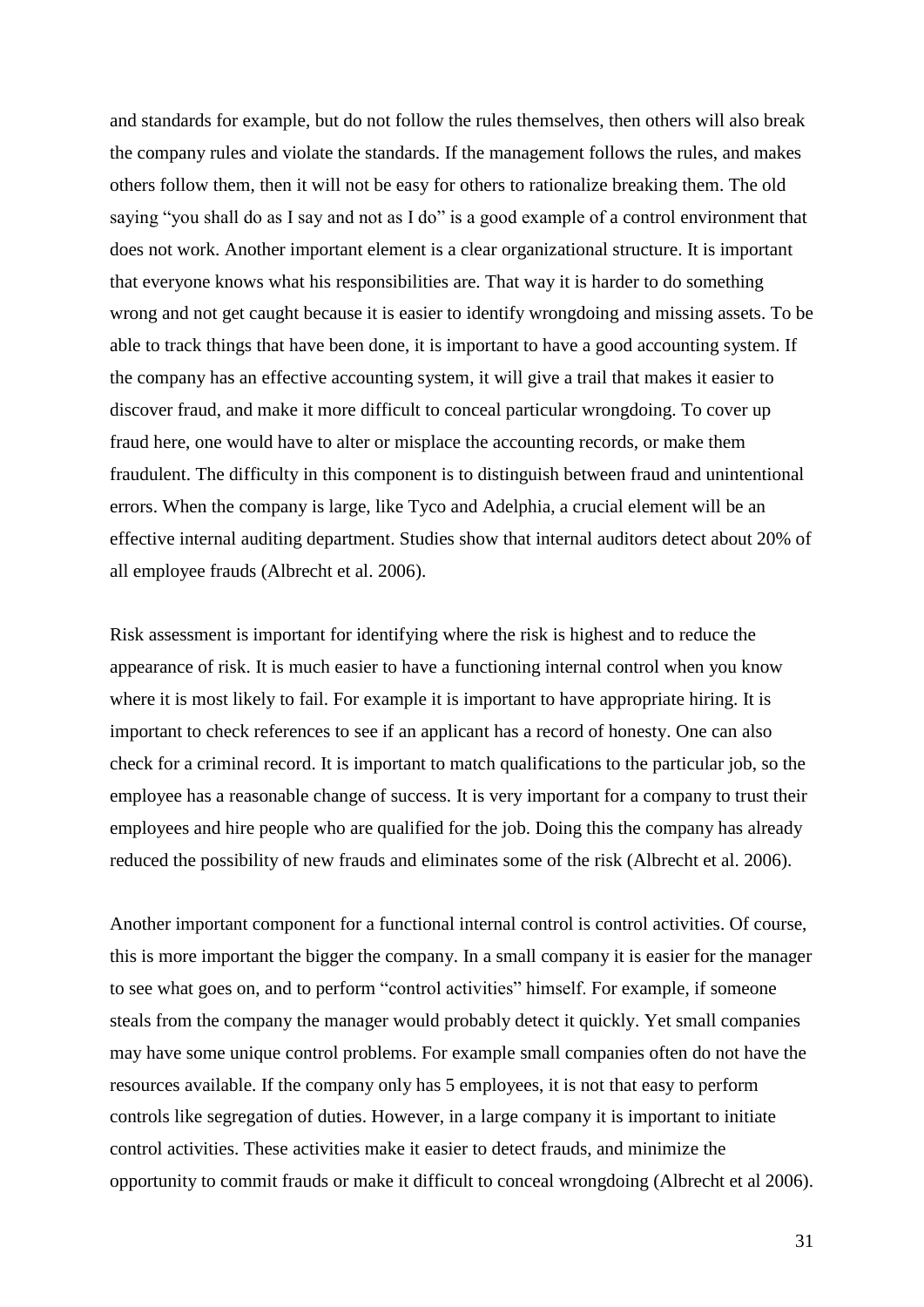There are five control activities that are primarily needed for the internal control to function well:

- 1. segregation of duties, or dual custody
- 2. system of authorizations
- 3. independent checks
- 4. physical safeguards
- 5. documents and records

(Albrecht et al. 2006)

Segregation of duties means that one person does not have complete control of a specific task, that the internal control requires at least two people to perform it. This means that for a fraud to happen the two would have to commit the fraud together which is less likely than if one person performs the task. System of authorizations means that only a few people get access to certain things, or that others need their signature to gain access. Some companies have rules that every investment over a certain amount has to be approved by the board. If the employees know that the chance of being caught is great, then they may not commit fraud. As another form of control the company should perform independent checks. This might include things like periodic job rotations, cash counts or certification, supervisor reviews and "mandatory vacation". If you take money from the company but have to go on vacation, then it is quite possible that the substitute will find out what you are doing. If you are allowed to work all the time on the same tasks, then the chance of someone else finding out is much smaller. Physical safeguards can be things like vaults, safes, fences, locks and keys to physically prevent the company's assets from being stolen. Documents and records will leave a trail. In that way documents make it a lot easier to detect frauds than there were no accountability. It is also important to use the documents and records appropriately. It does not help to have a form for all employees to sign when they are taking a delivery if no one actually signs (Albrecht et al. 2006).

It is also crucial for internal control that the management communicates what is right and what is wrong. If they do not establish standards for their employees, how will they know what is acceptable? Giving them a thick book about ethics does not help. No one will read it. There have to be clear guidelines that are easy to understand. The company can have codes of conduct, orientation meetings, training, supervisor/employee discussions, and other means to communicate what is acceptable and what is not. The right information has to be given to the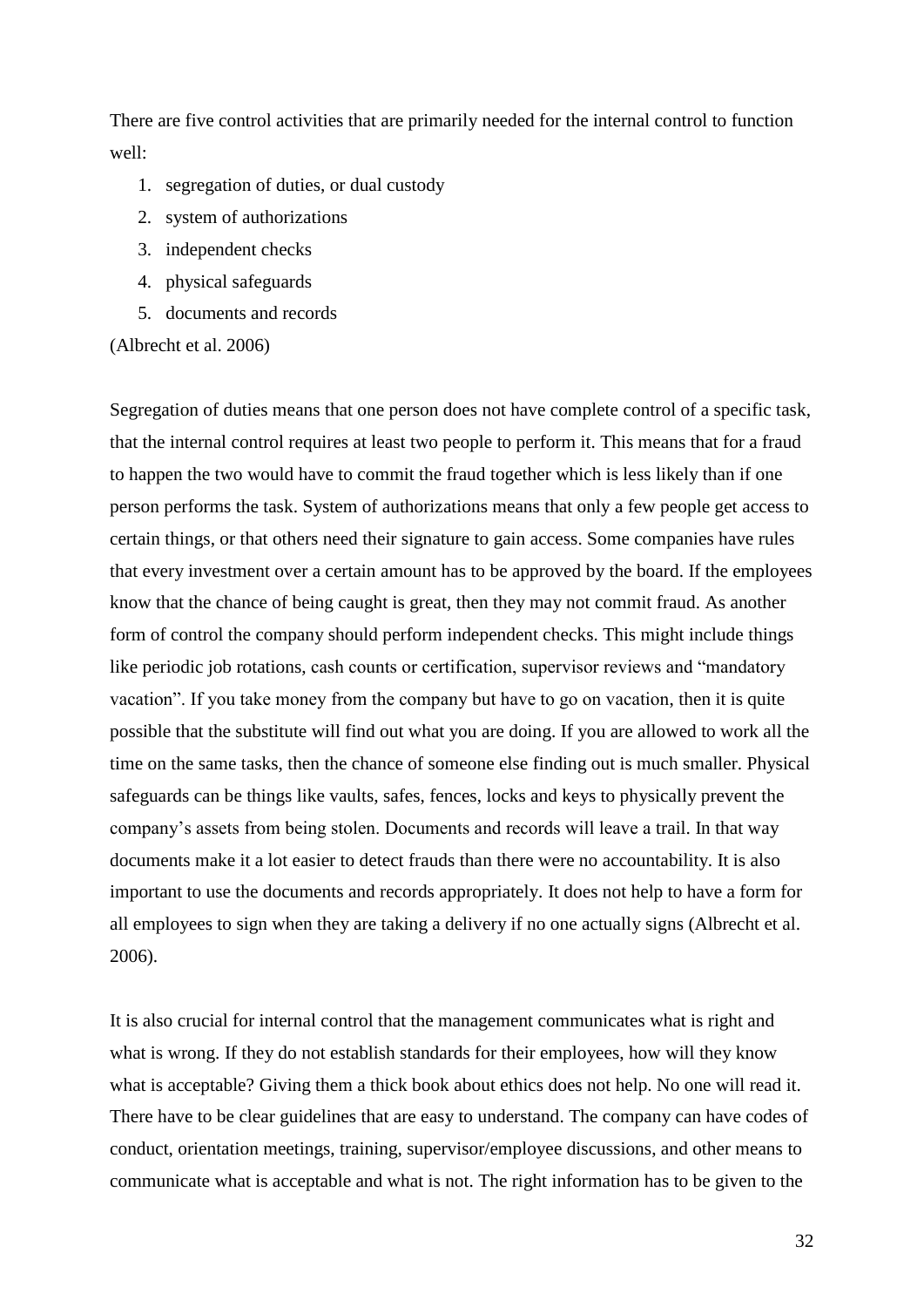right people so that they can complete their responsibilities and make the correct decisions. The information system has to give reports about relevant information, and not just information generated from inside the company but also external information. It is also important to have effective communication with customers, suppliers and shareholders about company standards (Albrecht et al. 2006).

Monitoring of controls is important to ensure that the internal controls are functioning as they should. If a specific signature is required to get goods out of inventory, it is important to check if this really happens. You need to be sure that employees who work with the inventories check this signature every time, and this will make it easier to reduce fraud which involve stealing company assets. In our paper, the frauds are mostly about stealing company money and falsifying the financial statements. If these companies had implemented controls to detect these kinds of things, then it would have been important to see if the controls were followed. One can ask questions; is every investment over a certain amount run by the board? Or are the accounting principles followed? If no one checks to see whether the controls work, then the point of having them is undermined (Albrecht et al. 2006).

A functional internal control is the best way to reduce opportunity. As we have seen, many things have to be in place for the internal controls to work effectively, and this can be costly. Consider segregation of duties: when it takes two people to do the task of one person it is easy to understand that this is more costly. But fraud can be much more expensive. When a fraud is committed, the company experience both the direct costs, for example the things that are being stolen, and indirect cost, losing customers from the publicity. Fraud will discourage investors. Investors are not that eager to buy stock in a company where there is a chance that they are going to lose their money through dishonesty. Even if internal controls cost much, the alternative is worse.

The one thing that is the hardest in internal control is to prevent fraud done by the management. The internal controls are easily made so that it prevents the employees from committing fraud, but when it comes to the management it is hard to make an internal control that reduces the opportunity to commit the fraud. We have spoken about control environment and standards that have to work for the internal control to be effective. But when the management is committing the fraud they can easily override the standards they themselves have made.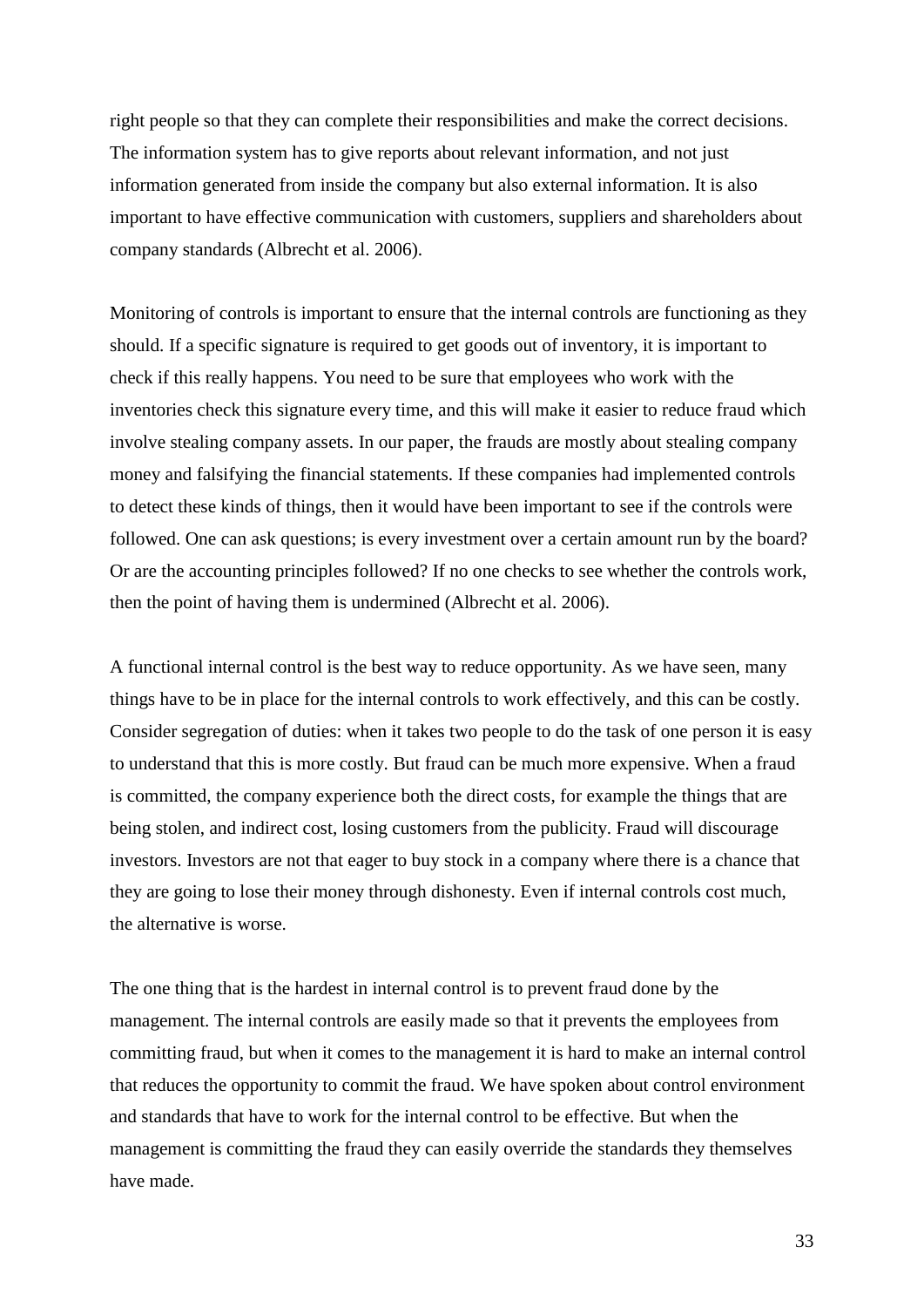We have now discussed the "fraud triangle" and shown how the three components have to be present for fraud. We can look at the "fraud triangle" like a bonfire, for it to burn you have to have heat, oxygen and wood. If you remove any of the three, the fire will run out. There will be no fire without heat as there will be no fraud without pressure and so on.

#### *People who commit fraud*

In the previous section we have not talked much about what characterize the people who commit fraud. In this section we are going to take a look at the people behind the frauds. Research shows that anyone can commit fraud. When finding what characterize people who commit fraud, one finds that they are ordinary people like you and me. In a study summarized in Albrecht, they compare fraud perpetrators with two different groups. One group consists of prisoners incarcerated for property offences, the other of non-criminal college students. In comparison with the criminals, the fraud perpetrators are distinguished from other criminals in that they are less likely to get caught, turned in, arrested, convicted and incarcerated. Fraud perpetrators are older, there are more female perpetrators, and they are better educated, more religious, and less likely to have criminal records. They are less likely to have abused alcohol, and considerably less likely to have used drugs. They were also in better psychological health. They enjoyed more optimism, self-esteem, self-sufficiency, achievement, motivation, and family harmony than other property offenders. Fraud perpetrators also seemed to express more social conformity, self-control, kindness, and empathy. When compared to the college students, they were quite similar, even if there were differences between these two groups, they were often (or statistically) much more alike. These studies make the point that fraud perpetrators are just like ordinary people (Albrecht et al. 2006).

It is important to remember that people we trust sometimes commit fraud. Many have been surprised when people they never would have believed could do such a thing do commit fraud. In many cases, people react with denial when it comes to fraud. Victims can not believe that individuals who seem much like themselves and who were usually trustworthy can behave dishonestly (Albrecht et al. 2006). As we see later in the paper, the people behind the frauds in Adelphia and Tyco fits perfectly in the previous description, and many people around them also reacted with denial. We will now use the "fraud triangle" to analyze the fraud committed in Adelphia and Tyco.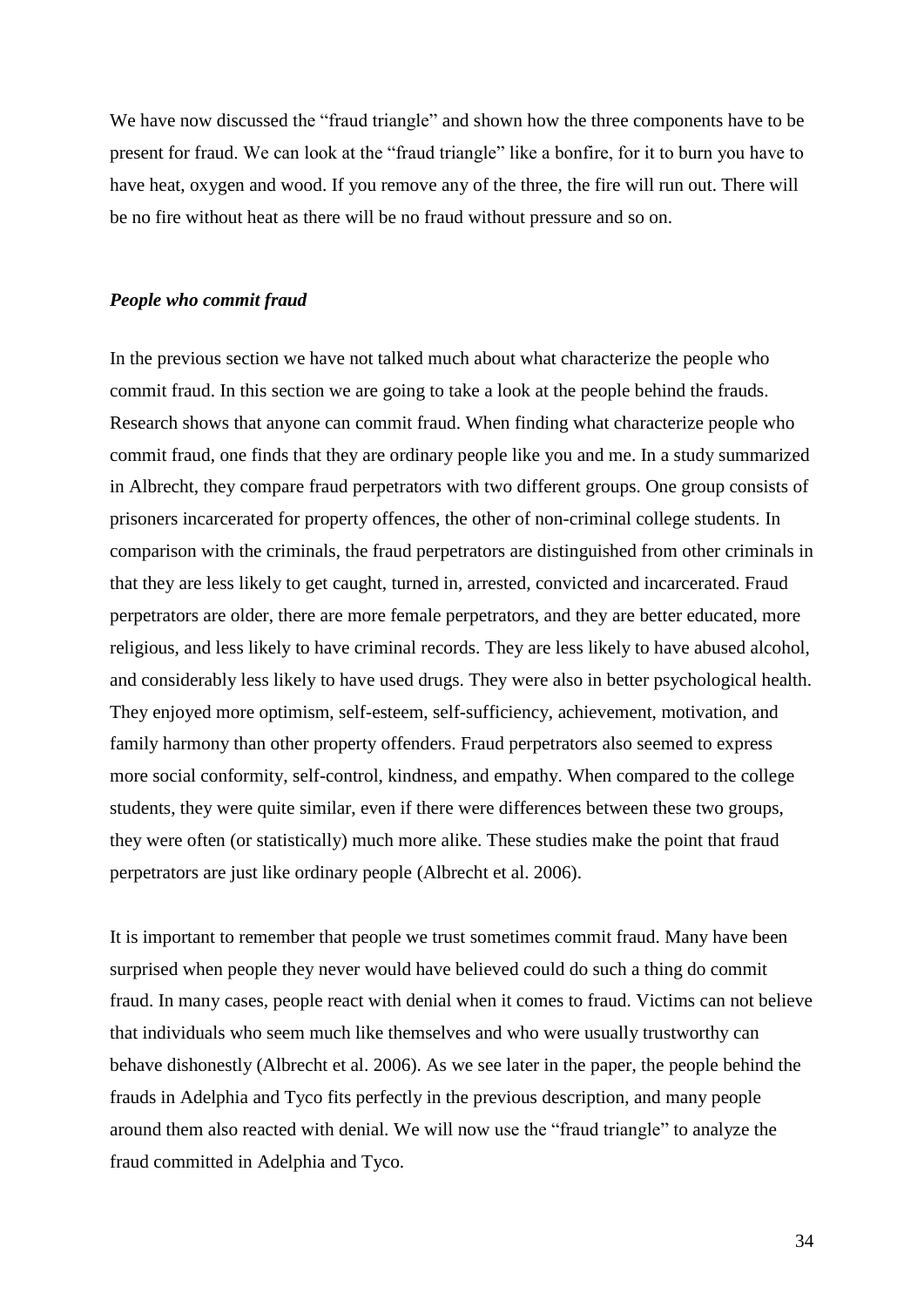#### **THE FRAUD IN ADELPHIA AND TYCO**

We have now seen what characterizes fraud, how and when it occurs. We now take a look at the fraud in Adelphia and Tyco, and their main characteristics; the kinds of fraud, if they were done on behalf of the company or if they done against the company, the components from the "fraud triangle" that were present, the particular pressures, opportunities and rationalizations. In this section we analyze the fraud using the SEC reports and insight from the Albrecht theoretical framework that we have just introduced.

As explained above there are three necessary components of fraud. This "fraud triangle" includes:

- Perceived pressure
- Rationalization
- Perceived opportunity

(Albrecht et al 2006)

#### *The fraud in Adelphia*

We have also identified two types of fraud, that committed by the management on behalf of the company and fraud committed by management to benefit themselves. In Adelphia we have both kinds of fraud. In the two different kinds of fraud the components in the "fraud triangle" is present in a somewhat different ways.

#### **The fraud committed on behalf of the company**

Let us consider fraud that was committed on behalf of Adelphia as a company. Two fraudulent behaviors were done by the executives to benefit the company and can be explained with reference to industry pressure. The industry pressure on Adelphia and its management was very strong in the late 1990s. Adelphia failed to meet the expectations from those outside the company. Many different parties had interest in the company (we call them stakeholders) and these stakeholders have certain expectations towards the company. Most information that stakeholders have about the company are based on the financial reports. They rely on these reports to be correct. Banks were among the stakeholders that pressured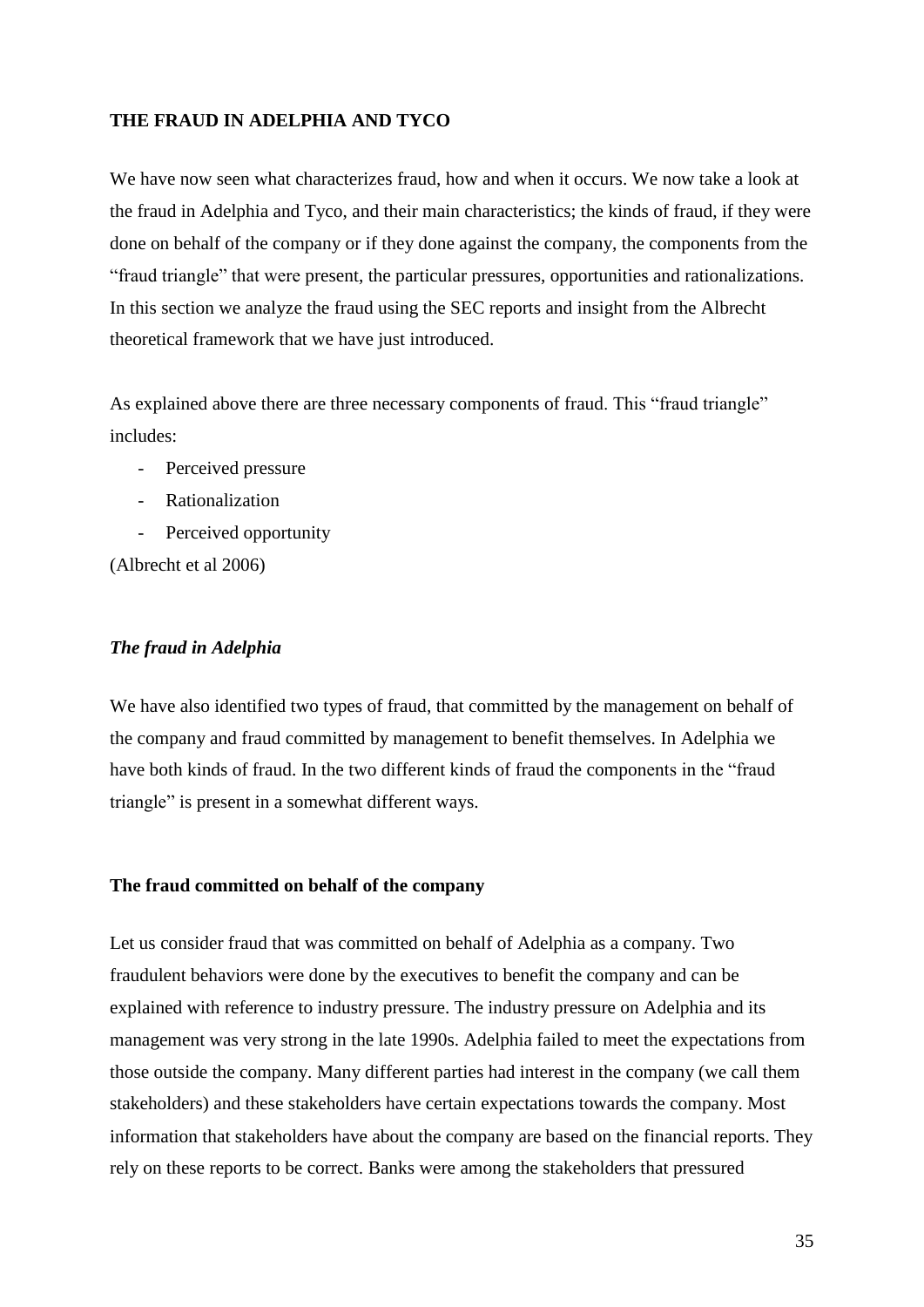Adelphia. The banks had certain conditions to be upheld by the company for the company to receive loans, called covenants. The executives in Adelphia were under a lot of pressure to meet these covenants; if they failed to meet them they had to repay the loans. That would have affected the company in a negative way. To avoid this, the executives manipulated the financial statements, so it looked like the company was running well. They falsified the financial reports in order to "fool" the outsiders, and by doing that, whatever relationship the stakeholder had with the company was based on deception, on lies.

Executives manipulated the financial statements in several different ways. First they exaggerated the numbers of subscribers. Instead of calculating one household as one subscriber, they used the number of televisions in the household as the number of subscribers. This was a known practice in the industry, and it can not be characterized as wrong accounting, but it was a questionable method and was against the metrics Wall Street use to value cable companies. They also overstated earnings by using creative accounting behavior, including net income, earnings before taxes, depreciation and amortization. They also overstated the extent of the cable park and the extent of the cable lines (SEC Litigation Release No. 17627 2002).

They also excluded over \$2.3 billion in debt in their consolidated financial statements. Instead of repaying debt, they shifted the debt to unconsolidated Rigas-controlled entities. By doing this it seemed to the public that the debt was paid when it really was not. This is not only a violation of Generally Accepted Accounting Principles (GAAP), but it also misled the public into believing that the company was more profitable than it really was (SEC Litigation Release No. 17627 2002).

These two types of fraud are management fraud. The perpetrators are the top management and the victims are stockholders, lenders and other who rely on the financial statements (Albrecht et al. 2006).

We now analyze why these frauds took place using the "fraud triangle". In this case, it seems best to focus first on perceived pressure. When the executives acted fraudulently on behalf of the company, the pressure was rather strong. There was pressure throughout the industry, and Adelphia was failing to meet the expectations from the stakeholders. John Rigas had built the company from scratch and he could not stand still watching his company struggle, but instead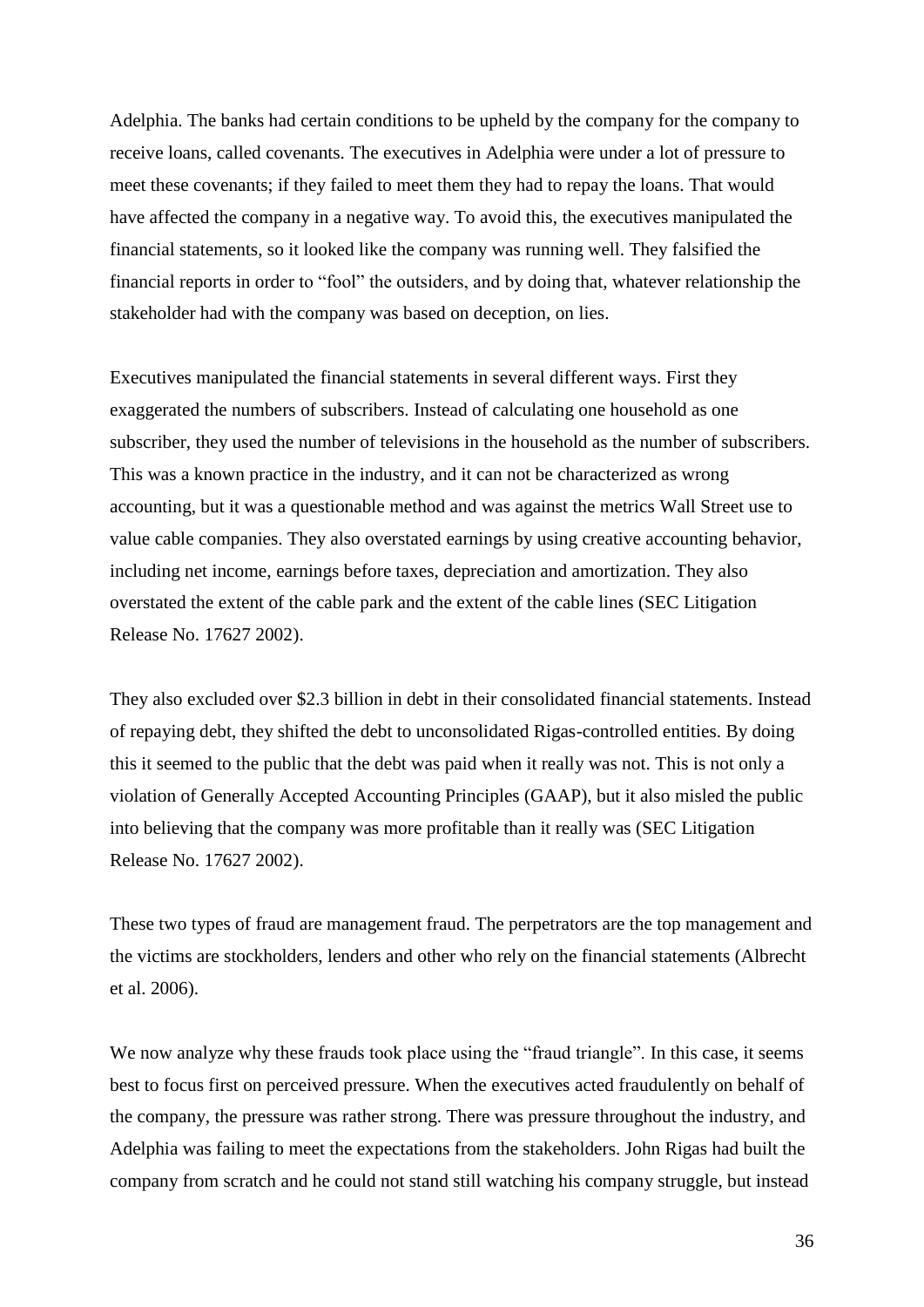of improving business, he only made it seem better. He knew that if the accurate accounting statements became public, Adelphia's stock would fall and the banks would demand their loans paid back. There was a strong pressure on John Rigas. He has throughout the whole trial claimed his innocence, in light of this pressure. One of the executives, James R. Brown, agreed in a bargain with the government to testify against the others and then get a light sentence himself. He testified that the financial statements were wrong and in his testimony he said that John Rigas once said to him *"he told me he felt sorry for Tim Rigas and me because the operating results were putting so much pressure on us . . . but he said, 'You have to do what you have to do,' "* (Nuzum2004).

This leads us to the next element in the "fraud triangle", rationalization. In this case it is very much present. John Rigas saw his company struggle and he thought that it was not wrong to manipulate the financial statements so the company could get back on its feet. He thought that if he revealed the accurate financial statements, it would cause more pain than good. It would mean that the stock would drop and that the company would have to pay back its loans to the bank. Thinking that he was doing the company and their shareholders a favor by hiding the true numbers, he rationalized his fraudulent act to himself. He convinced himself that what he was doing actually was a good thing.

For outsiders, it looks like John Rigas and his sons believed that they were not doing anything wrong. And if they did know that their actions were wrong they did a very good job making the public believe that they believed that they had done nothing wrong.

John Rigas and his son Timothy Rigas were sentenced to 15 and 20 years respectively (Wall Street Journal, *Adelphia executives' convictions upheld* 2007). The sentence could have been lighter if they had cooperated with the government. But instead they claimed their innocent the whole time and refused to testify in their own trial. By claiming their innocence, they got a much harder sentence than if they had agreed to a plea-bargain. Their decision not to agree to a plea - bargain indicates that they did not believe they had done anything wrong. There can be many reasons why they believed this, one of them can be arrogance. Another might be that no one was in the right place to tell them that the things they had done were wrong. "Me? I did not do it. How can you possible believe that I can do such a thing?" Or they simply justified the act to themselves with that they did not know the difference between a family run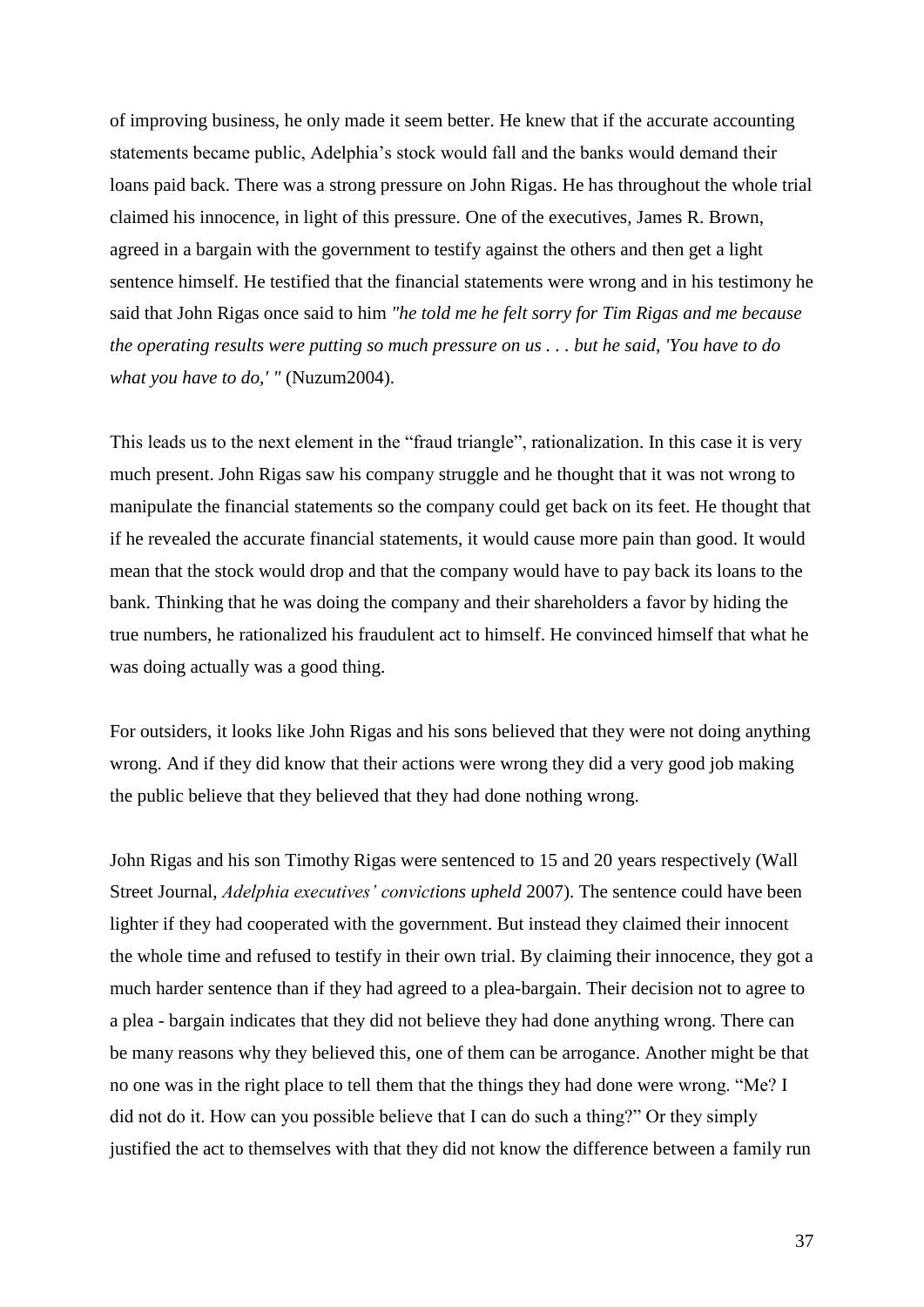company and a public company. That is they rationalized their actions as protecting their own property.

The last element in the "fraud triangle" is opportunity. In this fraud it was not only John Rigas and his son Timothy who were the perpetrators; but also John's other sons and several executives. This makes the opportunity element easier to understand. It is hard to detect fraud when it is committed by the people on top and even harder when many people on top are in it together. This was the case here. The top executives were in on the fraud and they had ample opportunity. Even if the company had rules on how to do the financial reports, the rules were easily overridden by the management. The best way to reduce the opportunity is internal control, but it is hard to follow through when the fraud is committed by the people on top. Internal control only works if there are people to monitor and then make sure the internal control is followed up and work as it should. But when the management wants to override, internal controls fail and fraud can occur.

### **The fraud committed against the company**

The previous section discussed the fraud done by the executives on behalf of the company. But in the Adelphia scandal executive fraud benefited the executives, as well. The SEC accused several members of the Rigas family of using company money as if it was their own. The family founded the company, the Rigases used the company as their "personal ATM". For example, they used the money on a luxury apartment on Manhattan and developed a 18 hole golf course with company money. They bought luxury condominiums in Colorado, Mexico and New York City. They issued over \$722 million of Adelphia's shares of common stocks and over \$563 million of Adelphia's notes to benefit their own family. To hide this self-dealing, Adelphia misrepresented or concealed a number of significant transactions by which the Rigases used Adelphia resources with no reimbursement or other compensation to Adelphia (SEC Litigation Release No. 17627 2002).

We can examine this kind of fraud, fraud done against the company, and see how the components in the "fraud triangle" are present. As you remember, the first component in the "fraud triangle" is perceived pressure. In this kind of fraud perceived pressure can be difficult to explain. Financial pressure is the most common pressure to commit fraud. Often when we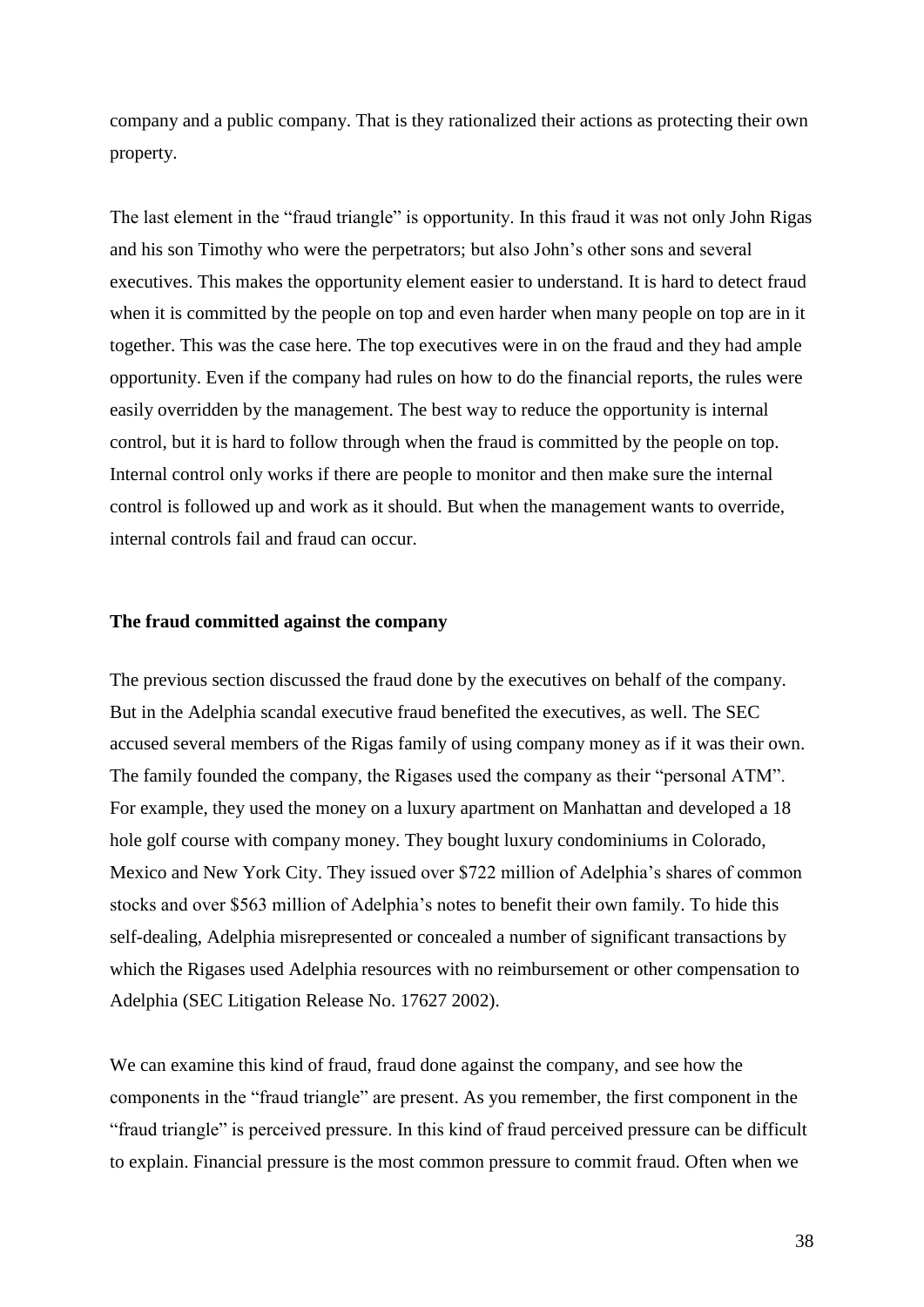think of executives or employees who embezzle from the company, we think they do this because they need money. They steal from the company to help themselves out of an economic crisis of some kind. This economic crisis can be present for a number of reasons. For example, you can be in an unexpected need of money because you or someone in your family is sick so you need the money for the hospital bill. Nothing like this is fraud in the case of the Rigases: they had a lot of money and were not in any actual need of money. But financial pressure not necessarily means that you need money as everyone else sees it. It can be that you need the money because you are living beyond your means or that you just are greedy. This kind of financial pressure seems a more fit description of pressure that is likely the Rigases were experiencing. They adopted a lifestyle that was somewhat out of their means. In the SEC report you can read that they built an 18 hole golf course with the company money, and bought several luxury apartments and vacation homes. One can argue that this is not financial pressure, but for the Rigases it was. They wanted to spend money they did not have.

Financial pressure is not the only pressure one can experience when committing fraud. Pressure from vice is often why people commit fraud. Work related pressure may also be the reason why some people commit this crime. Work related pressure can be the reason why none of the employees in the company said anything about the Rigas' fraud. They did as their boss told them so that they would not get on the wrong foot with him. We will look more closely at the employees' place in the fraud in a later section. But vices and work related pressure are not very good explanations to the pressure that the Rigases experienced.

We also have another kind of pressure that does not fall neatly into a category. That is the kind of pressure that is driven by the power or the desire to beat the system. We can say that this kind of pressure is somewhat present in this case. John Rigas was a powerful man, he had built Adelphia with his "bare hands" and he could beat the system. He could take the money and no one would say anything. This might have been a proof to him of how powerful he was. He felt the pressure to keep beating the system so he could at all times prove his power.

When we try to understand why this fraud was committed, the next element in the "fraud triangle", rationalization, is very important. Adelphia was founded as a family company, run and owned by the Rigas family. John Rigas built the company and had a much stronger connection to the company than just a job. This company was in his heart and soul. When the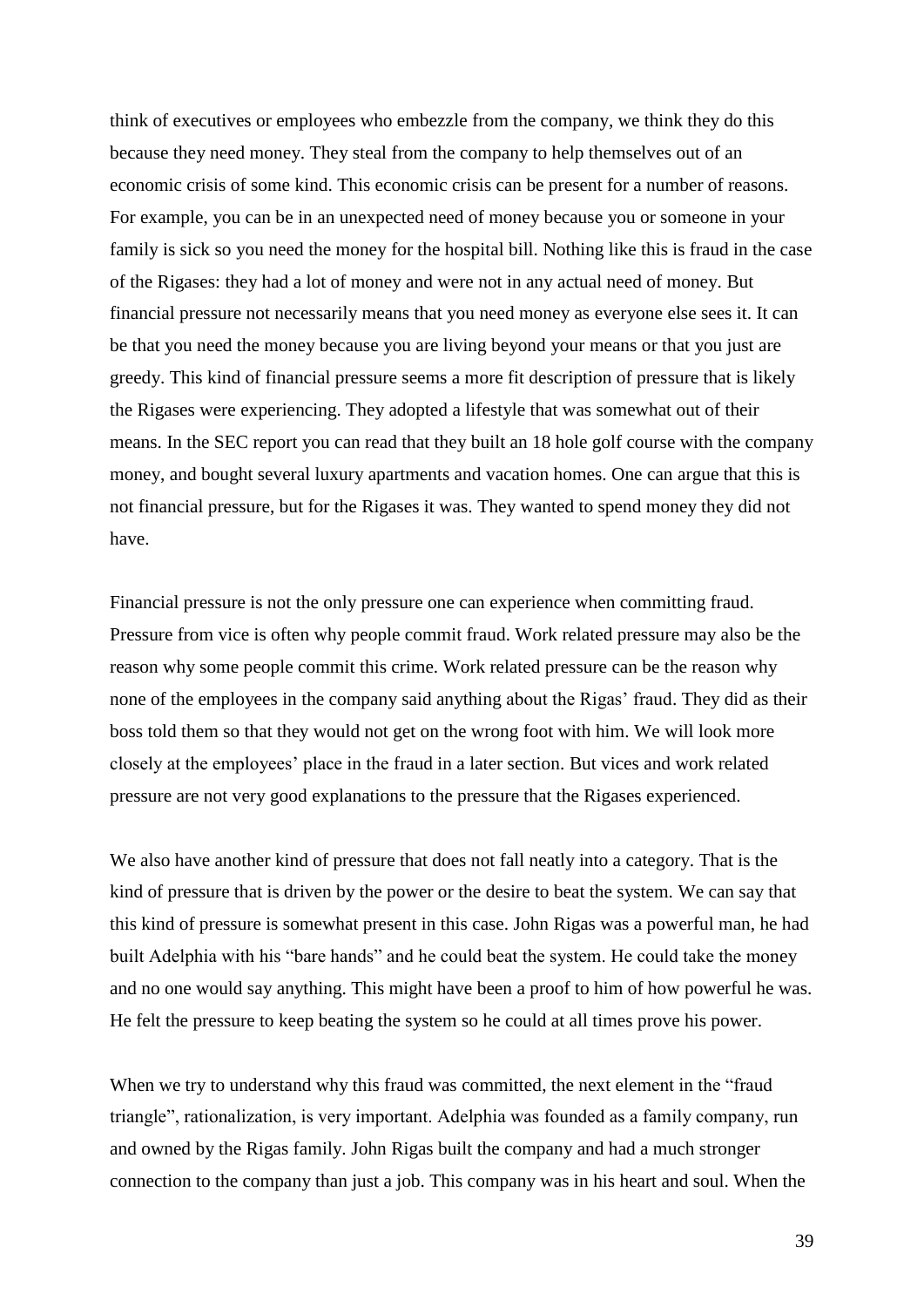company went public, John Rigas still thought of the company as his own and still had the board meetings around the family table. At all times, the Rigas family held the voting control of Adelphia's shares, holding 5 out of 9 Board of Directors positions; so even when the company went public, the Rigases had control.

When the company went public John Rigas had a hard time adjusting to the fact that the company's money no longer was his own money. In a public company, shareholders own the company and the company's money is also their money. Even if John Rigas had built the company, he became just an employee, employed by the shareholders when the company went public. There was now a line between the company and John Rigas' money, but he did not see or chose not to see this line. He seemed not to understand why he could not use this money when it was his company. One of the cases that fascinated the media was when John Rigas flew a Christmas tree in the company jet. The tree was for the local community where Rigas lived. This trip cost the company a lot of money, but John Rigas did not think that this was wrong because he was doing it for the people in his neighborhood [\(www.charlierose.com\)](http://www.charlierose.com/).

Throughout the trial he claimed his innocence. Maybe this was a play for the gallery, but it also reflects the view that Rigas had, an attitude the rest of the family seamed to have. Rigas rationalized his act to himself to the extent that he truly believed that what he did was not wrong, that he had deserved it and he did it for the neighborhood. When committing fraud, one has to some extent rationalize the fraudulent act to themselves. Not many people can commit a crime and then not rationalize the act in some way, even if the rationalization makes no sense to anyone else. For example, one who commits murder may rationalize to themselves that the person they killed deserved it. The case can be that not anyone deserves to die, but the murderer has to come up with reasons why what he did was not wrong. This was a really harsh example hard for most of us to relate to, but rationalization is present for many of us in the daily life. Just imagine one day that you are lying on your couch and there are chores you should do, I suggest you can come up with "good" reasons to let the chores wait and just lie on the couch. By doing this you rationalize the act to yourself so that you can lie on the couch with a clean conscience.

If we go back to the fraud in Adelphia, John Rigas' rationalization works the same way. He told himself that he deserved the money, because he had worked so hard for the company.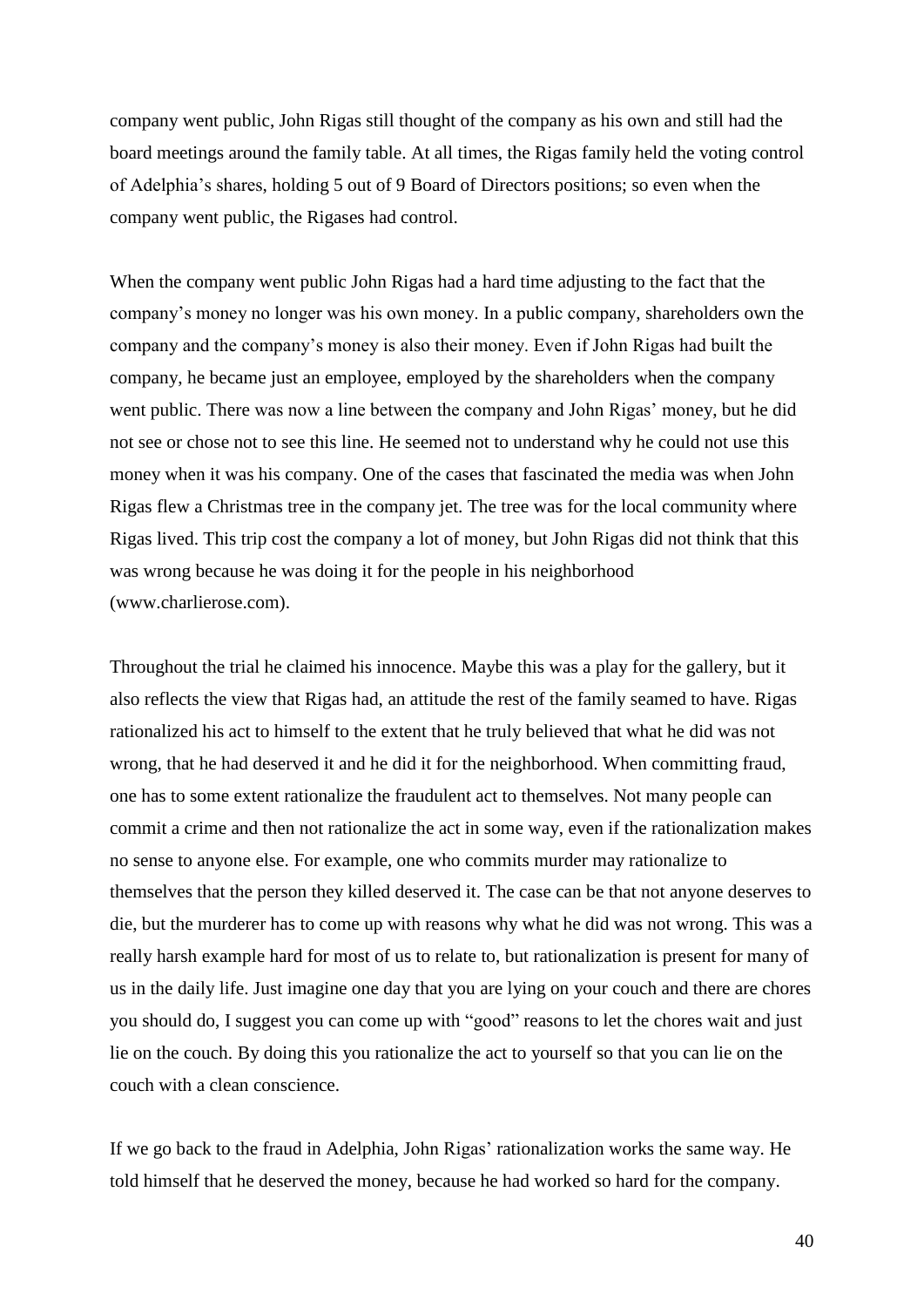And giving money to charity could not be wrong. He could also rationalize the fraudulent act to himself by saying he could take the money so why should he not. That brings us to the next element in the "fraud triangle", opportunity.

Opportunity has to be present in order for someone to commit any crime; embezzling money from your own company is no exception. As we discussed earlier when analyzing the fraud committed on behalf of the company, the opportunity element is always present when the fraud is committed by the people on top. John Rigas had a great opportunity to take the money from the company because he had so much power and no one else had the courage or interest to stop him. As discussed, internal control does not work when the crimes are committed by the people with the most power in the company. And the risk of fraud is especially high when the company is controlled by a small group of people with much power, as the Rigases were. In such cases the opportunity element is always present, and in most cases internal controls usually fail to prevent fraud.

As we have gone through the "fraud triangle" in the frauds, both the fraud committed on behalf of Adelphia and the fraud committed against the company, we have seen that the three components in the "fraud triangle" were present. There are some differences in the two frauds on what component that is the most important. In the fraud committed on behalf of the company the pressure is quite strong. The executives struggle with the financial pressure that their company is not meeting the expectations of the outsiders. In the fraud committed against the company the rationalization element is very strong as John Rigas and the others rationalize the fraudulent activity to the extent that when hearing their arguments you almost believe they are innocent. But as the analysis show, all the components are present in both frauds.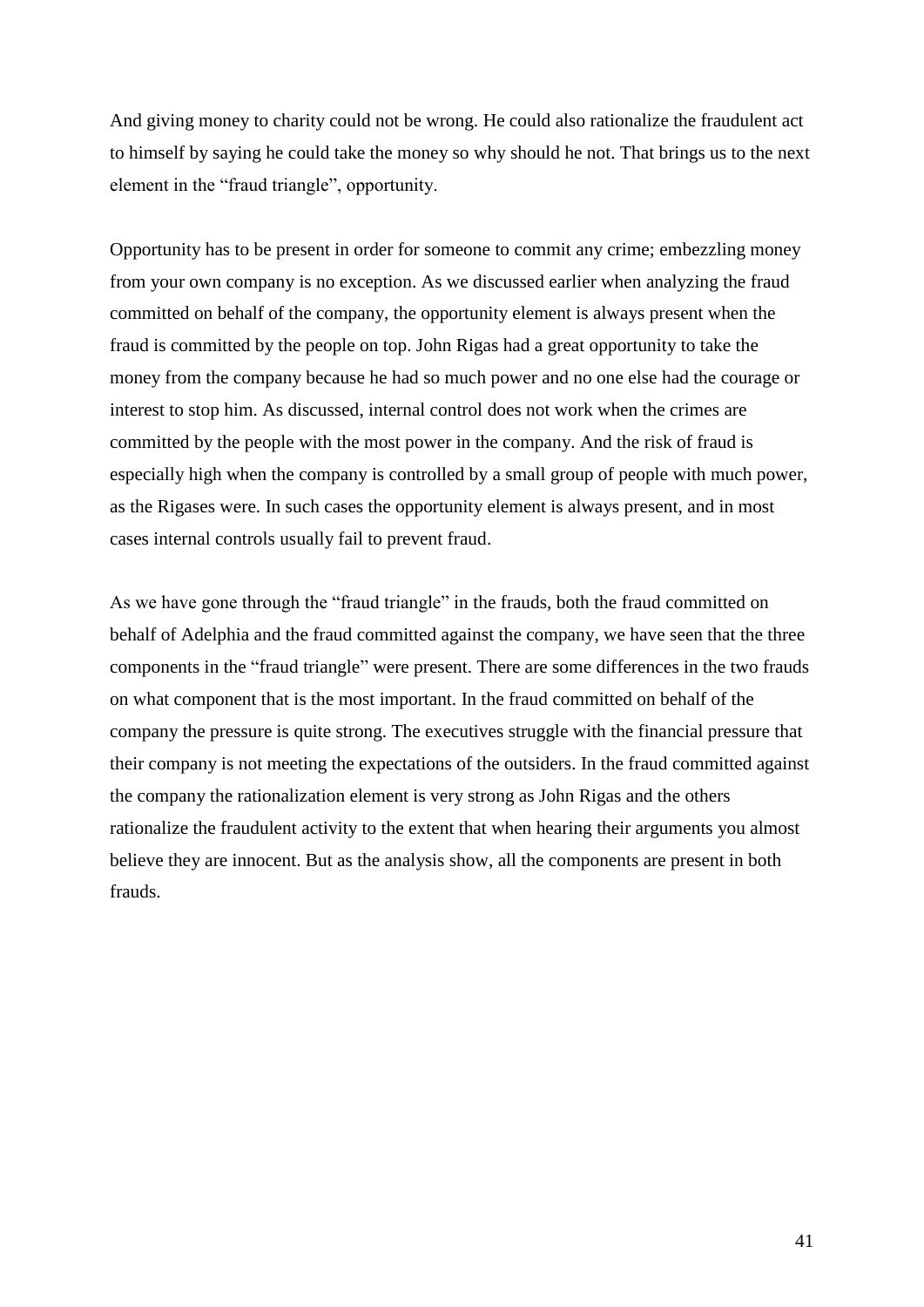## *The fraud in Tyco*

Two types of fraud happened in Adelphia. In Tyco the fraud were committed only against the company. We will now analyze the fraud which the management committed against their company. As in the previous sections we examine what happened in light of the "fraud triangle".

The executives stole money for their personal use, and the fraud was not intended to help the company. Even though the company did not go bankrupt because of the fraud, the executives stole over \$600 million. The executives used their position to bend the rules and do as they liked. They misused the company's assets, and they exploited the good loan programs that Tyco provided for their employees. The only reason they did this was to enrich themselves, and they used much of the money for luxury. The executives did not disclose their loans or the perquisites they received (or gave themselves). Because of this, Tyco's records were false and misleading. For example, the executives ordered others to hide the scam by offsetting the costs against things that had nothing to do with forgiveness of the loans.

Because the executives committed the fraud, this kind of fraud falls under the category of management fraud. By not disclosing their actions, they fooled the company's shareholders. People who were supposed to make important decisions by taking the financial statements into consideration may have concluded differently than they would have if the statements were correct. The executives who stole were some of the people who made the most money in the company. When they stole even more money, received perquisites and used company assets that no one else had access to, they deceived the rest of the employees who worked hard, were honest in their work, and who did not make the same kind of money.

We have written about three things common to all fraud, pressure, rationalization and opportunity. As in Adelphia, it is not easy to see what pressure the executives were under in this case. They did not act on behalf of the company so the pressure was of a personal nature. They stole a lot of money and spent it on luxury items so the pressure was not about paying the next bill. As discussed, financial pressure can be more than the pressure one feels when in a financial crises. Financial pressure can also be the pressure of living high, having multiple homes, arriving in a private jet and owning expensive art. Kozlowski was a powerful man, and he earned more money than most of us can imagine. It is pretty clear that he did not need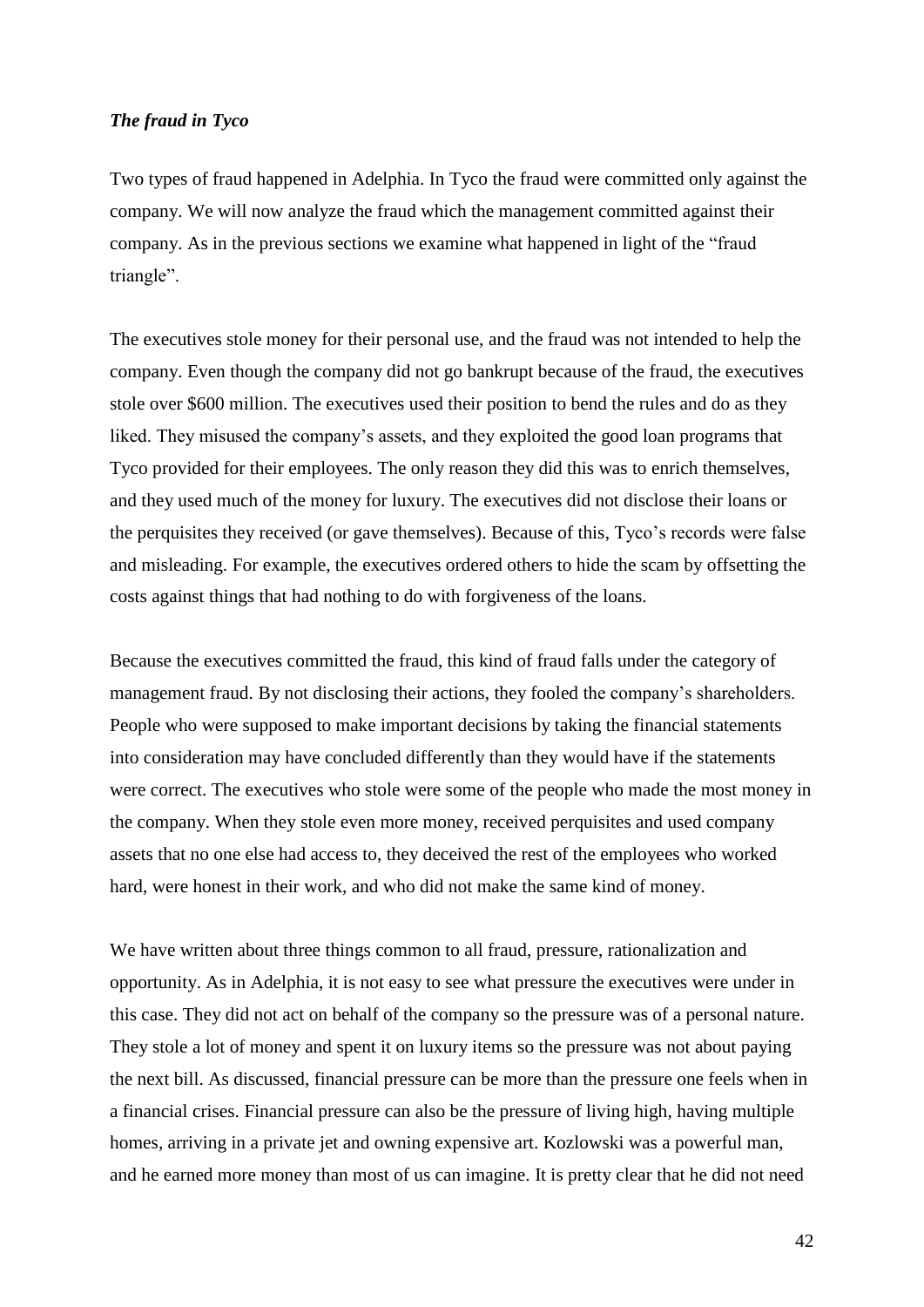the money, but he developed a lifestyle where he felt he needed it. By spending money as he did, he showed the world that he was a powerful man. The pressure did not only come from the fact that he was living beyond his means but also that he was greedy. He had a lot of money, but always wanted more.

In this case there are other pressures than financial pressure that can explain the act. Kozlowski has said that he took the money because he could, that he did not need it, so as long as no one stopped him he kept on taking. In other words he felt the pressure to beat the system, and he had to do it. Kozlowski had a desire to become a powerful man and by beating the system he felt even more powerful.

It is hard to sympathize with Kozlowski and the others' rationalizations, but they convinced themselves that they were not doing anything wrong. They convinced themselves that it was acceptable to commit fraud as long as no one told them not to. They have said that the bonuses given to them were early payouts of money that the company owed them (lawprofessors.typepad.com). Kozlowski also said that he deserved it after his success with the company [\(www.cbsnews.com\)](http://www.cbsnews.com/). By telling himself that he was not stealing and that he deserved it, he managed to convince himself that the act was acceptable. He rationalized the act: he was not really committing a fraud.

The opportunity was obviously there because it was the management that committed the fraud. The executives continued the fraud for years before they were discovered. Internal controls are hard to introduce at this level, and easy for the executives to avoid discovery. For example, Tyco had the D&O Questionnaires that the executives were supposed to fill out. But it was easy for them not to disclose all of their loans and other perquisites from Tyco. In this case, they did not disclose the loans, and no one discovered it for years. The executives set up their own rules and did as they wanted. Even though the loan programs had special purposes, the executives did not care and gave themselves loans they were not qualified to get. Even though Tyco, in the case of the acquisition of CIT, said no one in Tyco had the right to receive any finder's fee, Kozlowski gave a fee to Walsh. It seemed like the executives could make up their own "rules", giving financial benefits only to themselves. There were no controls in the company to stop them.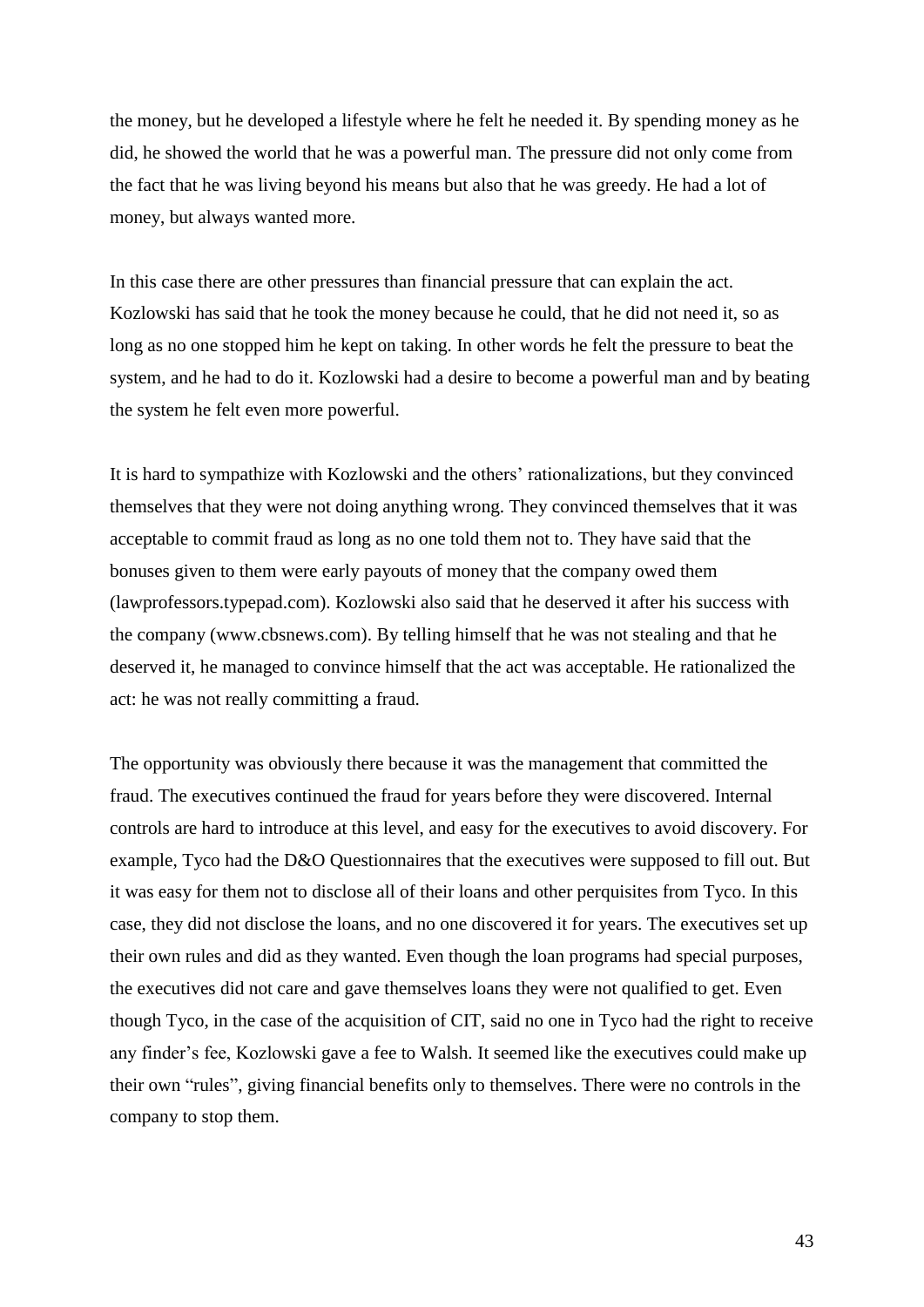In every company it is important to establish a control environment. By doing this, the management sets a good example, which they clearly did not do in the Tyco case. They did what they could to receive millions of dollars just for their personal enrichment. And when the CEO steals so much from the company, then why should not the rest of the employees? After all, others do not earn as much as their chief. If employees think like this, we might see fraud spreading throughout the company. We do not know if the executives told the employees what was right or wrong; but if they did, they certainly did not follow it themselves. We see that internal controls did not work. The management easily overrode them, just with Adelphia. The internal controls could be avoided because the fraud was done by the people on top, and because Kozlowski got others in the company to go along with the crime.

As in Adelphia, we can see the three elements of the "fraud triangle". The frauds committed against the company are somewhat similar in the two companies. The pressure, the rationalization, and the opportunity element all have similar features.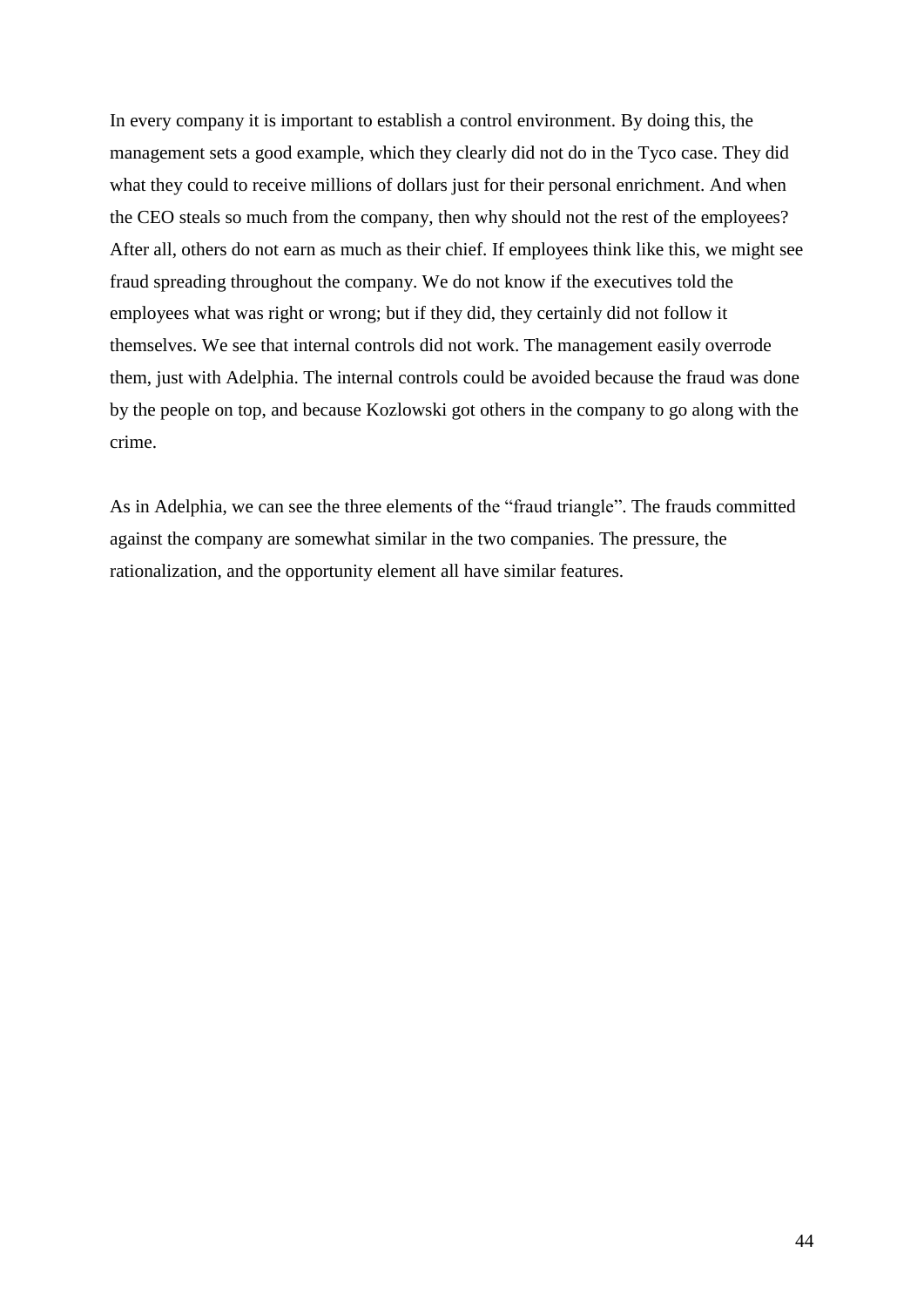## **THE PEOPLE BEHIND THE FRAUDS**

White collar crimes are often committed by people that no one can imagine doing them. People respond to it by denial: they will not believe that this person could do such a crime; therefore it is interesting to look at the people behind such fraud. Looking at the people helps us to understand why the fraud happened. In both Adelphia and Tyco successful, admired men perpetrated the frauds.

## *John Rigas*

John Rigas was born in the little town of Wellsville, New York on November 14, 1924. He was the son of a Greek immigrant who ran a hotdog stand. Rigas' story has been characterized as both the American dream and a human tragedy. John Rigas was a hard working man: at the age of nine he worked busing tables. Through his whole life he worked hard to achieve. He went to Wellsville high school where he was a standout scholar / athlete. He earned recognition on the Wellsville High School sports hall of fame in football, basketball, baseball and track (www.livingprimetime.com). But he ended up a fraud perpetrator sentenced to live the rest of his life in prison.

John Rigas has been a person well liked by others. "Johnny" ran errands for his hard-working parents, while helping neighbors and friends. It was the beginning of a tradition he has never abandoned, according to the many Coudersport and Wellsville townspeople who witnessed his generosity (www.livingprimetime.com).

After he finished high school, he joined the military. His business carrier began when he bought a theatre. The theatre was never a big money maker, but the experience helped him when he later founded Adelphia. John Rigas built Adelphia with his brother Gus, and with clever decisions and hard work he managed to turn Adelphia into one of the biggest cable company in the U.S. (www.livingprimetime.com).

Adelphia became a big part of the community in Wellsville, giving the community many jobs. John Rigas was a big part of the community too. Adelphia and the Rigas family supported almost every activity in the community. Rigas encouraged his employees to involve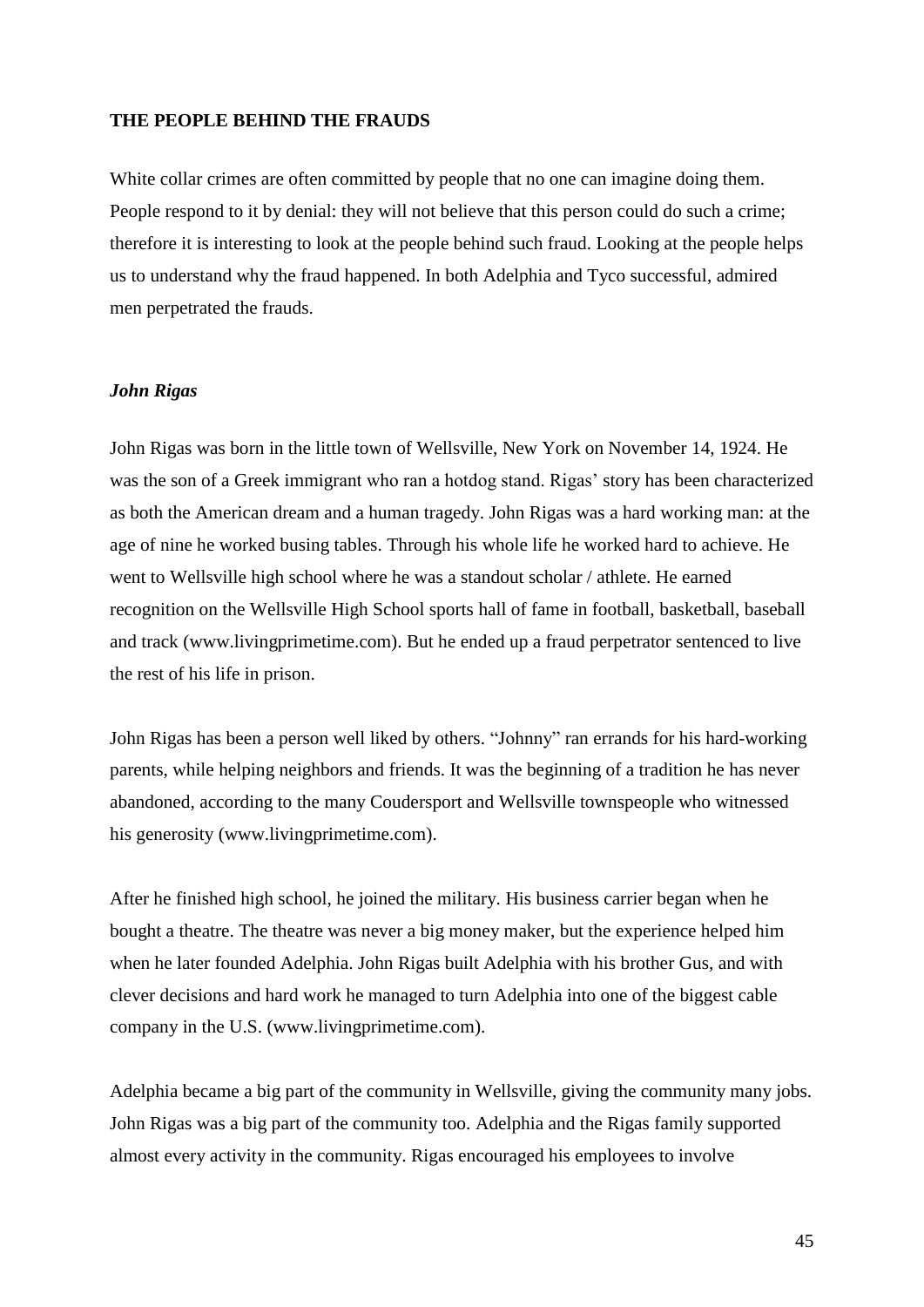themselves in the community, in everything from sports to churches. He was a role model by always being involved, serving as a volunteer baseball coach, Chamber of Commerce president and active Rotarian for many years. All this shows the dedication and devotion John Rigas had to other people (www.livingprimetime.com). The people around him picked up on that, and many people have only nice things to say about him. John Snyder from his old town once said: *"He (Jon Rigas) is one of the finest individuals I have ever known, and I'm a better person for having had the opportunity to know him."* (Scanlon 2002).

Bob Smith, a man from Coudersport who worked for Adelphia in its Marketing Department, said: *"John Rigas improves everything he touches". "We've seen it with the properties he's purchased in Coudersport, where he has restored Victorian homes, with the cable systems he's acquired, and I'm sure we'll see it with the Buffalo Sabres. The man is truly one in a million.*" [\(www.livingprime.com\)](http://www.livingprime.com/). With quotes like: "the man is truly one in a million", it is clear that John was a beloved, respected man.

There are many examples that John Rigas was a beloved man and that he always treated people decently, so many people do not believe that he has done what he is accused of. Even those who believe that the accusations are true do not think that he deserves to spend time in prison, because he has done so much good in his life.

What puzzles us the most is how he could do what he did, knowing that he was throwing all he ever worked for out the window. For us, it is very hard to understand how he was willing to risk all that he had done. And for what? He had no need of money, yet he grabbed the company's money as if he were living on the edge of hunger. We find it fascinating that someone can become that greedy, especially when this is a person that had worked so hard and accomplished so much.

The story of Adelphia is not only the story about John Rigas, but also the story about his family. Adelphia was a family run company where John Rigas worked with his children. He and his wife, Doris, had four children, Timothy, James, Michael and Ellen. He was proud to have them go to the finest colleges in the country and then have them return to their hometown to work for their company (www.livingprime.com).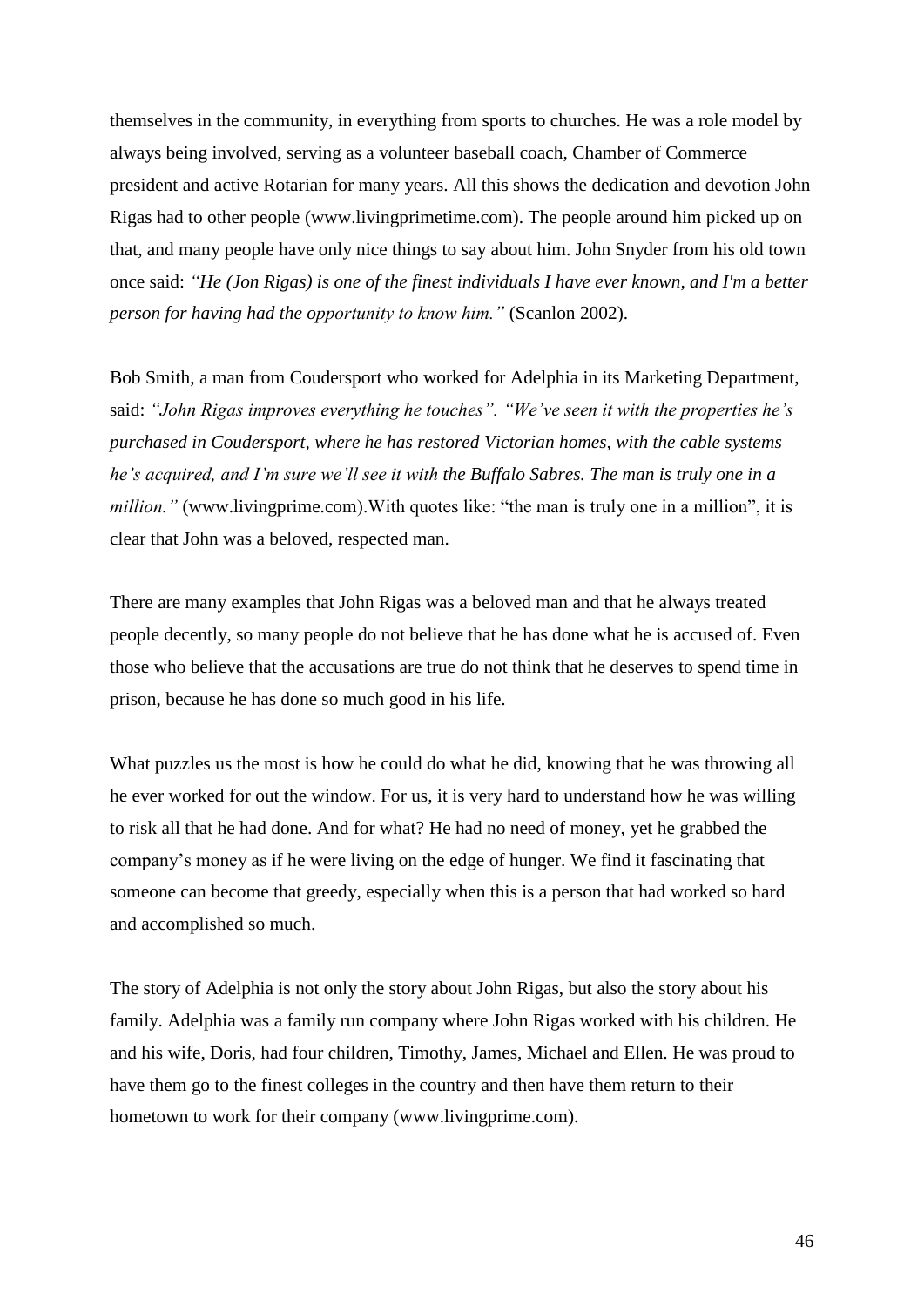

*John Rigas and his sons*

Timothy and Michael were the children with the biggest roles in the company. Michael, John's eldest son, was Executive Vice President of Operations. He pleaded guilty on making false financial reports, but almost all the charges against him were dropped. He was sentenced to 10 months of home arrest.

Timothy, John's middle son, was a big part of the company and the fraud. He was the Chief Financial Officer and pleaded, as his father, not guilty on all charges. He was convicted on one count of conspiracy, 15 counts of securities fraud and two counts of bank

fraud, and got 20 years in prison. James, John's youngest son, was the chief of Strategic Planning. He was not charged in the criminal fraud, but is named in the SEC civil case.

In an interview after the conviction, John Rigas tells that he can not understand what happened. He claims his innocence and thinks he did nothing wrong, that all he did was for the community and the people who worked in Adelphia. He believed that he did not get a fair trail. He thinks both he and the company were victims of the focus on fraud that the Enron scandal had started. He thinks that the verdict he got was too harsh especially when people who commit murder get lighter sentences than he got. He does not think that what he did was a crime, and certainly that he does not deserve to spend the rest of his life in prison (www.charlierose.com). Rigas is not ready to admit that he did anything wrong. We think that he, at some point, did know that he has committed a crime and that it was wrong. But we also believe that when he committed the crime, he did not understand its consequences. He did not consider that the act was going to put him in prison for life. In his mind the things he did were not crimes, at least not crimes of a "20 years in prison" scale.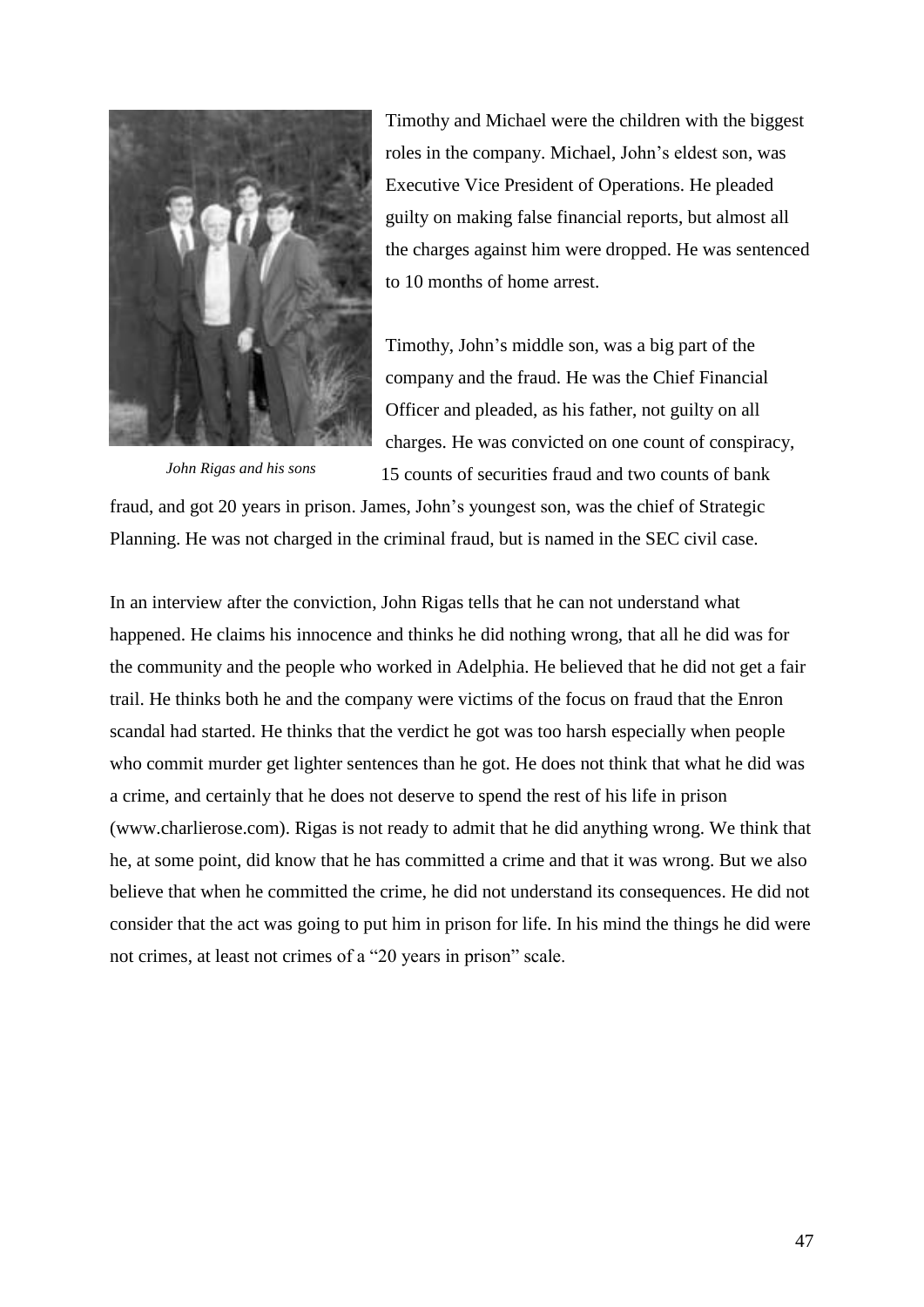# *Dennis Kozlowski*



*Dennis Kozlowski*

Dennis Kozlowski was born November 16, 1946 in Newark, New Jersey. He went to West Side High School, Newark, NJ (1964), he did not join the army as John Rigas, and after high school he went to [BS](http://www.nndb.com/edu/305/000069098/)  [Finance and Accounting, Seton Hall University \(1968\)](http://www.nndb.com/edu/305/000069098/) (www.nndb.com). In high school Kozlowski was popular both in the neighborhood and at school. He did well in school and was elected "class politician" by his graduating class at West Side High in 1964. He was, like John Rigas, a well liked person and not anyone you would think of as a criminal (Bianco et al. 2002).

Kozlowski, like Rigas, was not born into a wealthy family. Both men were born poor and had to work themselves to the top. Kozlowski had a dream to be the most acknowledged and admired CEO ever. His biggest idol was Jack Welch<sup>3</sup> and he dreamed that he one day would overdo him. As the story ends Kozlowski surpassed Welch in many ways, sadly it is not the right things that will be remembered (www.cbsnews.com).

After going to the university, Kozlowski took an auditing job in New York City with the conglomerate SCM Corp. In 1975 he was headhunted to Tyco. He made an impression on the management in Tyco as president of Tyco's largest division, Grinnell Fire Protection Systems Co. He made the division more profitable then it had ever been. Cutting overhead expenses is one example of how he did this (Bianco et al. 2002).

On the way up the ladder in Tyco, Kozlowski changed. The guy who everyone liked from his neighborhood and high school slowly vanished. As he got more and more powerful in Tyco, he became more and more feared. But he was good at what he was doing and had great respect in the business world. In 1987 Kozlowski became a member of the Tyco Board and in 1989 he was promoted to President and Chief Operating Officer (Bianco et al. 2002).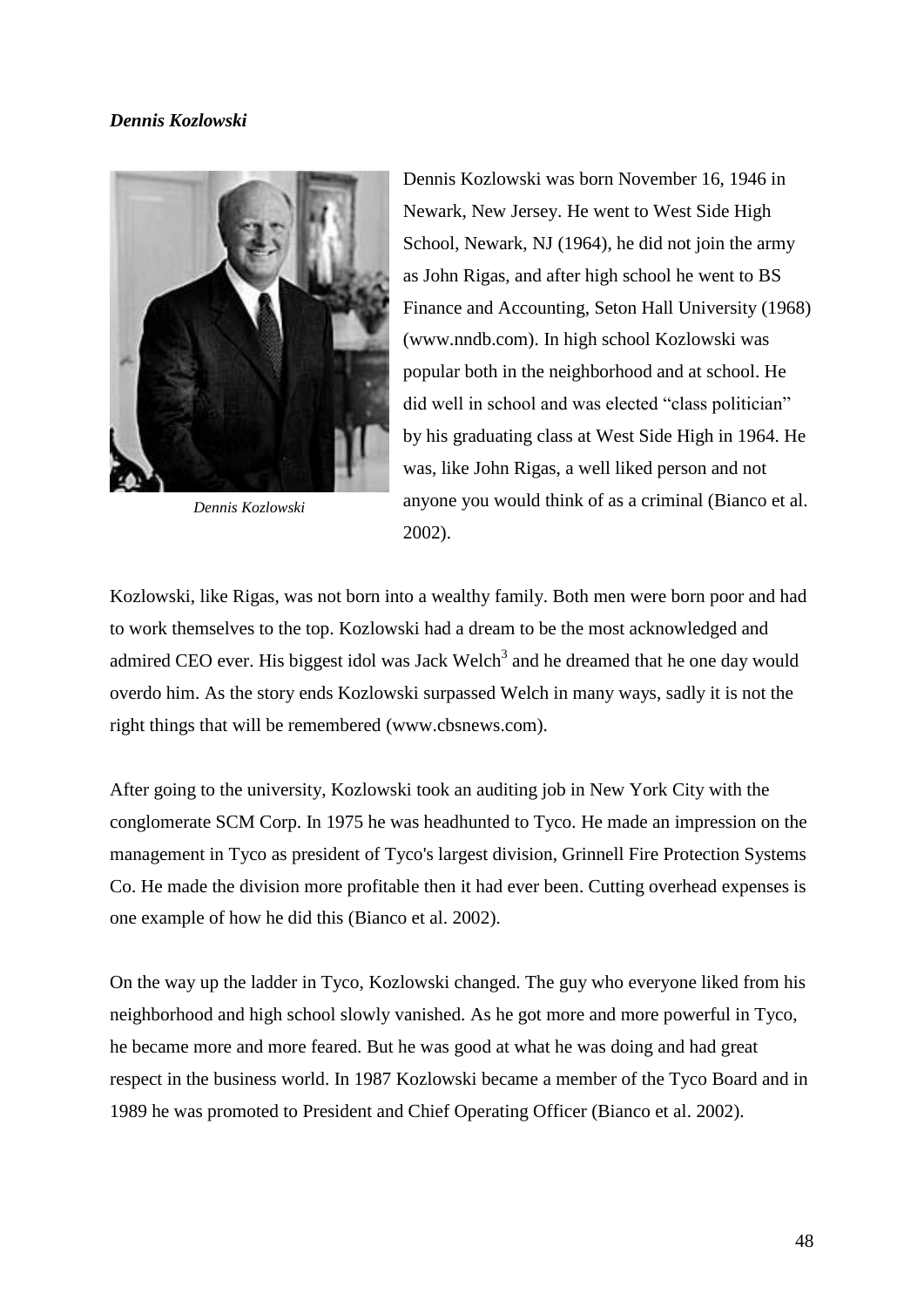It was a disagreement with the existing CEO that made Kozlowski CEO in Tyco. They disagreed on how to run the company, and the board could not have the CEO and the most powerful executive in the company running in separate directions. The board believed in the vision that Kozlowski had, so in 1991 they made him CEO (Bianco et al. 2002).

Kozlowski was a good CEO, and with him at the helm Tyco became the most profitable it had ever been. Tyco grew and Kozlowski made money. In 1995 Tyco earnings nearly doubled to \$244 million. Kozlowski was highly recognized and the board gave him a raise of salary to \$2.1 million. In the years to come, his compensation rose, as did Tyco's profitability. From 1997 through 2001, Tyco's revenues rose by 48.7% a year, five times faster than General Electric's, while its pre-tax operating margins improved to 22.1%, easily topping GE's 16.4%. The compensation Kozlowski got was \$8.8 million in 1997, \$67 million in 1998, and \$170 million in 1999, ranking him second among all CEOs and far ahead of his idol, Jack Welch. He managed to overdo his idol both in succeeding with his company and money made for himself (Bianco et al. 2002).

On this journey to becoming a well paid man and a great CEO, he also started spending money, a lot of money. His spending was publicized in the tabloids and some of how he used money are well known to the public: his \$6,000 shower curtain, the 40th birthday party for his wife Karen on Sardinia with the vodka-spewing, full-size ice replica of Michelangelo's David. He lived a luxurious life style. There are many examples:

Kozlowski laid out \$29.8 million to build a mansion in Boca and an additional \$30.8 million to buy and furnish an apartment on Fifth Avenue in Manhattan. He topped off his collection of airplanes and speedboats by shelling out \$15 million for Endeavor, a rare 1930s-vintage yacht. He spent upwards of \$20 million on fine art, including \$3.9 million on a middling Renoir that he pretended to ship to Tyco's office in New Hampshire, which has no sales tax. He gave Karen \$1.5 million to start a restaurant in Boca Raton, and the 40th birthday party he threw for his new wife in 2001 on the Mediterranean island of Sardinia cost \$2.1 million. According to Tyco, Kozlowski misappropriated \$43 million in corporate funds to make philanthropic contributions in his own name, including \$5 million to Seton Hall, which named its new businessschool building Kozlowski Hall (Bianco et al. 2002).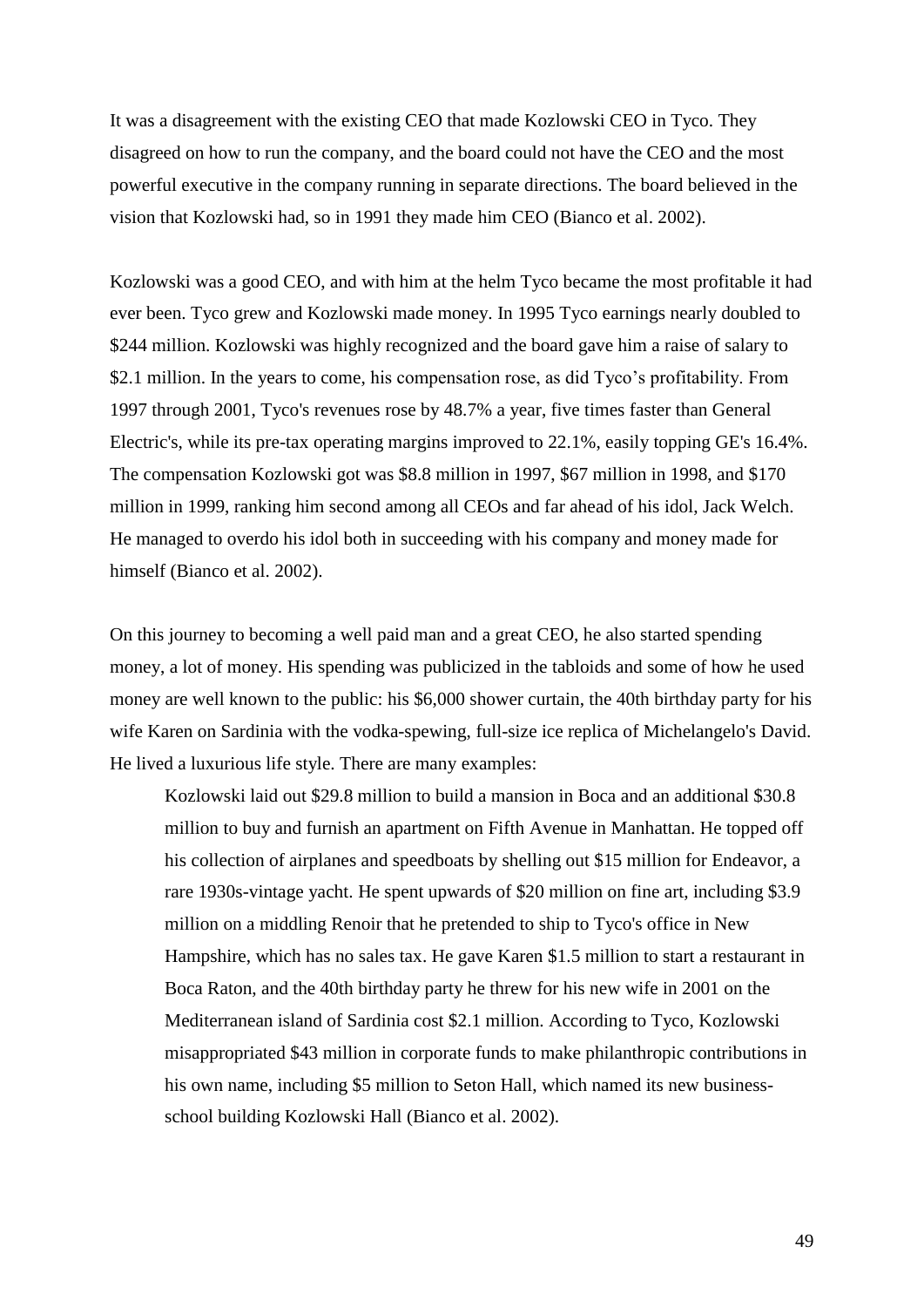Kozlowski's story is much like Rigas's story, a dream that went wrong. Kozlowski achieved what he had worked so hard for all his life; but when he got the money he deserved, he thought he deserved more. With that he lost all the things he had accomplished in his life.

Even though Kozlowski thinks he is innocent, he was sentenced to 8 1/3 years to 25 years in state prison. In an interview with 60 minutes he says that the verdicts were wrong. He means that he did nothing wrong, everything the prosecutors used as evidence they took straight from Tyco's books, nothing was hidden and no one was fooled. He thinks that what he did was not wrong because no one stopped him. He admits that he used the company's money and that he took loans from the company, but he still thinks that what he did was not wrong (www.cbsnews.com). Kozlowski's defense lawyers have said that paying taxes was not the only purpose of the KELP, and that it was no secret how much money Kozlowski had borrowed (www.nytimes.com). Kozlowski has also said that he does not regret what he has done because he does not think that it was wrong (www.soxfirst.com).

Even if he does not admit any wrongdoing, he admits that he got "a little wild" with his spending at times. When he saw the tape of the birthday party he threw for his wife, he admitted that he got embarrassed and that the whole thing was too much. He also bought many paintings to his Manhattan apartment, expensive art that he says in the interview that he had no joy from. He only bought it because he had the money to do so (www.cbsnews.com). This illustrates how Kozlowski adopted a lifestyle that required a lot of money. At one time, the spending got out of control and he lived a life that he not even wanted himself. But when he had started using money he "went with the flow", and the need for money got bigger and bigger. Kozlowski admits afterwards that he gets embarrassed over his spending. He seems now to think things got out of control for him.

Just like John Rigas in Adelphia, Kozlowski thinks that he got the harsh sentence because of the big scandals newly revealed. After the scandals in Enron and WorldCom<sup>4</sup> shock the financial world, the U.S. Government announced that such crimes were to be prevented. One step in preventing frauds was harsh punishment for perpetrators. Kozlowski thinks he became a victim of this, that the government needed someone to make their point, that he was punished harshly because they needed a scapegoat, someone to show to the world that they had taken white collar crime seriously [\(www.cbsnews.com\)](http://www.cbsnews.com/).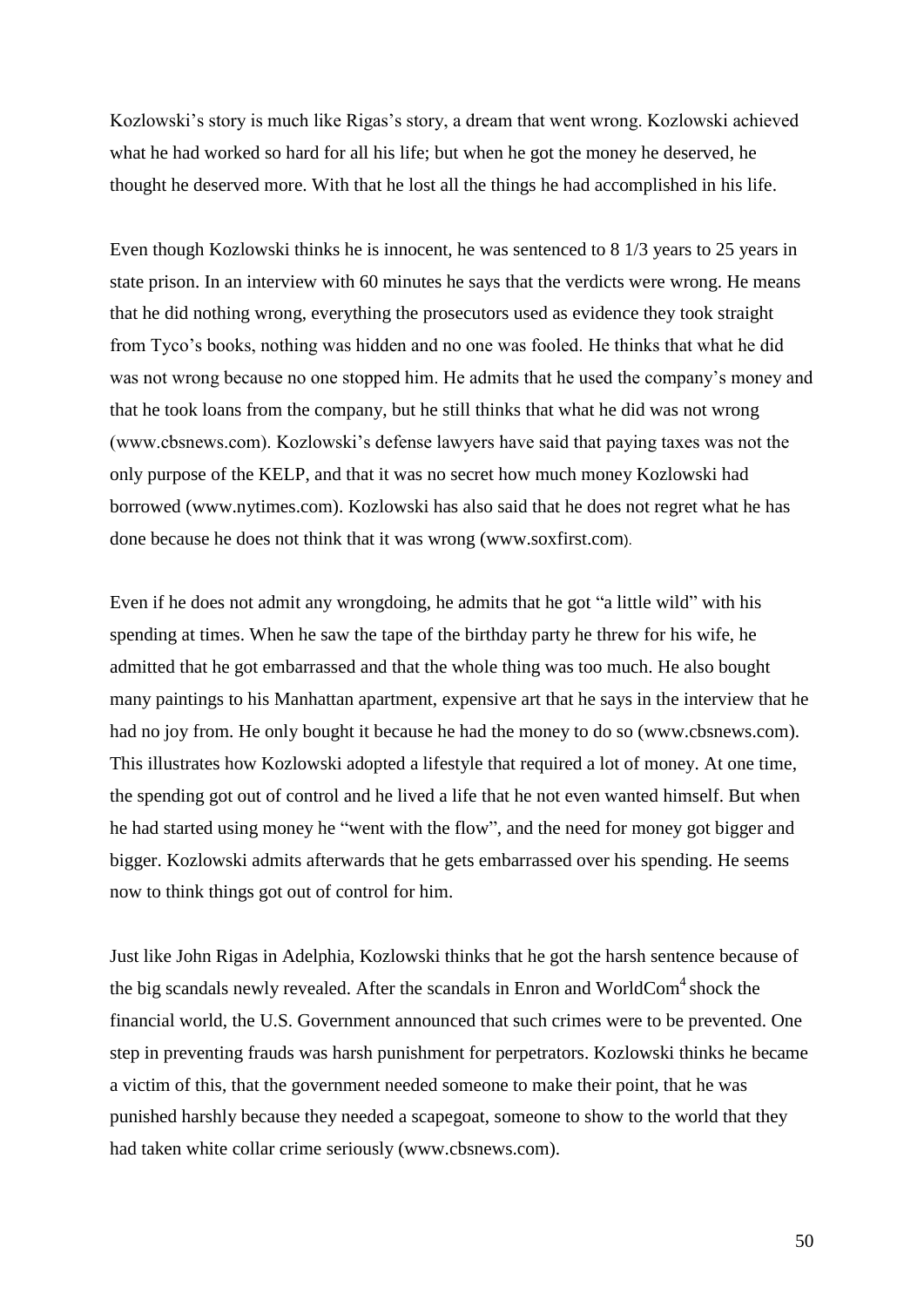Kozlowski also thinks that Tyco was scrutinized because of what happened in other companies, like Enron, and that the rating agencies downgraded them because of that (www.soxfirst.com). He means that what happened in Tyco was blown out of proportion by everyone, especially the media. The fall in Tyco stock and the bad discussion was much worse than it could have been because of the widespread publicity.

His second wife filed for divorce right after he got the verdict, and many of his friends abandoned him when he did not have any more money. He tells in the interview that 90 percent of his friends, he had because of the money, and now that the money is gone so are they (www.cbsnews.com). This is the major difference between Rigas' story and Kozlowski's. While Rigas was loved by everyone all the way to the end, the people's confidence to Kozlowski was lost somewhere along the way. So hearing about Rigas, the people around him reacted with denial and were determined to stand beside him no matter what, but the people around Kozlowski abandoned him. The local newspaper in Rigas's home town, "The Buffalo News" makes a clear stand in the case. When writing about the fraud, you can clearly see, the newspaper thinks that the Rigases are innocent and that the whole thing is just terrible. Their attitude is "what a shame" and not the "let's lynch them" attitude that sometimes meets criminals. On June 2, 2002 the reporter Fred Williams wrote that "The idea of anyone accusing kindly, white-haired John J. Rigas of white-collar crime is unthinkable to many" (www.buffalobeast.com).

As we can see, Rigas and Kozlowski are similar persons in many ways. The strangest similarity is that both worked hard and it paid off in great success. In both cases the public wonders why they did the fraudulent behavior. They had worked hard for everything they had, just to throw it all away. In both cases it is clear that they did what they did because they truly believed that they deserved the money.

Rigas and Kozlowski have been interviewed after their verdicts, and when you hear them talk you see they still believe that they did nothing wrong, and that everything is a conspiracy against them. At this time, we do not believe that either of them thinks that they are actually going to prison, and at least not for the full sentences.

We have looked at the scandals in both Adelphia and Tyco. We analyzed the frauds in both companies. We have also taken a look at the main perpetrators. Now we will take a closer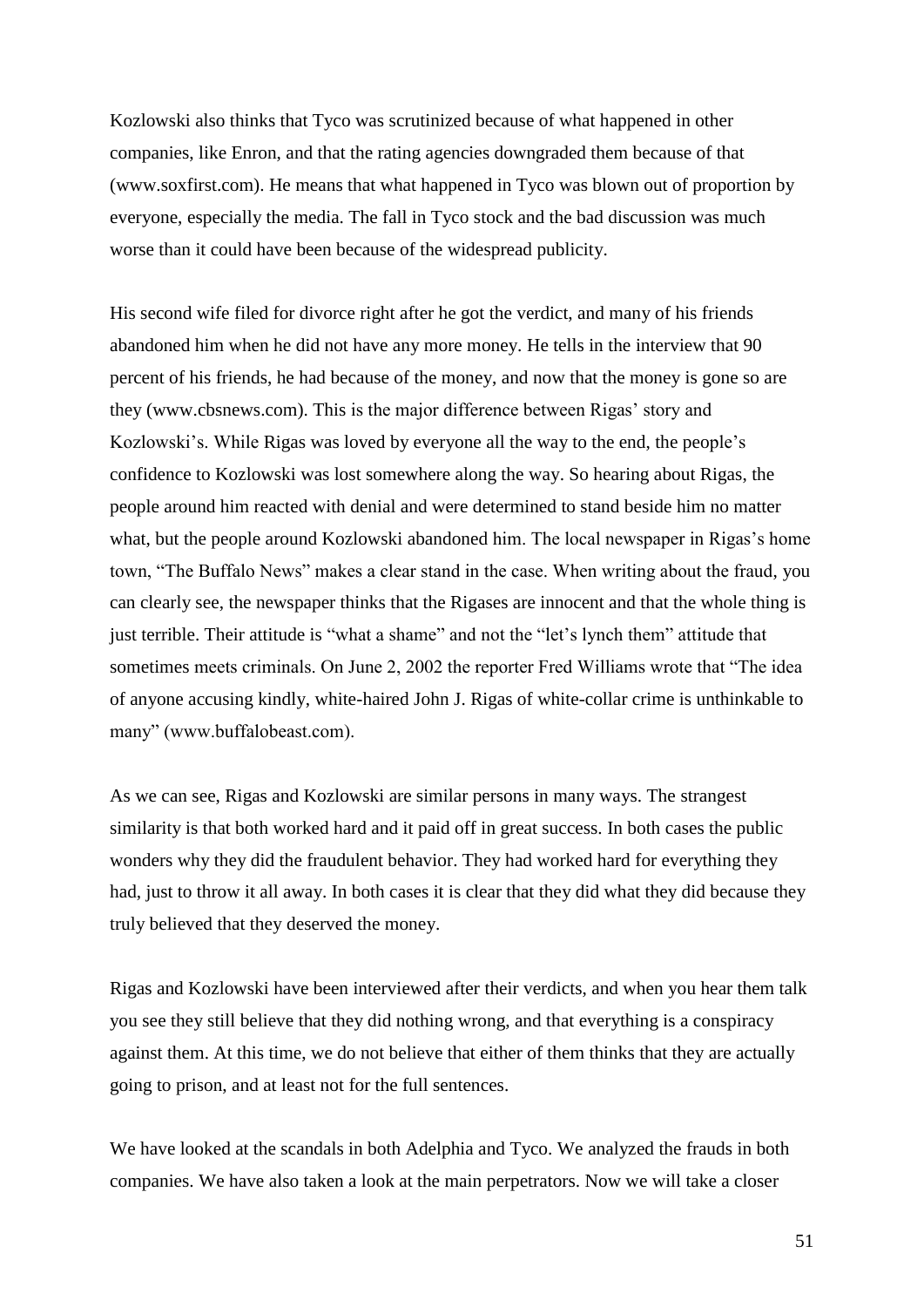look at other persons that were a part of the scandals. This includes people in the two companies, the employees, board of directors, other executives, and also people outside the companies, other stakeholders and the auditors.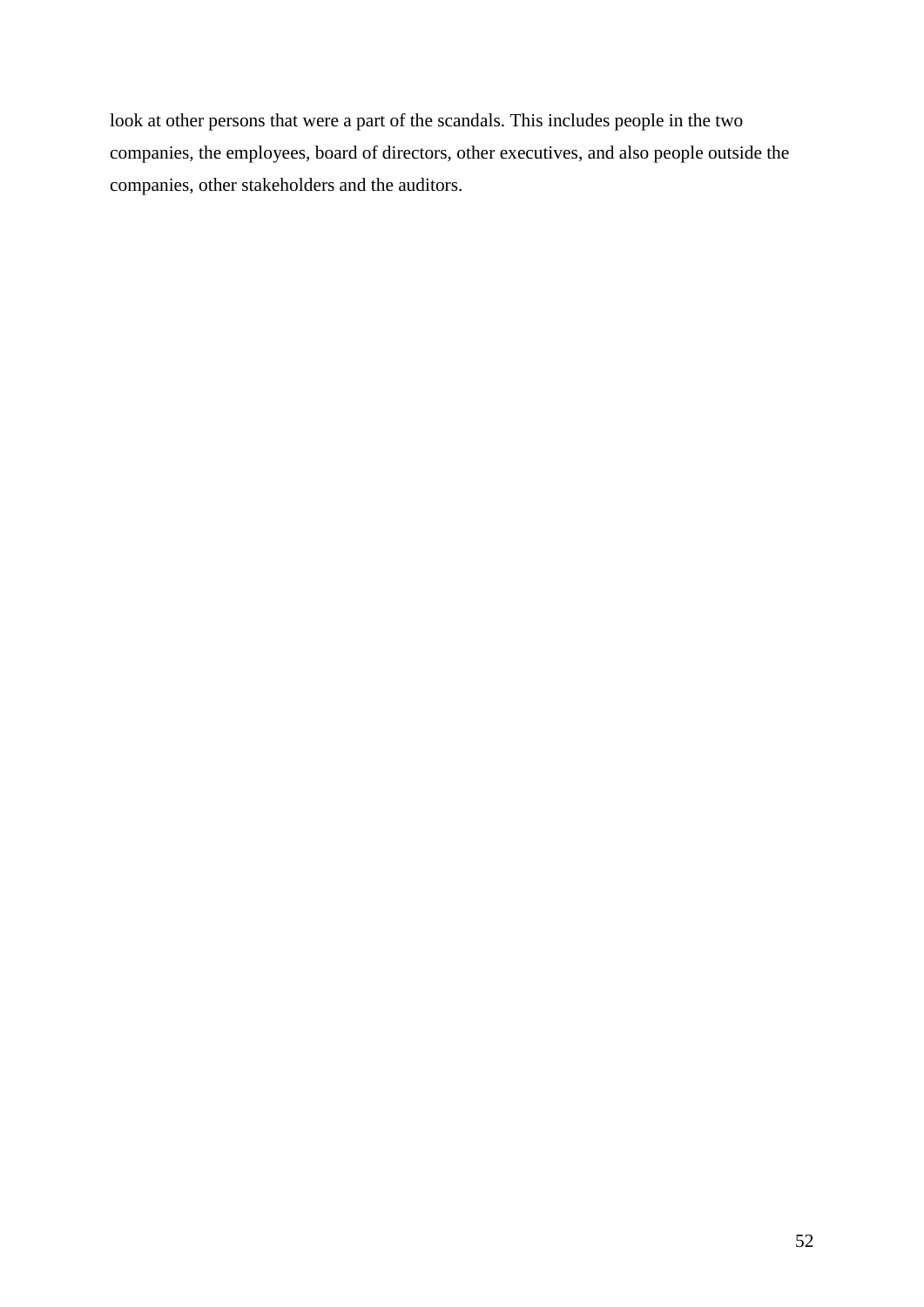## **THE AUDITORS' PLACE IN THE FRAUDS**

Often the auditor's job is taken into consideration when talking about a fraud. Many think that it is the auditor's job to prevent fraud. The main purpose for an auditor is to be an independent third party who is going to make sure the financial statements are correct. The management can have reasons for not reporting correct financial statements and the stockholders can have reasons for not trusting the financial statements. This we call asymmetric information and it makes for a lot of unnecessary "noise" between the management and the stockholders. By having an auditor to make sure that the financial statements are correct, one can reduce this asymmetry. In the next two sections we discuss the auditor's responsibility and describe the auditors' place in the frauds in the two companies, Adelphia and Tyco.

#### *The auditor's responsibility*

The auditor's responsibility in the fraud cases is directed in the International Standards on Auditing 240 – *The Auditor's Responsibilities Relating to Fraud in an Audit of Financial Statements*. In this ISA, the responsibilities are pointed out and there are guidelines to the auditor on how to do his job. We are going to use this ISA to describe the auditor's responsibility when it comes to fraud. The ISA 240 has recently been redrafted, and the new version will be effective for audits of financial statements for periods beginning on or after December 15, 2008 (ISA 240).

We use Generally Accepted Auditing Standards (GAAS) which are developed by the American Institute of Certified Public Accountants (AICPA). The AICPA is a national and professional organization for all Certified Public Accountants. The organization's mission is "to provide members with resources, information, and leadership that enable them to provide valuable services in the highest professional manner to benefit public as well as employers and clients". The standards were developed as early as 1947, and they have not changed much since. The standards give a measure of audit quality and the objectives that should be achieved in the audit. GAAS consists of general standards, standards on field work and standards on reporting. The auditor should "plan, conduct and report the results of the audit in accordance with GAAS" (www.aicpa.org). The standards should be followed so that the probability of missing material information will be minimized.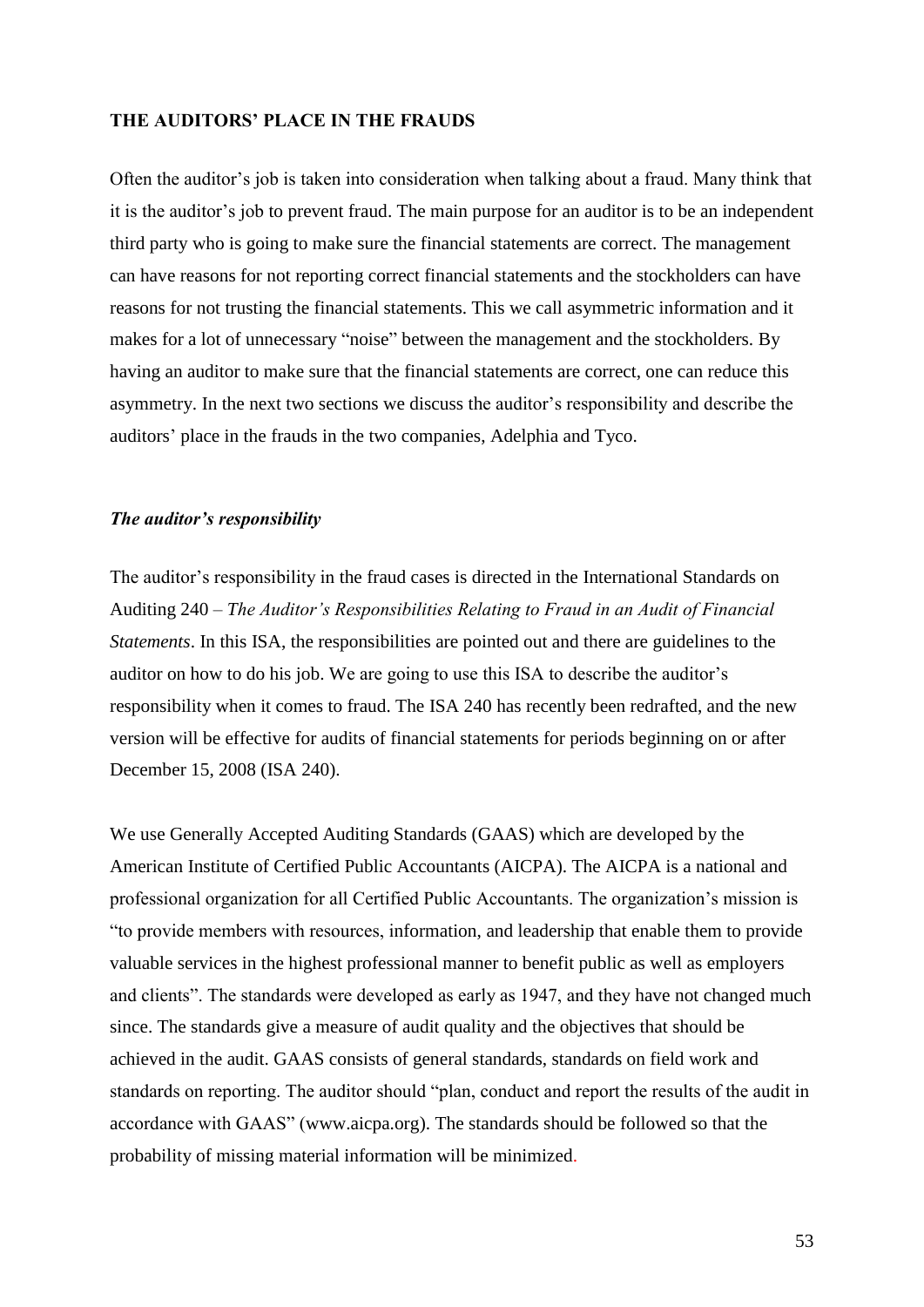The ISA are the rules meant to be a guideline to all the countries in the world, but not all of them use the ISA. Auditors operating in the U.S. are not required to follow the international standards, they use GAAS. So the auditors in Adelphia and Tyco were not required to follow the ISA standards when the fraud was committed. But these standards give a good insight in what an auditor's responsibility should be, so we think that it is important to also look at them here. The fraud standard in GAAS that we use did not exist when the fraud was committed in Adelphia and Tyco. In fact, the GAAS did not have any standard on fraud, until 2002. Before that the auditor was not required to think of fraud at all, and the rules did not instruct him to look for fraud. This means that the auditors who were in Adelphia and Tyco not were required to follow either the ISAs or the today's version of GAAS. But we think that the standards should have been common practice for the auditors, even before 2002. We also believe that the ISAs and GAAS should be as similar as possible; after all, there are not any differences in fraud committed in the U.S. and fraud committed in the rest of the world. Therefore we use both the ISAs and GAAS here to see what should have been the auditors' responsibilities (even if these were not the rules the auditors in Adelphia and Tyco operated under).

#### **International Standards on Auditing 240**

There are two types of fraud relevant to the auditor, misstatements from fraudulent financial reporting and misstatements that are a result from misappropriation of assets. The auditor is only concerned with fraud that results in a material misstatement in the financial statements.

Despite what many may think, it is not primarily the auditor's responsibility to prevent fraud. That, together with the detection of frauds, is the responsibility of those charged with governance of the entity and the management. The auditor's responsibility is to give an opinion on the financial statements (Eilifsen et al. 2006).

The auditor's responsibility is to give a "reasonable assurance that the financial statements taken as a whole are free from material misstatement, whether caused by fraud or error". Even though the auditor should detect both intentional and unintentional errors, the risk of not detecting misstatements because of frauds is higher than detecting misstatements because of unintentional errors. The risk is greater also of not detecting material misstatement from fraud done by the management than fraud done by employees (ISA 240).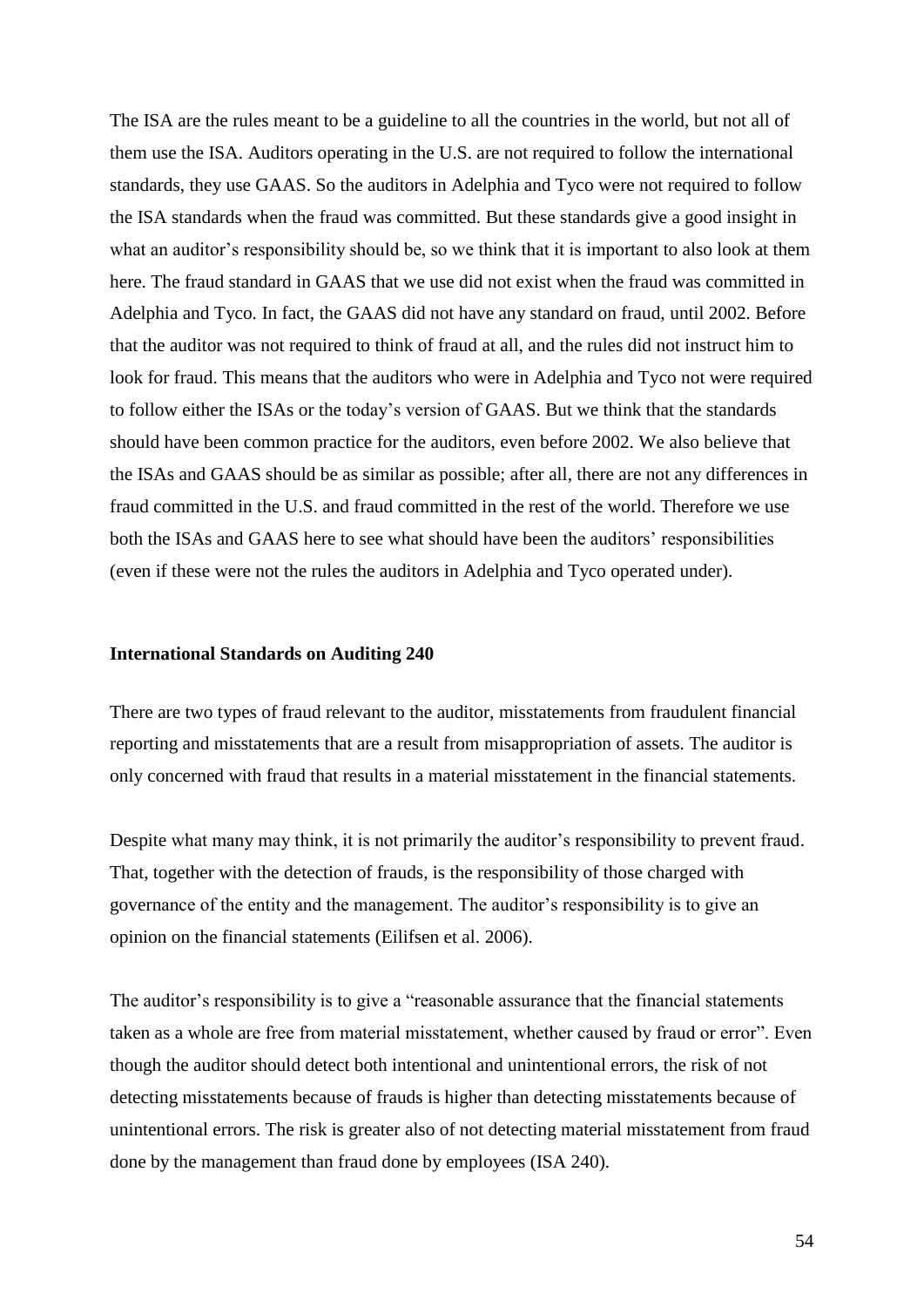It is important for the auditor to remember that controls set up to discover errors may not be that effective for detecting fraud. Therefore the auditor is "responsible for maintaining an attitude of professional skepticism throughout the audit." This includes asking the company many different questions and critically assessing the audit evidence. The auditor can not always believe everything the management says, so they have to investigate to determine whether what they are saying is true and whether they perform all the controls they claim. The auditor should actually assume that there is a risk of material misstatements because of fraud and should keep this in mind until it has been proven that it is not. This approach should be taken even though the management has been honest in the past. Further, the management may override the controls, and they may tell the auditor about the good things that they do, but in reality management may do something totally different (ISA 240) (Eilifsen et al. 2006).

The objectives of the auditor are:

- 1. To identify and assess the risks of material misstatement of the financial statements due to fraud;
- 2. To obtain sufficient appropriate audit evidence about the assessed risks of material misstatement due to fraud, through designing and implementing appropriate responses
- 3. To respond appropriately to identified or suspected fraud

### (ISA 240)

The auditor should perform different risk assessment procedures to obtain an understanding of the company. The auditor should make inquiries of management about their assessment of the risk that the financial statements can be material misstated because of fraud. Auditors should ask management what they do to identify and respond to such risks and find out whether the management already has identified such risks. The auditor should also find out if the management communicates these things to those charged with governance. The auditor should converse with the management and others in the company to see if any of them have knowledge of "any actual, suspected or alleged fraud affecting the entity." They should also speak to the internal auditor about the same thing (ISA 240).

If the company is big, like Adelphia and Tyco, those charged with governance are often not involved in managing the company. In these cases the auditor should obtain an understanding of how they oversee what the management does to identify and respond to risks of fraud. To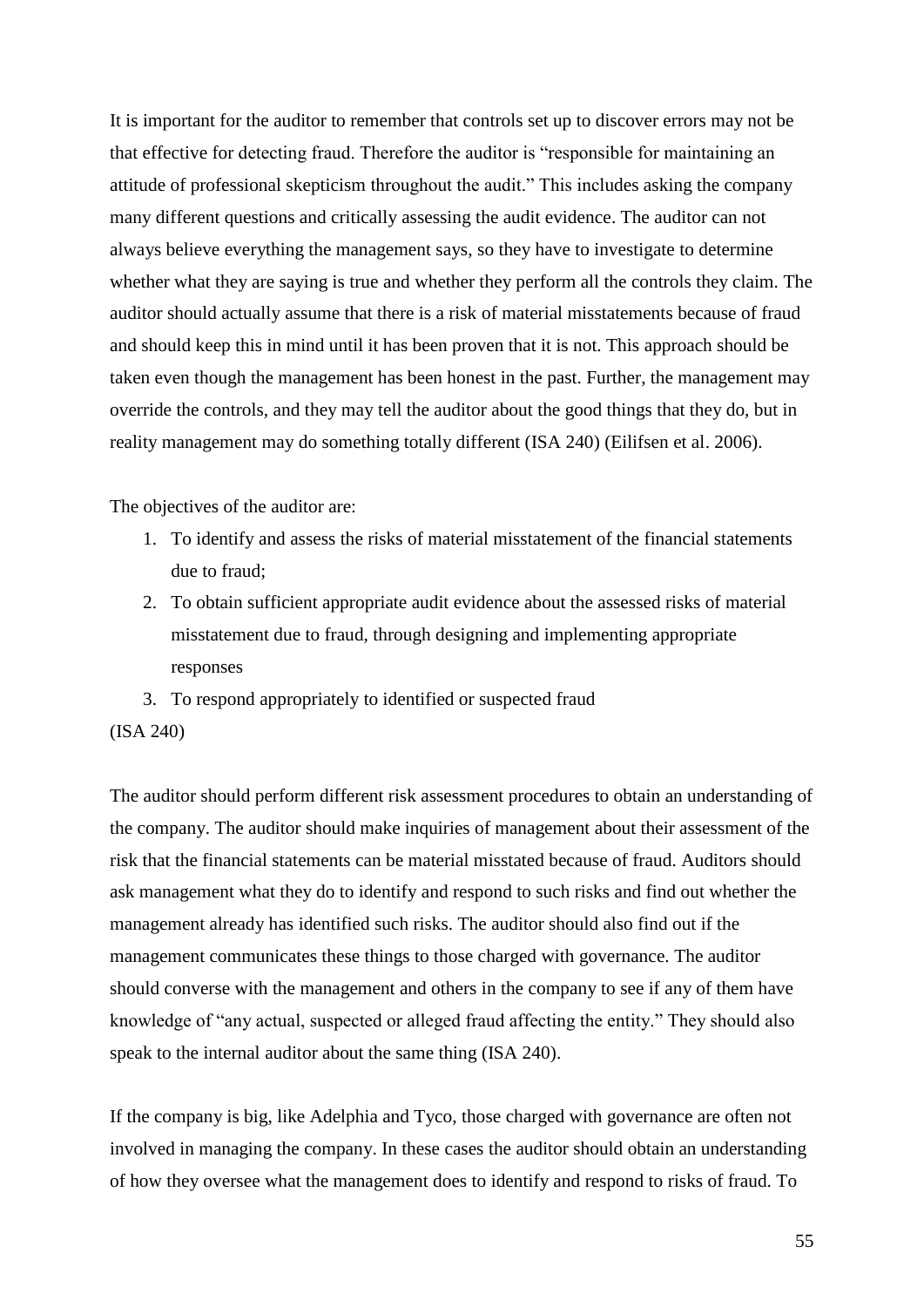corroborate the responses of the management, the auditor should find out if those charged with governance also have knowledge of "any actual, suspected or alleged fraud affecting the entity" (ISA 240).

When the auditor performs the analytical procedures, they should evaluate whether they discovered any unusual or unexpected relationships. They should also evaluate if they have received any other information that indicates risk of fraud that leads to material misstatement. The auditor should also evaluate the information from the other risk assessment procedures and activities related to this. Do any of these procedures indicate any fraud risk factors? (ISA 240)

As we have described in previous pages, the frauds committed in Adelphia and Tyco were performed by the executives. The ISA 240 has a section about "audit procedures responsive to risks related to management override of controls". As we discussed in the fraud-section, this can be a big problem. It is much easier for the management to override the controls and in that way to commit fraud that is not easily detected.

As stated in the ISA, this can be a problem because the management is in a "unique position to perpetrate fraud because of management's ability to manipulate accounting records and prepare fraudulent financial statements by overriding controls that otherwise appear to be operating effectively." The auditor should design and perform audit procedures to:

- 1. "Test the appropriateness of journal entries recorded in the general ledger and other adjustments made in the preparation of the financial statements." To do this the auditor should inquire employees who are involved in the making of the financial statements, and consider the need to test.
- 2. "Review accounting estimates for biases and evaluate whether the circumstances producing the bias, if any, represent a risk of material misstatement due to fraud." The auditor should evaluate if the judgments and the decisions that the management has made when it comes to estimates can represent a risk of material misstatement.
- 3. And for transactions that are significant and outside what the business normally do, or otherwise unusual, the auditor should "evaluate whether the business rationale … of the transactions suggests that they may have been entered into to engage in fraudulent financial reporting or to conceal misappropriation of assets".
- (ISA 240)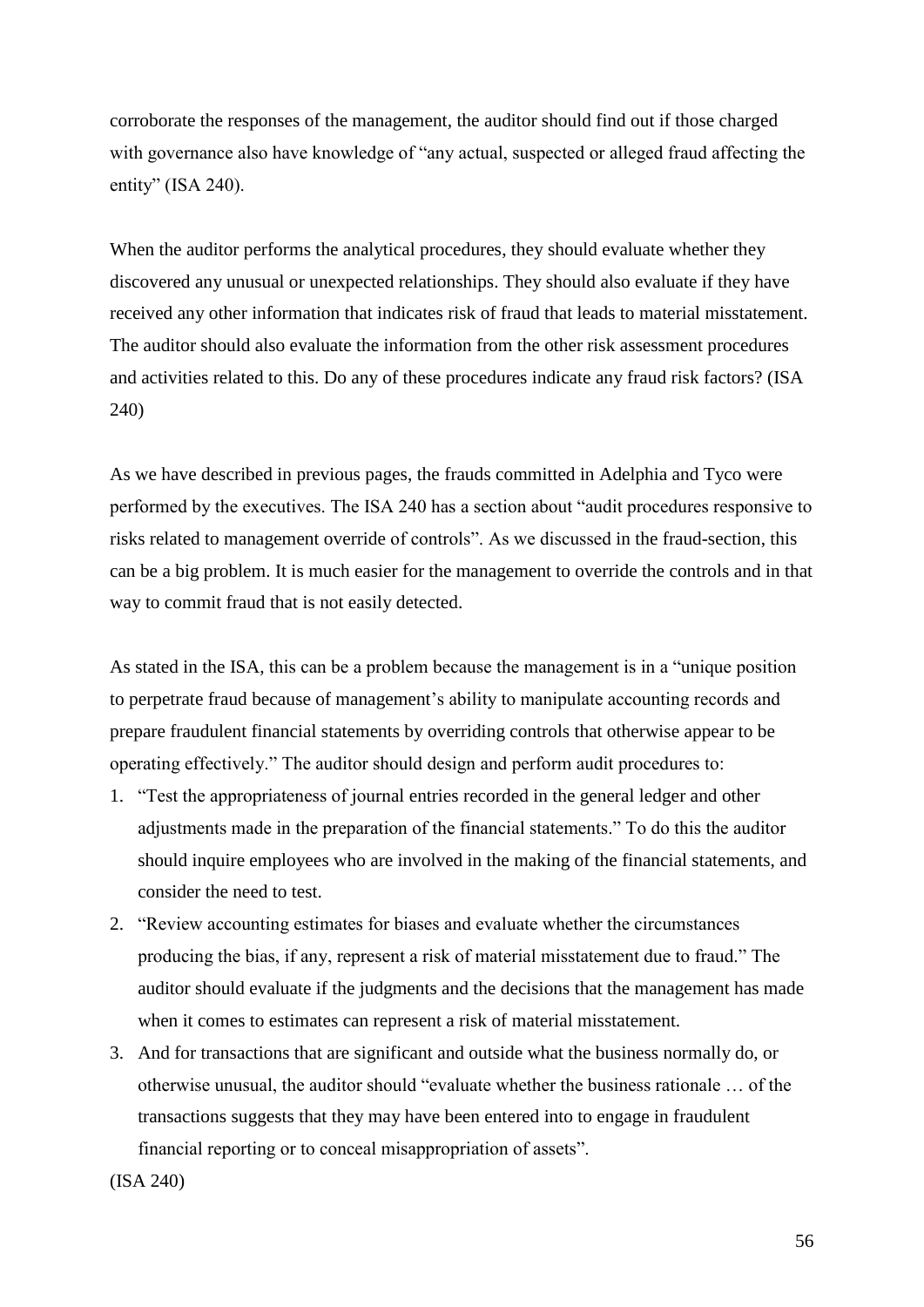When the auditor finds a misstatement, he should evaluate if this is because of fraud. If discovering that a misstatement comes from fraud, the auditor has to consider the possibility that other misstatements in the financial reports also are due to fraud. The auditor should relate this fraudulent behavior to other things that the management has told him. He should think about the possibility of fraudulent activity involving others, for example other employees, management or third parties. Discovering that management, and especially senior management as in Adelphia and Tyco, is involved is very serious, and the auditor should "reevaluate the assessment of the risks of material misstatement due to fraud and its resulting impact on the nature, timing and extent of audit procedures to respond to the assessed risks" (ISA 240).

If the auditor has found out that fraud exists or that it may exist, then the auditor should communicate this to the appropriate level of management. If the fraud involves, for example, the management, then the auditor should communicate these matters on a timely basis to those charged with governance. Because of client information confidentiality, the auditor has no legal duty to tell someone outside the company what is going on. But in some circumstances when the fraud is severe, the auditor's legal responsibility may override client information confidentiality, and he should report it to someone outside the company. If the auditor detects fraud, and the company is not willing to change their ways, then the auditor sometimes will choose not to continue as the company's auditor (ISA 240).

We have now looked at the things an auditor should do and his responsibilities. To prove that he has done what is required of him, he should document every step in his work. Documentation is a very important part of the auditor's job. If he does not document, there is no evidence of the work he has done. This is so important that there is a whole standard on it – ISA 230, but the ISA 240 also has some paragraphs on documentation. By documenting everything he does, he has proof of the work done. If he then comes up on a situation where someone doubts his work, he can show them step by step what he has done. In the cases of Adelphia and Tyco, the auditors were also investigated. If they had done their jobs properly, then they could have shown the court their working papers. The working papers include audit evidence which documents that the auditor has done his job in compliance with the auditing standards. The auditor can not be convicted for not detecting fraud if he has followed the rules, so the only thing an auditor can be convicted for is not following the rules that are set for him. If they have documented that they have done everything correctly, then they can not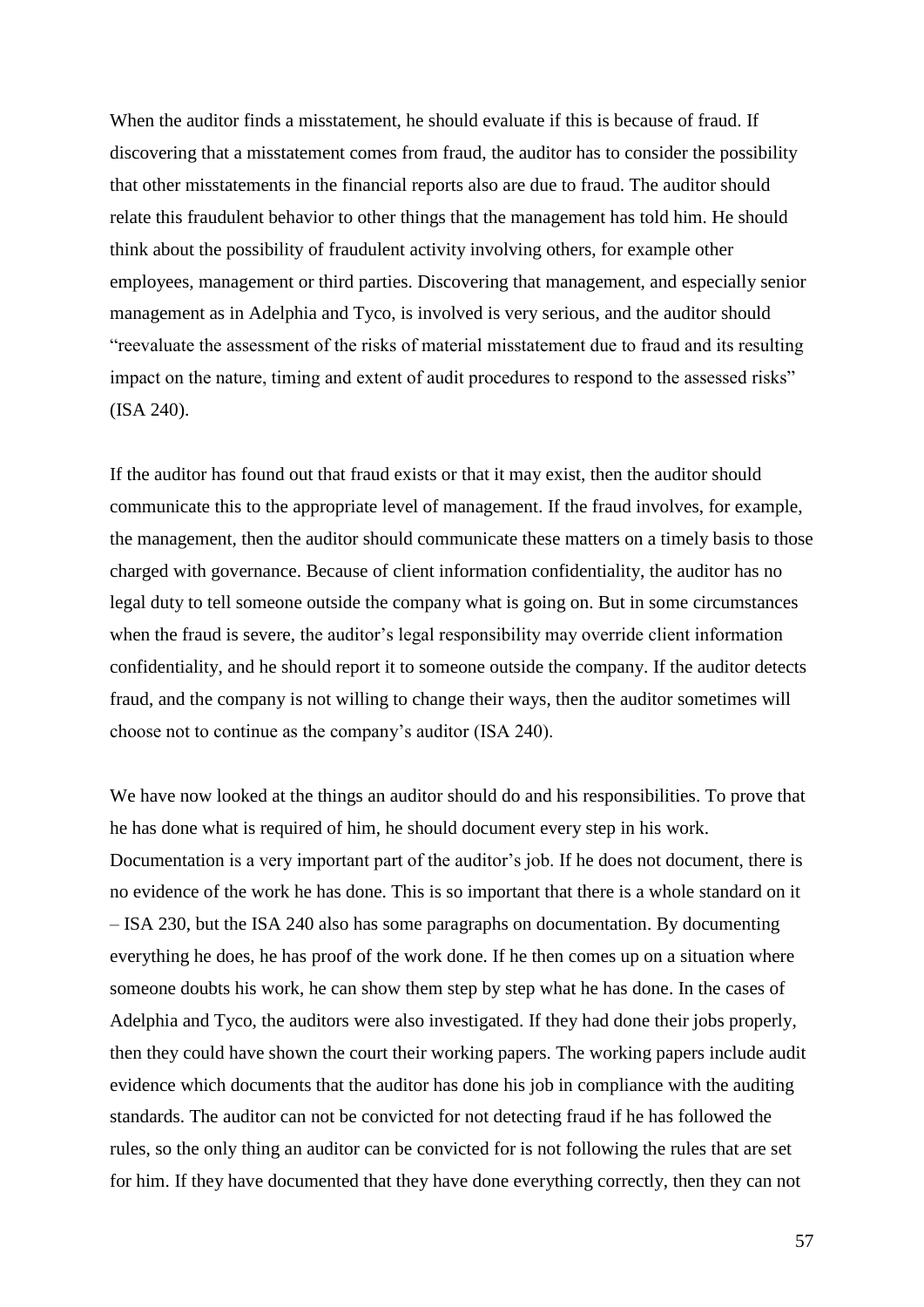be convicted. The auditor can only be convicted for not following the auditing standards (Eilifsen et al 2006). In the Adelphia and Tyco cases, we see in the SEC reports that they use the auditors' working papers as evidence.

The documentation is a record of the work that the auditor has done, and all the documentation is the basis for the conclusion that the auditor gives in his report. The documentation contains the planning of the audit, the performance and the supervision. For example, if anyone wonders why the auditor has given a modified opinion in his audit report he can look at the auditor's working papers to see why the auditor concluded as he did. In the documentation it should be easy to understand "the issues and risks, the assertions tested, the audit procedures performed to gather evidence, the findings and the conclusion" (Eilifsen et al. 2006).

The documentation should include what the audit team has discussed among themselves about weakness of the company's financial statements to material misstatement because of fraud. The auditor should also document the identified and assessed risks of material misstatement both at the financial statement level and at the assertion level. The auditor should document the responses to these risks and "nature, timing and extent of audit procedures". He should also document the link between the procedures they have done and the assessed risk, and, of course, it is important to document the results of these procedures (ISA 240).

The auditor also has to document communications with management about fraud and with those charged with governance. If he concludes that there is a risk of material misstatement because of fraud "related to revenue recognition is not applicable in the circumstances of the engagement, the auditor shall document the reasons for that conclusion" (ISA 240).

If the auditor meets some problems during the audit, these problems should also be documented. For example this can be problems with the management, if they refuse to give the auditor access to something. This has to be documented and in some cases may even be the reason to give a modified opinion. In such a case, the auditor should think that they deny him for a reason and that it might be because they have something to hide (Eilifsen et al. 2006).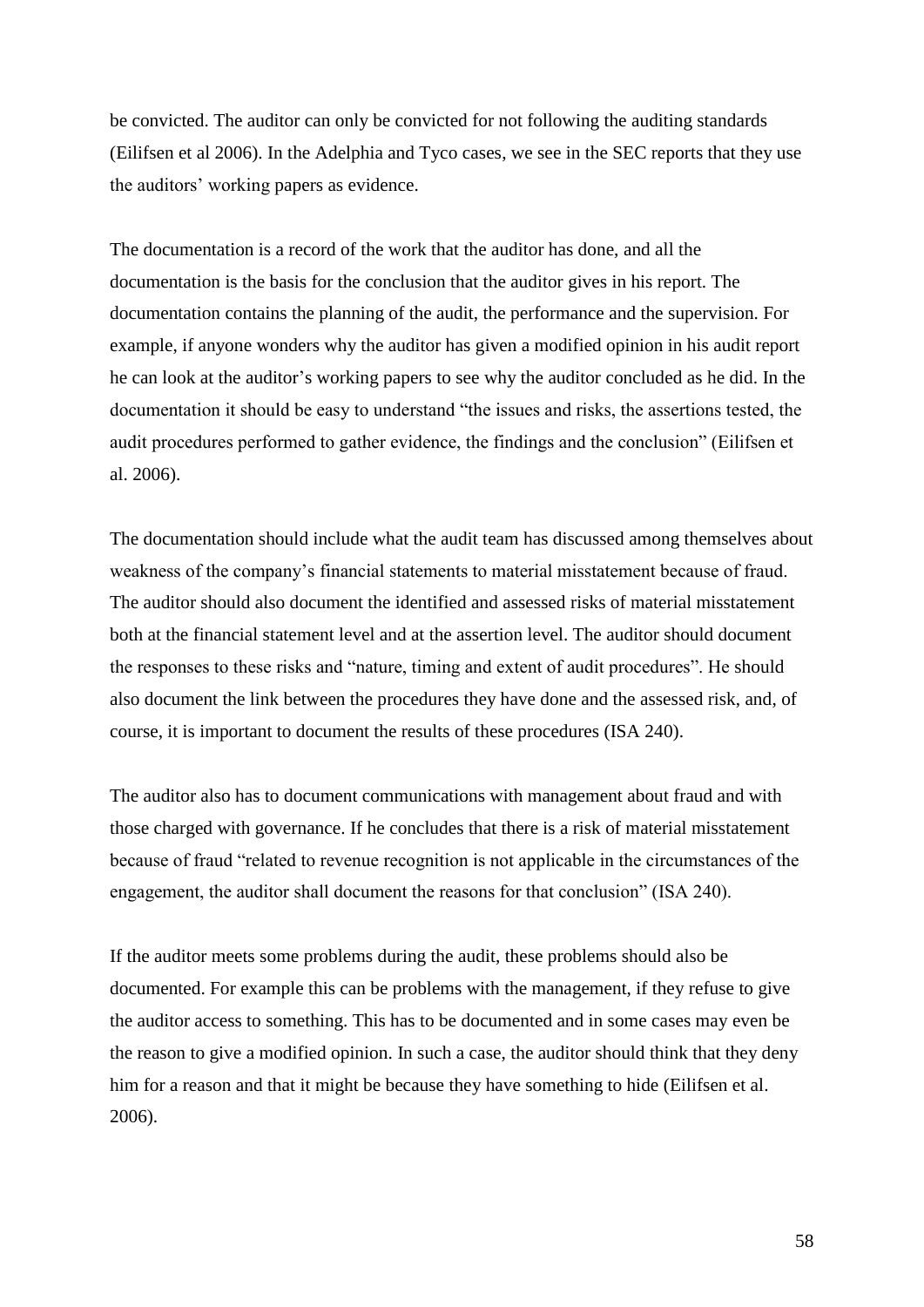### **General Accepted Auditing Standards**

The SEC reports also give us a listing of the auditor's responsibilities. They list the requirements of the Generally Accepted Auditing Standards. The main points in the U.S. GAAS are the same as in the International Standards on Auditing. The audit should be planned to give reasonable assurance about whether there are material misstatements in the financial statements or not. The risk of material misstatement because of fraudulent activity should be assessed throughout the audit. As the audit develops there may be some evidence which causes the auditor to "modify the nature, timing and extent of other planned procedures" (SEC Litigation Release No. 48328 2003). So as we can see, the planned audit sometimes has an unexpected outcome. If the auditor finds something that seems suspicious, then he may have to perform other procedures than the ones first planned. One has to adjust the procedures after the risk assessment. The auditor may change the audit procedures to get more reliable evidence.

One important risk factor for the auditor is the characteristics of management and its influence over the control environment. Both in Adelphia and Tyco the management had significant control over the control environment, something the auditors should have considered when performing their audits. As we have seen from the ISAs, the auditor should operate with professional skepticism and should not believe everything the management tells him, but get proof that what they say is the truth (SEC Litigation Release No. 48328 2003).

At the end of the audit, the auditor should evaluate whether the results of the audit procedures has affected the risk level he assessed when he planned the audit. Is there any need for additional audit procedures? The auditor should also take a closer look at whether the misstatements are due to fraud or are unintentional errors or poor routines. One should also remember that if the misstatement is not material, but it involves senior management, it can be an indication of a more serious problem which the auditor should take very seriously (SEC Litigation Release No. 48328 2003).

GAAS also states that some conditions should be communicated to the audit committee. These conditions can represent "significant deficiencies in the design or operation of internal control, which could adversely affect the organization's ability to record, process, summarize, and report financial data consistent with the assertions of management in the financial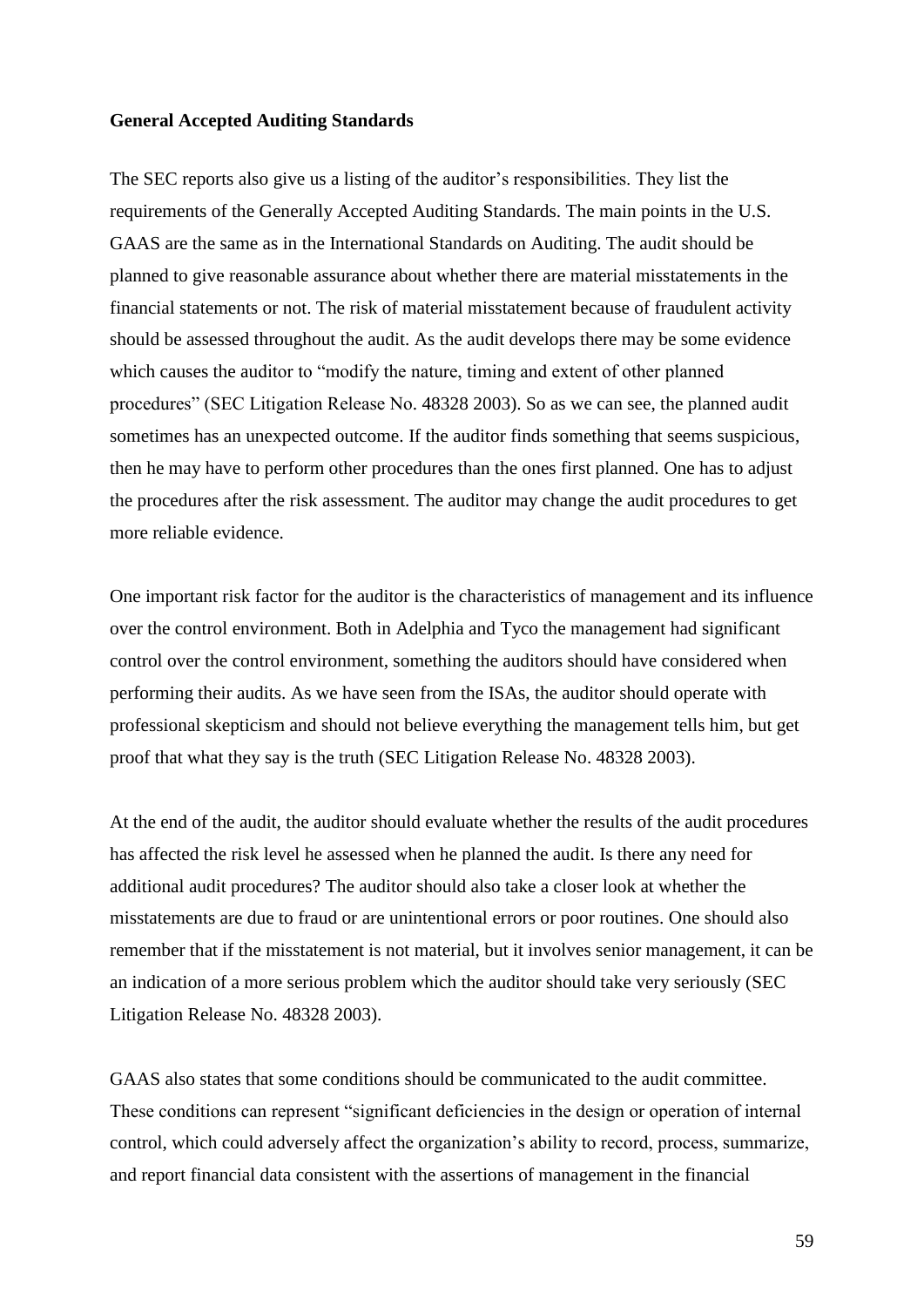statements". The SEC report mentions undisclosed related party transactions as an example of this (SEC Litigation Release No. 48328 2003). As we saw, in Tyco there were undisclosed related party transactions. Both Kozlowski and Swartz made such transactions between Tyco and its subsidiaries. One example was a trust in which Kozlowski was the beneficiary. The trust bought a house from one of Tyco's board members, through a Tyco subsidiary, and was charged to Kozlowski's KELP account. As we now know, parts of the KELP loans were forgiven, and therefore this purchase was later paid by Tyco.

We have seen what the International Standards on Auditing and the Generally Accepted Auditing Standards have to say about the auditor's responsibility. We will now look at the auditors who were in charge of the audits in Adelphia and Tyco. It is hard to say if the auditor did their job as they should, so we will not evaluate what the auditors did or did not do. We will briefly describe the part they had in the companies and the frauds. We use the SEC reports to see the government's charges against the auditors, starting with Adelphia's auditor, Deloitte & Touche.

## *Adelphia and Deloitte & Touche*

Deloitte & Touche was the auditor of Adelphia Communications Corporation's fiscal year 2000 financial statement. Deloitte agreed with SEC in June 2005 to pay \$50 million in settlement. At the time this was the largest settlement ever been done with the SEC. The money was put in a fund to benefit the victims in the fraud, for example, the stockholders and the banks. Deloitte settled with SEC without admitting or denying any wrongdoing. By doing that, the case did not go to court, and Deloitte was not convicted in the case. Deloitte simply agreed to pay the settlement (SEC Immediate release 2005-65).

The SEC concluded that Deloitte did not act in the accordance with GAAS and they failed to detect a massive fraud perpetrated by Adelphia and the Rigases. The SEC's charges against Deloitte are contained in an administrative order issued by the SEC and a complaint filed by the SEC in federal court in Manhattan. The SEC order found that the auditor did not do his job as he should have. It finds that Deloitte engaged in improper professional acts when they failed to detect the massive fraud being committed in Adelphia. Deloitte recognized Adelphia as a high risk company, but it failed to do the necessary auditing procedures (SEC Immediate release 2005-65).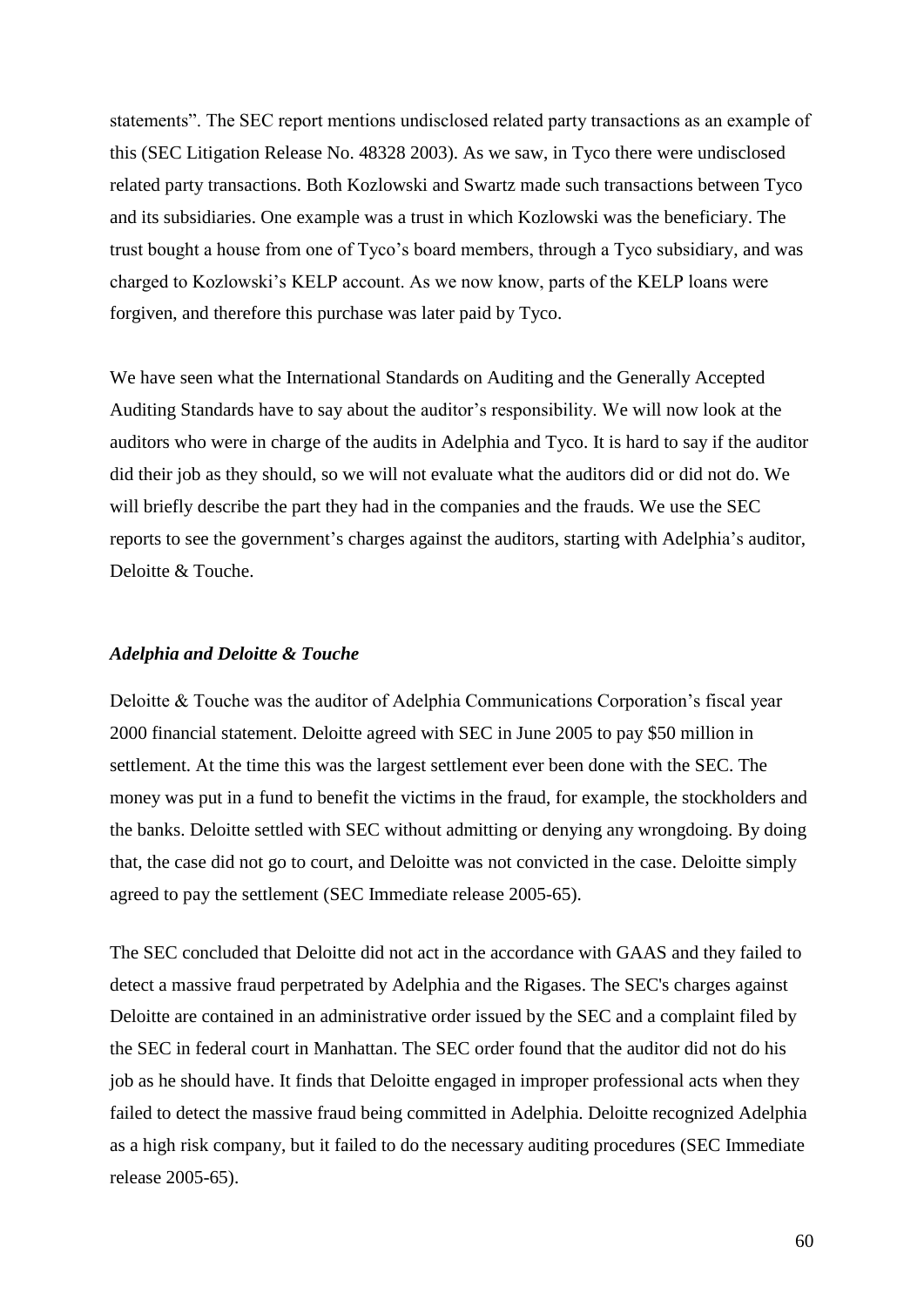The investigation by SEC concludes that Deloitte knew or should have known that Adelphia's failure to include all co-borrowing debt on its balance sheet, or to otherwise disclose that a portion had been excluded, did not comply with GAAP, and that Deloitte improperly failed to object to Adelphia's netting of related party payables and receivables. Deloitte had a risk management program, but they failed to address each risk factor identified by this program (SEC Immediate release 2005-65).

#### The SEC report states that:

Deloitte issued an audit report containing an unqualified opinion on Adelphia's financial statements for fiscal year 2000 while Deloitte knew or should have known that Adelphia: (a) failed to record all co-borrowing debt on its balance sheet or otherwise failed to disclose that it had improperly excluded \$1.6 billion in debt from its balance sheet; (b) failed to disclose significant related party transactions by improperly netting related party payables and receivables; and (c) overstated its stockholders' equity by \$375 million. In the federal court complaint, the SEC charged Deloitte with failing to implement audit procedures designed to detect the illegal acts at Adelphia.

(SEC Immediate release 2005-65)

It was not only the audit firm that was charged by the SEC, individuals in the firm were also charged. Gregory M. Dearlove was the engagement partner on the 2000 audit of Adelphia. He took over the Adelphia audit from Don Cottrill, the engagement partner who had conducted Adelphia's audits from 1993 to 1999. The switch was made because in 1999 and 2000, the American Institute of Certified Public Accountants (AICPA) required that member firms rotate an engagement partner of the audit of a public company after seven years to bring a fresh perspective and maintain auditor independence. Dearlove was accused of numerous of violations including improperly allowing Adelphia to keep \$ 1.6 billion of co-borrowed debt off its balance sheet. The SEC denied him the privilege of appearing or practicing before the Commission as an accountant for four years. After four years he can ask the SEC to reinstate him (SEC Release No. 51606 2005)

William E. Caswell who directed the Adelphia audit, was also charged. He joined the Deloitte's engagement team at Adelphia in 1994 as a Senior Manager. The next year he was promoted to Director – the most senior, non partner position on Deloitte's Adelphia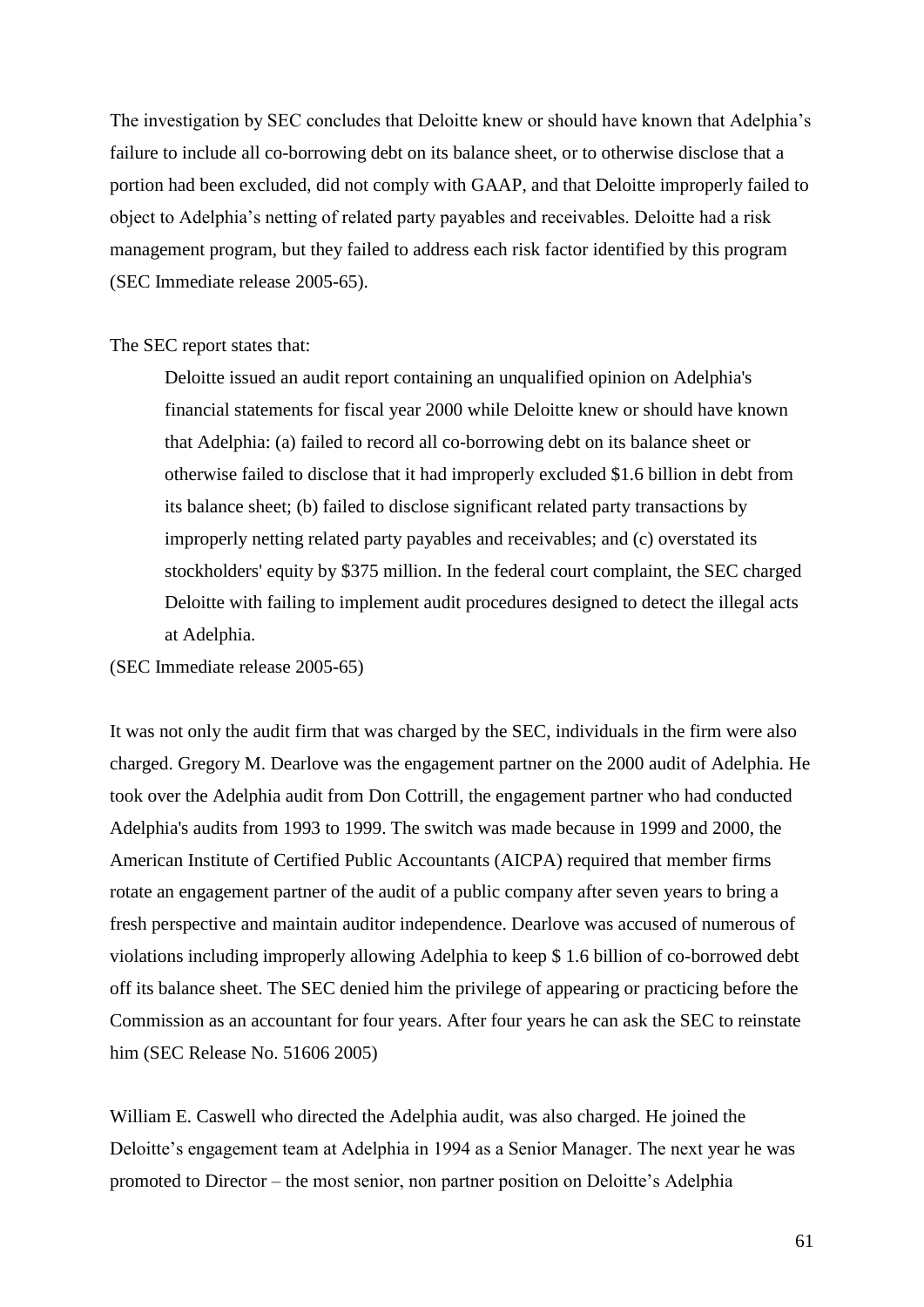engagement – and held that position through Deloitte's dismissal by Adelphia in June 2002. Caswell did not serve as the audit partner on the Adelphia engagement. The charges against him was that he did improper professional conduct within the meaning of several rules of the Commission's Rules of Practice by the Respondent in connection with the audit of the financial statements of Adelphia for the year ending December 31, 2000. He settled without admitting or denying any wrongdoing and accepted a ban of at least two years from practicing as an accountant (SEC Release No. 51606 2005).

Even though Deloitte agreed not to deny or admit any wrongdoing, after the settlement they expressed in the media that they were deceived by the executives in the company. After Deloitte settled and agreed to pay \$50 million, they issued a statement that they could not be blamed for the scandal. They claimed they were deliberately misled by John Rigas and others. This statement shifts blame to Adelphia and its executives, and this goes against their agreement, as one of the conditions of the settlement was that Deloitte should not deny any wrongdoing in the fraud. This statement does indicate how the auditor feels. Even if the SEC later officially viewed the statement as a denial of liability and forced Deloitte to rescind it, the statement still shows that the auditor feels that he was deceived by the executives in Adelphia (Solomon 2005).

# *Tyco and PricewaterhouseCoopers*

It was PricewaterhouseCoopers which audited Tyco in the years of the fraud. They agreed to settle in a class action lawsuit which was brought by the shareholders. In the settlement PwC agreed to one of the biggest payouts ever by an auditor; they agreed to pay \$225 million (www.washingtonpost.com).

From 1997 through the fiscal year 2002, the PwC engagement partner for the audits in Tyco was Richard P. Scalzo. He was the engagement partner in all the years that the fraud was committed. The SEC has investigated Scalzo and the work he did on the audit of Tyco. They conclude that he did not do his job in a proper way and violated several sections of the Exchange Act. Based on this conclusion, Scalzo was denied the privilege of appearing or practicing before the Commission as an accountant ever again. This means that he was dismissed from the profession (SEC Litigation Release No. 48328 2003). As we can see,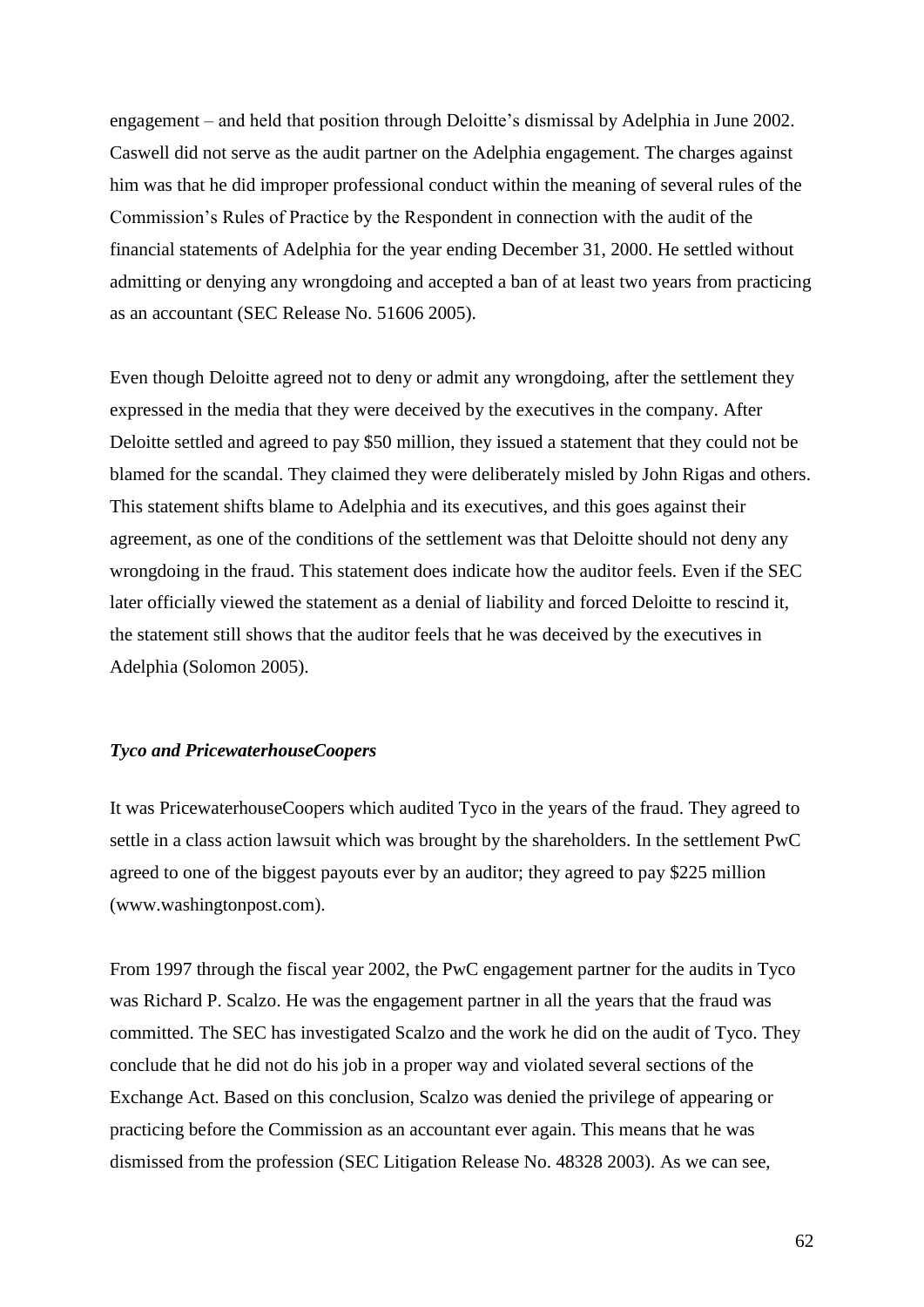Scalzo got a much harsher punishment than the auditors in the Adelphia scandal. When we read the SEC report, we see that the SEC thinks that he personally was more responsible for not detecting the fraud in Tyco than the auditors were in the Adelphia case. We will summarize the SEC report, its findings and opinion.

In the SEC report there are listed several reasons why the auditor should have questioned the integrity of Tyco management. The SEC also found several things in the auditor's working papers that should have made him reassess the risk level in Tyco and perform extended audit procedures. As we have learned from ISA 240, the auditor sometimes has to do additional steps in the audit. For example, the information Scalzo had about the loans should have prompted him to perform additional actions. The biggest mistake of the Tyco audit was that Scalzo did not change his audit procedures or risk assessment even though he discovered things that should have made him question the integrity of Tyco management. Several things were found in his working papers that tell us he should have performed more audit procedures to gain more information. "At no point during the course of his work as engagement partner for the Tyco audits did Scalzo reassess the level of audit risk with regard to executive compensation or related party transactions" (SEC Litigation Release No. 48328 2003).

As described earlier in the paper, the executives had to fill out forms to disclose their KELP loans. In the auditor's working paper for the fiscal year 1997 the SEC found lists of the activities in these KELP accounts. For those regarding Kozlowski the description included: "Wine Cellar", "BMW Reg/Tax", "Waldorf" and many other notes. As we can easily see, these activities do not meet the goals of the KELP accounts. In the following years the working papers have schedules for the KELP accounts. Even if they do not include descriptions like the ones mentioned, the auditor should have seen that the executives took out much more money from these accounts than they needed to pay in taxes on their Tyco stocks. The SEC report states that PwC should have investigated this to see how they got authorizations for these loans, but Scalzo; "did not inform the audit committee of Tyco's Board of Directors that Tyco's most senior officers had used KELP loans for non-program purposes." (SEC Litigation Release No. 48328 2003).

The Tyco executives also used relocation loans as they wanted. Scalzo apparently knew about these loans that came to millions of dollars. The loans were recorded in Tyco's books, and were therefore reviewed during the audit. In this case PwC recommended that Tyco should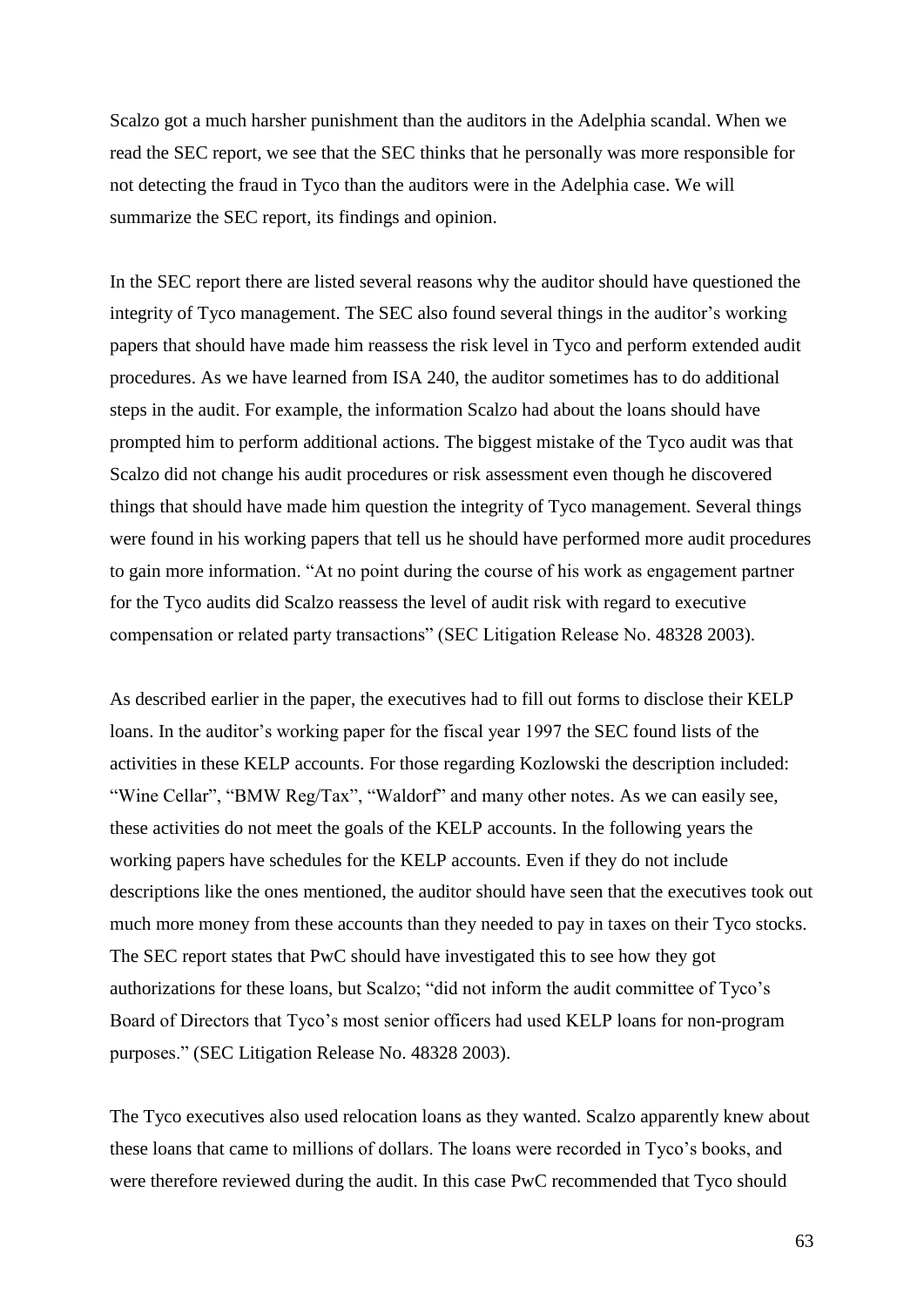disclose those loans, but the response from Tyco was that the loans were not material to Tyco's statements and it did not have to be disclosed. Again one could question the integrity of Tyco's executives, but Scalzo did not re-evaluate the audit risks in this area and took no additional audit steps. There are several other incidents that should have made the auditor question the management. The audit team also found transactions from 1998 that showed three of Tyco's executives exercised Tyco stock options (SEC Litigation Release No. 48328 2003).

When the previously wholly-owned subsidiary TyCom Ltd went public, bonuses were given to 51 of Tyco's employees. The bonuses were given as cash, forgiveness of relocation loans and/or Tyco stock. Scalzo's working papers from 2000 show "that Scalzo was aware of and focused on off-sets to the IPO," but when discussing this with Swartz he was told that "the bonuses were not material." The SEC report states that Scalzo did not re-evaluate audit risk. "He did not insist that the bonuses be separately disclosed in the financial statements, and he did not report to the audit committee that Kozlowski and Swartz received the bonuses" (SEC Litigation Release No. 48328 2003).

When Walsh received his finder's fee for the CIT, Scalzo was given false information from the management. When he inquired of the management about related party transactions, they told him that there were no such transactions. Later the Tyco Capital Corporation audit team told Scalzo about the fee, so yet again Scalzo had reason to question the management's integrity. The SEC report says that "when the matter involves higher level management, even though the amount itself is not material to the financial statements, it may be indicative of a more pervasive problem" (SEC Litigation Release No. 48328 2003).

All these reasons suggest that Scalzo should have known that the financial statements in Tyco were misleading and that the executives in the company were committing fraud. Even when all the evidence was there, with so many red flags, Scalzo still issued an unmodified audit report, an audit report which states that PwC had conducted an audit on Tyco's financial statements "in accordance with auditing standards generally accepted in the United States of America". As the engagement partner, Scalzo was responsible for those statements. Therefore the SEC states that; "Scalzo was reckless in not knowing that the Tyco audit had not been conducted in accordance with GAAS" (SEC Litigation Release No. 48328 2003).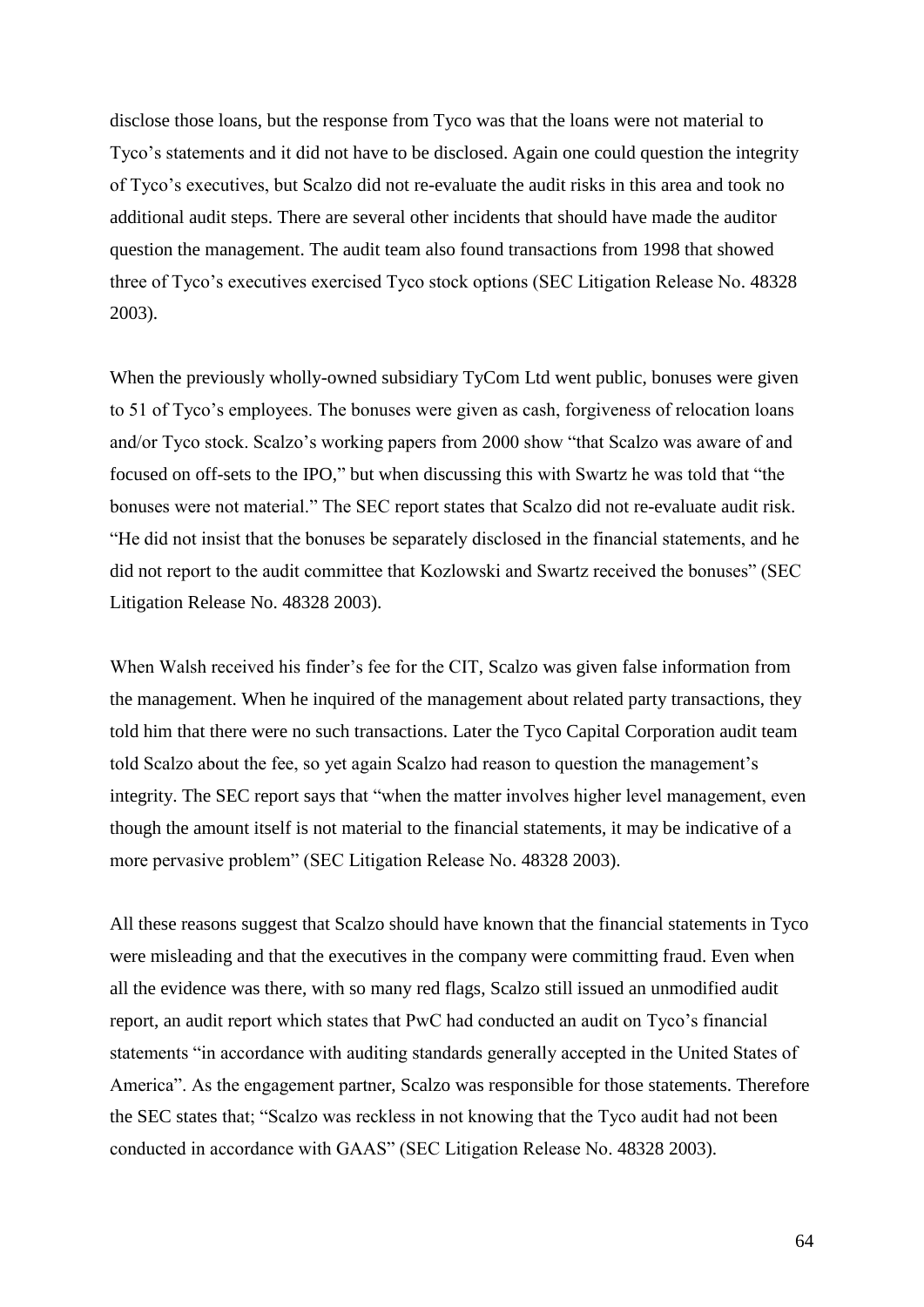We have now discussed the auditor's place in the Adelphia and Tyco frauds, and we have treated the auditor's responsibilities when it comes to fraud. The auditor has some responsibility to detect fraud, but all that is required of him is that he follows the framework. He can not be blamed for not detecting fraud, if he has done his job according to the rules.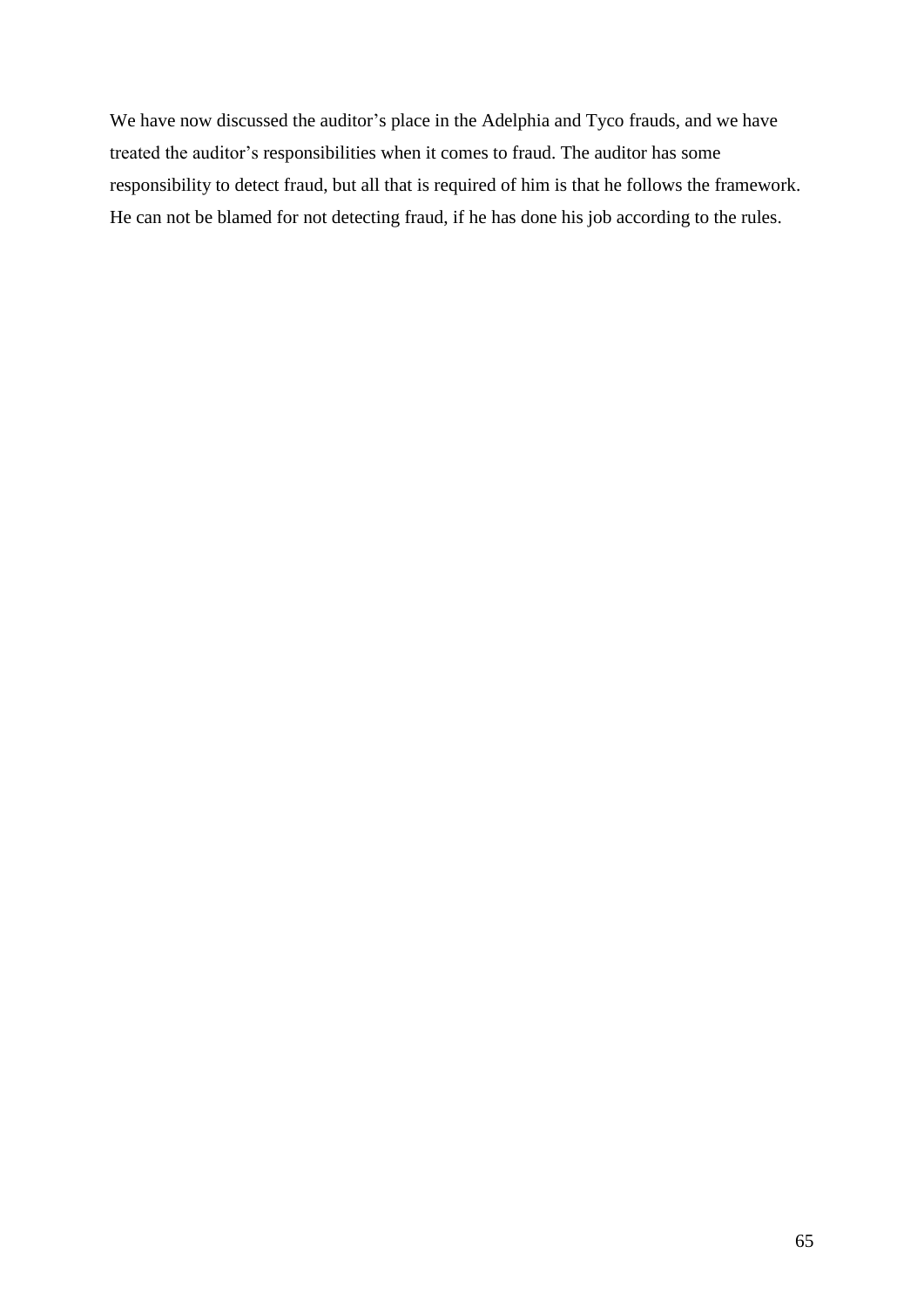# **OTHER PEOPLE IN THE COMPANY**

Even if Kozlowski and Swartz in Tyco and Tim Rigas and John Rigas in Adelphia are in the spotlight the most, they had to have help to commit fraud. In both the trials, other people in the company were on trial or testified on behalf of the government. In both cases the auditor was investigated by the SEC, and in both cases the audit firm agreed to pay a settlement. Our point is that in both the cases there were other people who knew what was going on. The top executives could not have run the company and committed the frauds they did with no one else knowing about it. The question that pops in to our minds: Why did not anyone say something, what were the motives for quietly accepting the fraud?

In this section we first look in a general way at why other people in the companies do not say anything when fraud is committed. Then we will look at some individuals in Adelphia and Tyco and discuss their possible motivations for not telling on their chiefs.

The first thing you can say is that no one wants to be "a whistle blower", a concept with a negative sense to it. But often this motive is not the reason why people do not tell. The motivation for not telling might be fear, especially if the fraud is committed by the top executives. If they are dominating people, the employees can simply be afraid to blow the whistle because they are afraid of their bosses. Another fear is that of losing your job. You can lose your job for a number of reasons: if you tell and the company then goes bankrupt you lose your job. If you tell on your boss, he may fire you. There are motivations other than fear to consider. If you are in a company that is running well because of the fraud that the executives commit, you may not tell because you want a good resume whenever you leave this job. It looks much better when applying for a new job that your last job was in a company running well, rather than in a company that was harmed by a financial scandal.

In Tyco the executives directed others to falsify the books. So, of course, someone had to have known some of the things that were taking place. Maybe these people did not know the whole story or maybe they did not know what was right and what was wrong. They listened to their supervisors, and it can be very difficult to question them. There can be pressure on these employees. It is not always easy to stand up against management pressure. You do not want to be unpopular; you want to keep your job. For example, it would take a lot of courage to stand up against Kozlowski if he told you to do something. Kozlowski even tried to get a brokerage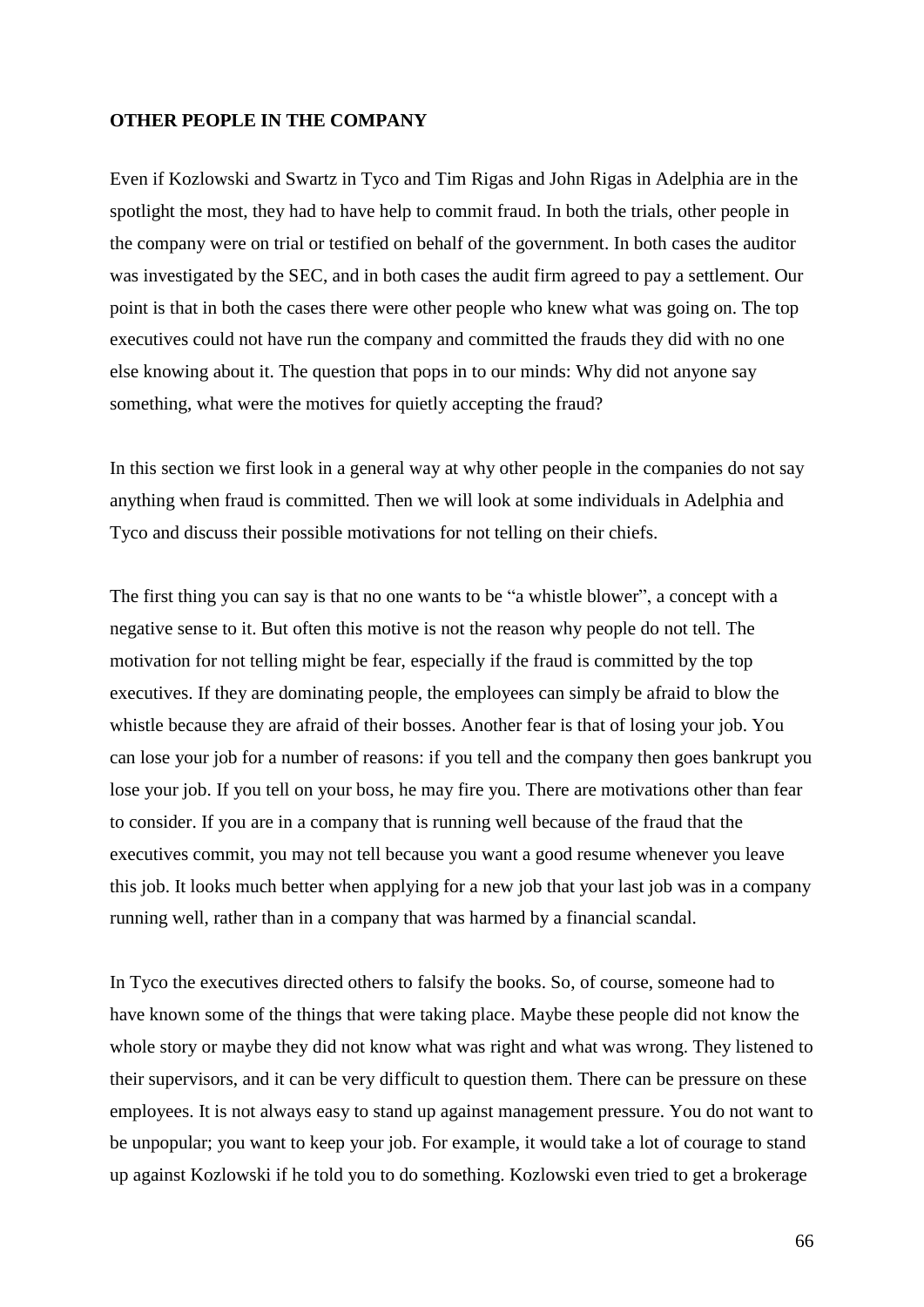firm to hire a "friendlier" stock analyst so that he could get his way (query.nytimes.com). He gave this analyst and other employees gifts, a thing that probably made it hard for them to stand up and say that what he was doing was wrong. Of course, they liked the gifts. Maybe it was nice to show the things they received to their friends and brag about what a nice place they worked at.

As the CEO of a huge company like Tyco, Kozlowski was a powerful authority for his employees. And certainly for those who worked closely with him. He was a powerful man, with a good education and much work-experience. Who would have the courage to question or stand up against a man like that? If anyone could, it probably would have been some executives who also had significant power and the possibility of seeing what was wrong. The top executives knew more about what Kozlowski was doing than other employees; likely they did not have to fear losing their jobs in the same way as "insignificant" employees. Other executives could have stood up against him; they could have told the board and made sure that Kozlowski did not have the opportunity to continue. But the problem here was that the other executives also were in on the fraud. This was also true at Adelphia; many executives were in on the fraud, as were family members. If others in the company wanted to say anything, they had to face the entire senior management and several of the board members. The safety of having a good job is worth much to people, so much that they do not risk it by telling on their boss. It would have been easy for Kozlowski to fire some employees if they were too critical about his way of doing business. (And when he gives gifts, who would go through all the trouble?)

As you can see it would not be easy for employees to say anything when the executives in the company commit fraud. For anyone to tell it has to benefit themselves, and as long as the employees do not get anything out of being a whistle blower they may not have any motivation to do it.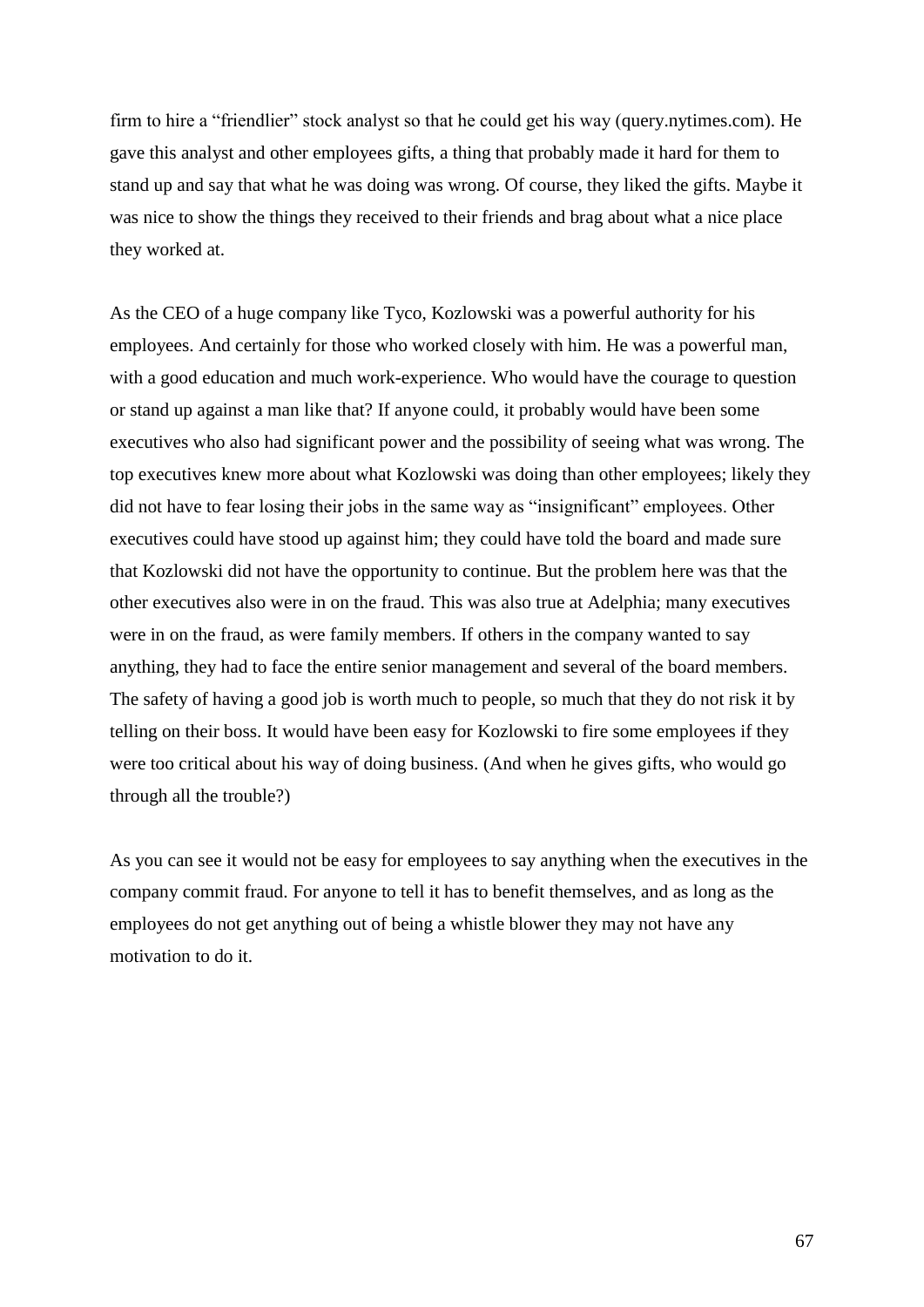## *The Board of Directors*

Up to this point we have just considered some people who were near to the managerial perpetrators, other executives and some employees. But there are others that could have stopped the fraud, for example the Board of Directors. As mentioned, many people think that it is the auditor's responsibility to prevent frauds and discover ongoing frauds. But the auditor's responsibility is only to give an opinion on the financial statements and conclude whether or not there are material misstatements. Actually the Board of Directors has as much responsibility when it comes to check on the management. There are two different ways to look at why the boards did not say anything; either they simply did not know or they knew but it was in their own best interest not to tell. Either way, the boards did not do their job. In this section we look at the boards of Adelphia and Tyco and analyze what they did and did not do and explain what they should have done.

### **The Board of Directors in Adelphia**

The Board of Directors in Adelphia consisted most of the time of the Rigas's family members. As mentioned before, the Rigases made sure that they had the controlling vote in the board, holding 5 of 9 board member seats. The people in the fraud at the time of the scandal were:

- Pete J. Metros President, managing director and member of the board of directors of Siemens Dematic AG.
- Dennis P. Coyle General counsel and secretary of FPL Group and Florida Power & Light
- Leslie J. Gelber President and COO of Caithness Corp.

 Erland E. Kailbourne - Chairman and president of Foundation the John R. Oishei Family Directors

- John J. Rigas Founder, chairman, president and CEO of Adelphia
- Michael J. Rigas Executives Vice President-operations and secretary of Adelphia and vice president of its subsidiaries
- Timothy J. Rigas Executives Vice President, CFO, chief accounting officer and treasurer of Adelphia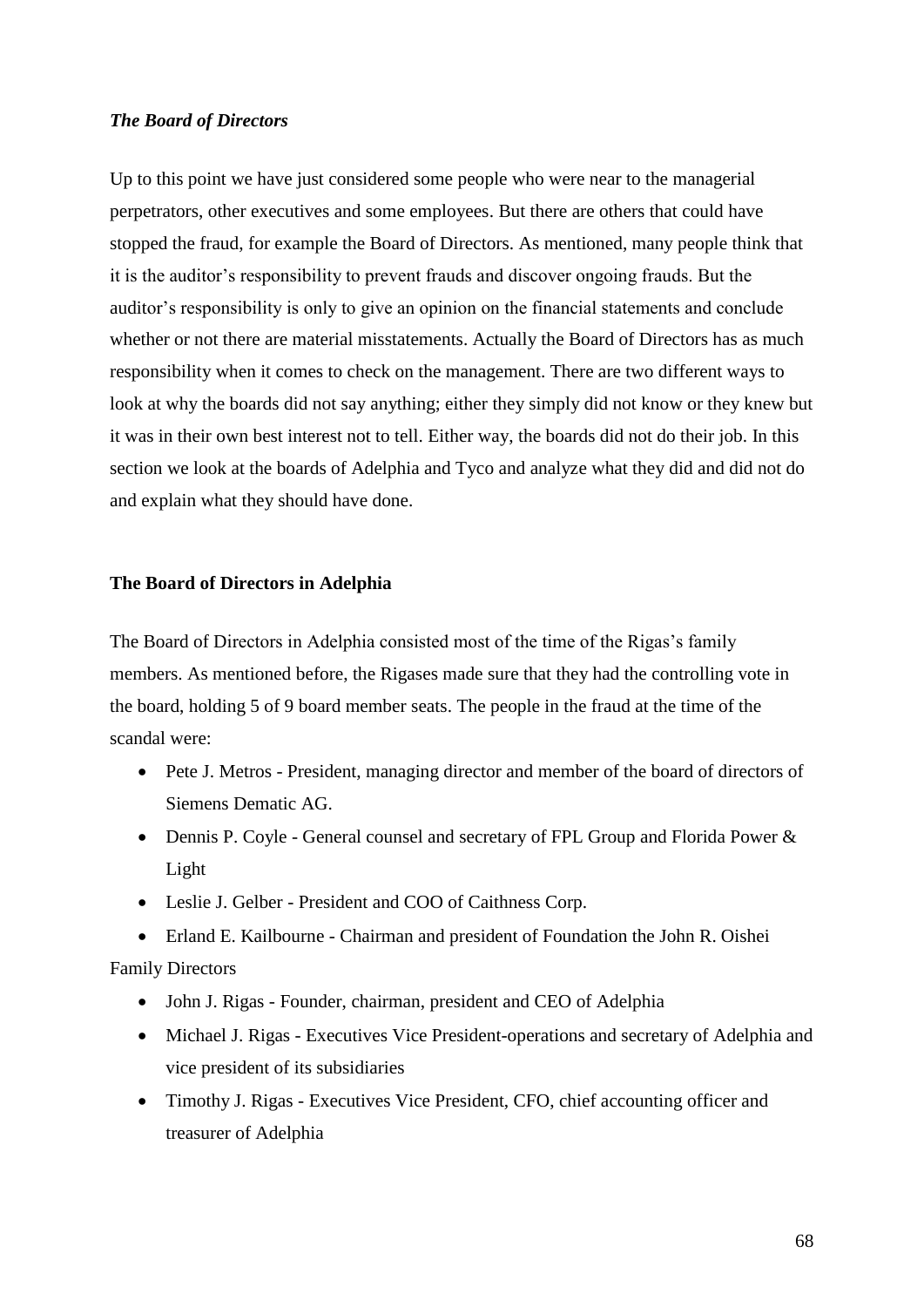- James P. Rigas Executive Vice President-strategic planning of Adelphia and a VP of its subsidiaries
- Peter L. Venetis (Son-in-law) Managing partner of Praxis Capital Ventures, L.P., a private equity investment firm and a subsidiary of Adelphia

## (Scanlon, 2002)

Most board members were family members, and surely they knew what was going on. Since most of the executives also were a part of the board this complicates things even further. The board cannot see if the executives do their jobs properly when the board and the executives are the same persons. In addition, as the old expression says: "blood is thicker than water" family members hold together. In the case where some of the members of the family are involved in a fraud, there is a real possibility that the other family members will not tell on their family members. After the scandal and the convictions the Rigas family still says the relationship they have between themselves is strong. After his father and brother were convicted to serve a long term, James Rigas said that the family strings are stronger than ever; "We've always had a close family, and hard times draw you closer together" (www.buffalobeast.com). When he feels that strong of a relationship with his family after the scandal has been known, one can easily understand why none of the family members said anything before the fraud was revealed.

The Board of Directors' job is to monitor the management and make sure that the stockholders' best interests always are the main goal of the management's actions. To make this happen it is important that the board be independent, so that they do not experience any conflict of interest. As for the conditions in Adelphia, where the family held five of nine positions in the board, this conflict of interest was hard to avoid. The situation in Adelphia was very special when in came to the board. We can almost say that the whole board was a part of the fraud. The fraud benefited the Rigas family directly; therefore the fraud benefited the majority of the board members. The way this board was put together it could not take care of the stockholders' best interest the way it was supposed to. The family members who were not convicted in the fraud did know what was going on; some of them testified in the trial. But we can see why they did not go to the authorities with what they knew; surely they did not want to tell on their own family.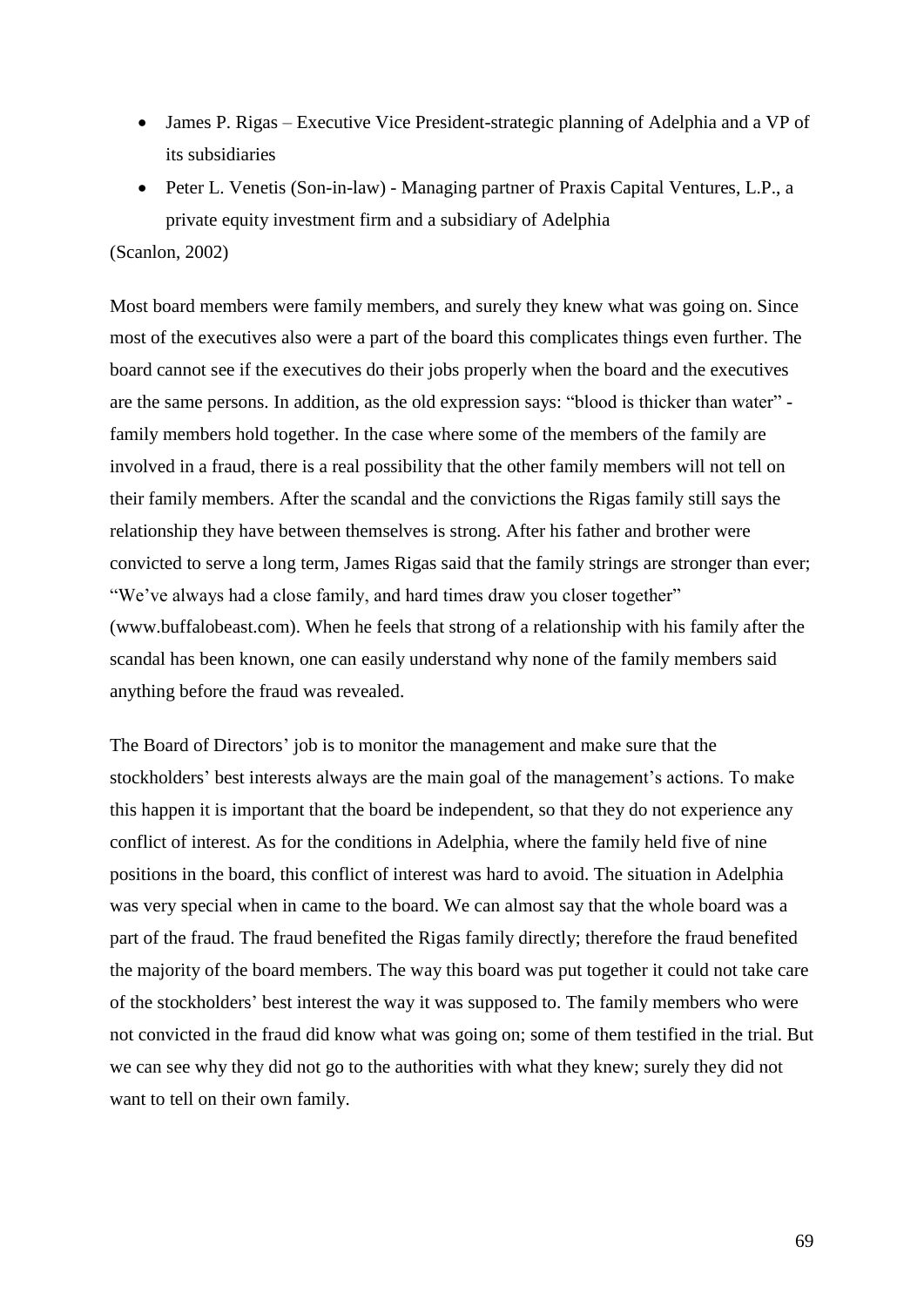Even if the majority of the board in Adelphia was Rigases, there were also other independent persons on the board. There is a little possibility that those persons did not know what was going on and that the Rigases managed to deceive them. An even bigger possibility is that they did know, but it was not in their own best interest to tell anyone. Often it is beneficial for board members to be on boards of well running companies. And when you are a member of a board that consists mainly of family members, it can be hard to go against all of them or to ask questions.

## **The Board of Directors in Tyco**

In Tyco, the board members were not family members like the board in Adelphia. They were supposed to be independent, and their job to oversee the management should not have been a problem. When the scandal broke in 2002 and Kozlowski left Tyco, the work of building up the trust in Tyco began. One of the steps in doing this was to replace all of the members of the board. Clearly, the board did not do their job in the case of Tyco and people outside had lost their trust in them. The old board were defendants in a number of private complaints, one example is; in the complaint Evans v. Kozlowski et al. on June 12, 2003. All the members of the old board are defendants. Several people on the board had been on the board for several previous years, including the years of the fraud. In 2001 Mark H. Swartz also became a member of the board. The people that sat on the board in 2001 were:

- L. Dennis Kozlowski, Chairman of the Board and Chief Executive Officer
- Lord Ashcroft KCMG, Chairman Carlisle Holdings Limited
- Joshua M. Berman
- Richard S. Bodman, Managing General Partner Venture Management Services Group
- $\bullet$  Iohn F. Fort
- Stephen W. Foss, Chairman and CEO, Foss Manufacturing Company, Inc.
- Wendy E. Lane, Chairman, Lane Holdings, Inc.
- James S. Pasman, Jr.
- W. Peter Slusser, President Slusser Associates, Inc.
- Mark H. Swartz, Executive Vice President and Chief Financial Officer
- Frank E. Walsh Jr., Chairman, Sandy Hill Foundation

 Joseph F. Welch, Chairman and Chief Executive Officer, The Bachman Company (media.corporate-ir.net)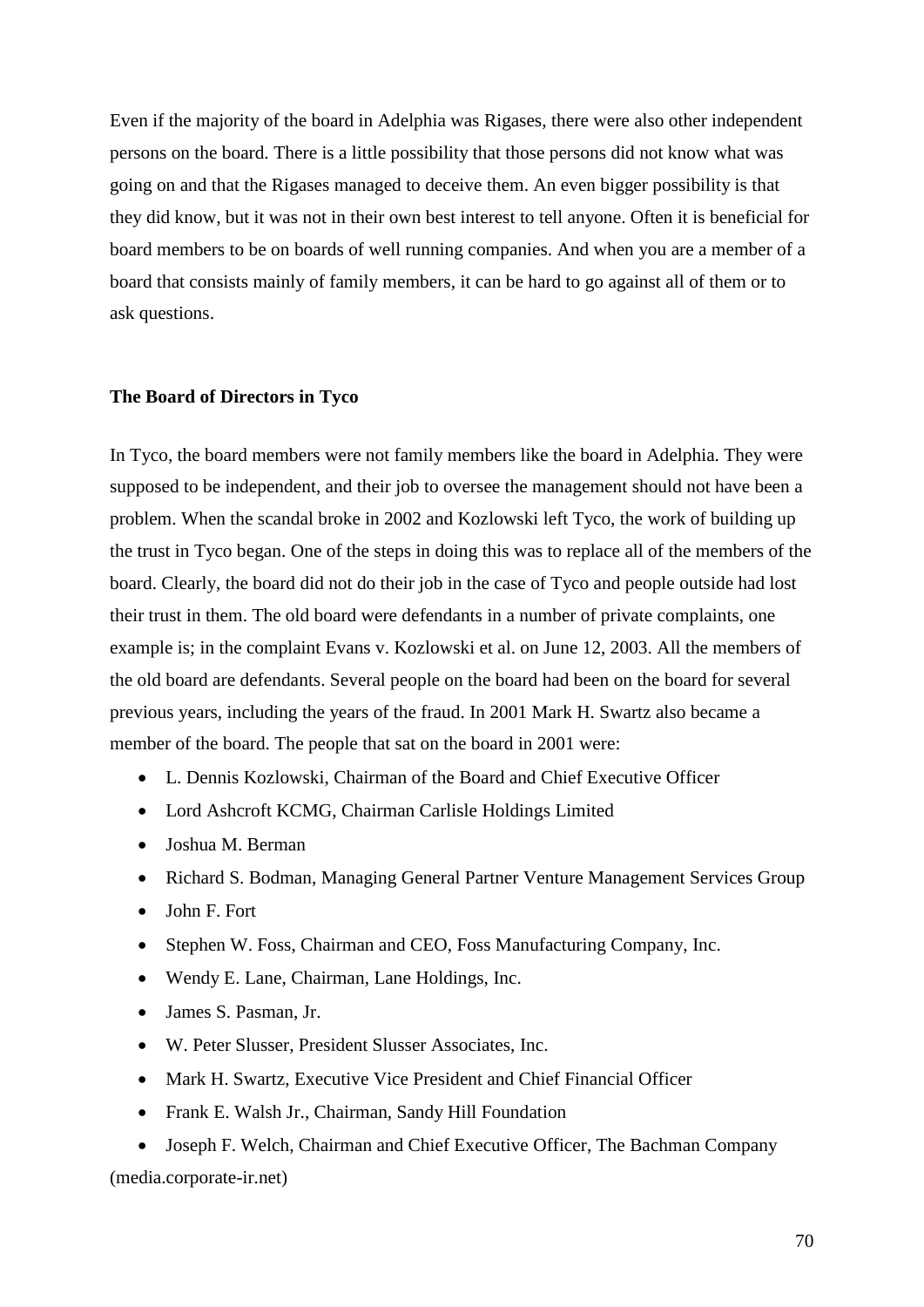The purpose of having a board is to control what the management does on behalf of the company's shareholders. The shareholders themselves do not have the power or possibility to check out the management even though the management works for them. Therefore third parties like the auditor and the Board of Directors play an important part for the shareholders of public companies. In the Tyco guidelines it says that the board should set an ethical tone at the top. During the years from the late 1990s to 2002, the ethics in Tyco were not as they should have. The executives had the power to do what they wanted without the board coming to question their actions as they should have. According to the guidelines, the board is supposed to provide the management "with strategic guidance, and also ensure that management adopts and implements procedures designed to promote both legal compliance and the highest standards of honesty, integrity and ethics throughout the organization" (www.tyco.com).

After the scandal broke in 2002, Tyco did not only replace board members, Tyco also made new rules about the board to help keep the stockholders' best interest in mind. The fact that all of the board members were defendants as individuals shows that there was much dissatisfaction with the job they did. In many of the things done in Tyco; with the management stealing money from the company, the stockholders' best interest was not upheld. One can claim that the board did not know and that there are no way they could have gone through the financial reports to ensure they were correct. But we think that in this case they did not have had to go through all the financial reports. The fraud that was committed was more obvious than that. For example, the board had to sign forms that approved use of the KELP loans; they could easily have seen that the loans were not used in the proper way.

Once again we have people in the company who did not tell when they knew that something was wrong. The board's job was to make sure the management did not do anything to harm the stockholders, but that was exactly what the executives did. So the board did not do their job. Why they did not say anything is hard to understand. In some fraud cases, the excuse of the board is often that they did not have the time to do their job as well as they should, because they had other jobs that took their time. This could be the reason that the board members of Tyco did not see what was going. Yet this is no excuse for not protecting stockholders. If the reason that they did not do their job was that they had no time, this was still a major fault, very harmful to shareholders. It could also be that the board members did know what was going on but chose not to see it. Kozlowski was known for giving presents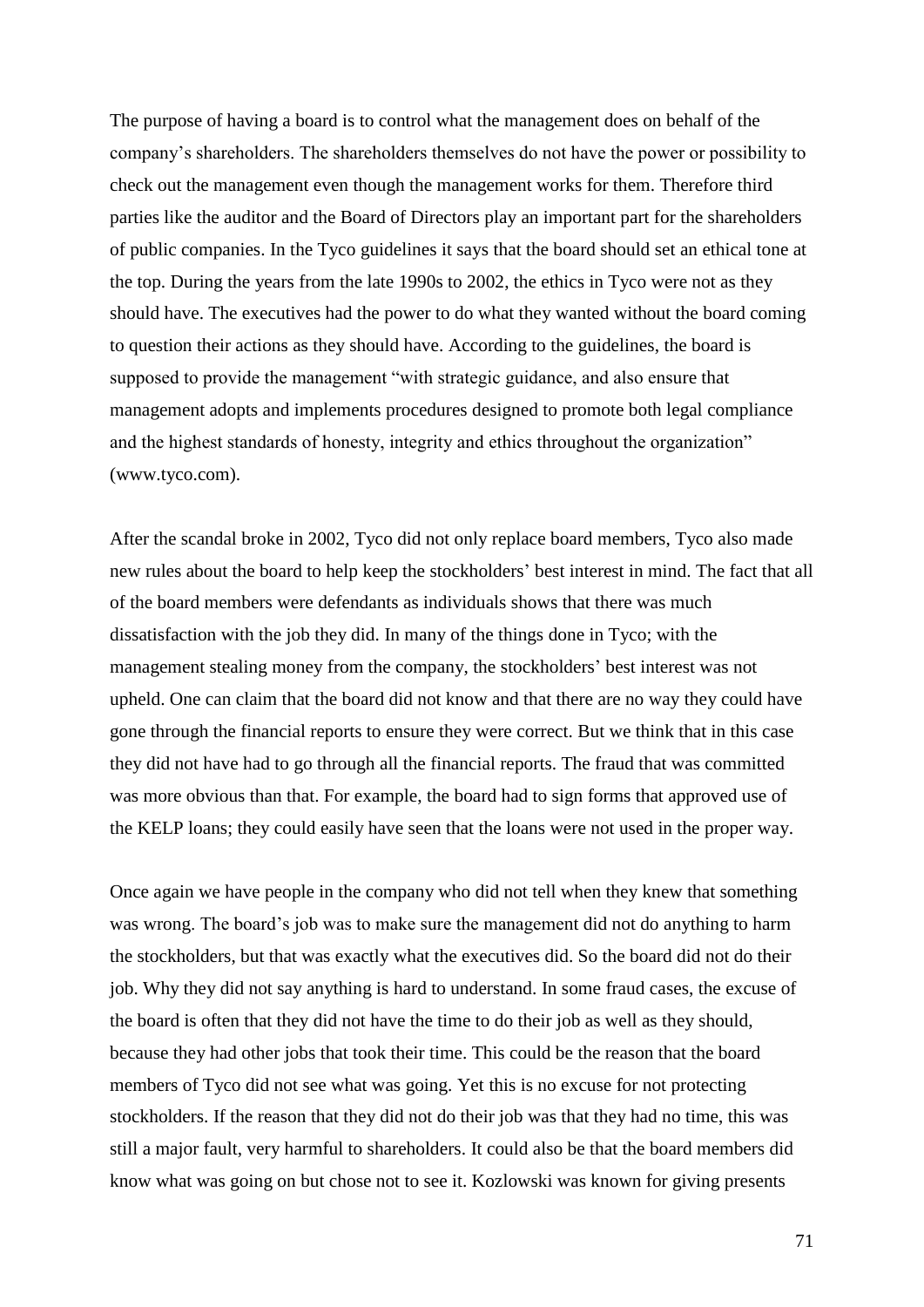and money to employees, and we think that it could have been many positive sides for the members of the board personally for not saying anything on Kozlowski's actions. By not questioning the things that Kozlowski did, both Kozlowski and the board benefited. He could commit his fraud in peace and quiet, and the members could continue at a well run, money making company. As mentioned earlier, Mark Swartz was put on the board in 2001. He was the next most powerful executive in the company and very much involved in the fraud. With such people on the board, it is easy to understand why the board did not say anything.

After the scandal Tyco has formed what they call Board Governance Principles. There should be no doubt about board responsibilities. The Board which sat during Kozlowski's time as a CEO of Tyco should have followed such principles. The principles involve an active board, that shall at all times keep themselves informed of the company and strongly oversee the management. The board has the responsibility of reviewing and approving plans and objectives of management, and should approve their actions. They shall overview the carrying out of the plans and objectives, advise the management in significant decisions and approve major transactions. The board has the responsibility of evaluating the major risks of the company and to check that control procedures are in place. It is their responsibility to select and compensate the Chairman/CEO and other senior executives. They shall monitor and evaluate them, and, if necessary, replace them. The board shall see that the necessary procedures are present to support compliance with laws and regulations. They shall determine "that procedures are in place designed to promote integrity and candor in the audit of the company's financial statements and operations, and in all financial reporting and disclosure" (www.tyco.com).

There is a section in the new guidelines about director independence. The majority of the board should consist of independent directors in order that the board to have an objective oversight of the management. For the members to be independent, they cannot have worked in Tyco or any of its subsidiaries (in the last five years). Apart from their board membership, they should not have a material relationship with Tyco nor should they have had it before they joined the board. They should not have worked for someone or be in the immediate family of someone who receives anything of substantial value from Tyco. This also includes family members working in Tyco (www.tyco.com).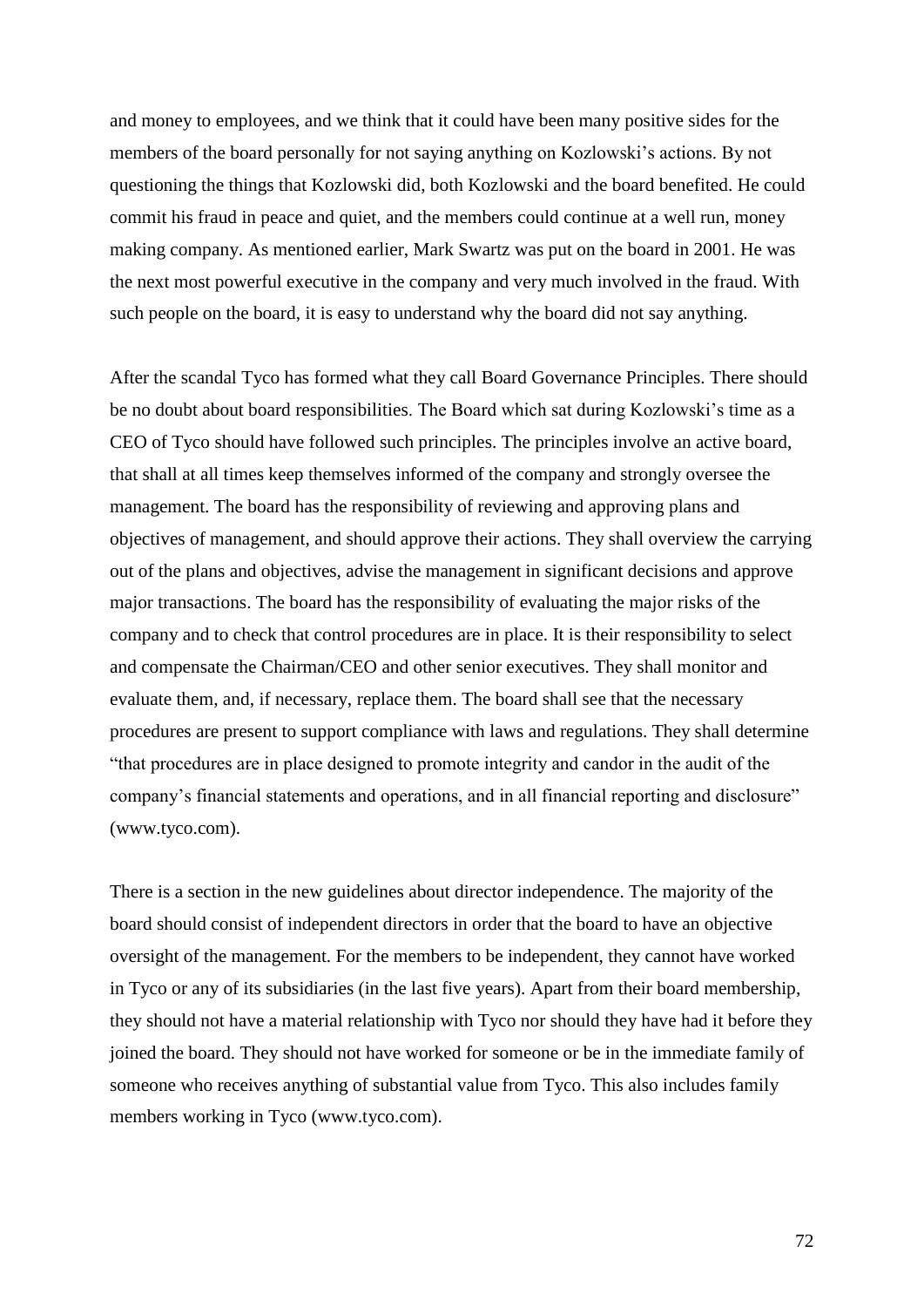When the people on top commit fraud we can see that it is hard for others to say anything, mostly because of the position the perpetrators have. Many people in both the companies knew what was going on, but we can see there were many reasons why they chose not to say anything. Conflict of interest is the key issue. If they tell anyone what they know, it may not have been in their own best interest, thus they choose to do what is best for themselves and not the company and its shareholders. As with some employees, the board members had no clear motivation to "blow the whistle."

The conflict of interest is a term that is used much in the auditing profession. In the next section we are going to see what this expression means for auditors and what risks auditors face when doing their job.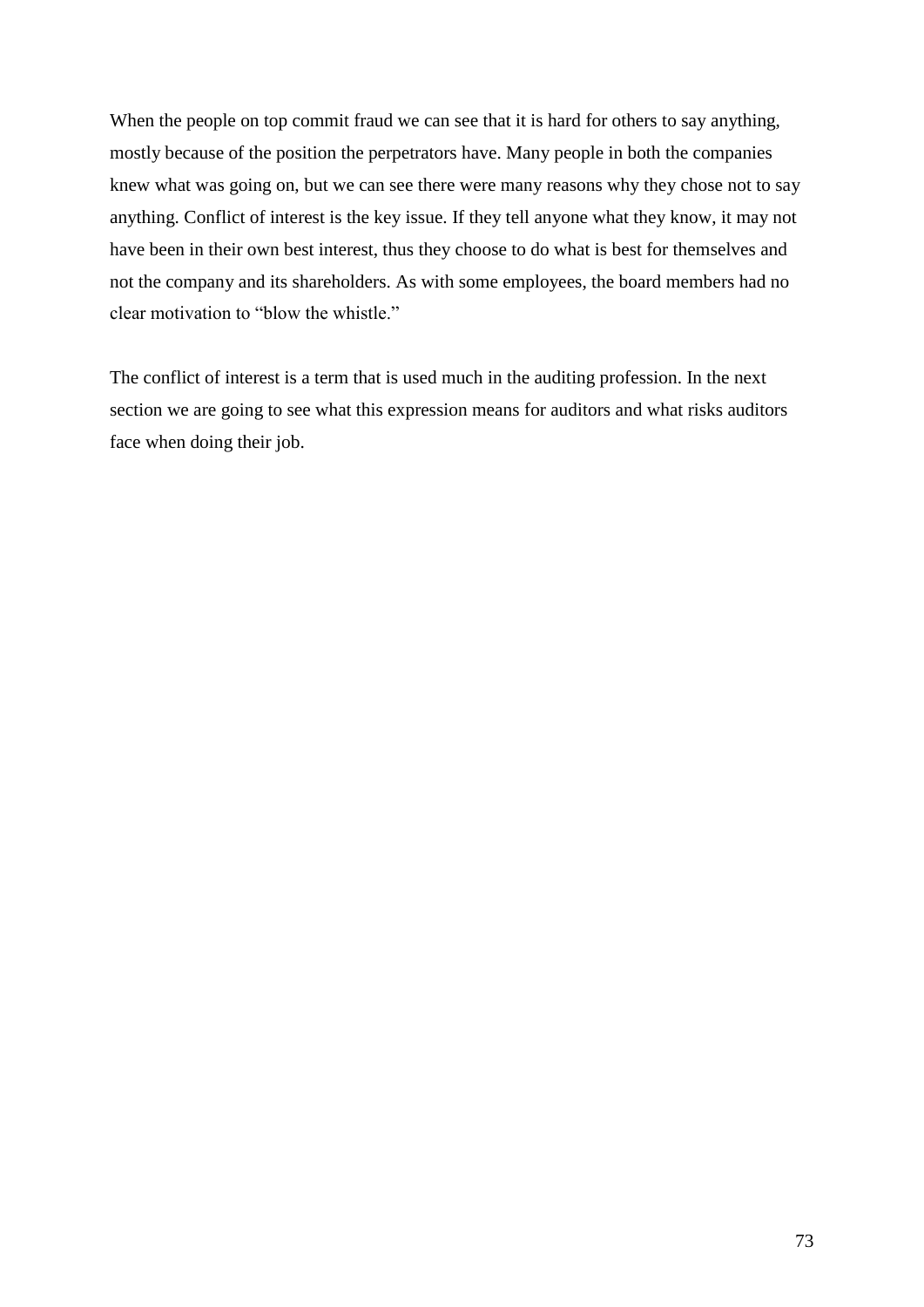### **RISK AND THE CONFLICT OF INTEREST**

### *Risk*

A big part of an auditor's job is to identify risk. There are several forms of risk, economic, family and industry risk. The main point of identifying risk is to find the probability of fraud happening. The auditor uses an audit risk model, where the audit risk is the sum of inherent risk, control risk and detection risk. In this section we see what the concept of risk includes for an auditor and how the auditors in Adelphia and Tyco handled the risks in the two companies.

Risk is a very important aspect to consider when planning an auditing process. The auditor faces an auditing risk. This is the risk that the auditor issues an unmodified opinion when in fact there are material misstatements in the financial statements. The auditor should reduce the risk level to such a point that he has reasonable assurance that the result he finds is the right one. He can not be 100% sure that fraud has not occurred, but reasonable assurance means that there is little probability that he gives an unmodified opinion when in fact fraud has occurred. It is some level of risk that the auditor did not detect all material misstatements (Eilifsen et al. 2006). The biggest risk is often related to the control environment. Often when fraud occurs, it involves the management overriding the internal control. This is exactly what happened in both Adelphia and Tyco. To help the auditor be aware of that risk and help him to know how to do the audit, he uses the audit risk model.

#### **The audit risk model**

This is a model intended to give the auditor a guideline when he is planning his audit. Planning an audit requires careful consideration by the auditor. The procedures he is doing are not always written down exactly, but he must use his own judgment on what to do. The audit risk model is a help to the auditor to decide the scope of auditing procedures. The model is specified as:

#### AR=IRxCRxDR

where AR is auditing risk, IR is inherent risk, CR is control risk and DR is detection risk.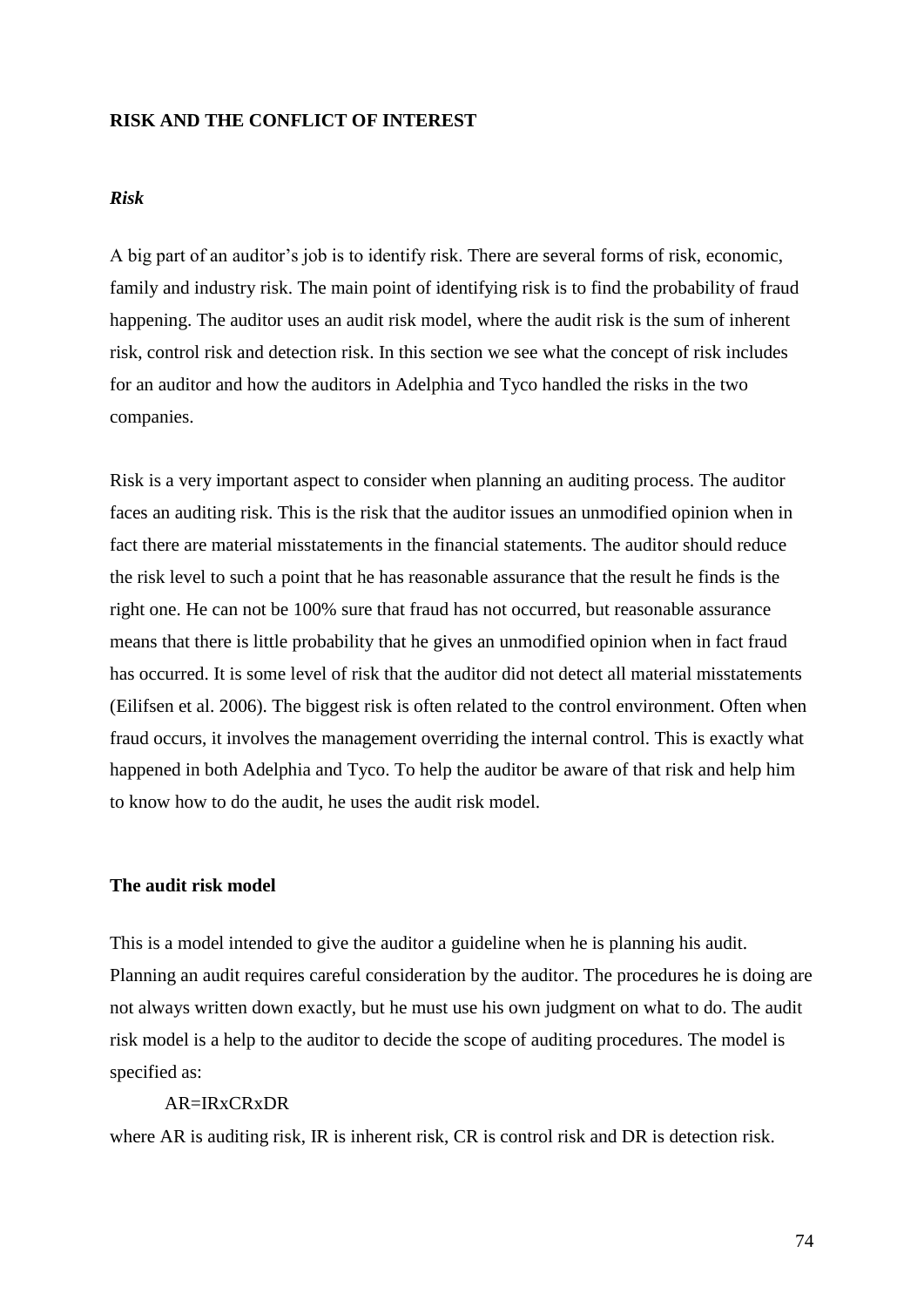Inherent risk and control risk the auditor has to assess. He has to take a good look and then determine a level of risk that he thinks is appropriate. Control risk is the risk that material misstatements are not detected or were not prevented by the internal control. This means that in order for him to set the right level of control risk, the auditor has to evaluate the internal controls of the company. The auditor has to know which factors can have a negative impact on the effectiveness of the internal control. Such factors can be lack of segregation of duties, meaning that one person is doing assignments that give him the opportunity to commit fraud. Or it can be that the internal control easily can be overridden by the management (Eilifsen et al. 2006).

The auditors use the model to determine the appropriate level of detection risk. If both inherent risk and control risk are high, it requires more auditing procedures in the areas where the risks are high (Eilifsen et al. 2006).

We have seen how important it is to identify risk; now we are going to use the SEC reports to see how the auditors in Adelphia and Tyco handled the risks in these companies.

### **The risk procedures that Deloitte did in the Adelphia audit**

The SEC reported that Deloitte did its job when it came to identifying the level of audit risk in Adelphia. They concluded that Adelphia presented a much larger risk than normal. This was the largest risk level that Deloitte operated with. Some of the identified risk Deloitte found in Adelphia in 2000 was:

• Management is dominated by one strong personality or concentrated in a small group without compensating controls.

- Management appears willing to accept unusually high levels of risk.
- Management tends to interpret accounting standards aggressively.
- The organizational [and/or reporting] structures are unduly complex.
- There is substantial debt from unusual sources (e.g., related parties) or on unusual terms.

• There are significant affiliated entities or other related parties that we will not audit and with whom significant transactions might have occurred.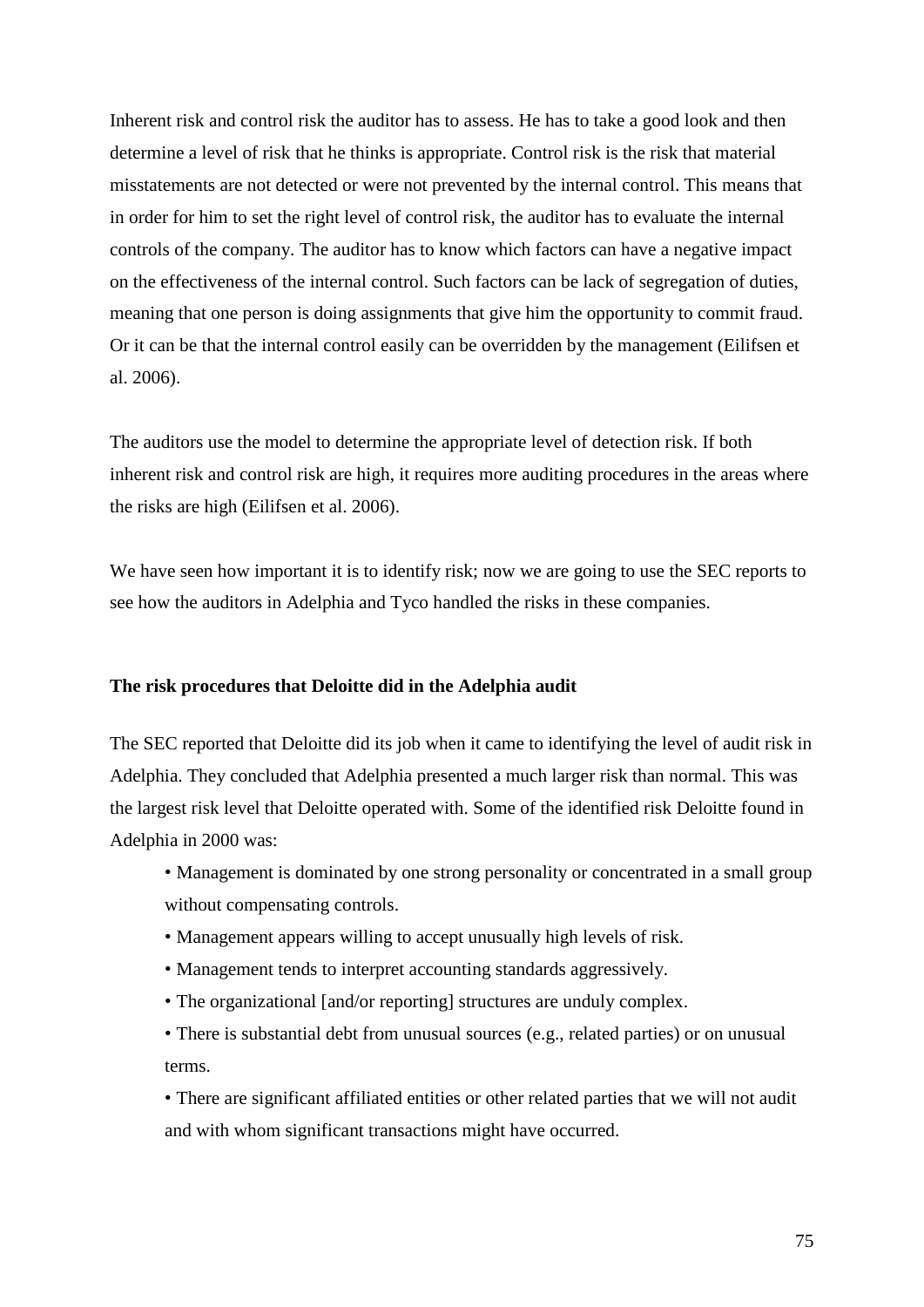• [Adelphia] engages in unique, highly complex and material transactions that pose difficult "substance over form" questions.

• [Adelphia] is under significant pressure to obtain additional capital necessary to stay competitive, and is growing and is near the limit of its financial resources.

• There have been frequent disputes with Deloitte on accounting, auditing, or reporting matters.

(SEC Release No. 51606 2005)

As you can see, Deloitte was well aware of the risk that fraud could happen and that they had identified the large risks in many of the things that did happen. One identified risk was that the management was dominated by one strong personality or concentrated in a small group without compensating controls. We see that Deloitte was aware that the fraud could happen but they still failed to detect the fraud. In the fraud in Adelphia, the management did the fraudulent behavior, and they could do this because the Rigases had all the control in the firm. This was exactly the risk that was identified by the auditors, and still they did not look enough in the audit to detect what was going on. We can see that they identified risk with the fact that Adelphia had several affiliated entities that Deloitte did not audit. One part of the fraud was that the debt in Adelphia was moved over to the Adelphia-owned entities. Once again Deloitte identified the risk, but still they did not manage to prevent the fraud. If Deloitte had taken all the identified risk seriously maybe they could have detected the fraud at an earlier stage, and not given a clean report but rather a modified one.

Level of inherent risk and control risk are functions of the entity and its environment and are not affected by the auditor's actions. This risk appears independent of the audit. It is important to identify these risks, in order to determine detection risk.

One of the things that Deloitte should have questioned was the \$1.6 billion in debt that Adelphia in 2000 removed from their balance sheet. The management had many explanations why this debt should not be included in the balance sheet. Deloitte should have recognized how this did not comply with GAAP. The SEC reports: "Deloitte knew or should have known that the \$1.6 Billion was Adelphia's liabilities and should have been reflected on its financial statements. Deloitte knew or should have known that that this practice was a violation on GAAP". Deloitte also missed other red flags; most seriously they did not pay enough attention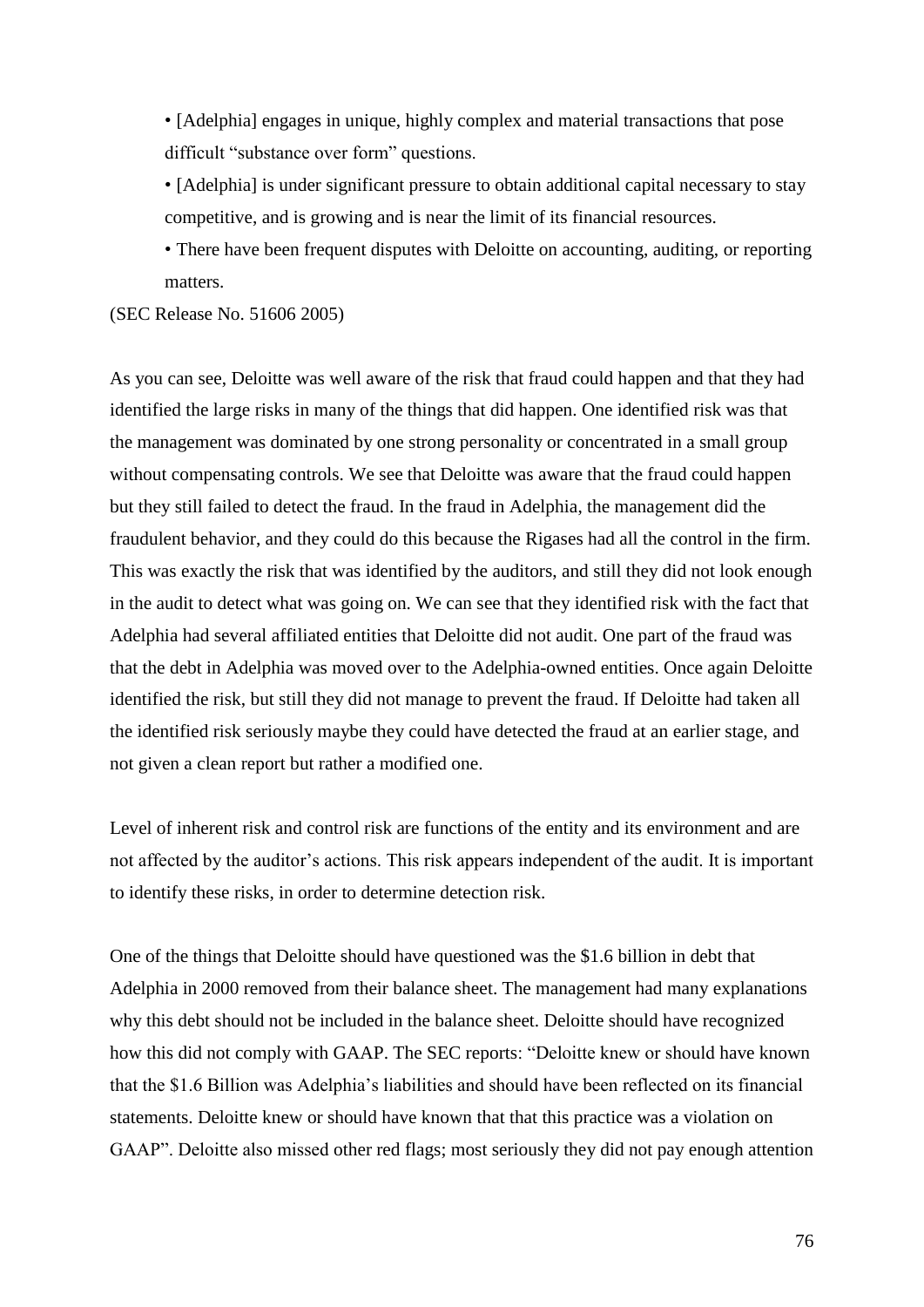to where money went. They should have conducted a more careful review of the relationship between the payables and receivables (SEC Release No. 51606 2005)

The SEC report states that Deloitte failed to address each risk factor identified by the risk management program. The auditor also had a program to identify the risk and they managed to identify it, but they did not do the audit procedures that the risk level required. When an auditor identifies that there is great risk involved in several aspects of a firm, and they still fail to look into this, they will likely miss the red flags that indicate fraud. An auditor's job is to do the audit in such a way that these red flags are discovered. Deloitte failed to do this in very many ways. Because of their failure, Deloitte was charged by the SEC (SEC Release No. 51606 2005).

#### **The risk procedures that PricewaterhouseCoopers did in the Tyco audit**

During the relevant years PwC was the independent auditor for Tyco. Scalzo was the responsible auditor and he was largely responsible when it comes to the auditor not doing an appropriate job on the Tyco audit. Scalzo's biggest mistake on the Tyco audit was that he did not reassess the risk level. Even though several incidents occurred during the audit, the auditor never changed the risk level or performed other auditing procedures than the ones already planned. While the auditors in Deloitte set the risk level in Adelphia as high, the auditors in PwC failed to draw such conclusions about Tyco. As we know, there was significant risk in Tyco. The executives failed to disclose several of their loans, and the auditor found other things they knew were wrong. As we learned from the ISA 240, one should take it seriously when the management lies and this should be enough to reassess the risk level. For example, Scalzo's working papers show that KELP loans had been used to exercise stock options worth millions of dollars, not an acceptable use of loan funds. This should have made the auditor reevaluate the audit risk, but no audit steps were taken to find whether the loans had been used for their stated purpose (SEC Litigation Release No. 48328 2003).

When it came to the relocation loans, PwC actually recommended that these loans should be disclosed but that was rejected from Kozlowski and Swartz. The auditor should have insisted, and if the executives still had refused, he should have at least informed the audit committee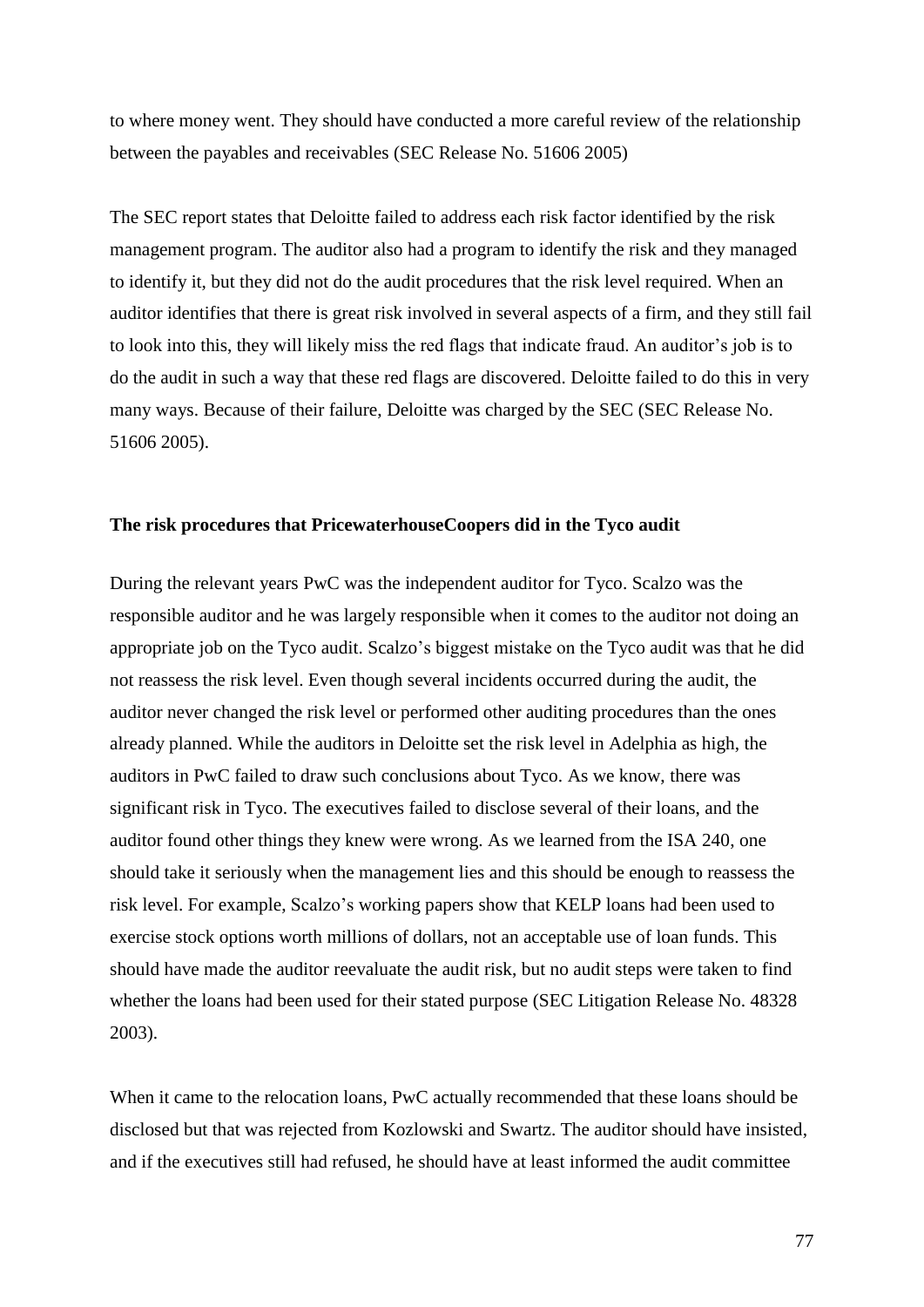about this. The integrity of management is one important part of evaluating risk. When the two executives refused to disclose the loans, the auditor should have given this matter extra attention and considered this as a big risk factor (SEC Litigation Release No. 48328 2003).

By not assessing the right level of risk, Scalzo failed to do the proper auditing procedures later in the audit. He failed to address the right level of risk, and later in the auditing process he did not use the right procedures to determine the actual risk level. When one manages to assess the right level of risk, it is easier to know which auditing procedures to do; but when one fails to address the risk, as Sclazo did, this can mean that one will not perform necessary auditing procedures. As we have described, the SEC found that Scalzo did not do his job in a satisfactory way, mostly because he did not manage to assess the right level of risk.

In the matter of whether the auditors who audited Adelphia and Tyco did their jobs properly we can not agree either way. But as we see, the SEC reports indicate that they did not do their job as well as they should have. Maybe it would have been impossible for the auditor to prevent the fraud in either of the firms even if he had done his job well? That is not the question here, the question is did the auditor do his job as accurately and extensively as required? We have seen how they dealt with the risks in the companies, and it is our opinion that they did not do their job in the best possible way. Maybe the management deliberately tricked the auditors, but the signs were too obvious to miss. If they had handled the risk procedures in another way and taken the risk they found into consideration, they probably would have done their job in a more acceptable way.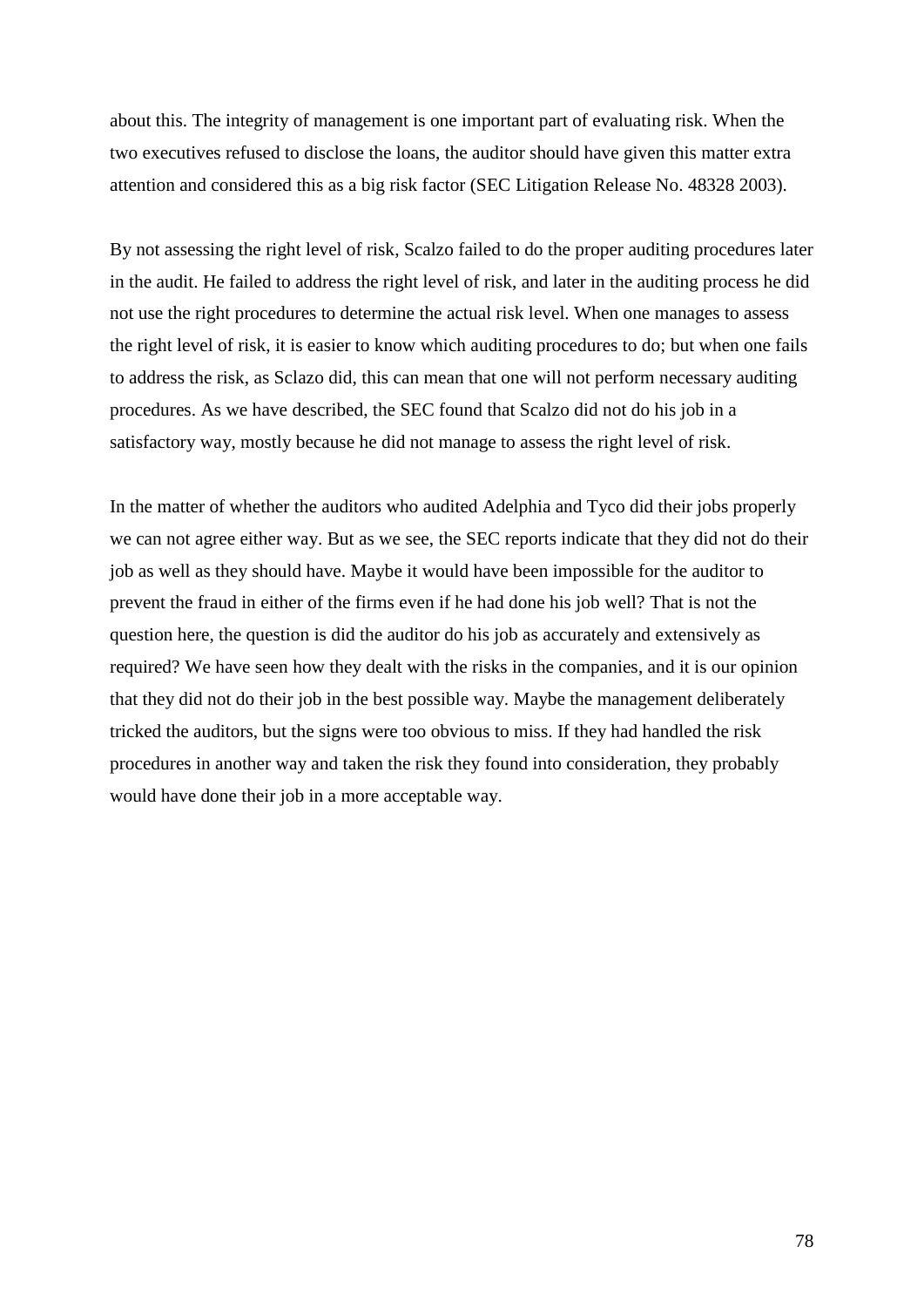#### *The conflicts of interest rife in the auditing profession*

Identifying risk is not the only thing that is crucial for the auditor to do a good job. The auditors also have to struggle with what we call the conflict of interest. The purpose of the auditor is to be an independent third party who can reduce the asymmetric information between the management and the companies' stockholders. A big problem in the audit industry, at the time of the scandals in Adelphia and Tyco is that in many cases the auditor was not independent. In this section we are going to take a closer look at the concept we call the conflicts of interest as a key dimension in the analysis of fraud.

Many people think the biggest problem the auditor faces is that of independence. The rules say that the auditor shall be independent both in appearance and in mind. That means that he can not consult and audit the same company. He also is not supposed to have any personal relationship with the management whatsoever. An auditor shall have what we call a professional skepticism which means that he goes into the audit with a questioning mind and a critical assessment of audit evidence. Even if he knows the management well and he thinks that these people are not going to commit fraud, he has to go into the audit believing that they might have. Before the scandals in the beginning of this century, it had become more and more common that audit firms also consulted for the company they audited. It was a good use of resources because the auditor has knowledge of the business and may have had sound ideas on how to help the company. But consulting and auditing the same company means that you end up "auditing yourself" and that is not a good thing.

The best way to prevent this conflict of interest is to make the framework so that the auditor never is put in that position. The rules have to be established so that the auditor cannot choose if to be independent or not. If the rules open up possibilities that compromise independence, then the rules are not good enough. Every auditor knows that independence is important, but sometimes the temptation becomes too great, or they are so close to the case that they can not see that the independence is jeopardized. With a good framework we can prevent this from happening. Imagine that you tell a child not to eat candy, but you put the candy in front of him and tell him that nobody will ever know if he eats it. For many children this temptation is just too great to resist; but if the candy is not there, the child do not have opportunity to eat it. This should be stressed: if the opportunity to do something wrong is not present it will not happen. As the framework existed at the time of the scandals, temptation to compromise independence

79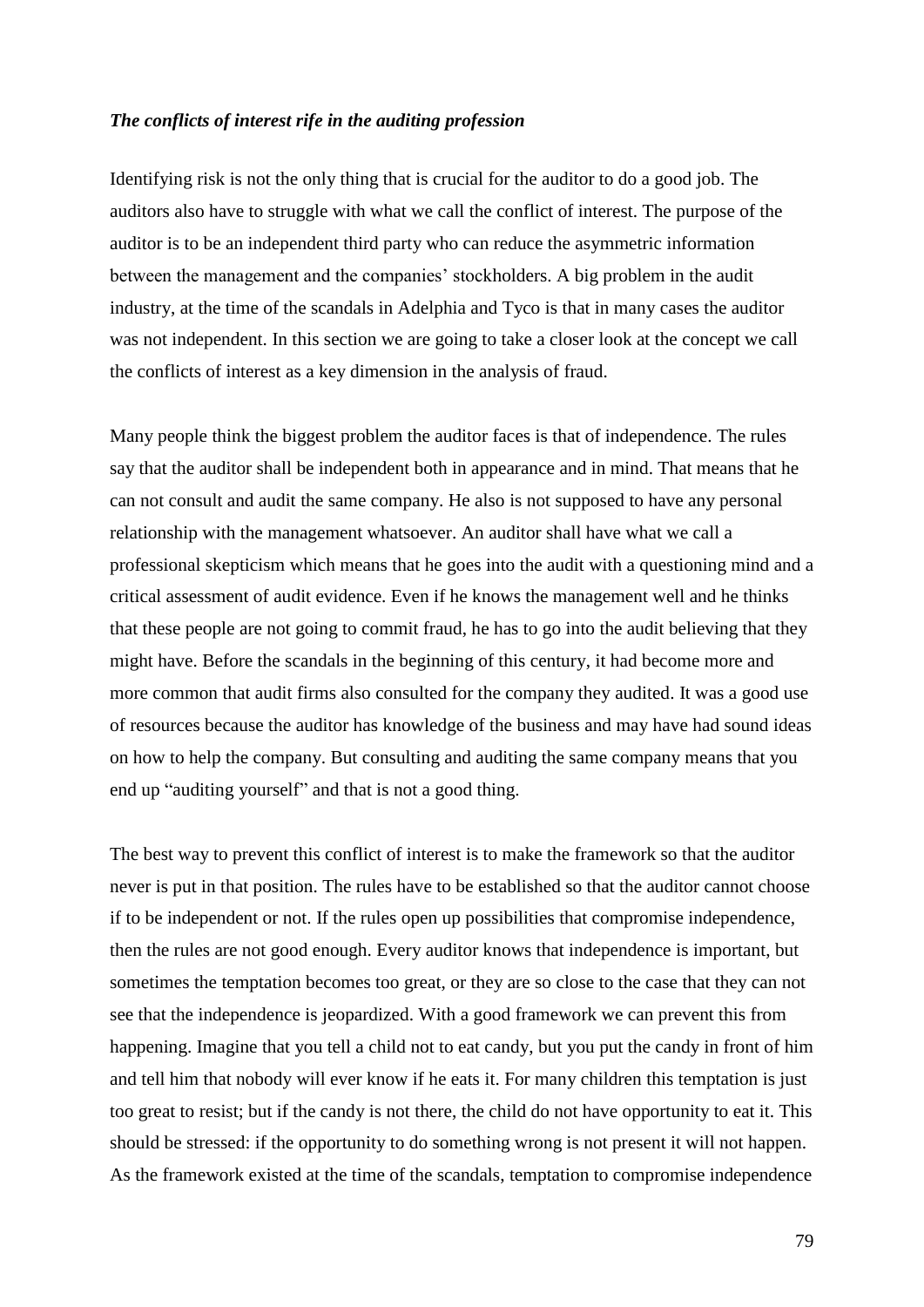was very much present, for the auditor. As long as the auditor has the incentive to satisfy his client he will always see the world in a biased way. And even the most honest auditor may do the wrong thing if he is not aware that he does so. The only way to reduce the problem is to eliminate the conflict of interest, so that the auditor never is tempted to act in the interest of the company when this is not the best interest of the environment (Moore [2002\)](http://proquest.umi.com/pqdweb?RQT=572&VType=PQD&VName=PQD&VInst=PROD&pmid=7510&pcid=3093601&SrchMode=3).

Maybe the best thing that comes from scandals like this is that everyone becomes more aware of the problem. After all the scandals in the beginning of this century the audit firms and the government have seen the consequences of the scandals and are working to prevent future fraud. In the next section, we look at things that have been done in the fight against fraud.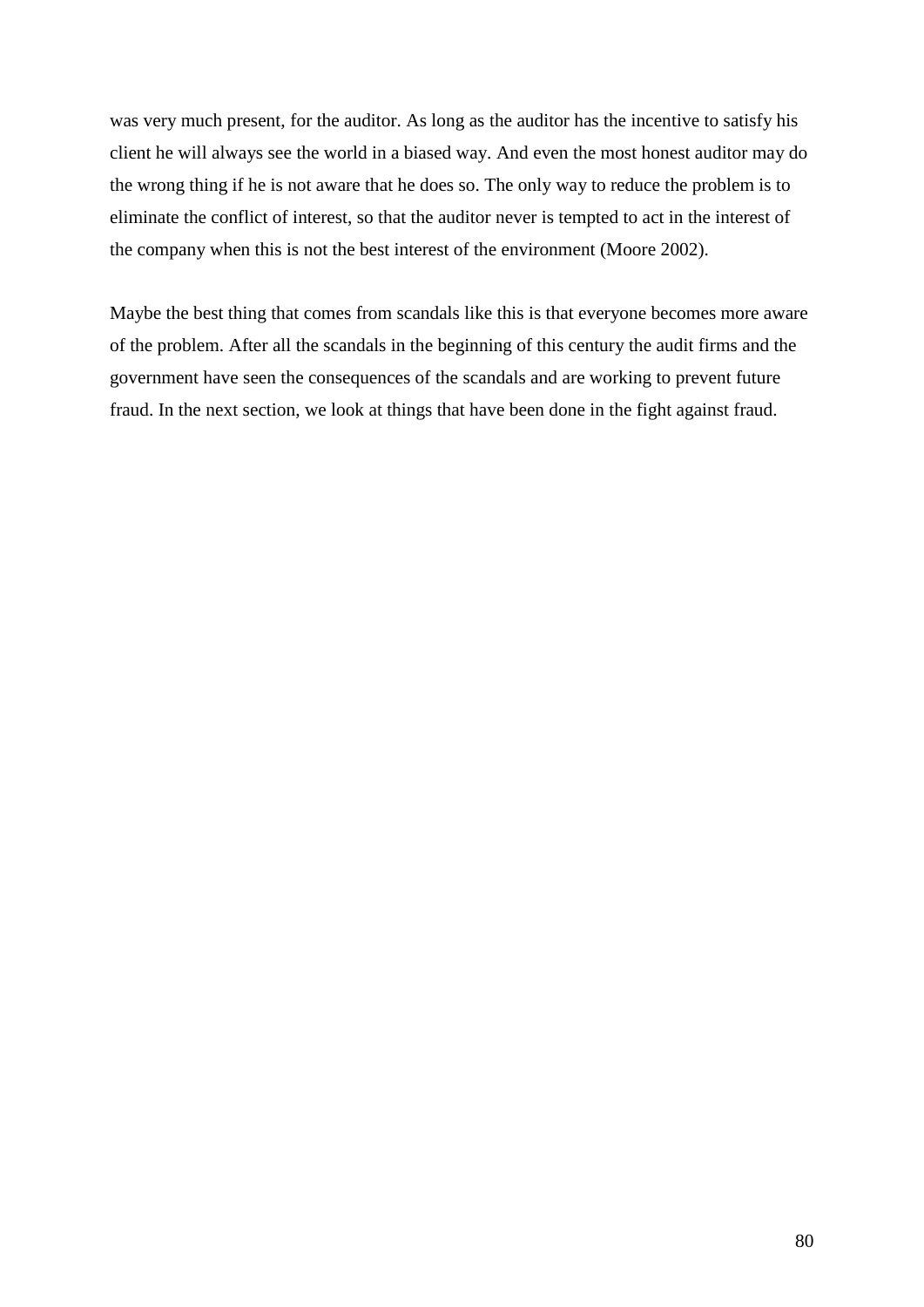#### **WHAT HAS BEEN DONE AFTER THE SCANDALS?**

After the major scandals at the beginning of the century many new rules and a regulatory framework has seen the light. The audit firms themselves have done some things, and so has the government. The firms have made more rules to govern themselves. For example, they cannot implement an accounting system in a company they audit. For the same firm to audit and consult for a company, approval must be given from the Governmental Audit Quality Center Executive Committee. After the scandals, firms are less likely to get an approval on auditing and consulting the same company than before. Now the firm has to disclose the companies they are auditing and consulting. By not doing both things for the same company, firms express what we call independence in appearance. All this helps to give the auditors the independence they need to do their job properly. The firms also made rules that the same individual auditor can not be in charge of the audit and the consulting for the same company at a given time. Most of the existing firms still offer consulting services, but not to the same companies they audit. In Norway, when you have big clients it is common practice that one of the big audit firms audits a company and another big firm is consulting for that company.

The profession has also taken steps. In 2000 the American Institute of Certified Public Accountants (AICPA) made a rule that after seven years on the same client the auditing firm has to change the auditor responsible for that audit. As we saw in Deloitte they switched the responsible auditor for the Adelphia audit to meet this requirement.

#### *Steps taken in Deloitte*

As you read in the SEC report, Deloitte has made much effort to improve their audit process so that they can be better prepared to detect fraud. For example, they now use a proprietary financial analysis tool to assist in its assessment of substantially all of its U.S. public company clients with publicly traded equity securities as to their potential for financial statement fraud or business failure. Deloitte has established the following to their auditing procedures to prevent fraud from not being detected in the future:

a. Deloitte now notifies the Audit Committee about a client's placement in the Risk Management Program.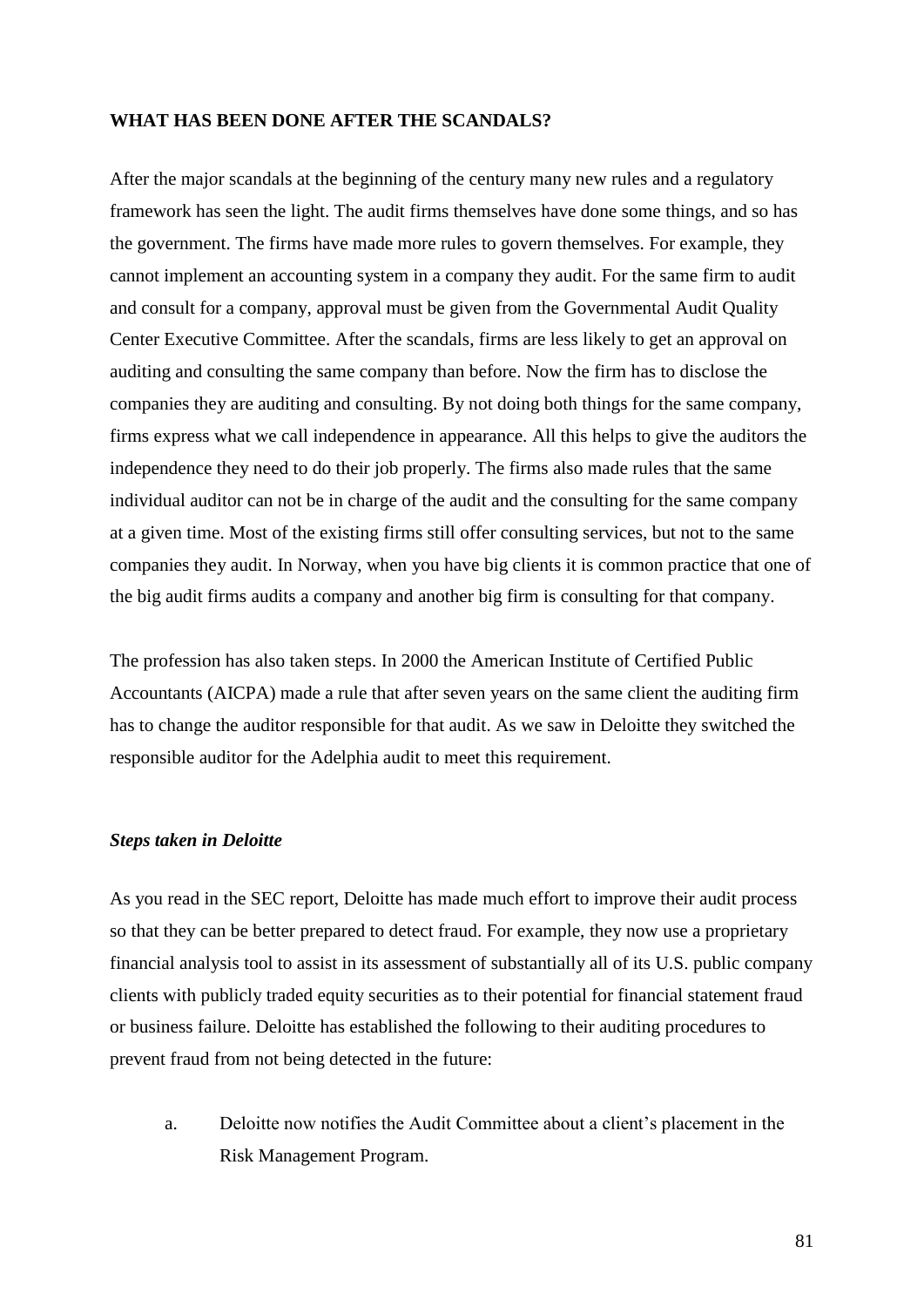- b. Deloitte forensic specialists are now involved in the audit planning for certain clients in the Risk Management Program that are determined by Deloitte to be at a high risk of fraud. The Audit Engagement Partner also retains the discretion to have Deloitte forensic specialists involved in audit planning in other audits in the Risk Management Program.
- c. The Audit Engagement Partner now conducts a detailed review of the principal audit work papers and the Concurring Partner must do an overriding review.
- d. At the conclusion of the audit of clients in the Risk Management Program the engagement team must document its conclusions about the effectiveness of audit response to identified audit risks, and the Special Review Partner must concur.
- e. Deloitte now develops and documents circumstances specific to each particular. Client under which the client would be permitted by Deloitte to exit the Risk Management Program.

(SEC Release No. 51606 2005)

As you can see many steps have been taken to help the auditor detect and prevent fraud. It may be too soon to tell whether these steps are effective.

### *Steps taken in PricewaterhouseCoopers*

From 2001 on, PwC has done surveys every other year to help them find out more about the concept of fraud. Their latest survey was in 2007, conducted in 40 countries with over 5,400 interviews.

By making these surveys, PwC can be more prepared to meet the challenges of fraud. They can see where fraud is most frequent, who commits fraud, and how others manage the risk of fraud. By doing these surveys PwC can see what others think about fraud, and by that get some idea on others' awareness of fraud. In the 2007 survey, they found that even though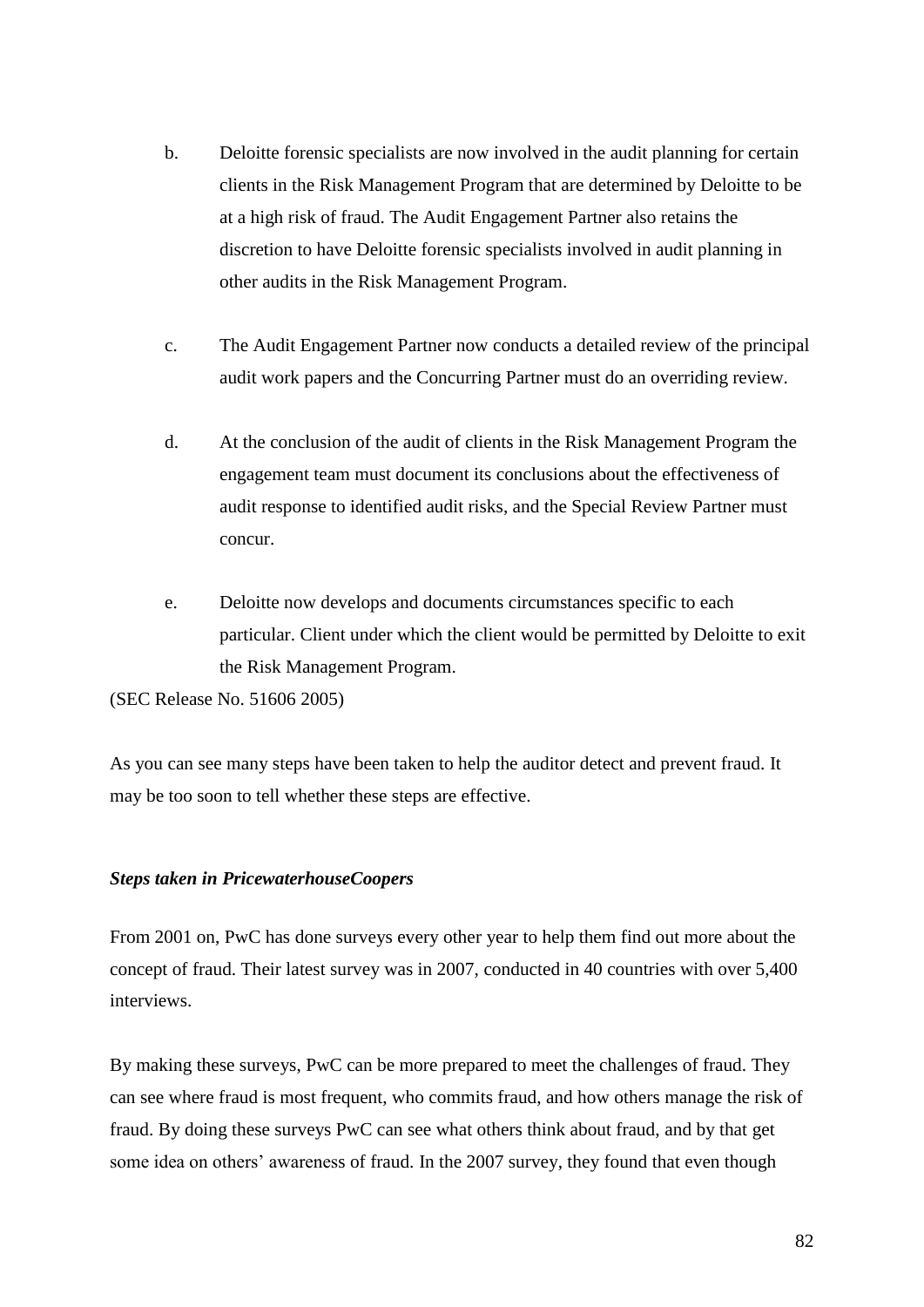companies have invested a lot of money and implemented several controls to prevent and detect fraud, this is not enough. Fraud is still a problem to the same degree as it was a few years ago. 11% of the companies in the survey think that it is likely that they will be victims of fraud in the next two years. In 2005 7% thought the same. Analyzing their survey, PwC talks a lot about the fact that controls are not enough, that company culture also plays an important part in preventing fraud (PricewaterhouseCoopers 2007).

PwC focuses on what they call the Fraud Control Paradox. This is based on the concept that if you do not know what you are looking for then you will not find it. If you on the other hand know what you are looking for and try to find it, then you are more likely to find it. So when controls are implemented, more frauds are detected. PwC has also done research that shows companies which have implemented more than five controls discover much more fraudulent activity than the companies which have fewer than five controls. It is important that the controls focus not only on delivering accurate financial reporting, but that they also see the risk of fraudulent behavior. Therefore it is important to upgrade controls, so that they do not go out of date. As the fraudsters learn new ways to commit fraud, controls must be updated to reveal these new kinds of fraud. The controls should reflect the corporate culture and the company's guidelines. By doing these surveys PwC gets a better view on which controls are working and how the controls have to be modified to prevent fraud (PricewaterhouseCoopers 2007).

With the help of surveys, PwC can more easily detect where there is high risk of fraud, what signs to look for that indicate high risk. In the last survey, they got a better view on how a company can develop and grow by taking risk, but at the same time handle this risk so that fraud will not occur. For a company to develop and grow, it has to take some risk to seek great opportunities, but by taking these risks the company also increases its possibility of fraud. Companies often make changes to survive; therefore, must they learn to control the negative side of changes. They can do this by implementing new controls, evaluating the old ones, assessing their vulnerability, and accommodating programs and systems to the new circumstances. The companies with more controls not only detect more fraud, but it is also easier for them to approximate the losses that come from fraud. If they do not have enough controls, then the companies will not know how vulnerable they are, and they may not learn from the particular frauds that have affected them (PricewaterhouseCoopers 2007).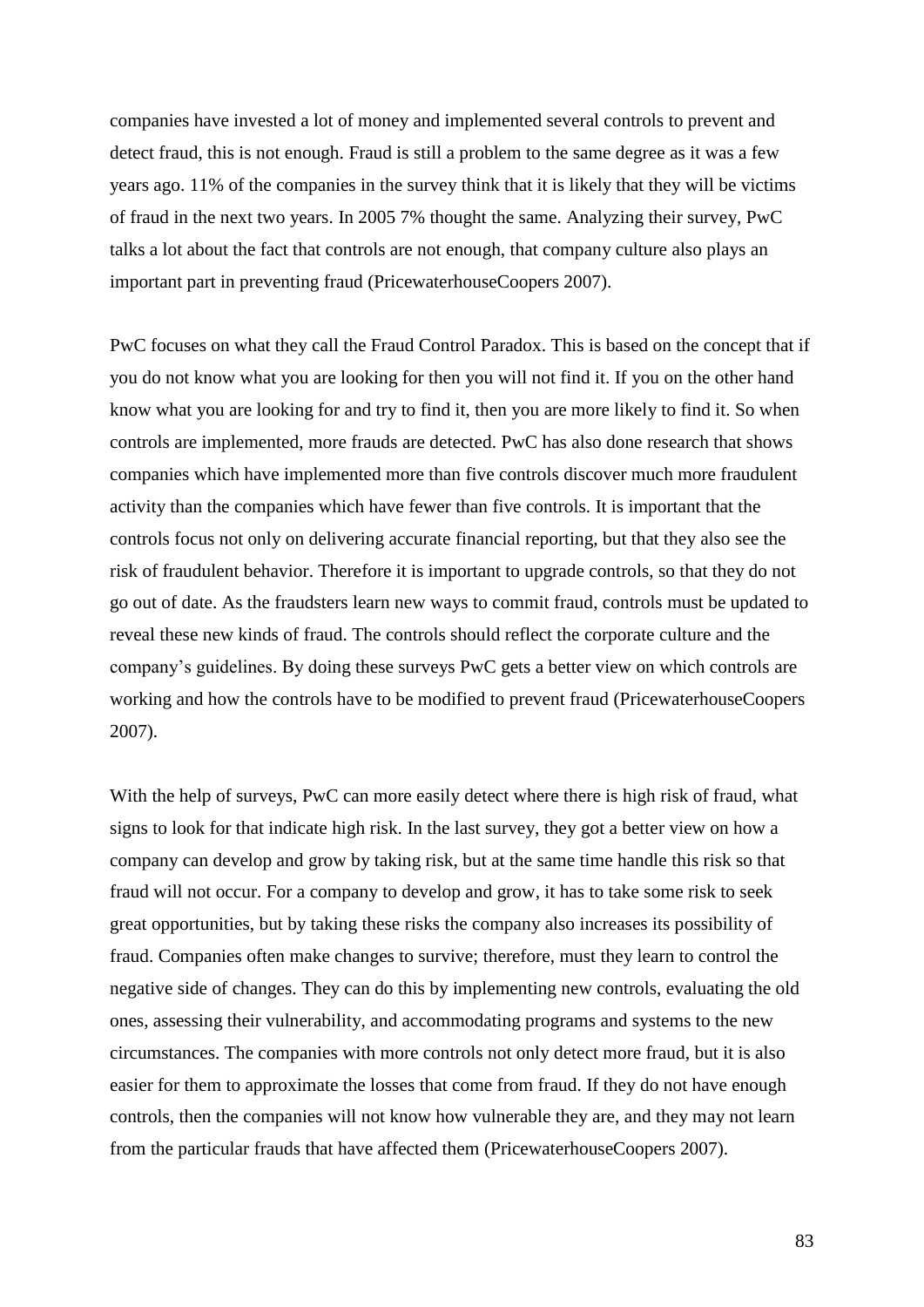In the survey PwC also finds that in many cases the controls do not work as well as they should. They find that in 2007 41% of frauds were detected by chance. The companies have a long way to go when it comes to detecting fraud. By being aware of this, PwC can do a better job of preparing their audit procedures. They know that many controls do not work, and they can identify risk more accurately (PricewaterhouseCoopers 2007).

The PwC Global Economic Crime Survey shows that when senior management is involved in fraud, it has a negative impact on staff morale. But in the cases where the fraudsters have been properly punished, the impact will not be as significant as when they get away with fraud. Some companies are afraid to punish their executives because they would prefer less publicity about the events. There are, of course, negative side effects to fraud committed in the company, but when the company stands up and shows that this is not acceptable they can gain a great deal. In fact, the survey shows that it can be more harmful if the public finds out that fraud was committed and nothing was done about it. It is important to show that the company takes a stand against fraud (PricewaterhouseCoopers 2007).

Trough these surveys PwC is able to get a better view on the concept of fraud. By better understanding they are able to improve their audit practice in detecting and preventing fraud. We can see both that the audit firms take fraud seriously and they have done important things to help in the battle against fraud.

#### *Steps taken by the U.S. Government*

We have now considered efforts that audit firms have taken, but the U.S. Government has also made new effort to prevent scandals. In 2002 the U.S. Congress passed the Sarbanes-Oxley Act. The Act establishes a new quasi-public agency, the [Public Company Accounting](http://en.wikipedia.org/wiki/Public_Company_Accounting_Oversight_Board)  [Oversight Board](http://en.wikipedia.org/wiki/Public_Company_Accounting_Oversight_Board) (PCAOB) which is charged with overseeing, regulating, inspecting, and disciplining accounting firms in their roles as auditors of public companies. The Act also covers issues such as [auditor](http://en.wikipedia.org/wiki/Auditor) independence, [corporate governance,](http://en.wikipedia.org/wiki/Corporate_governance) [internal control](http://en.wikipedia.org/wiki/Internal_control) assessment, and enhanced financial disclosure. The Sarbanes-Oxley Act consist of 11 titles that each take on different issues. Among other things, they focus on the independence of the auditor. The law also addresses the need for white collar crime to have hasher penalties (www.sarbanes-oxley.com). In both the Adelphia and Tyco fraud the perpetrators were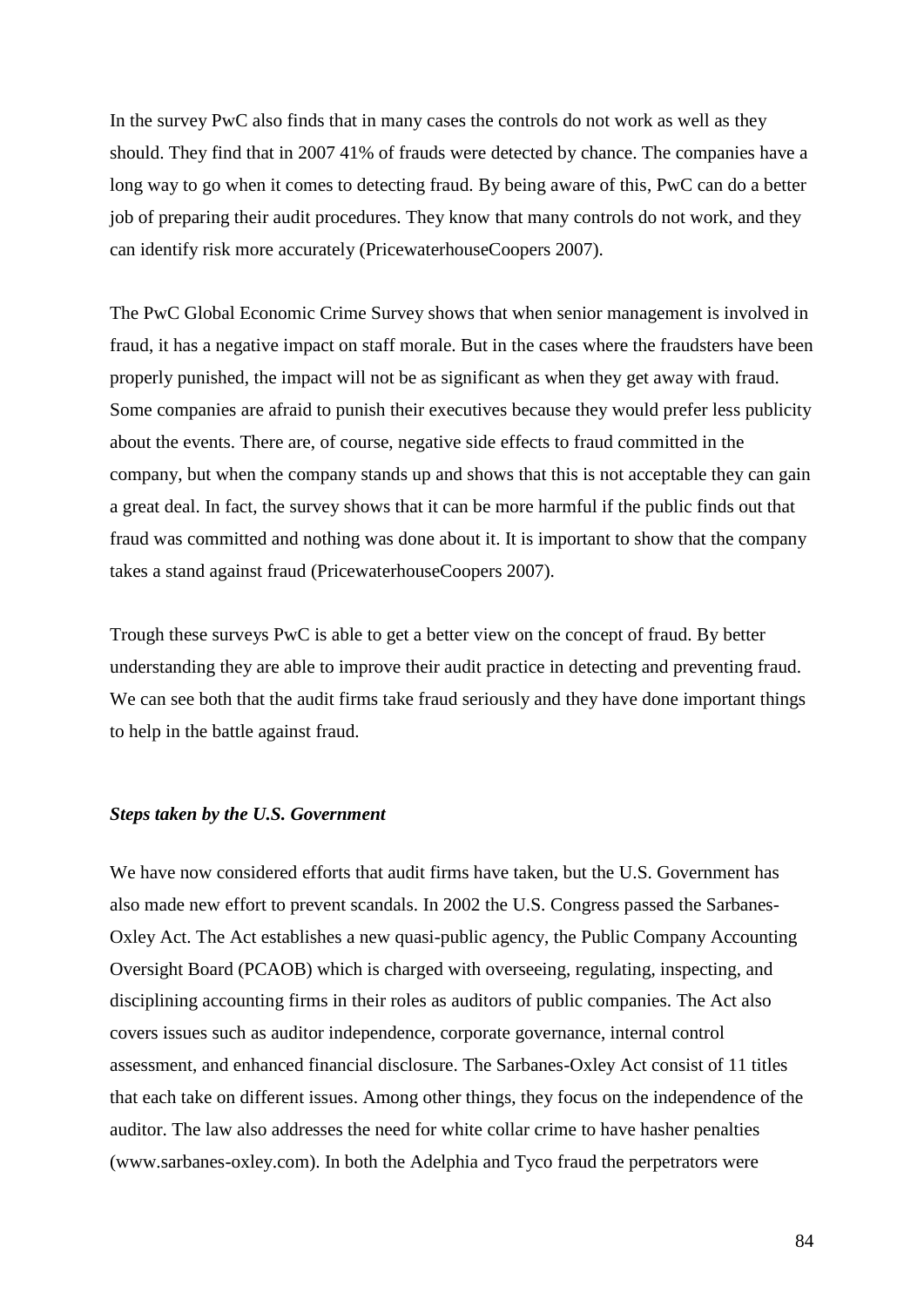punished quite harshly. Adelphia's John Rigas was in all practical terms, sentenced to life, and Kozlowski will be a very old man when he gets out of prison. Maybe these harsh sentences are a consequence of previous scandals and the debate over Sarbanes-Oxley. Whether this is positive effect cannot be said yet. Few major scandals have been uncovered in the past few years, but if this is a result of the Act we do not know. We give here a short summary of the main content in each of the eleven titles:

Title 1 Public Company Accounting Oversight Board (PCAOB): This title establishes the PCAOB and describes the purpose of the Board.

Title 2 Auditor Independence: This title is about the independence of the auditor to limit the conflict of interest. It addresses new auditor approval requirements, audit partner rotation policy, conflict of interest issues and auditor reporting requirements. It says that an audit firm has to get approval from the Board before they can do non-auditing services for a company they audit. There are some non-auditing tasks they can never do: bookkeeping or other services related to the accounting records or financial statements of the audit client, financial information systems design and implementation and management functions or human resources.

Title 3 Corporate Responsibility: This title establishes that the executives in the company have individual responsibility for the accuracy and completeness of the financial reports. They are held responsible if the financial reports have any misstatements.

Title 4 Enhanced Financial Disclosures: This title describes the reporting requirements for financial transactions, including [off-balance-sheet](http://en.wikipedia.org/wiki/Off-balance-sheet) transactions, pro-forma figures and stock transactions of corporate officers. It also requires internal controls for assuring that all procedures in making the financial reports are reliable.

Title 5 Analyst Conflicts of Interest: This title consists of one section, which includes measures designed to help restore investor confidence in the reporting of securities analysts. It defines the codes of conduct for securities analysts and requires disclosure of knowable conflicts of interest.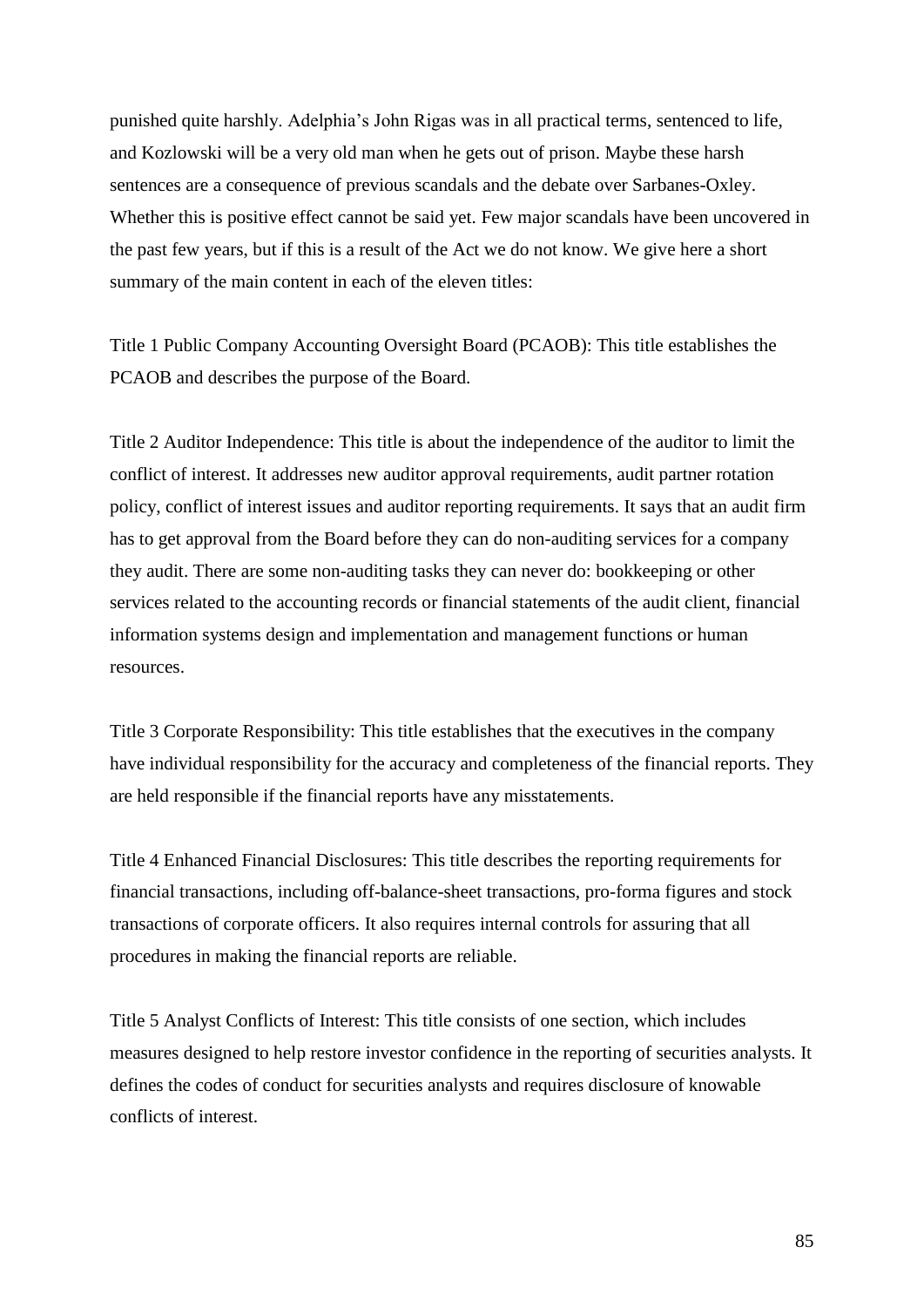Title 6 Commission Resources and Authority: This title defines practices to restore investor confidence in securities analysts. It also defines the SEC's authority to censure or bar securities professionals from practice and defines conditions under which a person can be barred from practicing as a broker, adviser or dealer.

Title 7 Studies and Reports: This title concerns the conduct of research for enforcing actions against violations by the [SEC](http://en.wikipedia.org/wiki/SEC) registrants (companies) and auditors. Studies and reports include the effects of consolidation of public accounting firms, the role of credit rating agencies in the operation of securities markets, securities violations and enforcement actions, and whether investment banks assisted [Enron,](http://en.wikipedia.org/wiki/Enron) [Global Crossing](http://en.wikipedia.org/wiki/Global_Crossing) and others to manipulate earnings and obfuscate true financial conditions.

Title 8 Corporate and Criminal Fraud Accountability: This title is also referred to as "Corporate and Criminal Fraud Act of 2002". It describes criminal penalties for fraud by manipulation, destruction or alteration of financial records or other interference with investigations. It also gives some protection for whistle blowers.

Title 9 White Collar Crime Penalty Enhancement: This title increases the penalties for white collar crimes, to make a statement that such crimes are not taken lightly. It recommends stronger sentencing guidelines and specifically adds failure to certify corporate financial reports as a criminal offense.

Title 10 Corporate Tax Returns: This title says that the finical executives officer is entitled to sign the company tax returns.

Title 11 Corporate Fraud Accountability: This title identifies corporate fraud and records tampering as criminal offenses and joins those offenses to specific penalties. It also revises sentencing guidelines and strengthens their penalties. This enables the SEC to temporarily freeze large or unusual payments.

#### (www.sarbanes-oxley.com)

By this legislation the government hopes that it can reduce the extent of white collar crimes. There is one title dedicated to the independence of the auditor. This rule is to help the auditor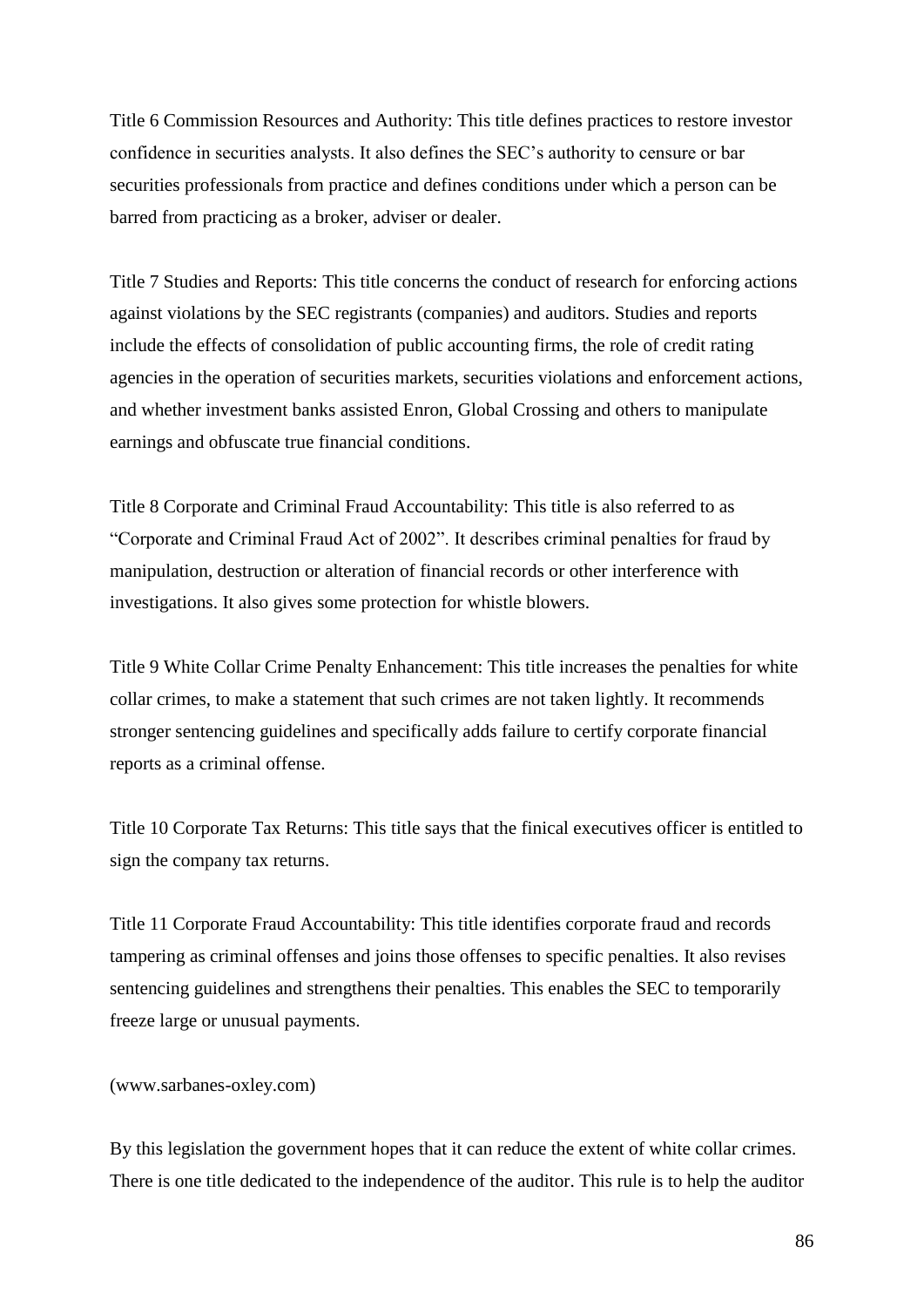be as independent as he needs to be to do a good job. With a better framework, it should be easier to follow the rules.

Other things have been done in the fight against fraud. In some regions, for example, North America, whistle-blowing systems have become a statutory requirement for listed companies. Whistle-blowing systems make it possible for employees to report tips on ongoing fraudulent behavior. PricewaterhouseCoopers' 2007 survey lists several examples of whistle-blowing systems, and what the practice should be. Companies can have help lines where employees can report things that happen even if they are not their immediate responsibility. Their identity is to be kept secret from their supervisors. They can also report to an e-mail address or a mail box. It is important that it is toll free and be available in several languages in the cases where the companies are international. It should be possible to report anonymously, and protection should be given to the ones that report fraud if they receive threats. It is important for the employees to know how to report wrongdoing and to train them well in company code of conduct, rules and regulations so that they know what is important to report. It should be possible to ask question and receive guidance. The survey also lists other things the company may do. The survey from PricewaterhouseCoopers shows that these systems have a great impact on detecting fraud. They find that in 8% of the cases it was such a system that detected the fraud, and when the company thought the system was effective, it detected 14% of the frauds (PricewaterhouseCoopers 2007).

The scandals in Adelphia and Tyco have in a way been good to the audit profession. Scandals set the profession in a bad light, but also remind us how much we need an auditor. To make the stock market work, the valuation of the stock has to be right. To give a right valuation of the stock, the financial statements have to be right. People have to trust that the numbers the company publishes are correct. All stakeholders depend on the credibility of the financial statements. Without an auditor, no one is going to trust anyone. A vicious cycle may appear: no one will invest, firms do not run as well as expected, they fake their numbers and so on.

We have now seen what the audit firms and the government have done to address fraud. Many of the things focus on the auditor and how conflicts of interests can be reduced. The auditors play a major part in the fight against fraud. The companies themselves can also do things to prevent fraud. We will look at some if the things that were done in Tyco after the 2002 scandal.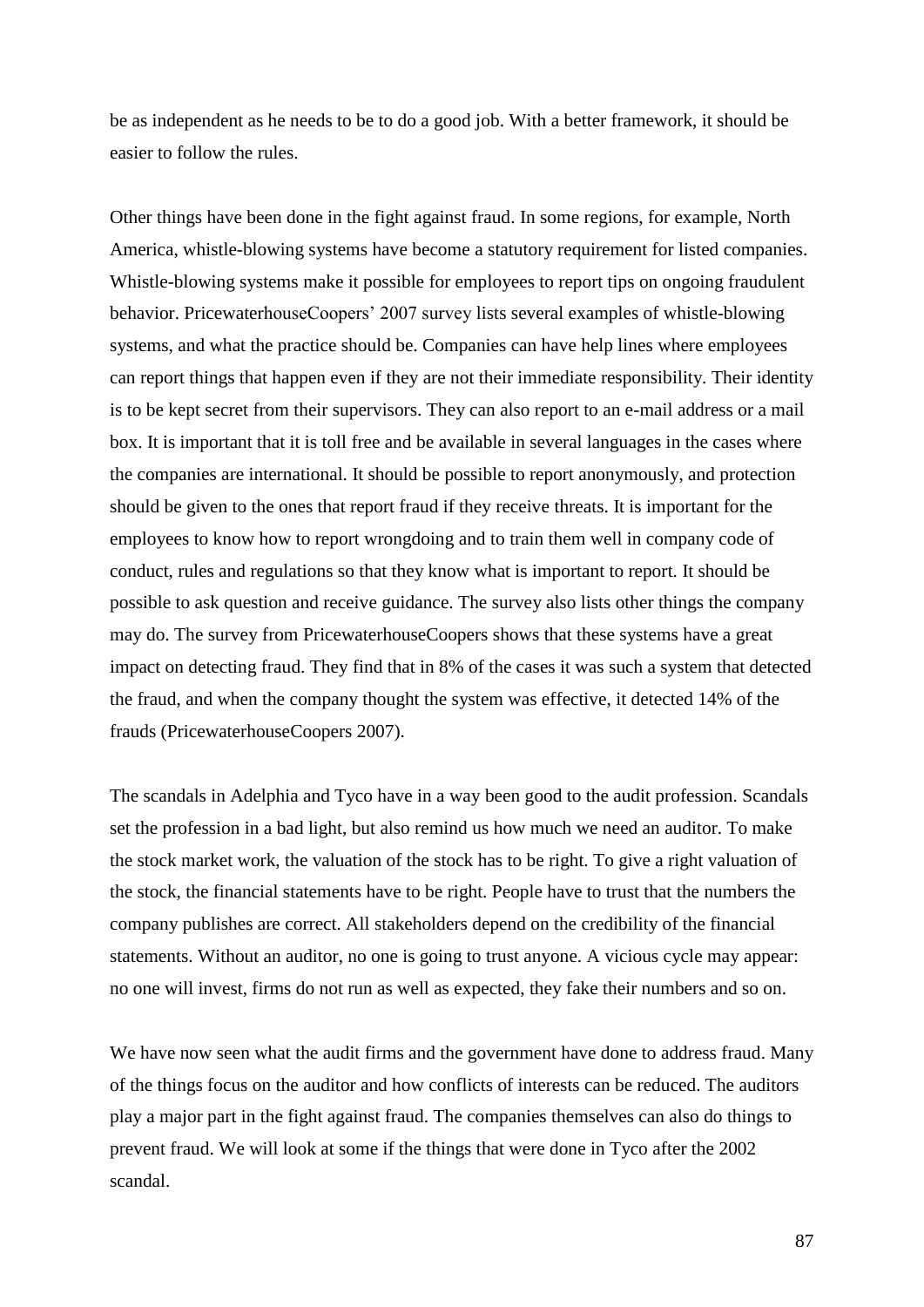#### *Steps taken by Tyco*

In Tyco's somewhat unusual, annual report from 2002 you can read of the things that the new management and new Board of Directors did to restore stockholders' confidence. Here are some of the points from the report:

• Replaced the Board of Directors;

• Created new Board charters;

• Created a new employee guide to ethical conduct and conducted worldwide employee meetings to train employees;

• Created new mission, values and goals statements;

• Instituted detailed operating reviews with the Chief Executive Officer and Chief Financial Officer and each business segment;

• Reviewed total incentive compensation spending with the Compensation Committee of the Board of Directors;

• Initiated a controllership assessment process to identify the status of key routines and controls;

• Conducted a thorough review of internal audit processes and procedures;

• Instituted a code of conduct for all financial executives;

• Continued to initiate a process of conducting intensified internal audits, detailed controls and operating reviews, and reported the results of such audits and reviews;

• Development of an accounting policy and procedures manual to ensure conformity with GAAP;

• Expanded the resources and responsibilities of the internal audit function, with a senior internal audit officer who reports directly to the Audit Committee of the Board of Directors; and

• Created disclosure committees that include senior personnel from the legal, finance and Human Resources departments throughout our businesses, and which are responsible for reviewing results of operations, evaluating compliance with policies and procedures and communicating material findings to the Company's CEO and CFO

(www.tyco.com)

As we see, many of these steps are taken to restore stockholders' confidence. By changing both the Board of Directors and the management, they got the "clean" start they wanted. Many of the actions involved establishing better routines in the internal control, especial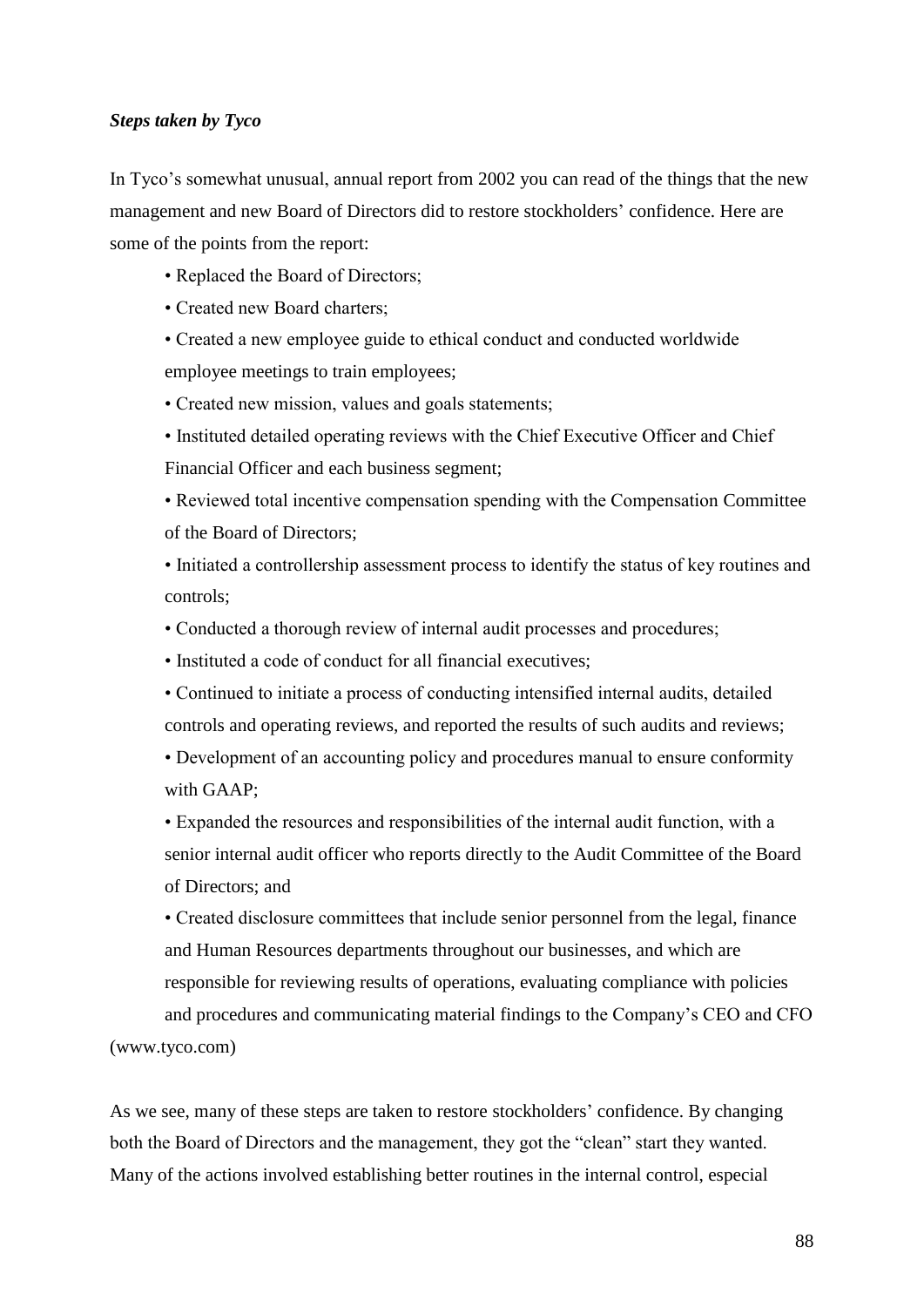where internal controls involve the management. The hardest thing with developing a functional internal control is to involve the management because it is so easy for them to override it. By taking small steps to involve the management in the internal control, one can reduce the risk of management fraud. There are also some points about the internal auditor, by improving his performance, it is hoped they can reduce the risk of fraud.

All parties involved in a fraud have things they can improve so that the risk of new fraud is reduced. But, as with other crimes, it is impossible to eliminate the opportunity to commit fraud. Regardless of the steps taken to reduce opportunity, the risk will continue. As long as men like Kozlowski and Rigas exist, there are people who find a way to commit fraud. With that said, there is no doubt that the things done after these scandals are positive things. Even if not all the actions reduce fraud directly, they can have the good effect by bringing focus to fraud, and making people more aware. As the PwC Survey said; it is harder to find something you do not know you are looking for. Because of the new rules and regulations, more people focus on the possibility of fraud, and it is more likely that fraud will be discovered at an earlier stage.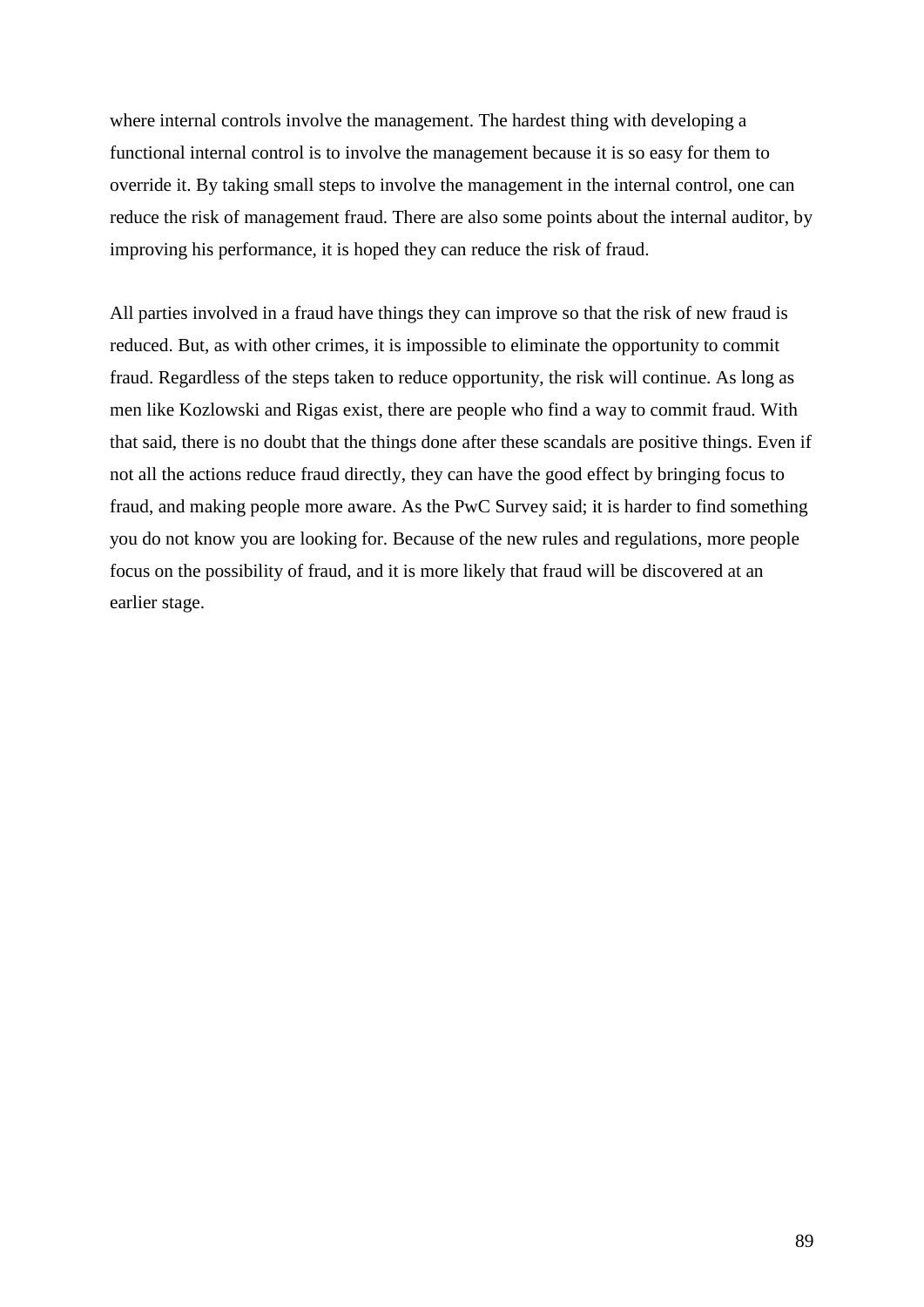### **INTERNAL CONTROL**

In both Adelphia and Tyco the opportunity element is kind of a puzzle. In both cases the fraud was a management fraud, the fraud done by the people on top. In most cases this makes the opportunity component in the "fraud triangle" easy to understand. In the previous sections we have mentioned that control environment and internal control is important to reduce the opportunity element. In this section we are going to look at why the internal control did not prevent this fraud from happening in Adelphia and Tyco.

The opportunity element in the fraud triangle depends on the extent of the internal control. To reduce opportunity one has to have an effective internal control. Internal control makes sure that company rules are followed by employees. Internal control can be very useful on the employees in the firm, and usually good internal controls reduce opportunity for committing fraud. In Adelphia and Tyco fraud took place, so the question is: Why did the internal control not prevent fraud here?

The question is somewhat easy to answer; internal control is easily developed to prevent fraud from happening among the employees, but when facing the management internal control can often be overridden. Internal control only works if people monitor and make sure the internal control is followed. However it is often easy for management to override internal control. It is hard to detect fraud committed by the people on top and even more difficult when all the people on top are in on the fraud. This was the case in Adelphia. In Adelphia and Tyco the internal control did not work for the management because there was no one to monitor them. The management had all the power so when fraud was committed no one else in the company was aware of what happened. (Or if they were aware, they did not have the courage or the power to stop the executives.)

As discussed earlier, we can see that it is not easy to establish control activities which involve the management. Management fraud is not easily avoided. It was especially true in this case when many executives took part in the fraud. When it comes to Tyco, if only Kozlowski had acted fraudulently, then maybe Swartz could have stood up and told the board or the authorities about what was going on. But when several more executives took part, then it became even harder for others to stop them. The management has the highest authority in the company so it is quite difficult for others lower in the corporate ladder to inform on them.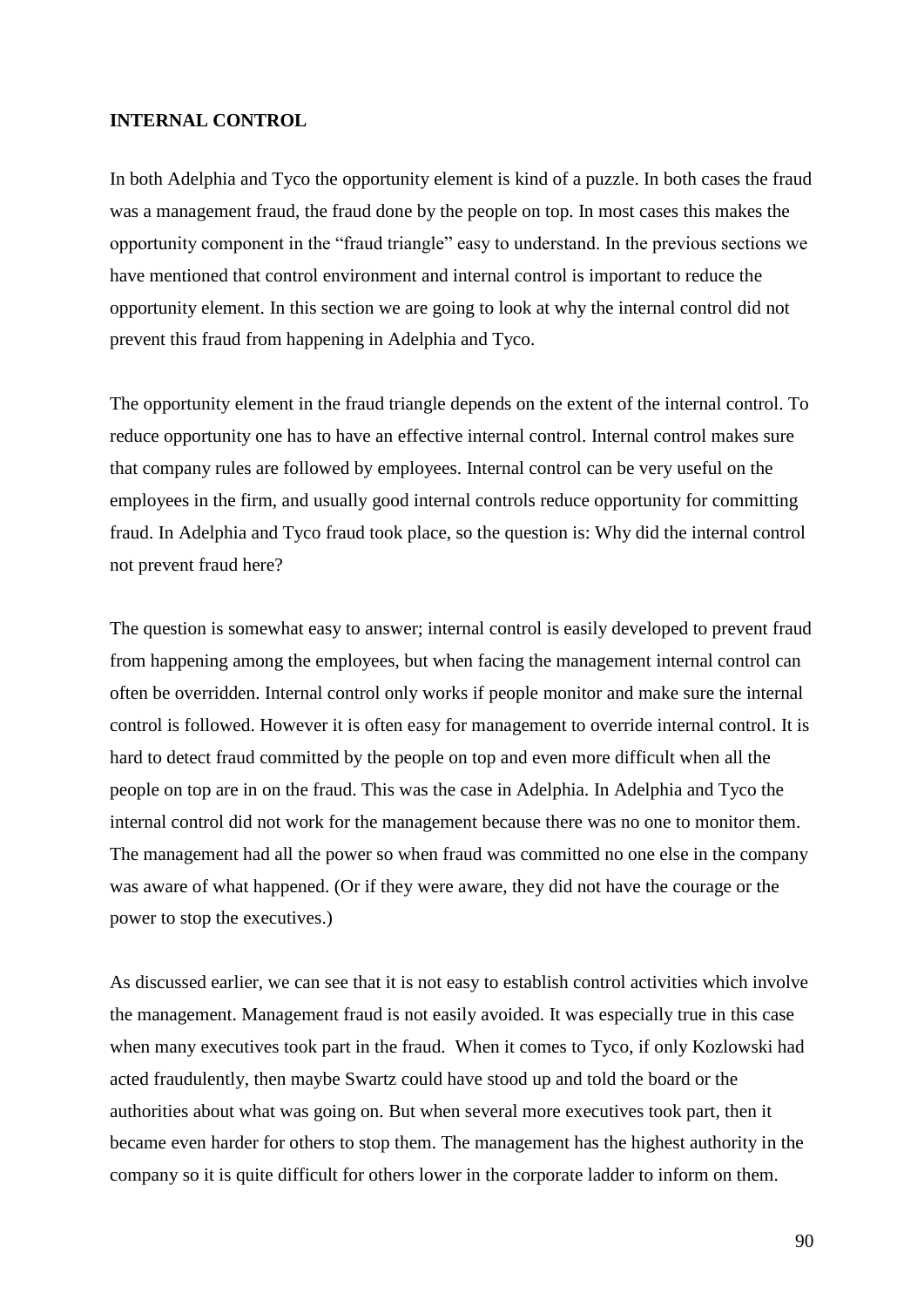After all, there were only a few employees who actually worked with Kozlowski himself. Sometimes it can be hard even to find out if executives are doing something wrong, and who would check if the CEO of their company is committing fraud? The management often has the highest authority, and others have to come to them to get permission to take many actions. It is not very easy to segregate the duties of a CEO. Physical safeguards that work for other employees do not work well for management. As we can see, there are several reasons to why controlling management is much harder than controlling other employees.

The question that still remains is what could then have been done to reduce the opportunity? When every theory tells us that the best way to reduce opportunity is internal control, what can be done if internal control does not work? Maybe the answer is that in management fraud the only thing to do is to reduce the two other elements in the "fraud triangle". This assumes that it is likely that little can be done to reduce the opportunity element when it comes to management fraud. In the last section we look at what could have prevented the frauds, as well as consider the many things that have been done since the scandals.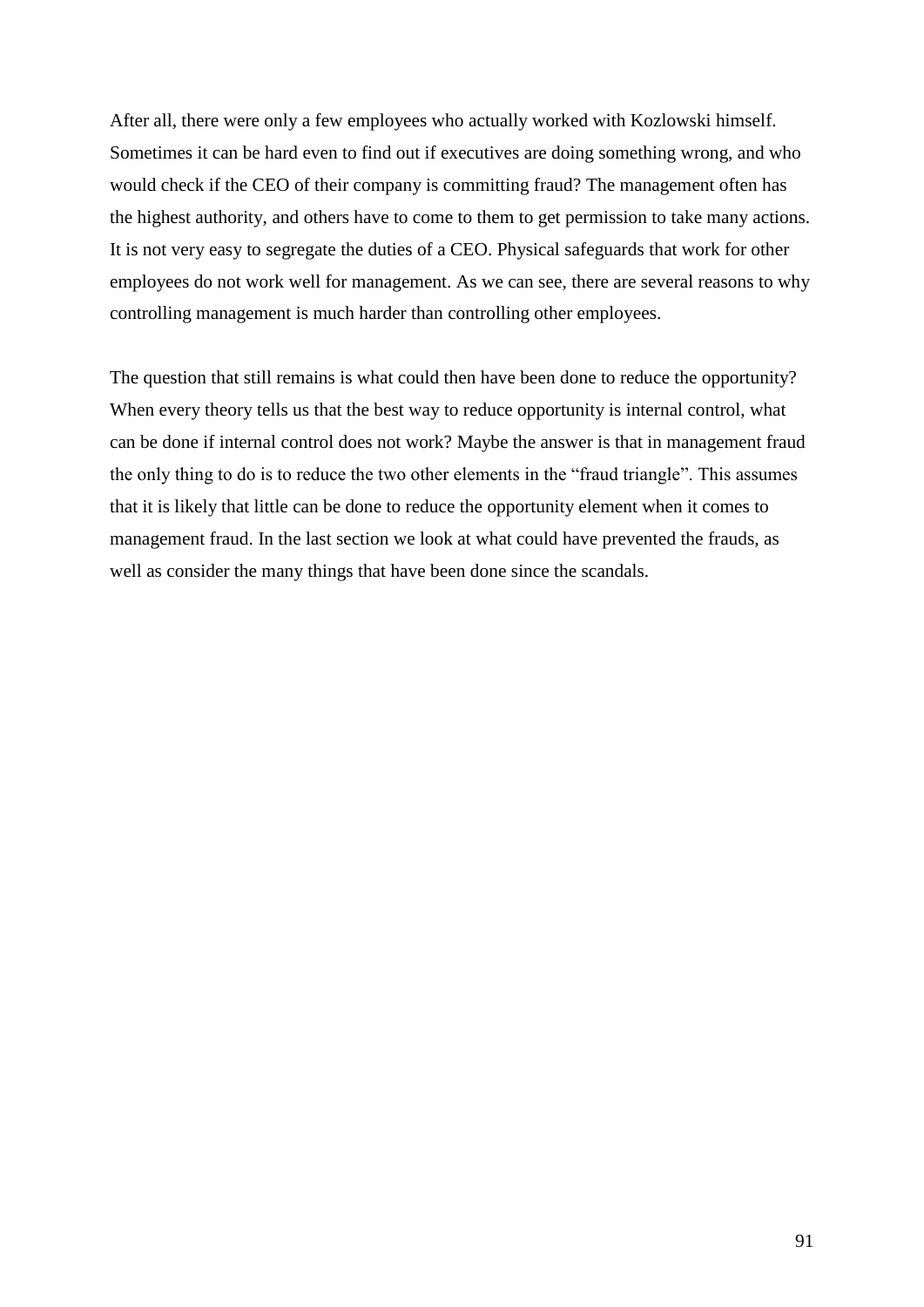### **COULD THE FRAMEWORK HAVE PREVENTED THE FRAUD?**

In this last section we consider the scenario where the entire framework, which is now in place, existed at the time the frauds were committed. We try to answer the question: If we had the framework that is now in place, would this framework have prevented the fraud?

This question is difficult to answer, but we do think that some of the framework that has come about could have helped in the discovery of the fraud at an earlier stage. In the auditing profession one of the biggest challenges is the conflict of interest. Now there is much more focus on the independence of the auditor than it was when these frauds happened. We saw that the Sarbanes-Oxley Act has a title dedicated to this issue, and the rules have been improved. In the case of both Adelphia and Tyco, the auditor has been investigated and agreed to a settlement. If the rules and regulations had been what they are today, it may have made the auditor do his job another way.

Even though the auditor's independence has been the main focus in the auditing profession the resent years, the consulting has never been a bigger part of the auditing firms. In Norway there are four big audit firms and all of them have consulting services as a big part of their company. These firms have a philosophy that auditing means not only to look at the financial reports, but to be a part of the whole process, from developing internal control and making good routines for the numbers in the financial reports to be accurate and correct. By involving the auditor in the whole process he gets a better understanding, but it also makes the auditor a little less independent. By being a part of the process and maybe come up with some ideas to improve the procedures, this can make the conflict of interest rise even if the auditor do not think this himself.

We read in the SEC report that many steps have been taken in Deloitte after the Adelphia fraud. Emphasis focused on assessing risk and how to deal with it. The routines to follow up when a client is addressed with high risk are improved. In Adelphia the auditor managed to identify the risk but failed to take the proper action for that level of risk. If the rules and procedures had been improved before the fraud, fraud may have been prevented. But the biggest problem was that the auditor did not follow the procedures as he should. Even with the framework we have today, the auditor can choose not to do as he is supposed to do. It is hard to get rid of the problem just by increasing the penalties for the auditors who have not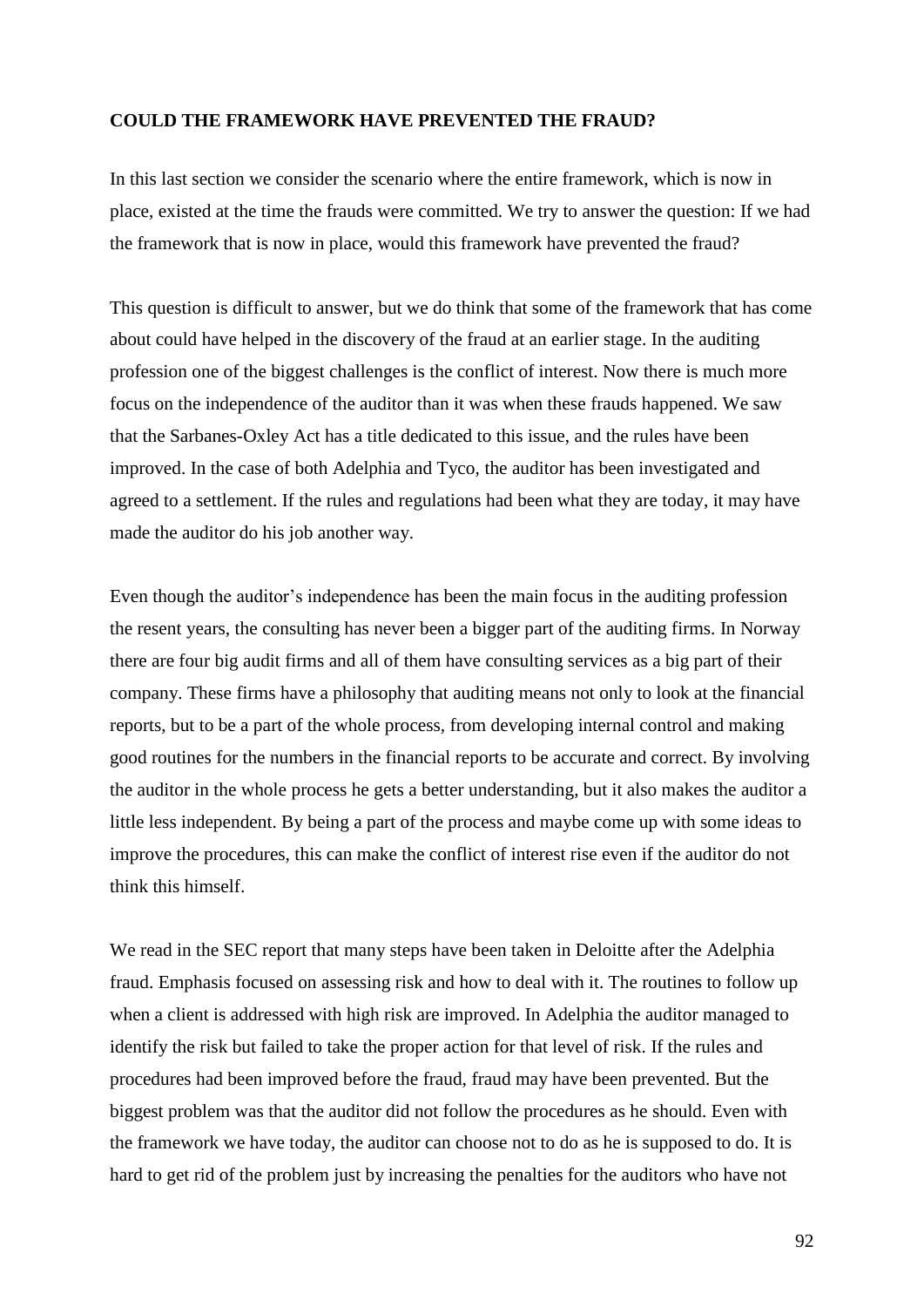done their job, especially when they are not aware that they did not do it. To reduce the problem one has to eliminate the conflict of interest in such a way that an auditor is not tempted to act in interest of the company when this is not the best interest of the environment (Moore 2002).

Another thing that has been done that affects the auditor is that the penalties have increased. This can help, making the statement that everyone takes fraud seriously and that when an auditor does not do his job properly there will be consequences. The penalties have not only increased for the auditor, but also for the perpetrators the penalties has become more harsh. In the past, many have had the impression that a white dollar crime is not really a crime. By increasing the penalties, it may have an awakening effect on the whole society that this is really a crime. By focus on white collar crime, more people may think twice before they commit such crime. By increasing the penalties one can reduce the rationalization element in the fraud triangle. It can be harder for the perpetrators to rationalize the act to themselves when the main perception in the society is that they have committed a real crime. Often when talking of white collar crime, many think that this is not really a crime. This makes it easier for the perpetrators to think that what they are doing is okay. They do not see themselves as criminals. By comparing them to "real criminals," like bank robbers, this can reduce the rationalization element.

We do not think that any of the rules or frameworks recently developed have helped enough with the issue of internal control when it comes to management. The Sarbanes-Oxley Act has made some rules and procedures that can help to develop an internal control that is better for preventing the management from committing fraud, by for example having rules that the CEO and CFO have to put their name on that the financial reports that they give from them are correct. These are steps in the right direction, but we still think that it is not enough. When the management is committing fraud, the rules have to be so solid and so difficult to override that it is almost impossible to make the rules that good. As long as the executives who commit fraud have such strong personalities (as Rigas and Kozlowski had,) no rule in the world will ever stop them. There have to be people who are able to stop them, like the auditor or the other employees. As we have seen, it is very hard for employees to say anything when the fraud is committed by the management. The company has to give the employees a motivation to be a whistle blower. If Adelphia and Tyco had implemented the whistle-blowing systems we described in a previous section, then the fraud might have been discovered at an earlier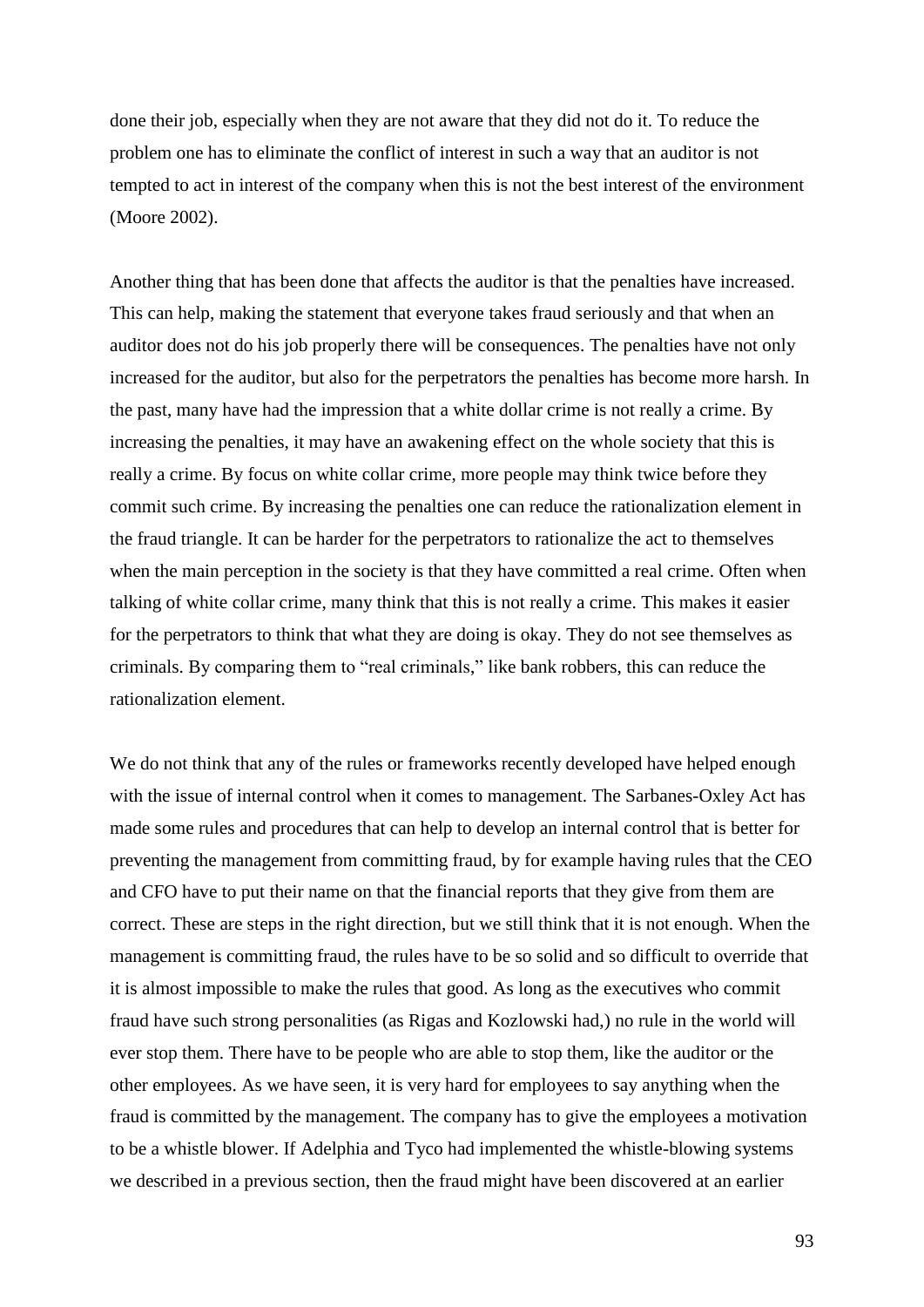stage. But it is hard to say. If some of the employees had reported fraudulent activity, who should take care of this when the executives was the ones doing the fraud? We have talked about the board in the companies, and it seems like they only watched with half an eye. The board in Adelphia consisted mostly of family members so they probably would not react to this. But the others on Adelphia's board and the board in Tyco should have taken these kinds of reports seriously. But even with the new framework, we do not think that they would have done it. They did not do anything when they clearly did know what was going on. That gives us no reason to believe that they would have taken any action if one of the employees had come to them with information on the fraudulent behavior. Once again, we see that the framework is good in theory, but as long as the fraud is committed by the management all the rules can be overridden.

We do not think that any of the framework and rules that have come up after the scandals could have prevented the frauds in Adelphia and Tyco. Even if the new framework had been there, Rigas and Kozlowski could still have acted the way they did. The board and the employees might still have not paid enough intention or cared enough to tell anyone what was going on. But with an improved framework, there was a bigger chance that someone might have seen what was going on and told at an earlier stage, or that the SEC might have had a suspicion at an earlier stage.

We think that a good framework could prevent some fraud. A good framework is needed so that the system can be trusted, like an auditor is needed for the same reason. But when it comes to men like Rigas and Kozlowski, it is likely they could not have been stopped by improved framework. With today's rules maybe it would be more difficult for Rigas and Kozlowski to commit the fraud, but even if the framework was better it still had to be someone who had to stop them. We can say that by improving the framework we can reduce the opportunity element in the fraud triangle. But opportunity will not disappear, and for people like Rigas and Kozlowski it will still be pretty big – even if reduced.

All the attention that fraud and white collar crimes have gotten after the scandals may be the main reason that fewer frauds that have been committed in recent years. New and improved framework has helped, so have harsher penalties, but the main reason is the public focus. The auditing business was in the spotlight and now everyone in the industry stepped up a notch so that the firm they worked for does not get in another scandal. All auditors have felt pressure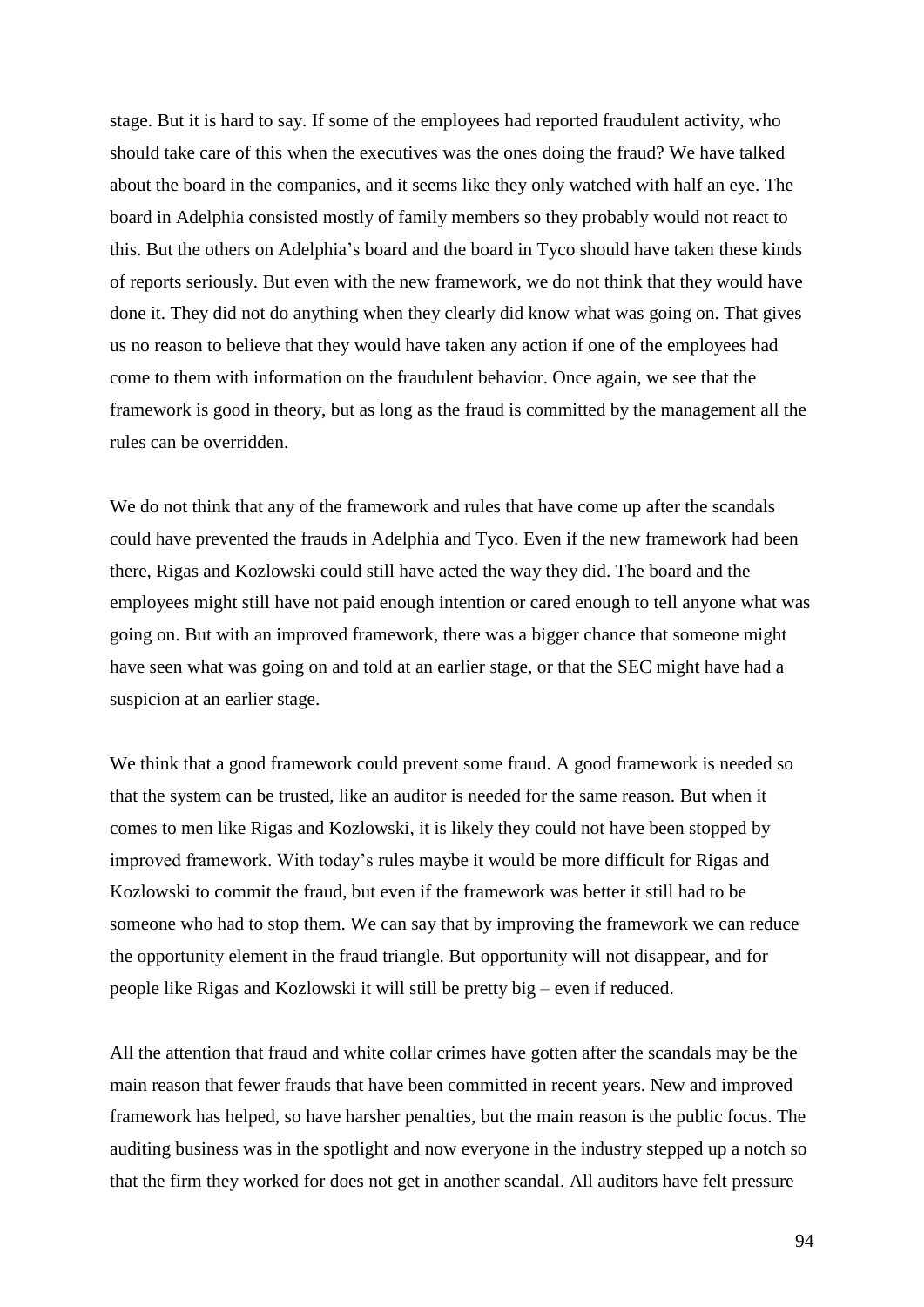from both the society and the firm they work for to do their job a little bit better. We think that all the scandals in the beginning of this century were the wake up call that everyone needed so that people saw what will happen if someone does not do their job properly. If the framework had existed before the Adelphia and Tyco fraud, we do not think that this would have prevented the fraud; but now with the focus on fraud it may help prevent fraud in the future. In a way, we need scandals like this from time to time, so that everyone can be reminded that we have lost focus, and that it is now time to improve the framework again. It is like when you are driving on the same road every day with a speed limit of 30 miles per hour. If there have not been any accidents on that stretch, and there are no speed controls, you may see no reason why you should drive 30 miles per hour. Little by little, you increase your speed. You drive over the speed limit, until one day someone is killed by a speeder, and authorities enforce new controls. You wake up and see the consequence of speeding, and so you reduce your speed. The rules have been there all the time but people need to be reminded of what can happen, and the importance of following the rules.

In the light of the fraud triangle, the new framework can help reduce the opportunity element and with increased penalties reduce the rationalization. The last element in the fraud triangle, pressure, is hard to reduce by improved framework. And we do not think that any of the things that have been done have reduced this element in a way worth mentioning.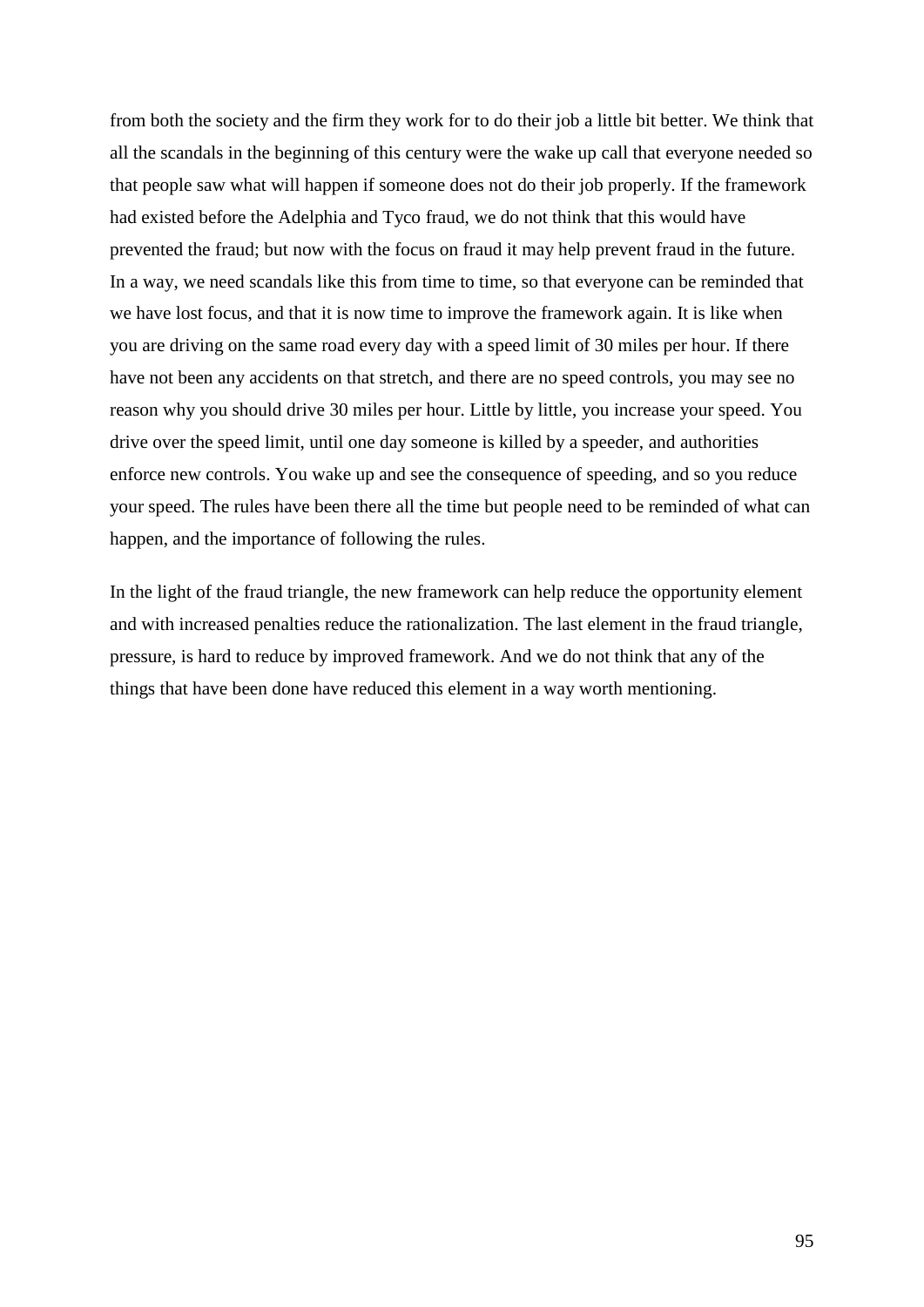#### **CONCLUSION**

In this paper we have taken a good look at the concept of fraud. We have analyzed the fraud in Adelphia and Tyco and considered the new rules and regulations that have come after all the scandals at the beginning of this century. We have tried to see if the fraud could have been prevented with the entire framework that exists today, if it had been in place before the fraud. We have come to the conclusion that fraud can never be completely eliminated. By taking all we have learned into consideration, we think that the frauds in Adelphia and Tyco would have happened no matter what rules had been in place at the time. When these kinds of actions are performed by such powerful men as Rigas and Kozlowski, then it is almost impossible to stop them. As long as the frauds are committed by human beings, they will always find a way to go around the rules. Do not misunderstand us, we think that most of the rules that have come are good, and they can help reduce the number of frauds. We think also that the most important thing the authorities can do is to make the rules as good as possible, and contribute to a focus on fraud. If companies and people are aware that these things go on, they may keep an eye open and discover such activity at a much earlier stage. The possibility to commit fraud does not necessarily gets more difficult because of the rules themselves, but because the framework sets the focus on fraud. But to think that it is possible to develop a system of rules that can prevent fraud entirely is to believe in the impossible.

As we saw how Rigas and Kozlowski were allowed to behave without anyone bothering them, it shows that no rules in the world could have stopped them. With new rules they may simply have come up with new ways to evade them. With the focus and new rules, there have also come increased penalties for such crimes. With harsher punishment one hopes that fewer people will fall for the temptation to commit fraud. Harsh punishment is also helping making a stand that fraud is not acceptable in our society. By having perpetrators serve longer time in prison, it helps the public to see fraud as a real crime. This also helps to make people who commit fraud think twice before they do the crime; for it is harder to rationalize the act that he thinks is a real crime.

Because of the accounting scandals that took place, the public has lost their trust in the audit firms; therefore the most important job for the audit firms in these recent years has been to regain this trust in the work they do. The focus of the auditor's independence has become more important. Even if it is not the auditor's job to prevent fraud, it is important that they do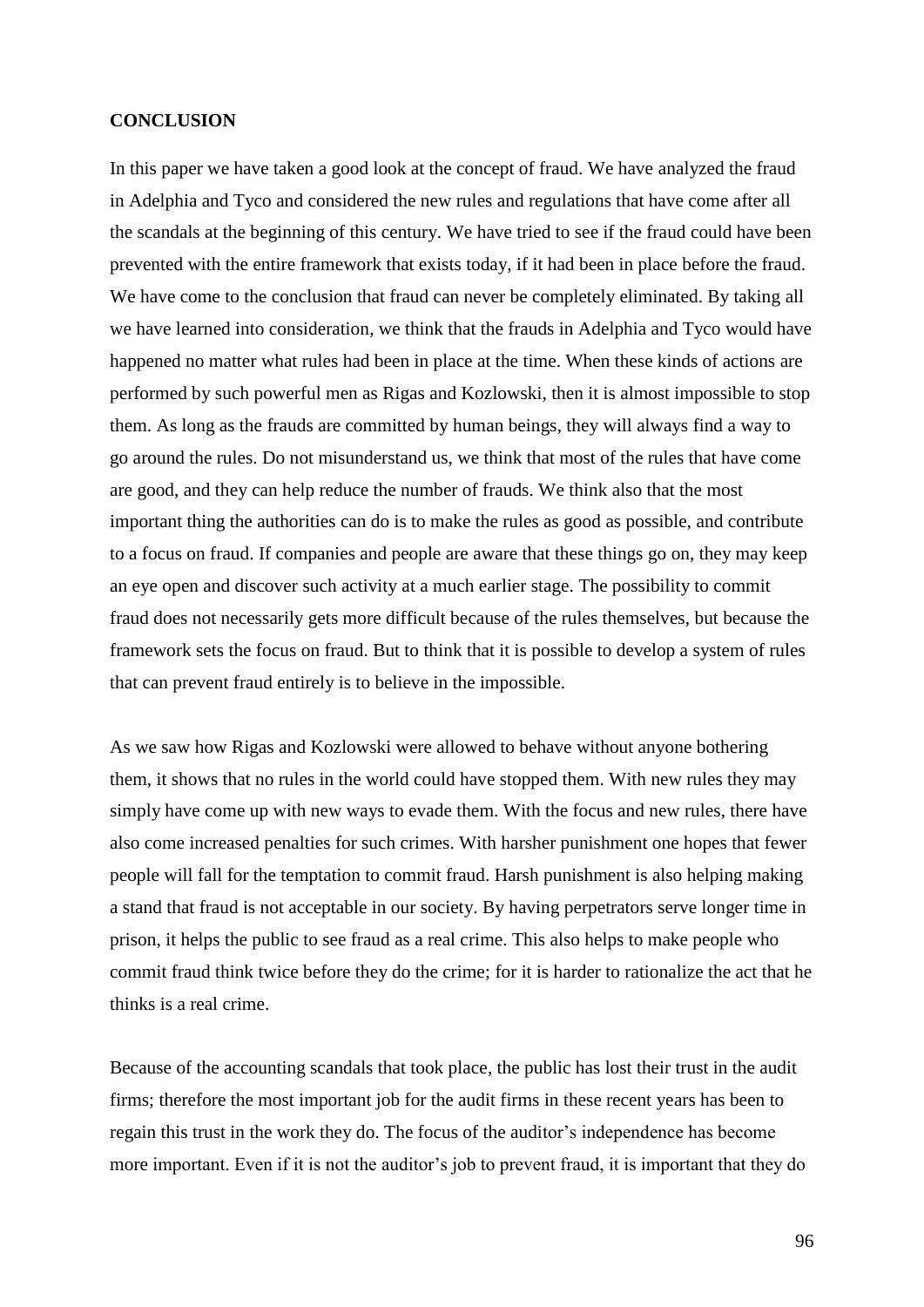their job in the best possible way, and that the public think that they do it. Together with the Board of Directors and the employees of a company, the auditor can be a part of preventing fraud. But for this to happen, it has to be in everybody's best interest to detect the fraud. This means that the auditor has to get rid of the conflict of interest, and the board and the employees has to be motivated to do the right thing.

Fraud is a part of the business world, and we think that there will always be some fraud. By setting the focus on fraud one can reduce its threat. It is important always to have focus and to improve the framework. Doing these things, we are able to hold the situation in place. But as long as someone has the desire to commit fraud, we think that no one or nothing can stop them, just make it a little more difficult.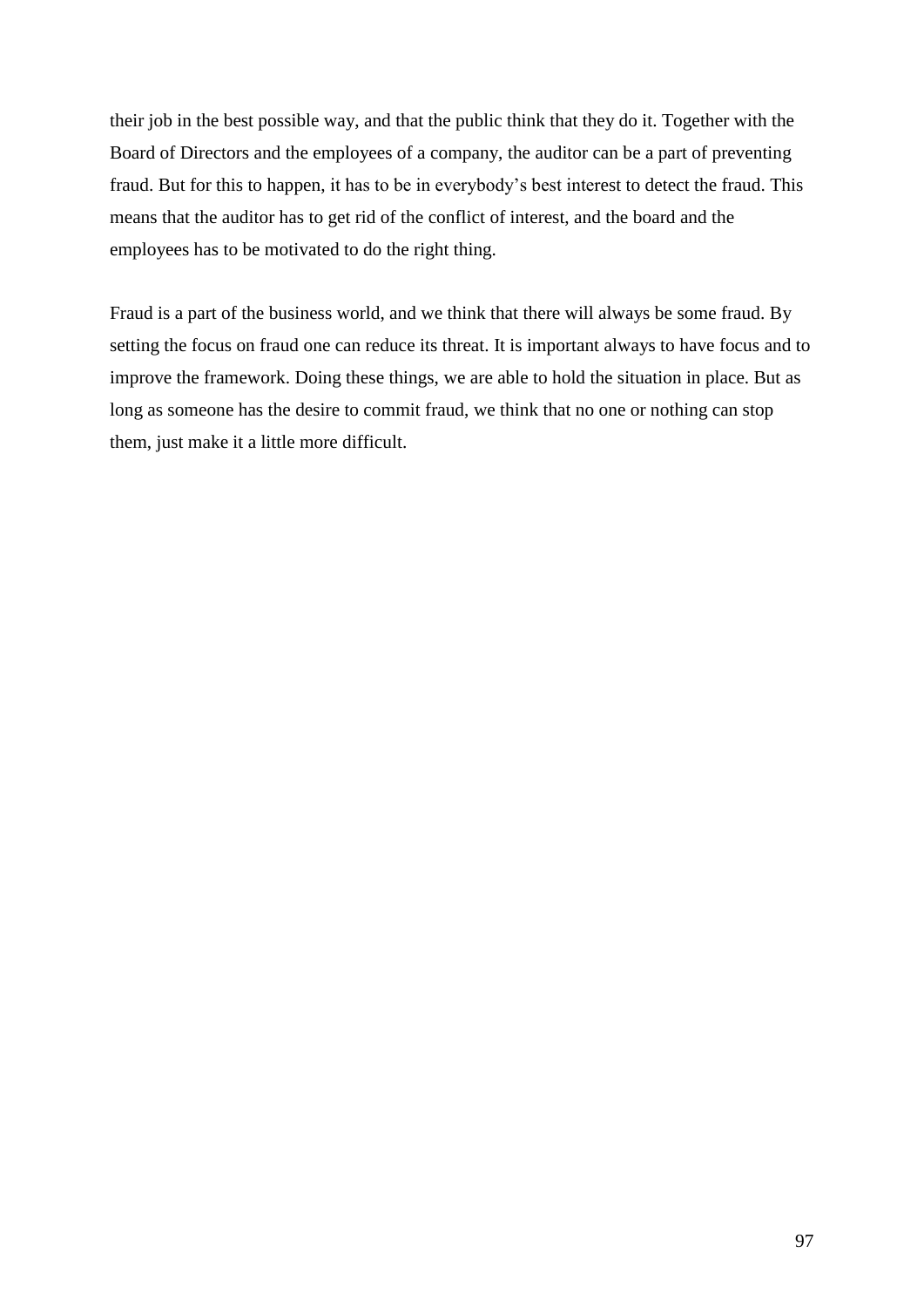### **FOOTNOTES**

<sup>1</sup> Enron was an U.S. energy giant who had fraudulently overstated the company's profitability. The scandal was revealed in 2001, and Enron went bankrupt. The audit firm at the time, Arthur Andersen, had not been objective in its auditing, and it resulted in Arthur Andersen going out of business. They had lost their reputation and had to stop auditing companies. Enron was one of the first big accounting scandals this century which caused the authorities to reconsider the rules and regulations and the auditing companies to reconsider their working practice (Eilifsen et al 2006).

 $2 \text{ In } T$  and there were also three other executives who was charged by the SEC. These were Richard D. Power (Vice President - Special Projects), Edward Federman (Controller and CFO of Tyco Electronics) and Richard J. Heger (principal financial officer of the Fire & Security Services division). Power and Federman were charged for inflating Tyco's operating income by several hundred million dollars through the use of a sham transaction and improper acquisition accounting, and Heger for approving the financial results when he knew, or should have known, that they had been inflated by the sham transaction and improper accounting of the acquisition (SEC Litigation Release No. 19953 2006).

We have not looked at this part of the Tyco scandal in our paper. We have focused on the fraud that involved the CEO, Kozlowski, and those that committed the fraud with him.

<sup>3</sup> John Francis "Jack" Welch, Jr. was [Chairman](http://en.wikipedia.org/wiki/Chairman) and [CEO](http://en.wikipedia.org/wiki/Chief_Executive_Officer) of [General Electric](http://en.wikipedia.org/wiki/General_Electric) between 1981 and 2001. Welch gained a solid reputation for uncanny business acumen and unique leadership strategies at GE. He remains a highly-regarded figure in business circles due to his innovative management strategies and leadership style (en.wikipedia.org).

<sup>4</sup> WorldCom was also a U.S. based company which was in the telecom business. WorldCom was caught overstating their net income by classifying operating costs as property, plant and equipment. Arthur Andersen was the auditor in WorldCom also, but it was the vice president and head of internal audit that discovered the fraud. After what was going on in Enron she no longer trusted the auditing done by the auditing firm. WorldCom fired their CFO, and told the public that they had inflated their profits. The profits had been overstated with over \$9 billion (Eilifsen et al. 2006).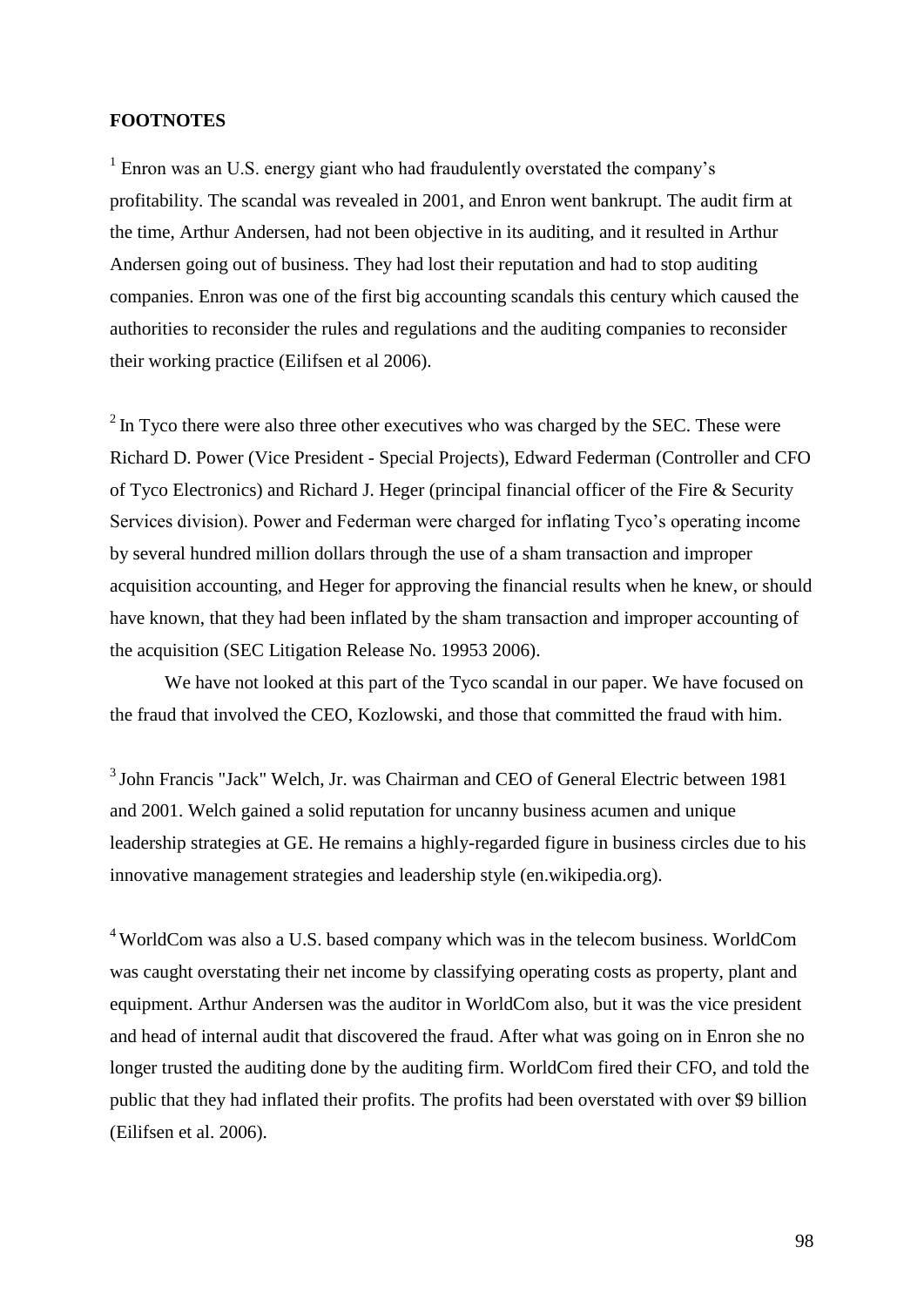## **TABLES**





SEC Litigation Release No. 17627 2002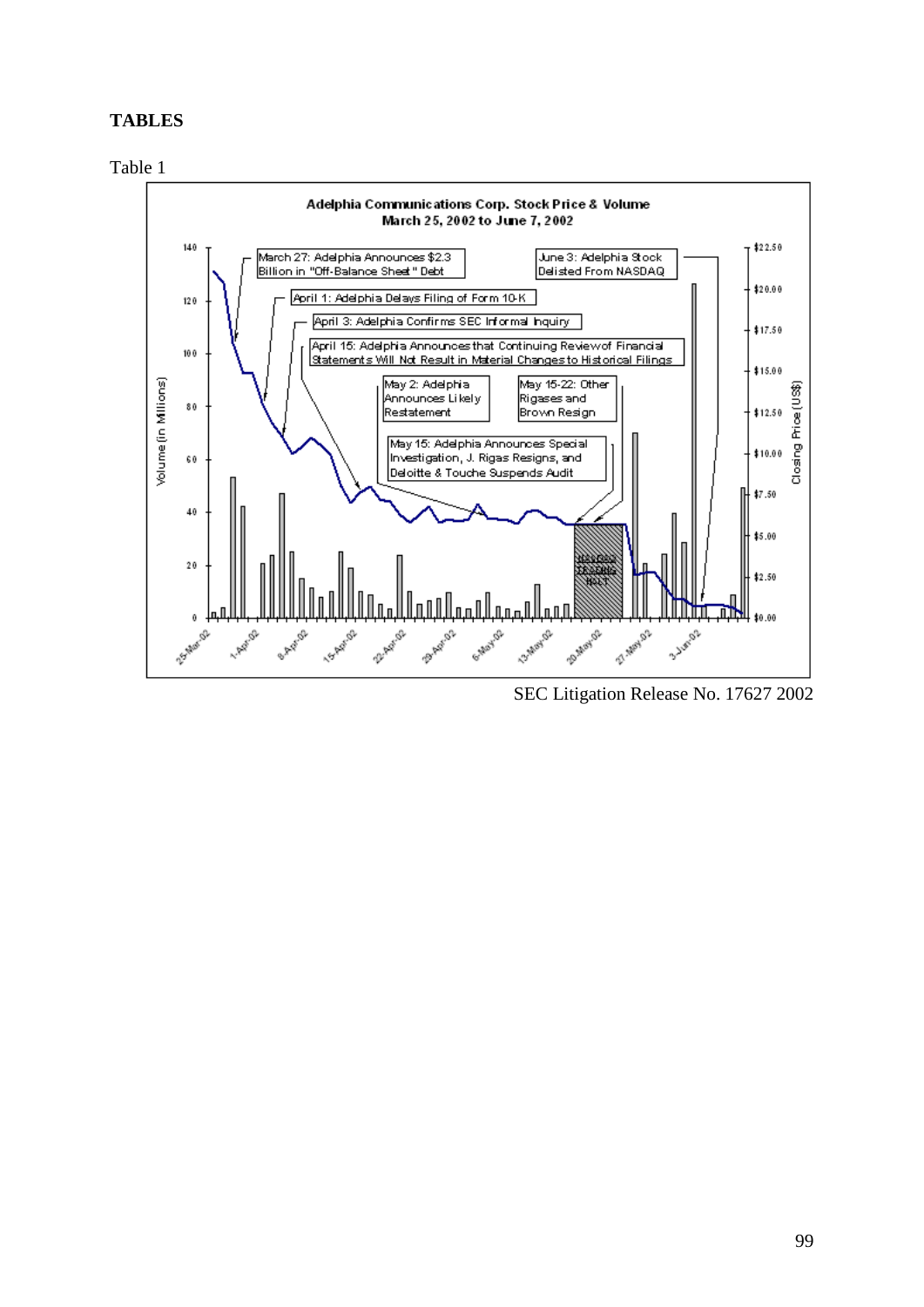# **BIBLIOGRAPHY**

# *Books*

Albrecht, Albrecht, and Albrecht, 2006. Fraud Examination, e2, Thomson South Western.

Eilifsen, Messier, Glover, and Prawitt 2006. Auditing & Assurance Services. The McGraw-Hill Education.

# *Articles*

Bianco, Anthony, and Symonds, William, and Byrnes, Nanette, and Polek, David, Business Week, Dec 23 2002, The Rise and Fall of Dennis Kozlowski, New York, electronic version: [http://www.businessweek.com/magazine/content/02\\_51/b3813001.htm](http://www.businessweek.com/magazine/content/02_51/b3813001.htm)

[Bray,](javascript:void(0);) Chad, Wall Street Journal, [Mar 4, 2006.](http://proquest.umi.com/pqdweb?RQT=572&VType=PQD&VName=PQD&VInst=PROD&pmid=7510&pcid=17658681&SrchMode=3) pg. B.4, Executives on Trial: Adelphia Ex-Executive Avoids Jail for False Report, New York, N.Y.

[Cohen, Laurie P., and Maremont,](javascript:void(0);) Mark, Wall Street Journal, [Oct 14, 2002.](http://proquest.umi.com/pqdweb?RQT=572&VType=PQD&VName=PQD&VInst=PROD&pmid=7510&pcid=2704321&SrchMode=3) pg. A.6, Pricewaterhouse Adds Auditors To Tyco Account, New York, N.Y.

Forelle, Charles, Wall Street Journal, May 16, 2007. pg. A.3, Tyco Accord May Spell Trouble for Auditor, New York, N.Y.

[Hughes,](javascript:void(0);) Siobhan, [Wall Street Journal,](http://proquest.umi.com/pqdweb?RQT=318&pmid=7510&TS=1200918042&clientId=11603&VInst=PROD&VName=PQD&VType=PQD) [Oct 1, 2005.](http://proquest.umi.com/pqdweb?RQT=572&VType=PQD&VName=PQD&VInst=PROD&pmid=7510&pcid=16340071&SrchMode=3) pg. B.3, Accounting Fallout: Deloitte Auditors Are Charged by SEC In Adelphia Case, New York, N.Y.

[Koppel,](javascript:void(0);) Nathan, Wall Street Journal, [Nov 1, 2007.](http://proquest.umi.com/pqdweb?RQT=572&VType=PQD&VName=PQD&VInst=PROD&pmid=7510&pcid=37469721&SrchMode=3) pg. A.15, Law Firms to Ask For \$460 Million In Tyco-Case Fees, New York, N.Y.

Maremont, Mark, and Cohen, Laurie P., Wall Street Journal, Oct 17 2002 pg. B.6, Auditor Is Unlikely to Certify Tyco Results by Date of Release, New York, N.Y.

[Maremont,](javascript:void(0);) Mark, Wall Street Journal, [Oct 3, 2003.](http://proquest.umi.com/pqdweb?RQT=572&VType=PQD&VName=PQD&VInst=PROD&pmid=7510&pcid=6171941&SrchMode=3) pg. C.1, Tyco 'Special Bonus' on Trial; Credits Added to Loan Accounts Are Seen as Strong Ammunition In Prosecution of Top Executives, New York, N.Y.

[Maremont, Mark, and Reigber,](javascript:void(0);) Beth Demain, Wall Street Journal, [Oct 8, 2003.](http://proquest.umi.com/pqdweb?RQT=572&VType=PQD&VName=PQD&VInst=PROD&pmid=7510&pcid=6257921&SrchMode=3) pg. C.1, Executives on Trial: Tyco Officers Blasted; Quattrone Hits Back; Jurors Are Told That Kozlowski, Swartz Got Unapproved Loans And Looted the Company's Assets, New York, N.Y.

Moore, Don A., Wall Street Journal, [Nov 13, 2002.](http://proquest.umi.com/pqdweb?RQT=572&VType=PQD&VName=PQD&VInst=PROD&pmid=7510&pcid=3093601&SrchMode=3) pg. A.24, An [Honest Account,](javascript:void(0);) New York, N.Y.

[Nuzum,](javascript:void(0);) Christine, Wall Street Journal, [May 5, 2004.](http://proquest.umi.com/pqdweb?RQT=572&VType=PQD&VName=PQD&VInst=PROD&pmid=7510&pcid=12559861&SrchMode=3) pg. C.5, Executives on Trial: Adelphia's 'Accounting Magic' Fooled Auditors, Witness Says, New York, N.Y.

[Pulliam,](javascript:void(0);) Susan, [Wall Street Journal,](http://proquest.umi.com/pqdweb?RQT=318&pmid=7510&TS=1211356513&clientId=11603&VInst=PROD&VName=PQD&VType=PQD) [Apr 3, 2002.](http://proquest.umi.com/pqdweb?RQT=572&VType=PQD&VName=PQD&VInst=PROD&pmid=7510&pcid=1639534&SrchMode=3) pg. A.3, New York, N.Y.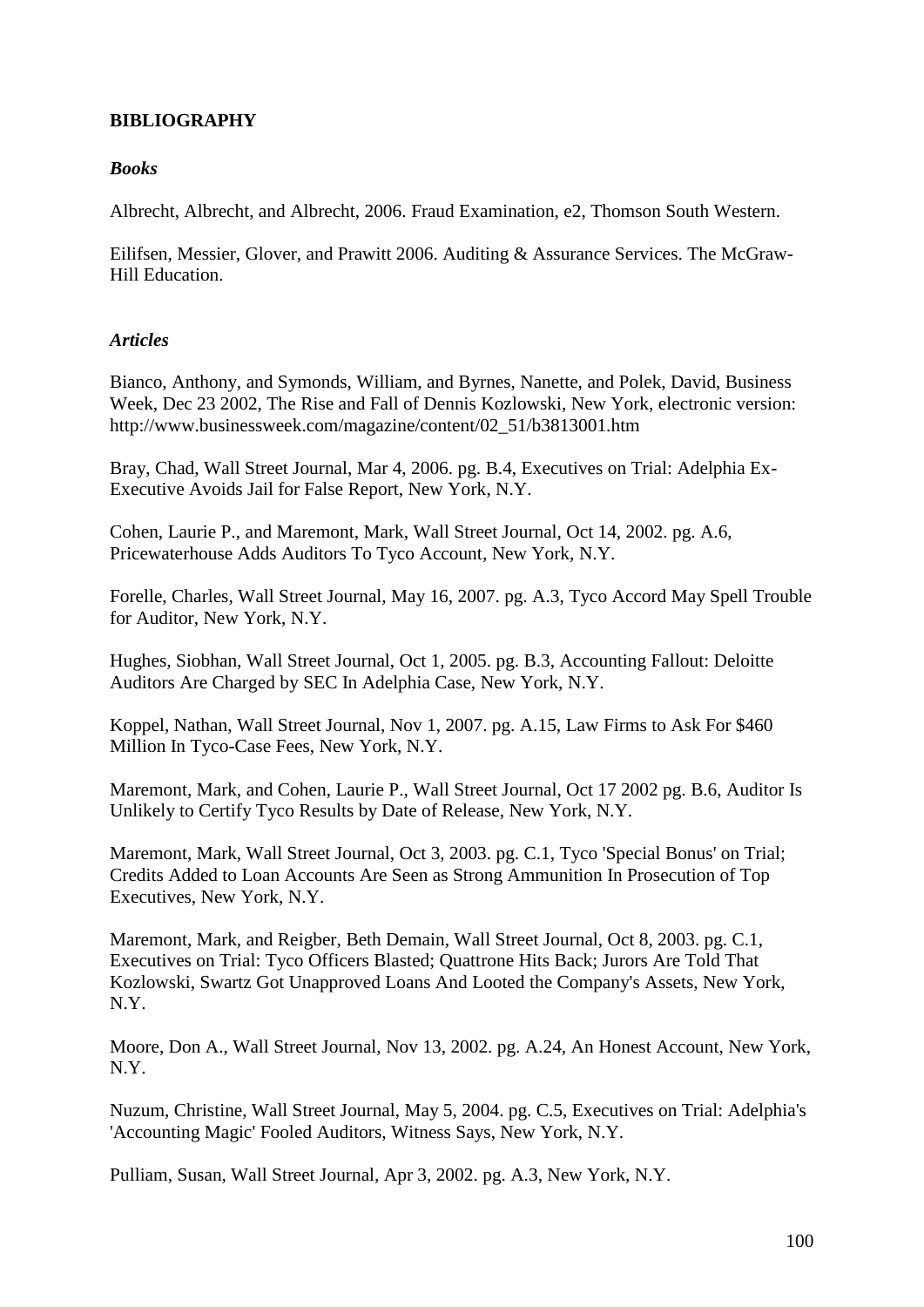[Reilly, David, and Levitz,](javascript:void(0);) Jennifer, Wall Street Journal, [Jul 7, 2007.](http://proquest.umi.com/pqdweb?RQT=572&VType=PQD&VName=PQD&VInst=PROD&pmid=7510&pcid=36300901&SrchMode=3) pg. A.3, PwC Sets Accord in Tyco Case; Pact for \$225 Million Settles Claims Involving Auditing Malpractice, New York, N.Y.

Scanlon, Mavis, May 6 2002, Greek Tradegy, electronic version: [http://findarticles.com/p/articles/mi\\_m0DIZ/is\\_](http://findarticles.com/p/articles/mi_m0DIZ/is_)

[Solomon,](javascript:void(0);) Deborah, [Wall Street Journal,](http://proquest.umi.com/pqdweb?RQT=318&pmid=7510&TS=1200920149&clientId=11603&VInst=PROD&VName=PQD&VType=PQD) [Apr 27, 2005.](http://proquest.umi.com/pqdweb?RQT=572&VType=PQD&VName=PQD&VInst=PROD&pmid=7510&pcid=15221081&SrchMode=3) pg. C.3, Moving the Market: Deloitte Statement About Adelphia Raises SEC's Ire, New York, N.Y.

Wall Street Journal, [May 25, 2007.](http://proquest.umi.com/pqdweb?RQT=572&VType=PQD&VName=PQD&VInst=PROD&pmid=7510&pcid=35914391&SrchMode=3) pg. B.4, Adelphia Executives' Convictions Upheld, New York, N.Y.

Wall Street Journal, [Aug 14, 2003.](http://proquest.umi.com/pqdweb?RQT=572&VType=PQD&VName=PQD&VInst=PROD&pmid=7510&pcid=5626811&SrchMode=3) pg. A.12, Piano Player Accounting, New York, N.Y.

Wall Street Journal, Nov 16, 2007. pg. C.5, Tyco Convictions Upheld, New York, N.Y.

[Weil, Jonathan, and Maremont,](javascript:void(0);) Mark, Wall Street Journal, [Aug 1, 2003.](http://proquest.umi.com/pqdweb?RQT=572&VType=PQD&VName=PQD&VInst=PROD&pmid=7510&pcid=5538011&SrchMode=3) pg. C3, Pricewaterhouse Ads Criticized In Light of SEC's Tyco Ruling, New York, N.Y.

## *Reports*

PricewaterhouseCoopers, Martin Luther University, 2007, Economic crime: people, culture and controls, the 4<sup>th</sup> biennial Global Economic Crime Survey

United States Securities and Exchange Commission, Washington, D.C., Litigation Release No. 17627 / July 24, 2002, Accounting and Auditing Enforcement Release No. 1599 / July 24, 2002

United States Securities and Exchange Commission, Litigation Release No. 17722 / September 12, 2002,Accounting and Auditing Enforcement, Release No. 1627 / September 12, 2002

United States Securities and Exchange Commission, Litigation Release No. 17896/ December 17, 2002

United States Securities and Exchange Commission, Washington, D.C., Litigation Release No. 48328 / August 13, 2003, Accounting and Auditing Enforcement Release No. 1839 / August 13, 2003

United States Securities and Exchange Commission, Immediate release, 2005-65

United States Securities and Exchange Commission, Securities and exchange act of 1934 Release No. 51606 / April 26, 2005, Accounting and Auditing Enforcement Release No. 2237 / April 26, 2005.

United States Securities and Exchange Commission, Washington, D.C., Litigation Release No. 19953 / December 21, 2006, Accounting and Auditing Enforcement Release No. 2527 / December 21, 2006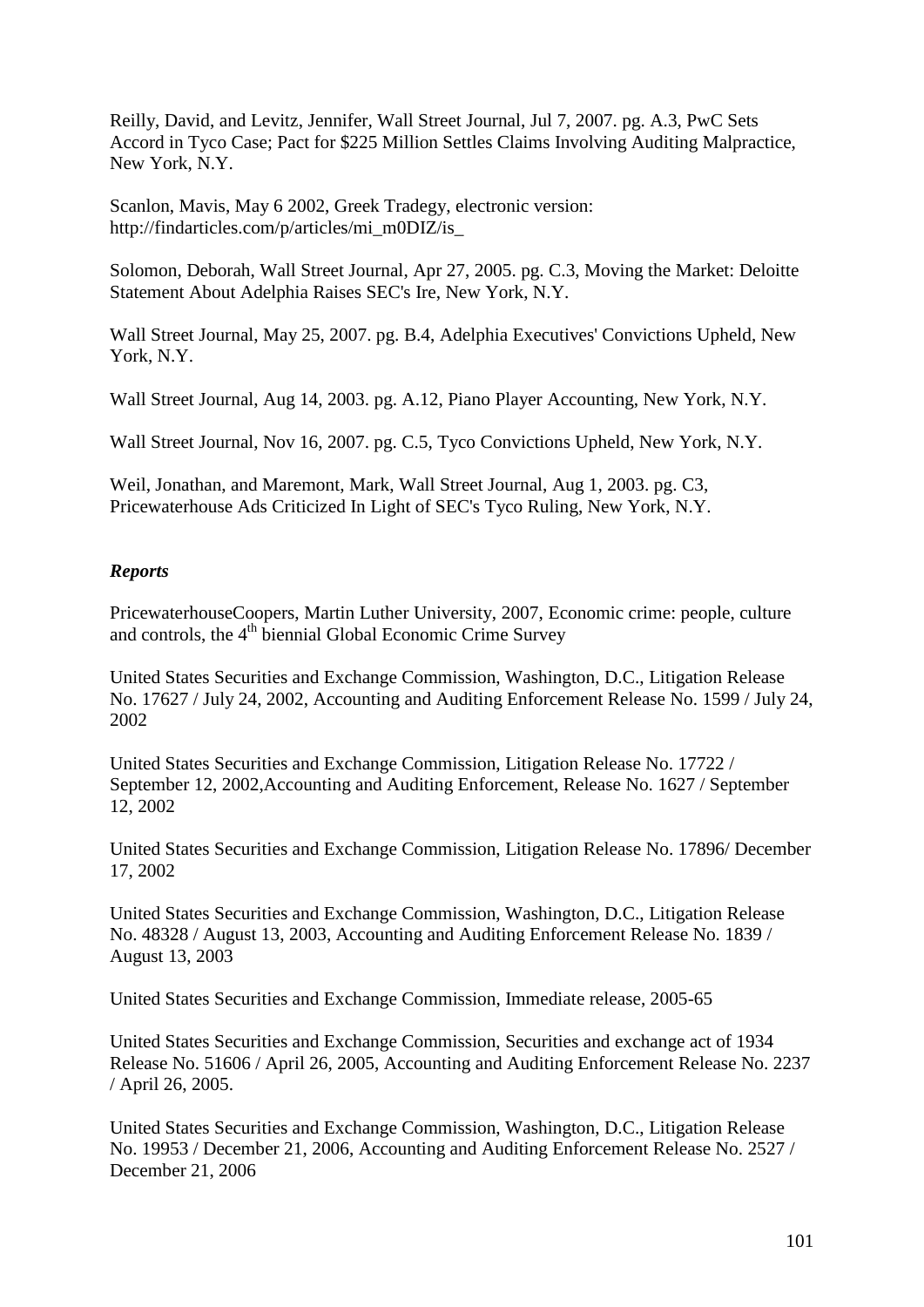### *Other*

AICPA Inc, New York, New York, 2003,2005. The Adelphia Fraud electronic powerpoint. Electronic version: www.aicpa.org

International Standards on Auditing. Dec. 2006. International Federation of Accountants. Electronic version: http://www.ifac.org/Members/DownLoads/IAASB-RD-ISAS-RedraftedISAs.pdf

## *Internett*

http://en.wikipedia.org/wiki/Jack\_Welch

http://lawprofessors.typepad.com/whitecollarcrime\_blog/2007/11/convictions-of.html

http://media.corporate-ir.net/media\_files/irol/11/112348/reports/tyc\_2001ar.pdf

http://media.www.michigandaily.com/media/storage/paper851/news/2002/09/16/News/Indict ment.In.Tyco.Scandal.Passes.Quietly-1412206.shtml

http://money.howstuffworks.com/cooking-books9.htm

http://proquest.umi.com/pqdweb?RQT=501&idlqry=TYCO+INTERNATIONAL+LTD&idlt ype=company&idlkbase=2&idlmode=1

http://query.nytimes.com/gst/fullpage.html?res=9B00E0DF1131F930A2575AC0A9649C8B6 3&sec=&spon=&pagewanted=all

http://www.aicpa.org/About+the+AICPA/AICPA+Mission/

<http://www.aicpa.org/download/members/div/auditstd/au-00150.pdf>

http://www.buffalobeast.com/02/hackworld.html

http://www.cbsnews.com/stories/2007/03/22/60minutes/main2596123.shtml

http://www.cfo.com/article.cfm/5598021/c\_5591729?f=TodayInFinance\_Inside

http://www.charlierose.com/shows/2007/08/10/1/a-conversation-with-john-rigas

<http://www.ifac.org/IAASB/>

http://www.livingprimetime.com/AllCovers/July1998/workjul1998/john\_rigas.htm

http://www.nndb.com/people/513/000026435/

http://www.nytimes.com/2005/03/29/business/29tyco.html?\_r=1&oref=slogin

http://www.sarbanes-oxley.com/